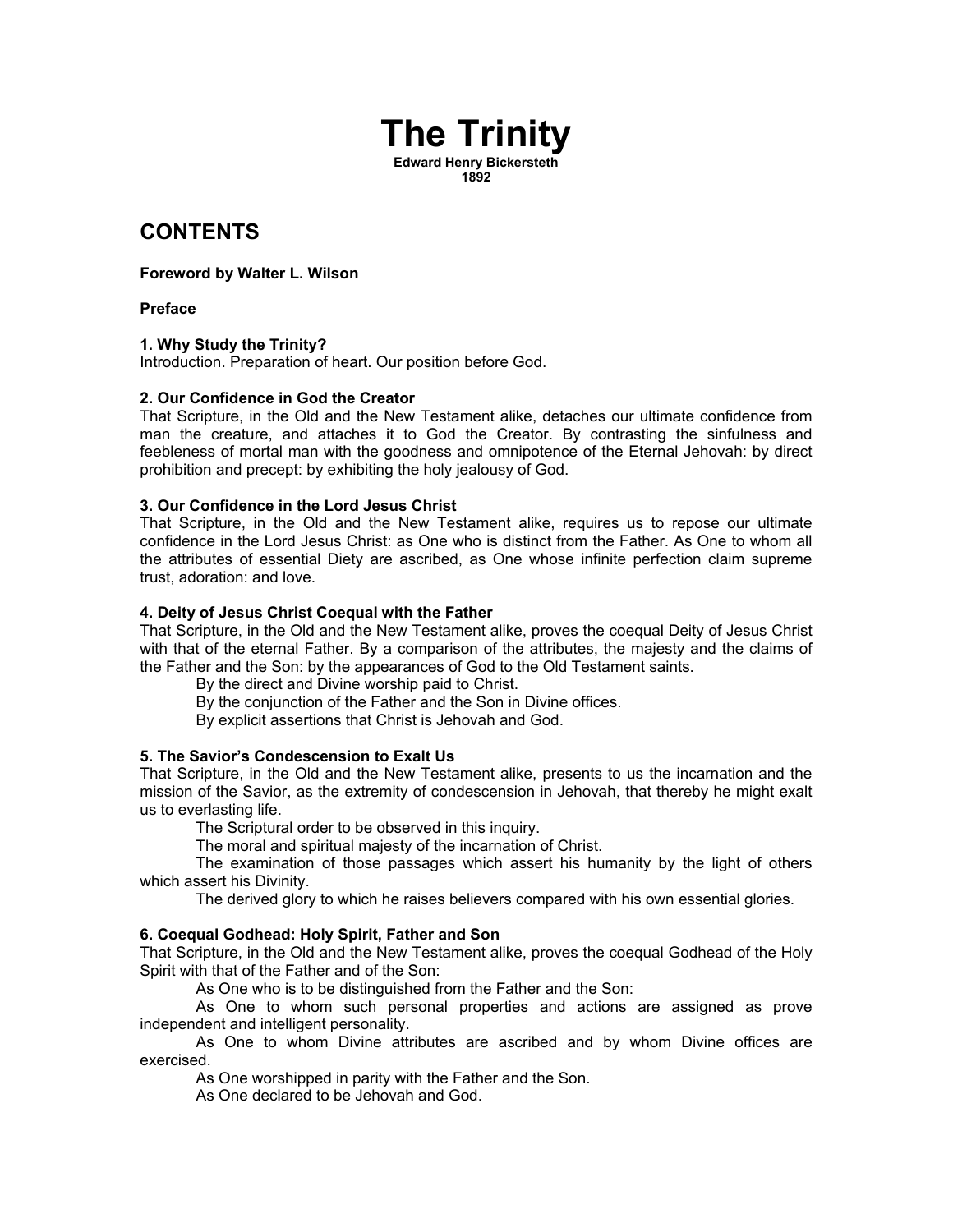#### **7. Assurance of the Trinity**

That Scripture, in the Old and the New Testament alike, assures us that in the trustful knowledge of One God, the Father, the Son, and the Holy Ghost, is the spiritual life of man now and forever.

On the mysteries of faith.

On the revealed evidences of faith.

On creeds or definitions of faith.

On the obedience of faith.

On the full satisfaction of faith.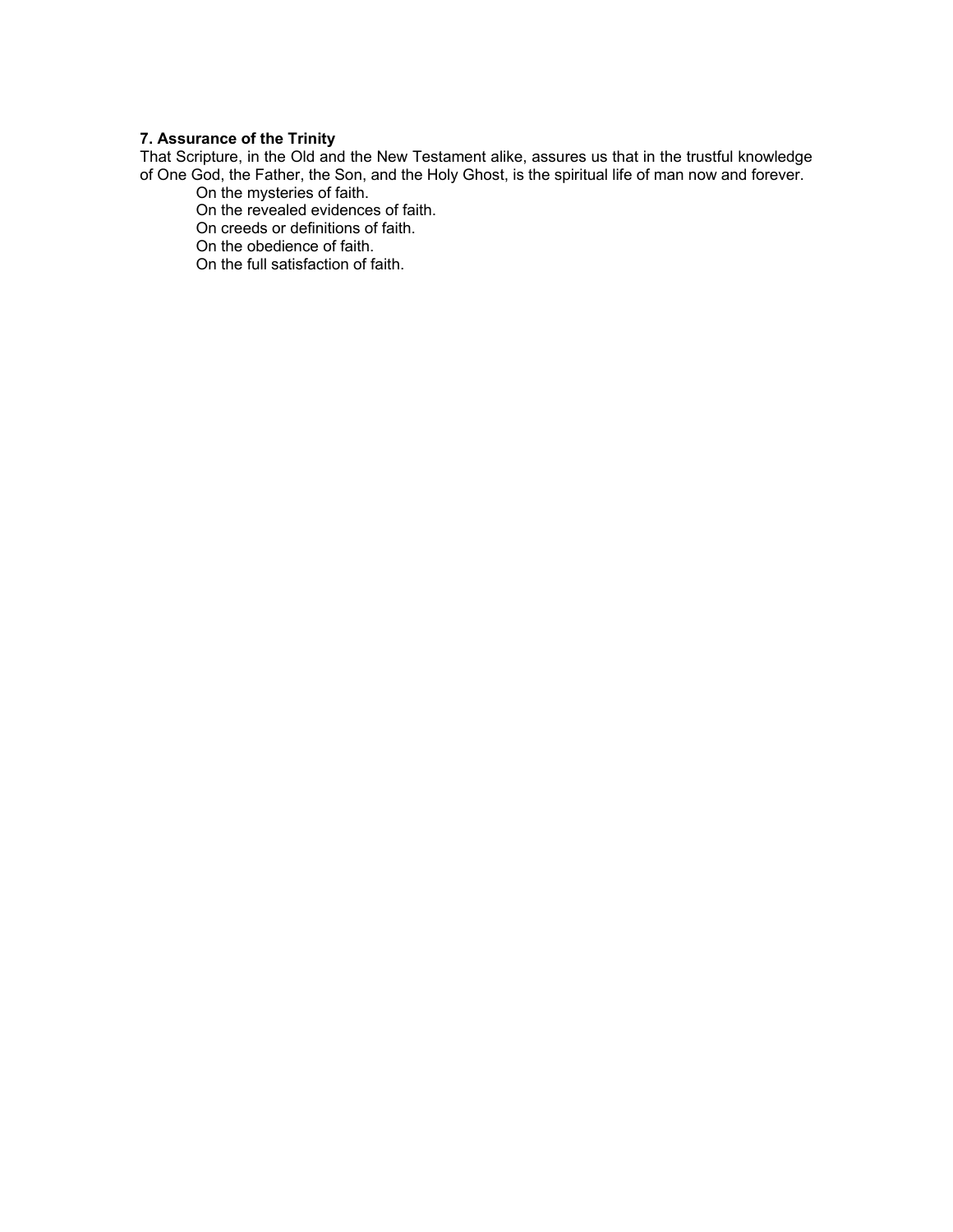# **FOREWORD**

Much confusion exists in the minds of God's people concerning the Trinity of heaven, the Father, the Son, and the Spirit. Some believe that they are three aspects of just one Person. This they illustrate by speaking of the sun as having light, heat and power. Others think that there is only one Person who is God, and that Person is the Lord Jesus, and that no other Person will be seen on the Throne in heaven but the Son. There are others who believe that God is a Person who manifests Himself sometimes as Jesus, and sometimes as the Spirit, and eventually as the Father.

Dr. Bickersteth has presented in a wonderful way a multitude of Scripture texts which correct the thinking, and make clear the true nature of the Trinity. In some cases he presents in parallel columns that which is said of each separate Person of the Trinity, so that it may be clearly seen that there are three distinct and definite Persons who are in this holy Trinity, and whom we call the God-head. He finds the truth concerning the Trinity in many passages of the Old Testament, which otherwise would be most difficult to understand. He has carefully presented the various attributes and activities of each Person of the heavenly Trinity, so that the mind will not be confused when reading these passages.

Bible students will find a wealth of information and inspiration in this volume, for each Person of the Trinity is presented in clear, unmistakable terms for our hearts' affections. He especially stresses the fact that the term "God" refers to each Person of the Trinity, and does not always refer to the Father. He shows that the word "Lord" applies to each Person of the Trinity, and not just to the Savior. In many passages where the text does not clearly reveal which Person of the Trinity is under consideration, the author shows without question the answer to this perplexity.

We are constantly on the alert for a better knowledge of each of the Persons of the Godhead, so that these revelations will fill the heart with worship, praise and thanksgiving. The added information given us by Dr. Bickersteth in this volume will greatly add to our own efficiency in service, and holiness of living while ministering to others.

This book has had that effect in my own heart and life. As you read this marvelous unfolding of the personality of each of these great Three you will be led to worship God as you never did before.

WALTER L. WILSON. M.D., DD., L.H.D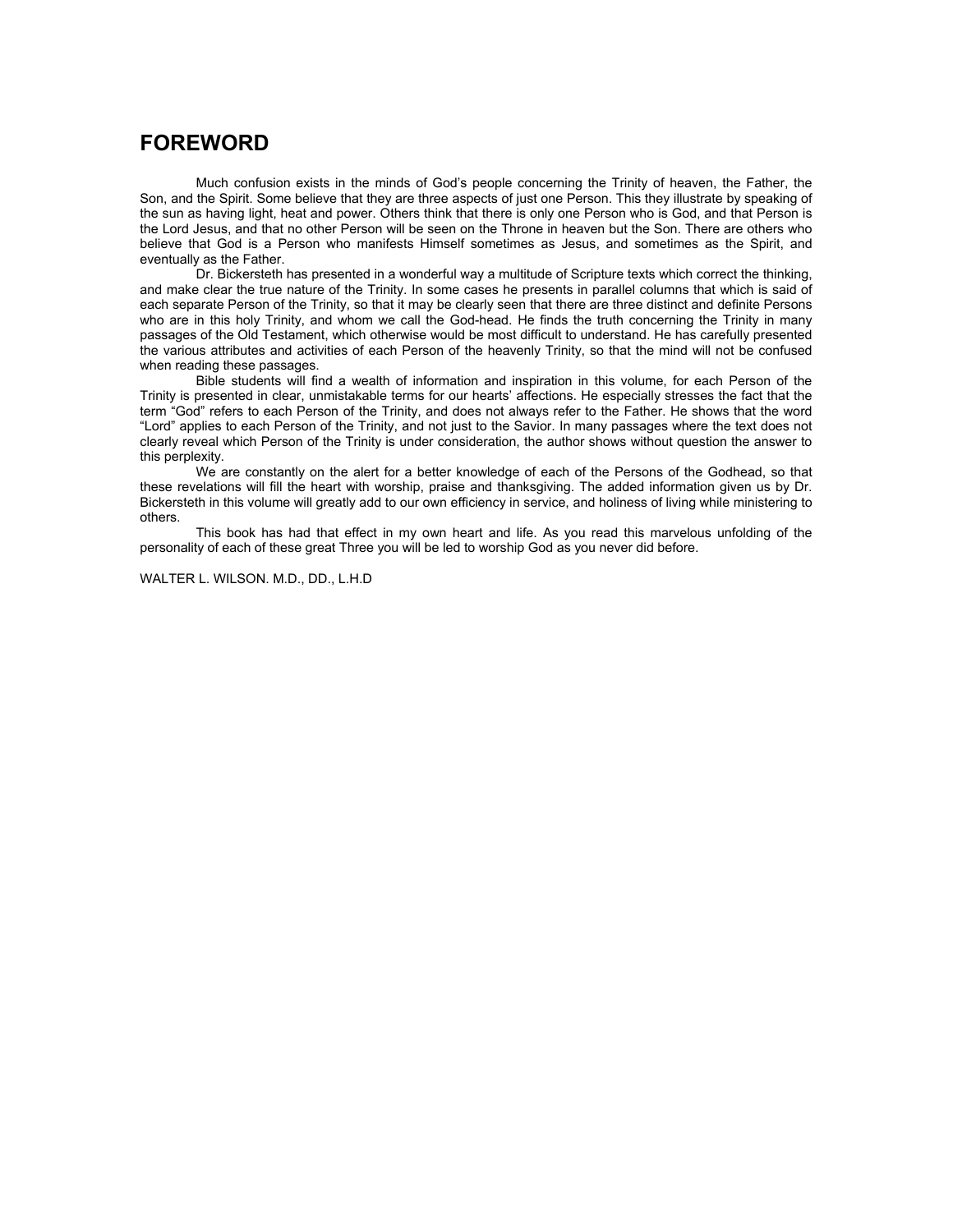# **PREFACE**

THE title page of this Treatise may sufficiently indicate the line of argument I have attempted to pursue. My standard of reference throughout has been the memorable precept, "Trust you in the Lord for ever, for in the Lord Jehovah is the Rock of Ages." (Isaiah 26:4) That the one Infinite. God claims our supreme and undivided confidence; that the same confidence is: on the warrant of Scripture, to be reposed in the Father, and in the Son, and in the Holy Ghost; and that therefore Father, Son, and Spirit, are equally God over all, blessed for ever, the Triune Jehovah, in whose name alone we trust, on whose arm we rely, and whose majesty alone we adore and love:-such is the brief outline of a train of thought indelibly impressed many years ago on my own mind.

Local circumstances, to which I allude in my opening chapter, induced me lately to commit these thoughts to paper. I intended to -,,,rite only a brief pamphlet. But I found that proofs from the written word accumulated upon me so rapidly, that I could not duly sketch this most momentous of subjects in so cursory a way. I therefore suffered Scripture as it were to lead me by the hand; until, by compiling and illustrating Bible evidence alone, my little essay swelled to nearly its present dimensions. And, when the rough draught of my manuscript was to some extent completed. I did not scruple to avail myself of the labors of those authors, to which I have from time to time referred, so far as my limited leisure permitted me to consult them. I especially allude to Dr. Pye Smith's "Scripture Testimony to the Messiah:" my readers will find how much I am indebted to that truly learned and elaborate work. I would also mention a short but valuable treatise, now out of print, by the late Mr. Sergeant Sellon; Dwight's Theology, vol. 2; Wardlaw's Discourses; Serle's Horae Solitariae; Lectures at Christ's Church, Liverpool; Scholefield's Hints. Dr. Gordon's Supreme Godhead of Christ; and Jones's Catholic Doctrine of a Trinity. Though to many of these authors I have only been able to refer, as isolated passages led me to desire to know their judgment on contested interpretations.

And here I cannot refrain from expressing my grateful obligations to my learned and judicious friend, the Revelation John Ayre, who most kindly looked through the proof sheets of the first edition, and gave me, on several difficult passages of Scripture, the benefit of his extensive reading. With respect to the last mentioned book, "Jones's Catholic Doctrine," which contains so much in so brief a space, I had not seen it until my treatise was almost finished. His system of proof is in some respects similar to mine: but even my threefold comparison in the last chapter of this work, which resembles his arrangement the nearest, was commenced before the possession of his work enabled me to enrich this, and two or three earlier sections likewise, with some most apposite quotations gleaned by him from the word of God. I mention this only to show that my collection of Scriptural evidence was, in the main, independent; for in such a subject, of all others, claims of originality can have no place. Here eminently. But while speaking of other writers, may I be permitted to urge any, who do not know them, to study some essays "On the Religions of Man and the Religion of God," by the late Professor Vinet, of Lausanne? Space alone prevented my quoting at the close of this book, a large portion of his admirable remarks on the mysteries of Christianity. He is not unjustly called the Chalmers of Switzerland.

But after all, our appeal must be to One Book. I have honestly tried to understand the views of sincere Unitarians; but I can come to no other conclusion, than that, while sometimes freely using the language of Scripture with respect to our Lord, they regard him only as a most highly exalted and divinely endowed CREATURE. In a word, to them he is not God. And therefore, on their hypothesis, if men trust in him for eternal salvation, reposing their entire confidence in him, they are trusting in a creature, which is idolatry. (Jeremiah 17:5-8). And if they do not so trust in him, they are rejecting the only name under heaven given among men whereby we must be saved. (Acts 4:19) From this disastrous alternative, I see no possible escape.

I rejoice to think, however, they are bound down by no definite creed of error. They are, to use their own emphatic expression, "a drifting body." Oh that it might please God that the movement amongst the American Unitarians might spread to our own land! And whilst they profess to draw their faith from the oracles of truth, who can despair of their being brought back to the one flock, and the one Shepherd? For "the law of the Lord is perfect, converting the soul;" "the entrance of thy words gives light." The sword of the Spirit is the word of God." In the humble hope that some may be led to search anew, and to believe at last the Scriptures which testify of Jesus, these pages have been written. And utterly disclaiming all confidence in any other weapons, my one prayer is that the Divine Spirit may cast down imaginations and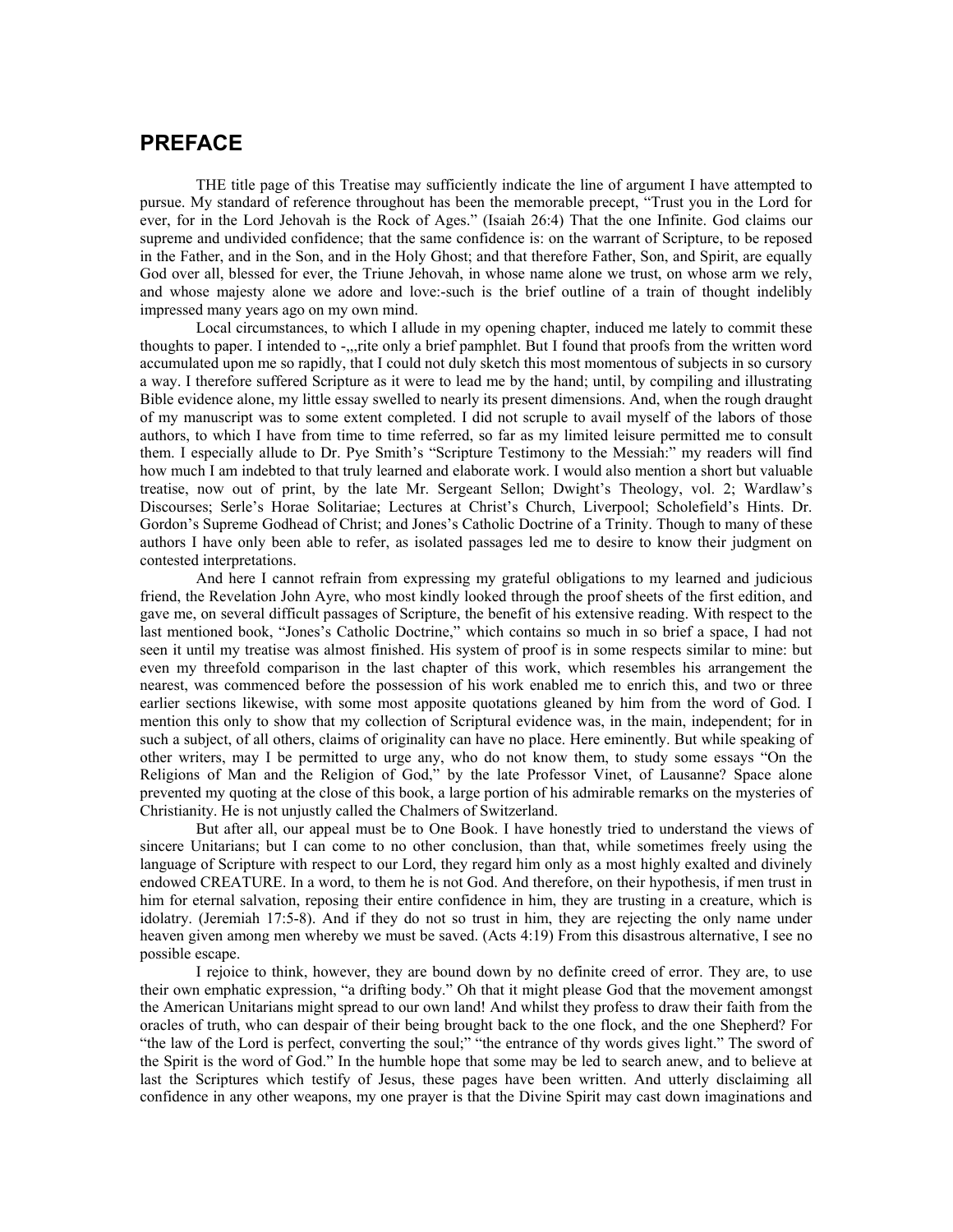every high thing that exalts itself against the knowledge of God, and may bring into captivity every thought to the obedience of Christ.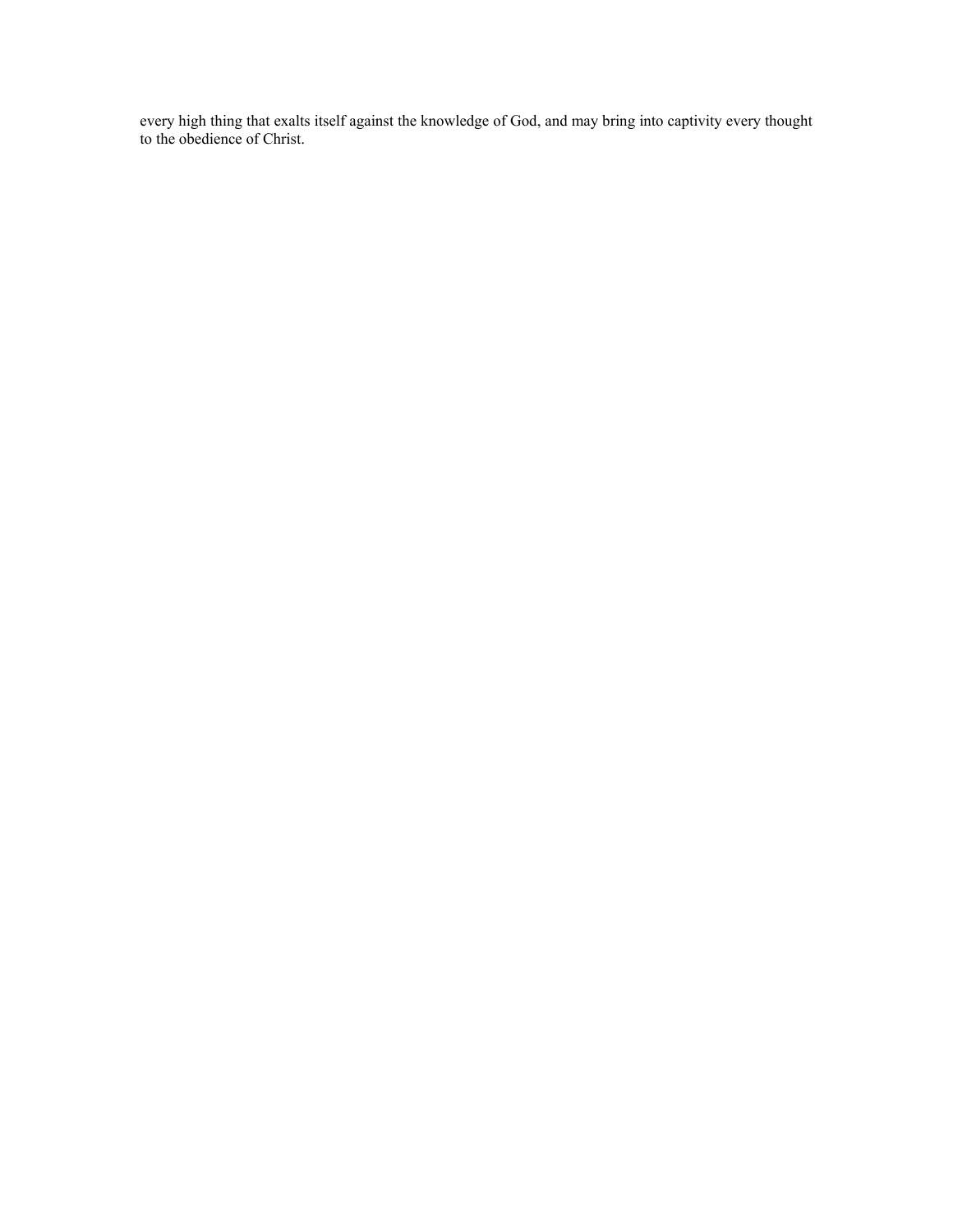# **1. Why Study the Trinity?**

A DEEP Conviction that many, who refuse to acknowledge the Godhead of our Lord Jesus Christ, have never duly examined one line of Scriptural argument which presents to my own mind the most conclusive evidence of this foundation truth, induces me, though "in weakness and in fear and in much trembling," to ask their patient and prayerful perusal of this Treatise. My hesitation arises not from the least doubt of the security of the doctrine, but from consciousness how unequal I am to do justice to the proofs which establish it, from a most affectionate concern for the souls of those to whom I write, and from a deep assurance that in the rejection or cordial acceptance of this truth are [John 3:3-6] bound up the issues of eternal death or eternal life. [2 John 9].

I am well aware that many larger and more elaborate treatises, written by far abler advocates, are within their reach; but sometimes, an essay written by a neighbor will be read with courteous interest when volumes of far deeper research are passed by. And my lot has been cast where many Unitarians\* reside. Their acts of kindness and benevolence are continually

#### *\* I use the word "Unitarians" as the distinctive name they have assumed; but under protest, that it does not fairly set forth the points at issue betwixt us, if for no other reason, for this, that we cleave to the Unity of God as tenaciously as they.*

making themselves felt amongst us; and proofs are multiplied on every side of their own moral culture, and of their desire for the moral elevation of the poor. Who that delights in things lovely and of good report can refrain from loving their excellence? I long over them; and yet my opportunities of intercourse are of necessity casual and limited. Hence, if it will not seem presumptuous, I know not how better to account for my present address than in the language

[Romans 10:1] of Paul on behalf of his kinsmen, "Brethren, my heart's desire and prayer to God for Israel is, that they might be saved."

Another motive weighs with me; (may I ask the reader's forgiveness for any personal allusion?) but I believe few can have passed through years of more incessant spiritual conflict than myself, and this long after I had embraced the gospel with the affections of my soul. Apparent Scriptural contradictions staggered me; for I found to my cost the tempter could [Matthew 4:6] assail us as he assailed our Master, saying, "It is written." The battle raged over the whole field of revealed truth, though chiefly around the central fact of our holy faith, the Deity of the Son of God. The Bible was my only sword, prayer my only resource. until, through the infinite mercy of God, those very truths around which skeptical doubts had once clustered Most thickly, became the strongest bulwarks, to which, when assailed on other points, I used to resort. Since that time, in the course of my ministry during the last. twelve years, I have had many difficulties brought before me by Unitarians and others, but scarcely ever a perplexity which had not been suggested to my own mind, and over which I had not fought oftentimes a painful fight. So that at least I can say with Virgil's heroine, "Non ignara rnali, miseris succurrere disco;" and I can conceive no purer joy on earth than that of being permitted to lead some other tempest-tossed spirit to that faith, where I have found security and peace. Those I address will at least find here no artificial fencing, for I am no trained swordsman in this controversy. But sometimes it has pleased God to overcome gigantic error, not by the skilful gladiator clad in the panoply of learning, but by a few smooth stones from the sling of a shepherd boy.

And here, if any earnest student designs to give me his attention, I would ask him to pause, and to pour out his heart in prayer that he may be guided into all truth. Such an inquirer feels with me, that eternal life is wrapped up in the knowledge of "the only true God," and of "Jesus Christ, whom He hath sent;" [John 17:3] that "God is, and that he is a rewarder of them that diligently seek him;" and will therefore feel no difficulty [Hebrews 11:6] in uniting with me in such or such like petitions, every clause of which is taken from Scripture:

"Almighty God, the God and Father of our Lord Jesus Christ, who inhabits eternity, who dwells in [Ephesians 1:3] the high and holy place, but with him also who is of a contrite and humble spirit, to revive the spirit of the humble, and to revive the heart of the contrite ones, [Isaiah 57:15] grant me to understand the fear of the Lord, and to [Proverbs 2:5] find the knowledge of God. I cannot by searching [Job 11:7] find out Thee unto perfection, the King eternal, [1 Timothy 1:17] immortal, invisible. But look down from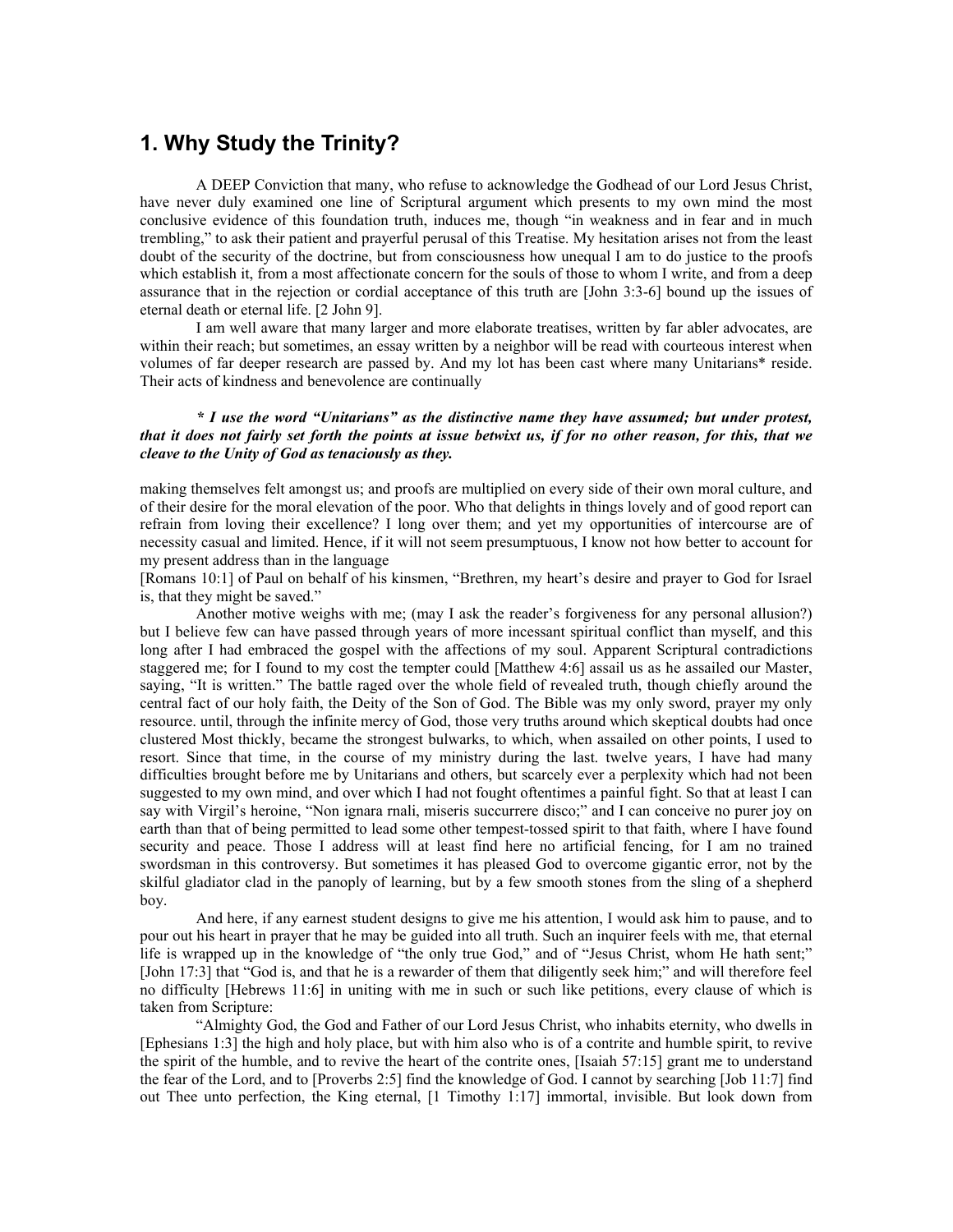heaven, and [Isaiah 63:15,16] behold from the habitation of thy holiness and glory. Doubtless thou art my Father. Show mercy upon me, and be gracious unto me. Search me, 0 [Exodus 33:19] God, and know my heart: try me, and know my thoughts. [Psalm 139:23, 24. See if there be any way of grief in me in me and lead me in the way everlasting. I plead the promise of Jesus, If you being evil know how to give good gifts to your children, how much more shall [Luke 11:13] your heavenly Father give the Holy Spirit to them that ask him? Hear me speedily, 0 Lord, hide not [Psalm 143:7,10] thy face from me: thy Spirit is good. Lead me; for I ask in the name of Jesus, who is able to save to the uttermost those that come unto Thee by him, seeing [Hebrews 7:25] he ever lives to make intercession for them; and who hath said, Whatsoever you shall ask in my name, that [John 14:13] will I do, that the Father may be glorified in the Son."

Oh, solemn and blessed pursuit! We are seeking the Lord. Strip the words, I pray you, of every unmeaning association, and yield your whole being, understanding, heart, conscience, will, to the momentous inquiry. Let us humble ourselves with the recollection, "Verily, thou art a God that hides thyself, 0 [Isaiah 14:15] God of Israel, the Savior." Let us encourage ourselves with the quickly succeeding assurance, "I said [Verse 19] not unto the seed of Jacob, Seek you me in vain." Thus, though there will, there must be, in the self-revelation of' Him whose ways are past finding out, mysteries beyond the reach and range of our finite capacities, all necessary and saving knowledge is promised to the humble student; for the words of the Psalmist have lost nothing of their significance by the lapse of time, "Though the Lord be high, yet hath he respect unto [Psalm 139: 6] the lowly. But the proud he knows afar off;" and again, "The Lord is nigh unto them that are of a broken heart and saves such as be of a contrite [Psalm 34:18] spirit."

These words point to a preparation of the heart. I ask not then, my friends, that you should inquire first of all into the nature of God's mysterious Being, the Deity of Jesus Christ, and the personality of the Holy Spirit. There is a prior investigation which demands your earnest heed, and which, pursued with prayerful study of the word of God, will, by his grace awaken and cultivate that disposition of mind which is fitted for the after inquiry. Starting from those truths you acknowledge, what, I ask, is your relation to God, what your position before him as recorded in Scripture?

You admit that God is the Supreme Creator, and Father, and Governor, and Judge of all men. You confess that he is infinitely holy, and just, and good. You acknowledge that he is himself perfect love, and must of necessity require the perfect love of his creatures for the sake of his own glory and of their happiness. That grand epitome of his righteous code of government commends itself to your inmost conscience, "Thou shall love the Lord thy God with all thy heart, and with all thy soul, and with all thy strength, and with all thy mind; and thy neighbor as thyself." If you look higher than man to the [Luke 10:27] pure intelligences around the throne of glory, you can conceive no other law binding together the perfect society of heaven. It is the utterance of the mind of the blessed God. But now, looking abroad as a practical and thoughtful man upon the world as it is, what meets your eye? Selfishness, misery, discord, enmity, rebellion; in one word, sin. Some sights of woe move you to compassionate tears, and your heart is wrung for the calamities of human kind; some deeds of rapine excite in you a righteous indignation, and you exclaim, "Such atrocities worthily deserve to be punished." You are pitiful and you are just. But remember your sense of pity and of equity is only a faint reflection from that in the bosom of the infinite Jehovah. His compassion fail not. His righteousness [Lamentations 3: 22] is everlasting. He is Father, and Legislator, [Psalm 119:142] and Judge in one. Sin violates every obligation: it wounds the heart of the eternal Father. Listen to his pathetic appeal, "Hear, 0 heavens, and give ear, 0 earth: for the Lord hath spoken, I have nourished and brought up children, and they have rebelled [Isaiah 1:2] against me." It sets at naught the wise regulations of the Lawgiver He complains, "I gave them my statutes, and showed them my judgments, which if a man do, he shall even live in them. Notwithstanding the children rebelled against me: they walked not in [Ezekiel 20:11,21] my statutes, neither kept my judgments to do them." It is provoking the judicial condemnation of Him who now expostulates, Know thou not "that the goodness of God leads thee to repentance? But after thy hardness and impenitent heart treasures up unto thyself wrath against the day of wrath and revelation of the righteous judgment of God; who will render to, [Romans 11:4-6] every man according to his deeds."

 To inquire then what is the nature of sin, its character, course, and issue, is only the part of a rational, intelligent being. But herein, especially, it behoves us 'to lay aside all prejudice and pride, to remember how distasteful all revelations of our own corruption must be to the natural heart, and to reflect that the plague, the diagnosis of which we would learn, itself [Matthew 18:3,4] impairs our perceptive faculties. Here, then let us humble ourselves as a little child. Here, as we open the sure word of God, let us answer with Samuel of [1 Samuel 3: 9] old. "Speak, Lord; for thy servant hears." And here, if the probe cut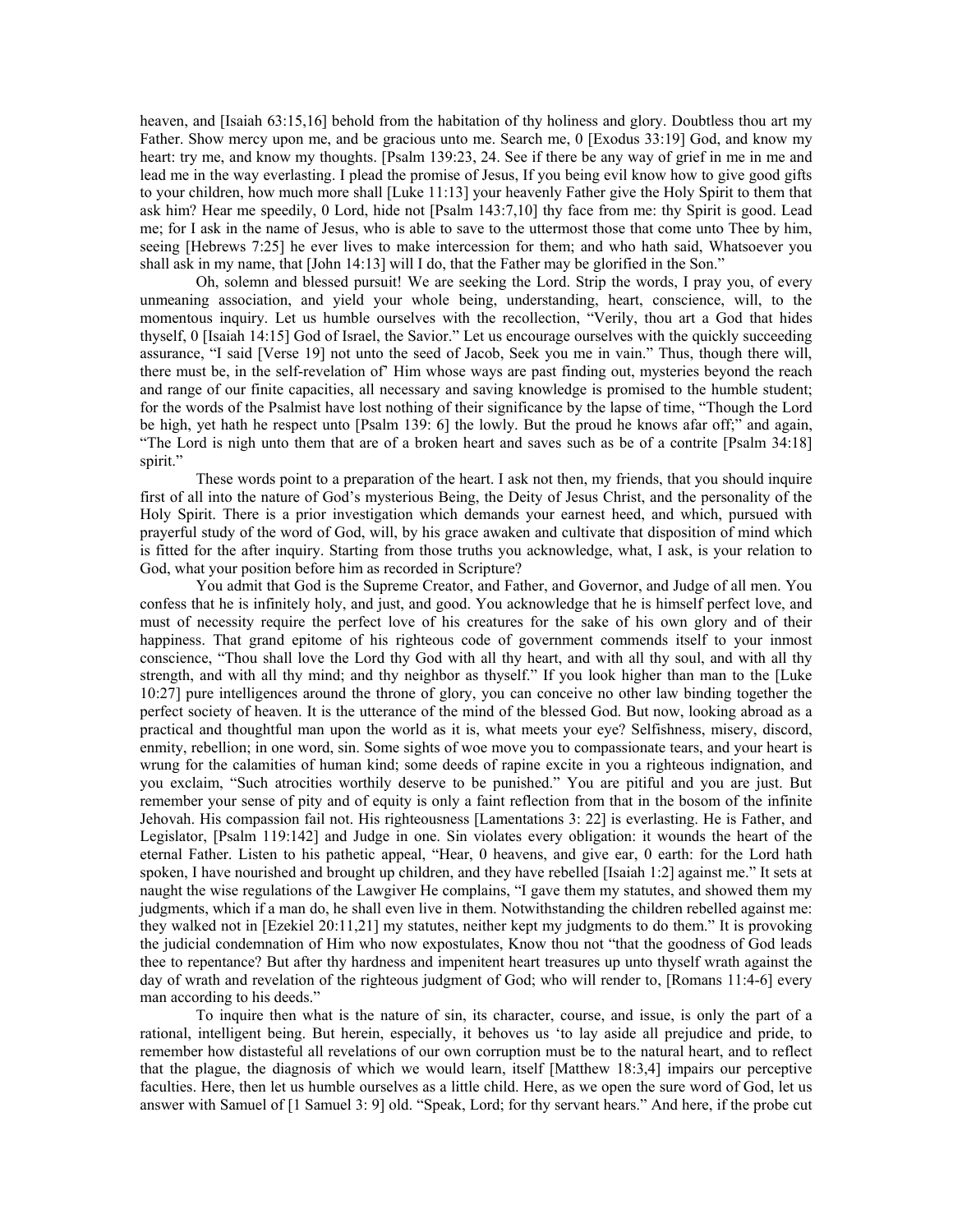deep, let us be assured, "Faithful [Proverbs 27:6] are the wounds of a friend," and loving is the correction of a Father who smites that he may heal and [Isaiah 66:1] "bind up the broken-hearted."

This evil of sin is not superficial, but radical. It pervades human life from the cradle to the grave: [Psalm 51:5] "Behold I was shaped in iniquity; and in sin did my [Proverbs 24:9] Mother conceive me. The thought of foolishness is sin. Foolishness is bound in the heart of a child. [Proverbs 22:15] The imagination of Man's heart is evil from his youth. [Genesis 8: 21]. The heart is deceitful above all things, and desperately [Jeremiah 27:9] wicked. From within, out of the heart of men, proceed [Mark 7:21,23] evil thoughts . . . . all these evil things come from within, and defile the man."

This evil is not partial, but universal. None have escaped from it. "There is not a just man upon [Ecclesiastes 7:20] earth, that does good and sins not. There is [Romans 3:10] none righteous, no, not one. All the world becomes [Verse 19] guilty before God. All have sinned, and come short [Verse 23] of the glory of God."

This evil is not self-remedial; but so far as lies in man, incurable. "Who can bring a clean thing out of [Jeremiah 30:15.] an unclean? Not one. How then can man be just [Job 14:4] with God? or how can he be clean that is born of a [Job 25:4] woman? Can the Ethiopian change his skin, or the leopard his spots? Then may you also do good that are [Jeremiah 8: 23] accustomed to do evil."

This evil is fatal. "In the day that thou eats thereof [Genesis 2:17] of dying thou shall die, " was the warning of faithful love to Adam. And upon the fall moral and spiritual death marched like a pestilence through man's noble soul. The land was as the Garden of Eden before it, and behind it a desolate wilderness. Hence disease and decay, those symbols of a deeper malady. "And sin, when it is finished, brings forth death. Death [James 1:15] passes upon all men. for that all have sinned." And to [Romans 5:12] those who die in their sins, this death of the body is the awful introduction of that second death, of which the apostle writes, "Whosoever was not found written [Revelation 20:14,15] in the book of life was cast into the lake of fire."

Let us then return to the question, What is our own position by nature before God? (0 merciful Father, teach me who write, and those who read, these lines to know ourselves.) Does not that law of perfect love condemn us? Does it not bring us in guilty before Him whose eyes are as a flame of fire? Have not we rebelled against the majesty of Jehovah? Have we not deeply wounded the paternal heart of Him who is infinite love? Alas! We have not escaped this universal corruption. We are convicts, selfcondemned. We are sinners. Oh, to realize the true meaning of the word! When a man sins against his fellow, a child against his parent, a servant against his master, we appreciate the guilt. But who shall estimate the ingratitude of sin against God? All other facts are trivial compared with this-we are sinners-for sin uncleansed and unchecked is present defilement and final death.

 Such is our position: a humiliating one in truth to the awakened conscience: guilty, and therefore craving pardon; weak, and therefore casting about for help; in darkness, and therefore crying out for light. What must I do to he saved? Until this is answered, every other question is a grand impertinence saved from sin, its guilt, its power, its issue? Lord, to whom shall we go? The cry pierces heaven, and reaches the throne of the Eternal. Lord, to whom shall we go? And the response is given in the lively oracles of truth: "There is no God else beside me; a just God and a Savior; there is none beside me. Look unto me, and be you saved, all the ends of the [Isaiah 14:21,22] earth: for I am God, and there is none else."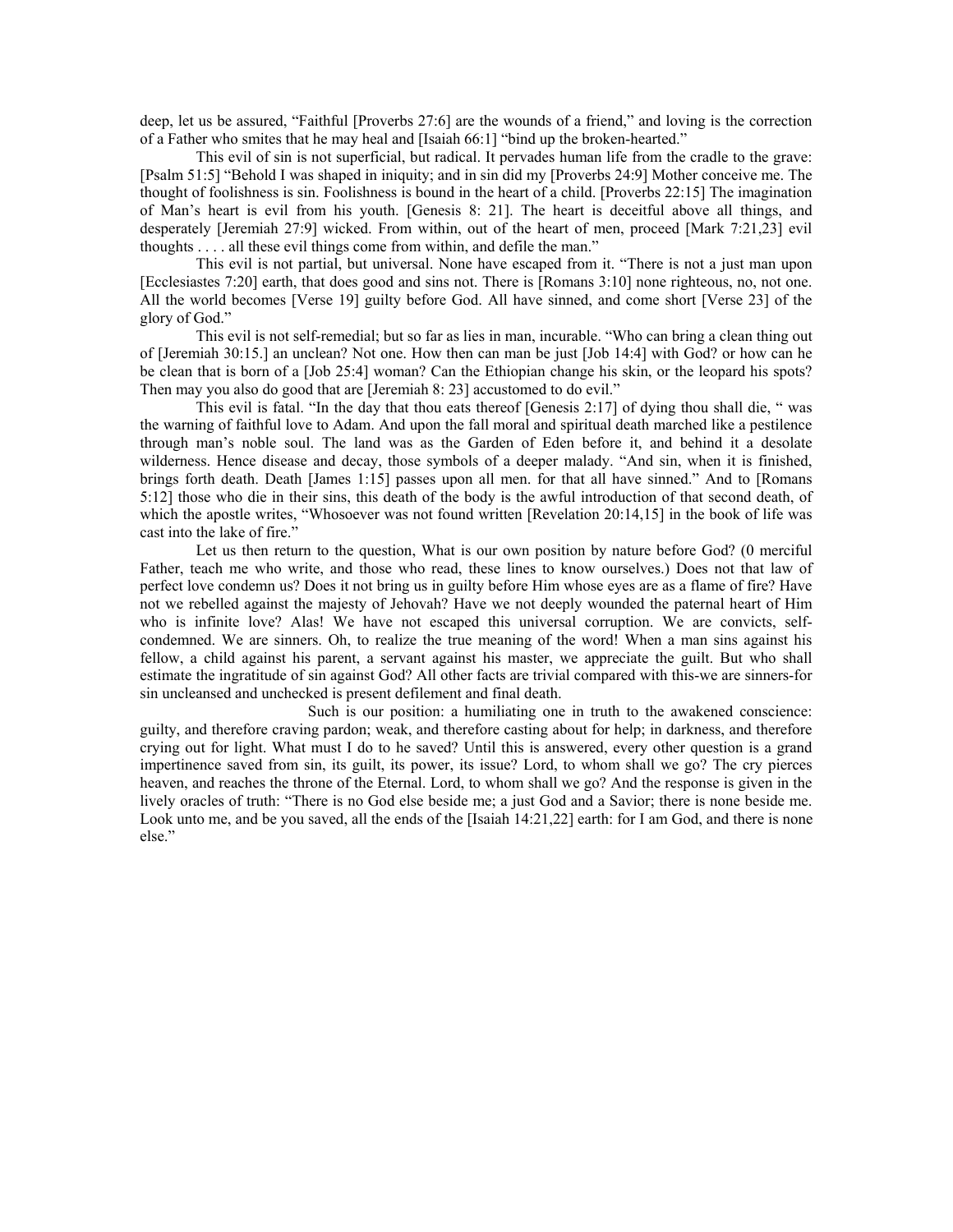# **2. Our Confidence in God the Creator**

 AND this brings me to the first great proposition I would establish That Scripture, in the Old and the New Testament alike, detaches our ultimate confidence from man, the creature, and attaches it to God, the Creator.

 This is enforced by three parallel lines of truth: (1) by contrasting the sinfulness and feebleness of mortal man with the goodness and omnipotence of the Eternal Jehovah; (2) by direct prohibition and precept; (3) by declaration of the awful jealousy of the Creator, if any creature usurp his position in our affiance and in our regard.

 (1) The most casual glance at the contrast testimony of Scripture might convince us that such is the design of God.

## **1. Omniscient God**

We are but of yesterday, and know nothing, because our days upon earth are a shadow. Job 8:9.

## **Mankind**

All things naked to his eyes. Hebrews 4:13. Thou art from everlasting. Psalm 43: 2. He inhabits eternity. Isaiah 57:15.

## **2. Omnipotent God**

You are not able to do that thing which is least. Luke 12:26.

### **Mankind**

With God all things are possible Matthew 19: 26.

## **3. Omnipresent God**

How much less in them that dwell in houses of clay, whose foundation is in the dust, which are crushed before the moth. Job 4:19.

## **Mankind**

The heaven of heavens cannot contain thee. 1 Kings 8: 27. God is a Spirit. John 4: 24. The Lord God omnipotent. Revelation 19: 6

## **4. God's Eternal Sovereign Will**

The thoughts of man-are vanity. Psalm 94:11. He turns wise men backward, and makes their knowledge foolish. Isaiah 64:25. **Mankind**  The counsel of Jehovah stands forever. The thoughts of his heart to all generations. Psalm 33: 11. The immutability of his counsel. Hebrews 4:17.

## **5. God's Infinite Glory**

All flesh is grass, and all the goodness thereof is as the flower of the field. Isaiah 40: 6.

#### **Mankind**

The eternal God Deuteronomy 33:27. The glory of Jehovah shall endure forever. Psalm 104:31.

## **6. God's Infinite Purity**

There is none righteous, no, not one. Romans 3:10. **Mankind**  There is none good but one, that is, God. Matthew 19:17.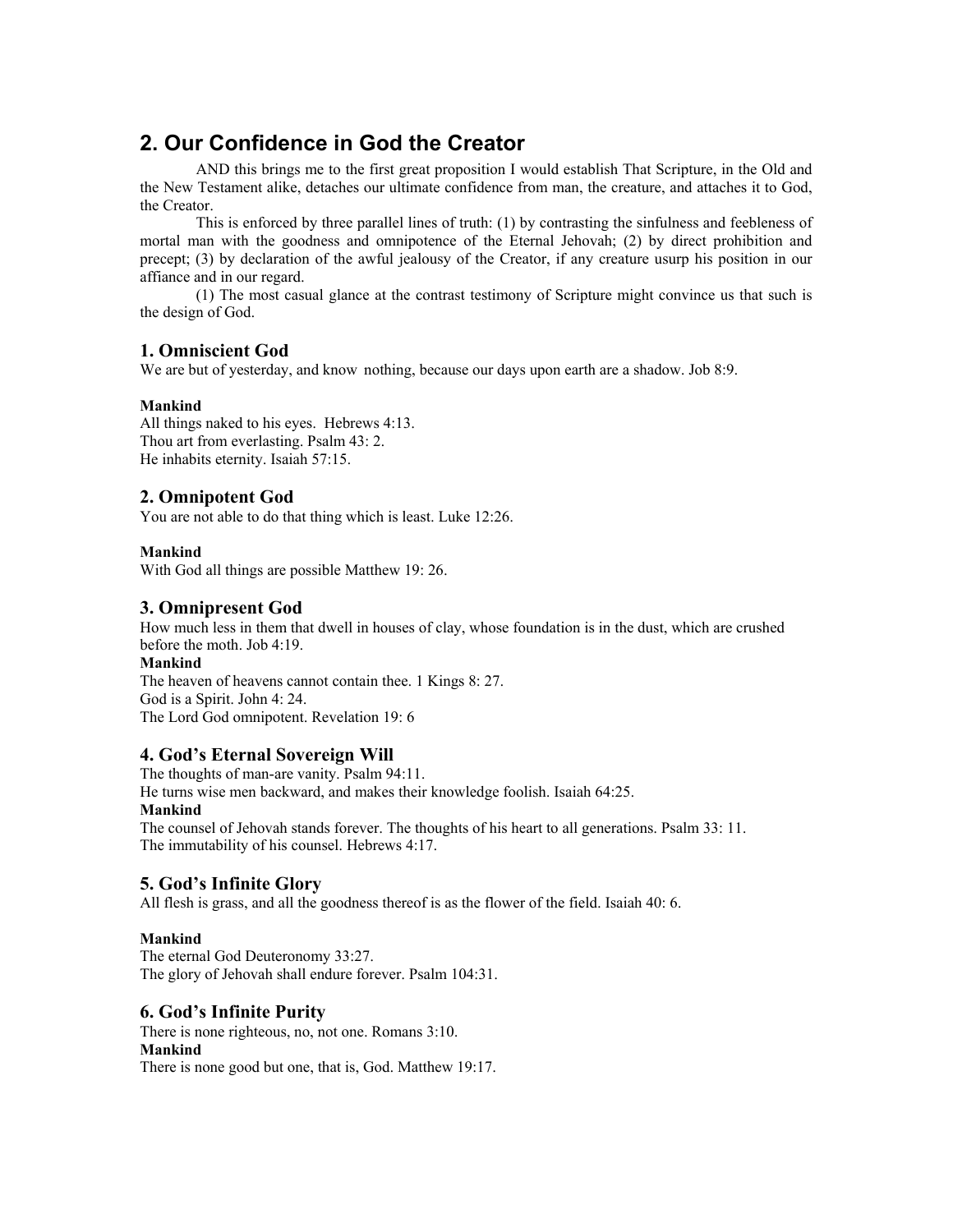#### **7. God's Purity And Holiness**

The heart is deceitful above all things, and desperately wicked: who can know it. Jeremiah 17: 9.

Man looks on the outward appearance. 1 Samuel 16:7. **Mankind**  God is light, and in him is no darkness at all. John 1:5. I the Lord search the heart. Jeremiah 17:10. But the Lord looks on the heart. 1 Samuel 16:7.

#### **8. God is Immortal**

A man that shall die. Isaiah 51: 12. **Mankind**  Who only hath immortality. 1 Timothy 6:16.

#### **9. God The Life Giver**

In Him we live, and move, and have our being. Act 17:28. **Mankind**  The Father hath life in himself. John 5:26.

#### **10. God The Creator**

Woe unto him that strives with his Maker! Shall the clay say to him that fashions it, What makes thou? Isaiah 45:9.

#### **Mankind**

I have made the earth, and created man upon it. Isaiah 55:12. He fashions the hearts (of the sons of men) alike. Psalm 33: 15.

This testimony might be almost indefinitely prolonged: the above may suffice. But I would venture to draw your attention to three or four passages, where the contrast is forced upon our notice by the sacred writer himself.

If, for example, we turn to the prayer of Moses, he reposes supreme trust in the Eternal: "Lord, thou has been our dwelling-place in all generations. Before the mountains were brought forth, or ever thou had formed the earth and the world, even from everlasting, to everlasting, thou art God;" and contrasts this [Psalm 90:1,2] immutability of the Most High with the brief life of men: "They are as a sleep: in the morning they are like grass which grows up. In the morning it flourishes, and grows up; in the evening it is cut down, and withers." This was the lesson so often and so [Psalm 90:5,6] painfully taught to Israel of old, by a Father's solemn chastisements and forgiving love. From frequent expostulations I select one:-"Woe to them that go down to Egypt for help; and stay on horses, and trust in chariots, because they are many; and in horsemen, because they are very strong; but they look not unto the Holy One of Israel, neither seek the Lord." And [Isaiah 31:1] what is the reason given? "Now the Egyptians are men, and not God; and their horses flesh, and not Spirit." And what is the urgent entreaty founded thereon? "Turn you unto Him from whom the children of Israel have deeply revolted." Again, this [Psalm 90:6] message is sent to captive Zion: "1, even I, am He that comforts you: who art thou, that thou should be afraid of a man that shall die, and of the son of man which shall be made as grass; and forget test the Lord thy Maker, that hath stretched forth the [Isaiah 51:12,13] heavens, and laid the foundations of the earth?" Observe, in all these passages, how much stress is laid on the creative power of God as proof of his infinite preeminence. The Maker alone is mighty to save. And if it he so in temporal deliverance, how much more in respect of that eternal salvation which must engross the regards of every thoughtful man, seeing that the Psalmist says of the rich men of earth, "None of them

#### **\* I would pray the reader to compare the way in which this same figure, this parable to all nations, is enlarged upon in Isaiah 40: 6-8,and is enforced in the New Testament, 1 Peter 1:24; James 1:10-11.**

can by any means redeem his brother, nor give to God a ransom for him - for the redemption of their soul is [Psalm 109:7, 8] precious!" "But God," as he shortly after cries in the rebounding exultation of faith, "God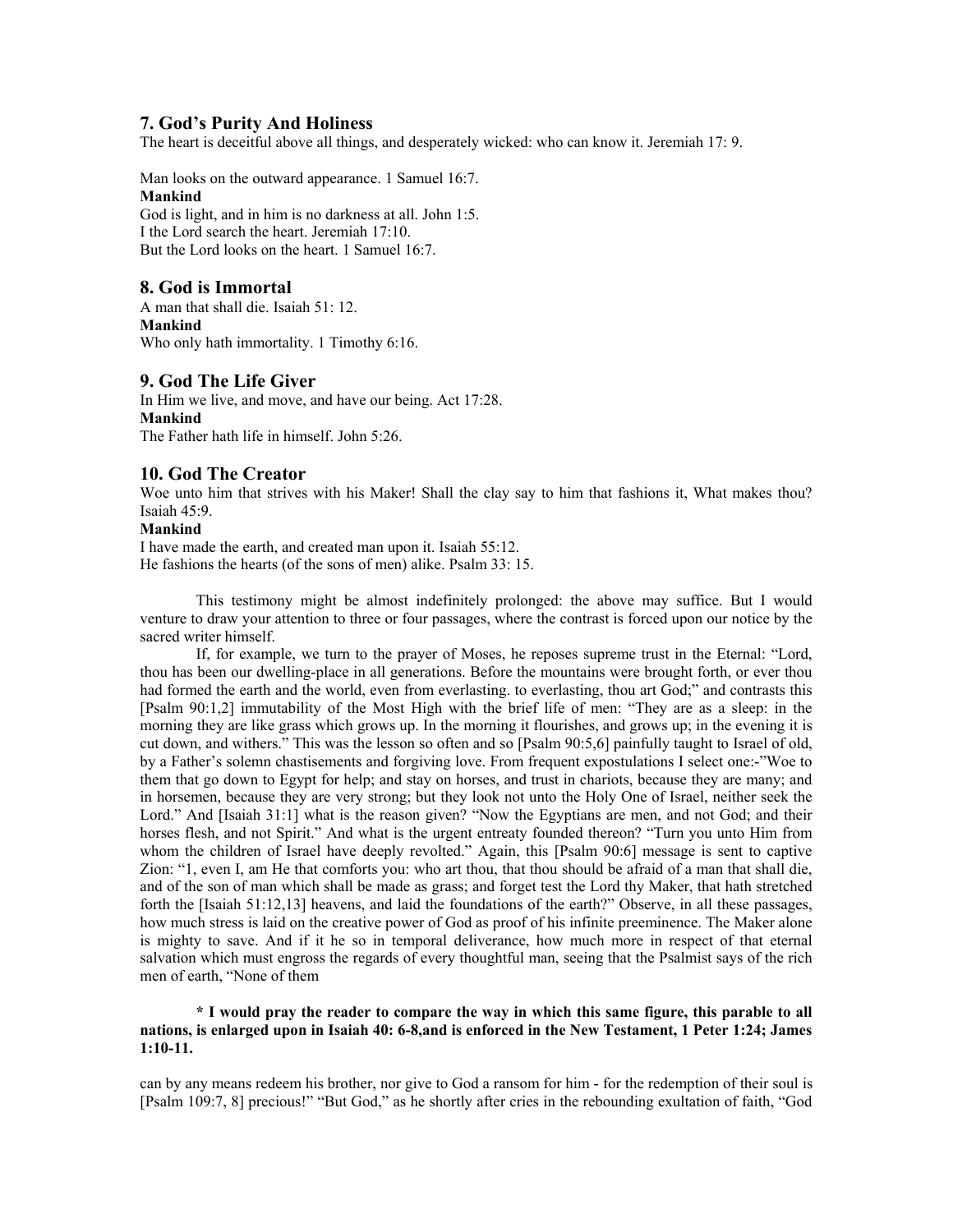will redeem my soul from the power of the grave; for he shall [Verse 15] receive me."

 (2) Furthermore, the prohibitions and precepts are direct and express. "Put not your trust in princes, nor in the son of man, in whom there is no help. His breath goes forth, he returns to his earth; in that very day his thoughts perish. Happy is he that hath the God of Jacob for his help, whose hope is in the Lord his God: which made heaven, and earth, the sea, [Psalm 144:3-6] and all that therein is: which keeps truth for ever." So again, Isaiah, having spoken of the fear of the Lord and of the glory of his majesty, says, "Cease you from man, whose breath is in his nostrils: for wherein is he [Isaiah 2:22] to be accounted of?" I need not multiply passages to prove that the explicit commands of Scripture with one consistent voice require, in the words of Peter, [1 Peter 1: 21] that our "faith and hope be in God."

 (3) But nothing can prove this fundamental truth more solemnly than the words heard by Moses on Sinai, "Thou shall worship no other god: for the [Exodus 34:14] Lord, whose name is Jealous, is a jealous God." Jealousy, as usually understood, is that peculiar uneasiness which arises from the fear that another may rob us of our due honor or affection. And with fallen man towards his fallen fellows this attribute of our being, from taking an exaggerated view of our own rights and claims, from unduly depreciating those of others, and frequently from unjustly suspecting their innocent conduct, becomes the readiest vent for the out flowing of selfishness. And hence the ill name of jealousy. But not always even among men. Thus we speak of a man, jealous for the fair name and best interests of his friend; as Paul says of the Corinthians, "I am jealous over you with godly jealousy." And thus a man may be justly [2 Corinthians 11:2] jealous of his own reputation that "good name which is rather to be chosen than great riches." In this use [Proverbs 22:1] it is closely allied to self-respect, and springs from a due sense of our own position and powers, of the claims which we have upon others, and of those mutual obligations, domestic, social, national, which lie upon us all. Now, in a sinless world, this estimate would be exactly true, and these requirements every moment perfectly satisfied. But when sin breaks in, the claims of man on man are violated; and justice, of necessity, conceives a holy anger and a pure indignation at that which is unjust and unequal. We see a broken fragmentary image of it in man, like the sun struggling through mist, and reflected on agitated waters. But in God it is without fault, or flaw, or cloud. He has an absolutely perfect knowledge of his own supreme majesty and goodness: he forms an absolutely perfect estimate of the claims that supremacy has on his creatures: and he conceives an absolutely perfect jealousy when those obligations are set at naught.

 Now, the Lord declares himself to be Self-Existent from eternity, Omnipresent, Immutable, Almighty, Incomprehensible, Omniscient, the Good One, the Holy One, the Creator, Preserver, and Administrator of all things in heaven and earth, the Searcher of hearts, and the most high Judge of all. These attributes, indeed, would appertain to him as governing a world which sin has never defiled, and sorrow never darkened, and death never desolated. But when man had broken his commands, and trodden the seductive paths of disobedience and guilt, the Lord gives a further and deeper revelation of his Divine goodness and grace. He reveals himself as the only Being who forgives iniquity, transgression, and sin, as the only Refuge for the fugitive, as the only Savior [Isaiah 26: 4] Deliverer, and Redeemer of his people. [Deuteronomy 6:4,5; 10:20,21] Further, He claims the supreme dependence, love, [Deuteronomy 6:29] worship, and service of his creatures. This you would not for a moment deny, so that you could without scruple subscribe to the language of the church of England, "My duty towards God is to believe in him, to fear him, and to love him with all my heart, with all my mind, with all my soul, and with all my strength; to worship him, to give him thanks, to put my whole trust in him; to call upon him, to honor his holy name and his word, and to serve him truly all the [Church Catechism] days of my life.

 But how does He regard it, if any creature usurp his rightful prerogatives, and steal away the homage of our hearts from Him who says, "I am Jehovah: that is my name; and my glory will I not give to an [Isaiah 42:8] other?" Let me answer in the language of Scripture:

"Thus said the Lord: Cursed be the man that trusts in man, and makes flesh his arm, and whose heart departs from the Lord. For he shall be like the heath in the desert, and shall not see when good comes; but shall inhabit the parched places in the wilderness, in a salt land and not inhabited. Blessed is the man that trusts in the Lord, and whose hope the Lord is: for he shall be as a tree planted by the waters, and that spreads out her roots by the river, and shall not see when heat comes. But her leaf shall be green; and shall not be careful in the year of [Jeremiah 17:5-8] drought, neither shall cease from yielding fruit."

 It is impossible in a brief treatise to exhibit the strength of this declaration. These verses do not stand isolated from the rest of Scripture. They only gather up and present to us, in a few words, its concurrent testimony from Genesis to Revelation. (0 Lord, cleanse Thou the thoughts of our hearts from all creature confidence, by the inspiration of thy Holy Spirit., that we may perfectly love thee, and worthily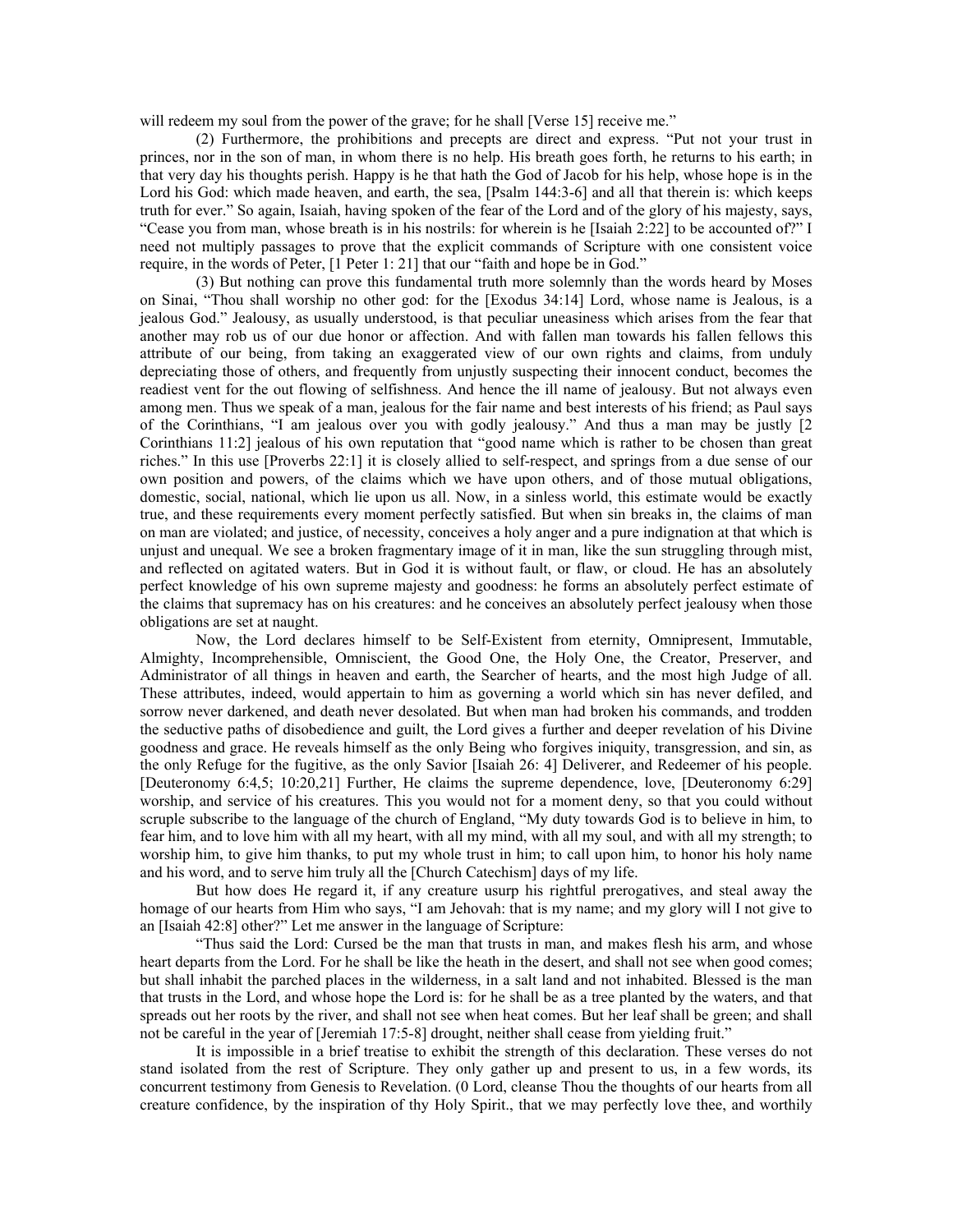magnify thy holy name.) For this truth stands on the fore-front of the temple of religion: "I am God, and there is none else." The dedication stone bears [Isaiah 46:9] this olden inscription "To the Alone, Supreme Jehovah." And as you bow low within its precincts, this is the first and great commandment "Thou shall have none other gods but Me." And the response of every faithful worshipper is in the spirit of the Levitical adoration "O Lord our God, blessed be thy glorious name, which is exalted above all blessing and praise. Thou, even thou, art Lord alone: thou has made heaven, the heaven of heavens, with all their host, the earth, and all things that are therein, the seas, and all that is therein, and thou preserves them all; and the host of heaven worships thee. Thou art the Lord." Such adoration [Nehemiah 9:5—7] as is re-echoed in the courts of heavenly glory "Thou art worthy, 0 Lord, to receive glory and honor and power; for thou has created all things, and for thy pleasure they are, and were created." [Revelation 4:11].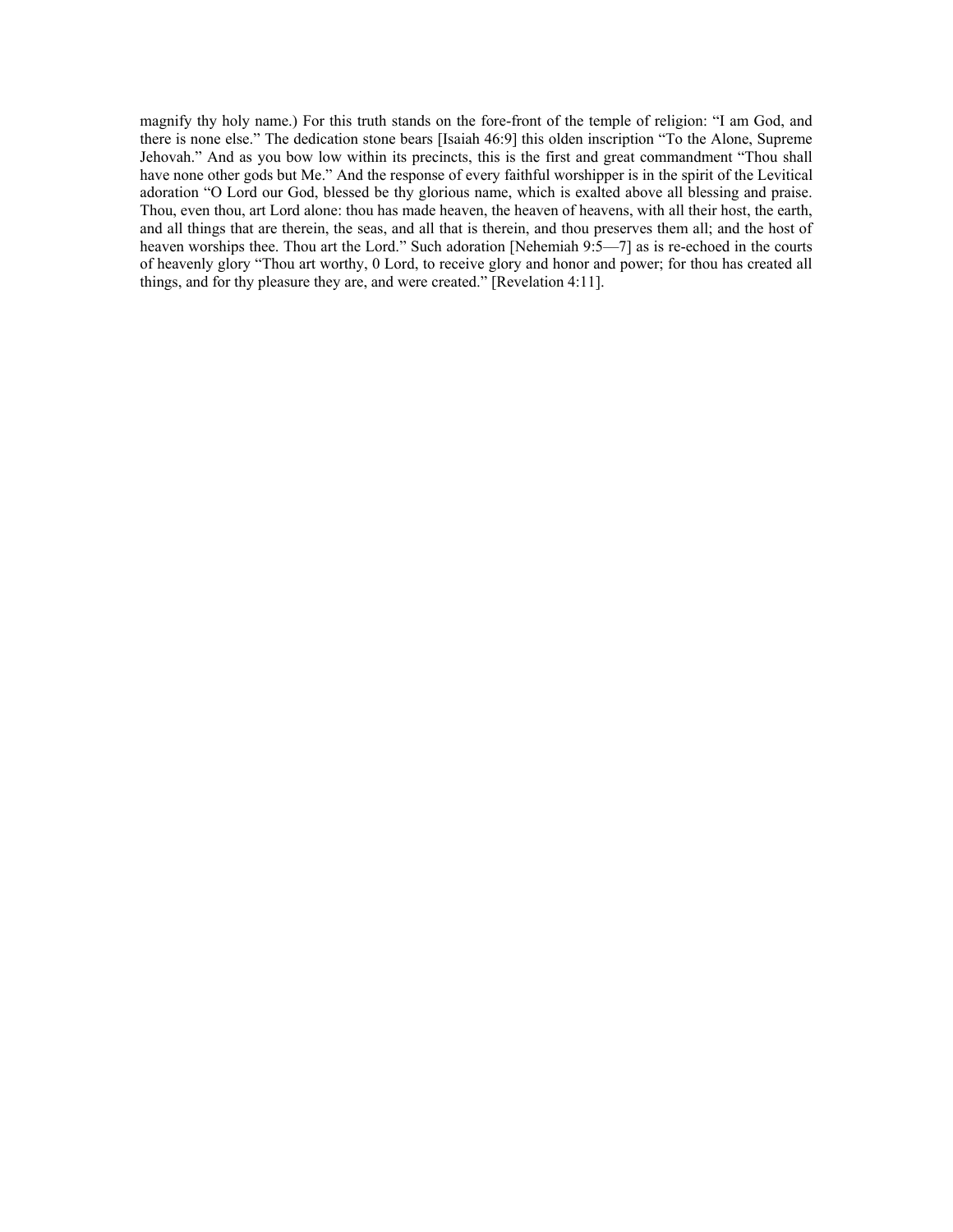# **3. Our Confidence in the Lord Jesus Christ**

I would proceed then to my second proposition:

 That Scripture, in the Old and New Testament alike, requires us to repose our ultimate confidence in the Lord Jesus Christ.

Or in other words, I maintain that Scripture brings before us One mysterious Person, the Son of God, the Son of man, in wondrous union with the Father, but of distinct personality from the Father. To whom all the attributes of Deity are ascribed, and who claims and receives, without protest, yea, as his just and inalienable right, equal trust, adoration, love, and service, with him who says, "I am Jehovah, my Name is Jealous, and my glory m-ill I not give to another."

If this be proved, it will appear that the dignity of Christ stands at an INFINITE distance above that of any created being whatsoever, and is ON A PERFECT LEVEL with that of the Increate Father. My whole argument indeed challenges the views of Arians as well as those of Unitarians. I am the more anxious to state this explicitly because in a most courteous answer which has appeared to the first edition of this work, the author says-"The chief respect in which you make me feel how little insight you have into our actual position is, that you over and over again state or imply that we believe Christ to be a mere man." I had, however, guardedly stated in my preface that those whose opinions I was controverting "regarded Christ only as a most highly-exalted and divinely endowed CREATURE: that, in a word, to them he was not God." To this I apprehend all Unitarians would subscribe. Thus Dr. Sadler quotes with approval the words, "The Father bears a likeness to the Son whom He has created." And a review in "The Enquirer" of both works says, "In Dr. Sadler's treatise there is, we need hardly observe, no attempt to retaliate the charge of idolatry, because they worship one whom we regard as a creature." Now it is, in my judgment, of little moment what degree of creature-eminence you concede to the Lord Jesus, if you deny his Deity: for after all, whatever difference exists betwixt the Infinite Creator and a finite creature must still in your view exist betwixt God and Christ. But at all events, the propositions which I have drawn out on the broad basis of Scripture combat every view which denies that SUCH AS THE FATHER IS, SUCH IS THE SON, AND SUCH IS THE HOLY GHOST.

 That the personality of the Father and the Son is distinct, and that they are neither to be identified nor confounded, is so self-evident a truth, and is so seldom denied by those to whom I write, that two or three Scripture proofs will abundantly suffice. At his baptism and transfiguration the voice of the Father was [Matthew 3: 17] heard saying of him, "This is my beloved Son, in [Matthew 17:5] whom I am well pleased." Jesus addresses his Father in prayer. Jesus says, "It is written in your law, that the testimony of two men is true. I am one that bear witness of myself, and the Father that sent me [John 8:17,18] bears witness of me;" and further, which is incontrovertible evidence-for the will is the essence of personality "I came down from heaven, not to do mine own will, but the will of him that sent me." But [John 6:38] the tenets of Noetus and Sabellius, who denied this truth, are so rarely affirmed by Unitarians, that with this brief notice I may at once proceed to bring Scriptural testimony of ail Divine attributes being predicated of the Son. For

 Is the Father Eternal? Bethlehem was the predicted birthplace into our world, of One "whose [Micah 5:2] goings forth have been from of old, from everlasting." The Word who was made flesh and dwelt among us [John 1:2,14] was in the beginning with God:" and himself [John 8:58] assumes the incommunicable co-eternal Name, I AM. And he, who appeared in vision to John in Patmos, like unto the Son of man, declares, "I am Alpha and Omega, the beginning and the ending, which is, and which was, and which is to come, I am the first and [Revelation 1: 8, 11,7,18] the last. I am he that lived, and was dead; and, behold I am alive for evermore.

 Compare these words, "I am the first and the last," which are here beyond contradiction uttered by the Son of man, with Isaiah 44:6, or 48:12, where the same words are confessedly used by the One Supreme God of himself, and you have, in the language of Dwight, "the strongest assertion that eternity past and to come belongs to the Son."

 Is the Father Omnipresent? Jesus says, "Where two or three are gathered together in my name, there [Matthew 18:20] am I in the midst of them. - "There I am, not there I will be, "referring to his Divine presence at all times. Two or three of his people (says Scott) may be thus met together in ten thousand places all over the earth at the same time: this must therefore be allowed to be a direct assertion of his omnipresent Deity. Again, "Lo, I am with you always, even unto the end of the [Matthew 28:20] world." Is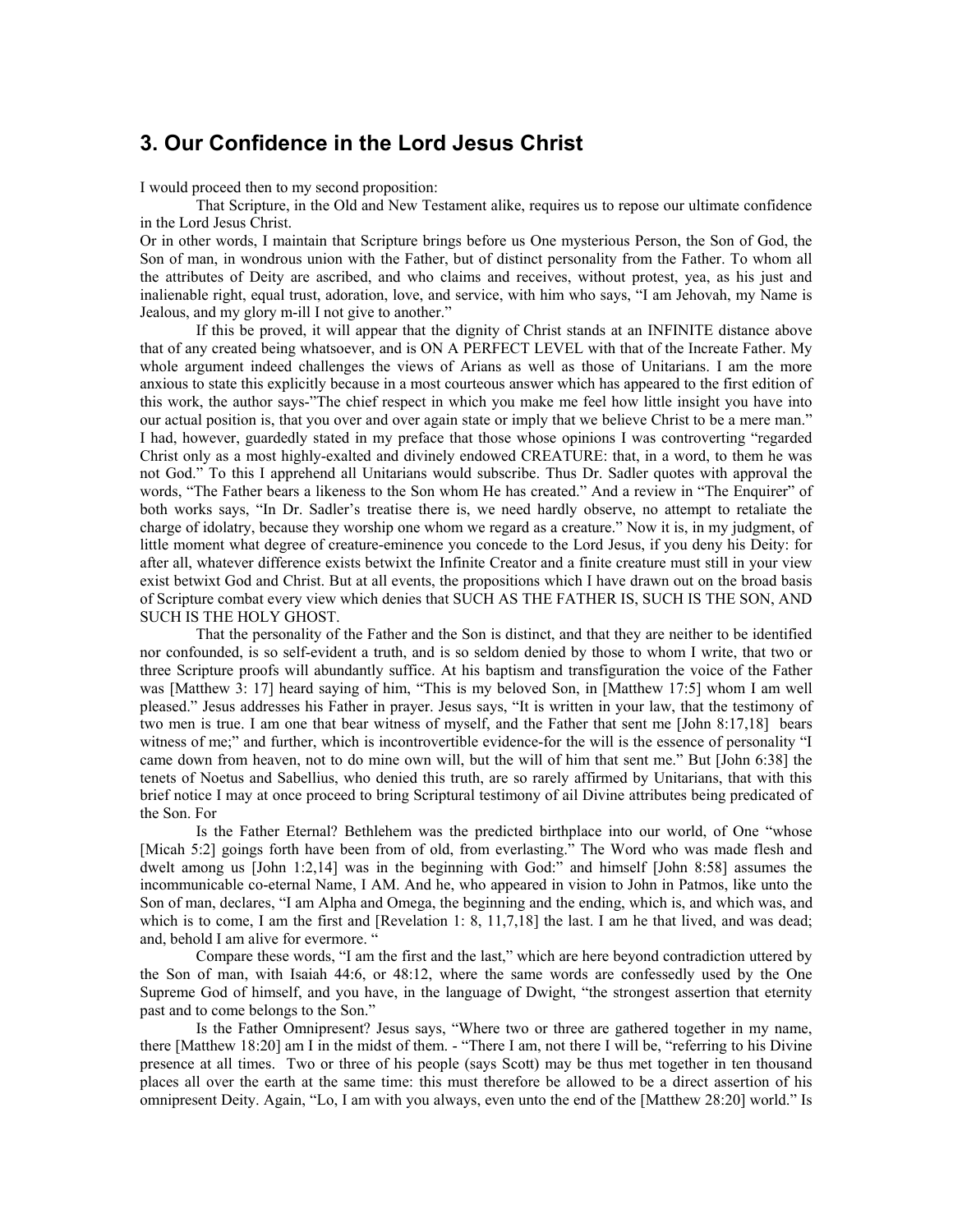not this a positive declaration that he is with the apostles and succeeding ministers always unto the end of the world. But who can be so in all the separate and distinct regions in which they preached and do preach, except that Divine Being who fills all things, that Divine Essence which occupies all space, that God who is a Spirit."

 Is the Father Immutable? "Jesus Christ is the [Hebrews 13:8] same yesterday, and to-day, and for ever;" and, "Unto [Hebrews 1:8,10,12] the Son he said Thou, Lord art the same, and thy years shall not fail."

**Sellods Treatise on the Deity of Christ, p. 22. The Unitarian suggestion that the end of the world signifies the end of the Jewish age, while it does not disprove the above argument, (for such unfailing presence of a mere man with his apostles in their wide-spread evangelistic labors was as impossible for forty years as for eighteen centuries,) is negated by the only other instances of Matthew's use of this phrase [13:39,40,49], where it plainly indicates the final day of judgment. And chapter 24:3, where a careful consideration of the two-fold question of the disciples, founded on the two-fold declaration, [Chapter 23:38,39] and of the two-fold answer it receives, proves that the end of the world respects the Second Advent of Christ in glory. The further suggestion that the promise, "Lo, I am with you always," was fulfilled to Paul and others by the invisible bodily presence of Christ is refuted by Peter, who says of him, "Whom the heaven must receive until the times of restitution of all things," Acts 3: 21, and by Christ Himself, who says, "And now I am no more in the world," [John 17:11] See Dwight on this passage.** 

 Is the Father Almighty? Creation demands [John 1: 3] omnipotence "All things were made by him." The sustentation of all things demands omnipotence [Colossians 1:17] "By him all things consist." Universal government demands omnipotence "All power is given unto [Matthew 28:18] him in heaven and earth." Co-extensive operation with God the Father in a boundless empire demands omnipotence; and Jesus Christ, when explaining his words, My Father works hitherto and I work, declares, "What things so ever He (the Father) does, [John 5:17-19] these also the Son does likewise." And a careful comparison of Revelation 1: 8, with Verse 13, 17, chapter 2: 8, 22:13, needs, as it seems to me, leave no doubt upon our minds that the Son of man declares of himself, "I am the Almighty."

Is the Father himself incomprehensible while comprehending all things? Peter said to our Lord absolutely, without qualification, and with reference to that prerogative of omniscience, heart-knowledge, [John 11:17] "Lord, Thou knows all things." And Christ Jesus says of himself, "No man knows the Son but the Father; neither knows any man the Father, save the Matthew 40: 27. Son, and he to whom so ever the Son will reveal him." "In this passage both the omniscience and incomprehensibility of Christ are declared by himself. He who knows the Father is omniscient; he who is known [Dwight, Volume 2, Page 77] only by the Father is incomprehensible." Also, he [John 10: 15] says, "As the Father knows me, even so know I the [Ephesians 3:18,19] Father." The riches of Christ are declared to be unsearchable. His love passes knowledge. And, "In him [Colossians 2:3] are hid all the treasures of wisdom and knowledge."

Is the Father infinitely good and holy, so that [Matthew 19:17], there is none good but one, that is, God," and again, [1 Samuel 2:2] "there is none holy, as Jehovah?" Jesus says, "I am the good Shepherd." And he is called, "The [Acts 3:14] Holy One and the Just-the one who knew no sin. without sin, without spot-holy, harmless, undefiled [Hebrews 7:26] -Jesus Christ the righteous, in whom is no sin-full of grace and truth." [John 1:14]

Is the Father the Creator, Preserver, and Governor of all things in heaven and earth? Jesus is the Creator, for "by him (the Son of his love) were all things created, that are in heaven, and that are in earth, visible and invisible, whether they be thrones, or dominions, or principalities, or powers: all things [Colossians 1:16] were created by him and for him." And "without him (the Word) was not even one thing made that hath [John 1:3] been made." Jesus Christ is the Preserver: for, "he (the Son) upholds all things by the word of his power. In him was life; and the life was the light of men [John 1:4] and because I live (he says), you shall live also." Jesus [John 14:19] is the supreme Governor: for "unto the Son he said, Thy throne, 0 God, is for ever and ever He is over [Hebrews 1:8] all, God blessed for ever. He is King of kings, and [Romans 9:5] Lord of lords. And his dominion is an everlasting [Revelation 19:16] dominion which shall not pass away, and his kingdom that which shall not be destroyed." Daniel 7:14.

Is the Father the Searcher of hearts? "These [Luke 2:33] things said the Son of God. All the churches shall know that I am he which searches the reins and [Revelation 2:11-13] hearts;" and "He (writes John) knew all men, and [John 2:24,25] needed not that any should testify of man: for He knew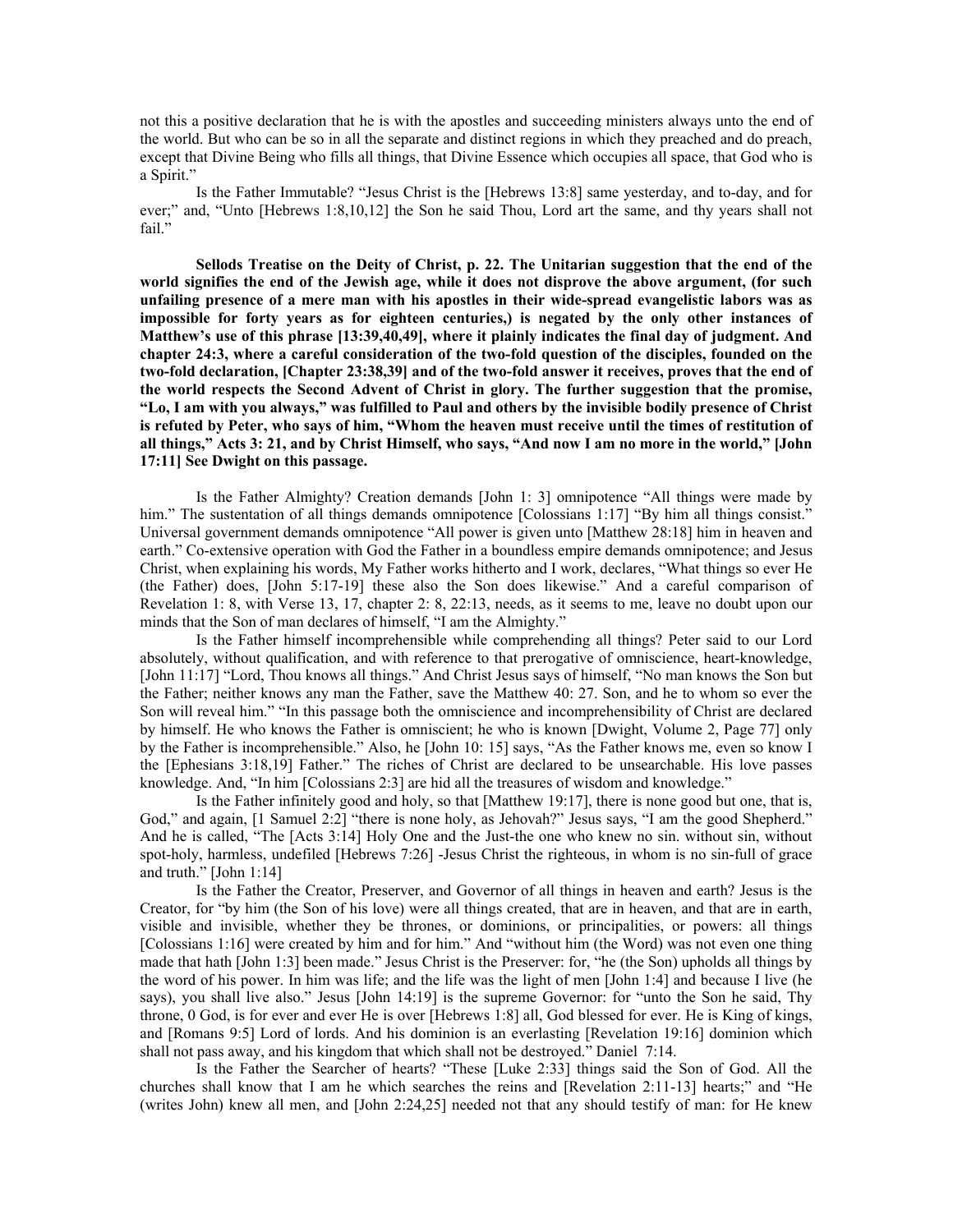what was in man."

 Is the Father the Most High Judge of all? Jesus Christ likewise stands forth as the appointed Judge of all men. For it is written, "We must all appear before the judgment seat of Christ." And "when the [2 Corinthians 5:10] Son of man shall come in his glory, and all the holy angels with him, then shall he sit upon the throne of his glory: and before him shall be gathered all nations. [Matthew 25:31,32] And he shall separate them one from another." Here then we have all\* the essential attributes of Godhead ascribed to Christ; and this, not in one or two obscure passages, but by a general consensus of those holy men who spoke as they were moved by the Holy Ghost. Many other proof texts of similar character, if space permitted, might be brought forward. But these suffice. What do you, who are seeking the Lord, learn from them of your relation to Jesus Christ? He stands forth before you, who [Job 8: 9] are but of yesterday, as himself from everlasting: before you, whose life is a vapor, as having life in himself. Before you, who are tied to a narrow spot of earth, as Omnipresent: before you, a mutable man, as unchangeably the same. Before you, who without [John 15:5] him can do nothing as Almighty: before you, who [2 Corinthians 3:5] are not sufficient to think anything of yourself, as the Omniscient One in whom are hid all the treasures of wisdom and knowledge. Before you, frail and defective, as the Holy and the Just One without sin. Before you, a creature of the dust, as your Creator. Before you, whose goodliness is as the flower of the field, as your Preserver. And before you, who confess your feebleness in self-government, your short-sightedness in self-knowledge, and your reliance on a court of final appeal, as the Ruler of all things, the Searcher of all hearts, and the Judge of all men.

 **\* Perhaps there is one adjective applied in Scripture to the Father, and not to the Son, I mean "Invisible." If this be so, the reason is manifest from the character he sustains as the medium of communication betwixt the Creator and the creatures of his hand, "the Image of the invisible God." We have proved that he is in his Divine nature omnipresent and incomprehensible. That now we see him not, 1 Peter 1:8, although always with us, is matter of fact. But a careful consideration of Hebrews 11: 27. "He endured as seeing him that is invisible," leads me to question whether the direct reference there is not to the Word, the Angel of God's presence, first seen by Moses at the burning bush, and still visible to the eye of faith, when he braved the wrath of the king.** 

Can it be, that, in the presence of such infinite goodness and glory, no feelings of adoration arise in your heart? It is not, that he is at an immeasurable distance from you, so that what lie is and what you are, have no intimate connection. But he made you, sustains you, watches you. The offices he fills towards you are those of God. And he is so unutterably good and gracious. What remains? If you believe this testimony, you must confide in him, you must love him, you must adore him. No other feelings than those of entire reliance and supreme love would at all answer the claims of such a one upon you. And they are the Scriptures of truth which, by portraying so gracious a Lord, have elicited that confidence and warranted that affection.

 But this is not all. Thus far we might argue with unfallen beings, and thus might urge those holy intelligences who left not their first estate, to obey the Divine command, "Let all the angels of God worship [Hebrews 1:6] him." Let us remember our position before God ' fallen, guilty, strengthless, and, as reasonable beings, inquiring with the deepest anxiety, "What must I do to be saved?" Now it is not too much to say that the hopes of all mankind with regard to salvation, from the wreck of Paradise lost to the prophetic vision of Paradise restored, are fixed on this mysterious Son of man. On him, as the seed of the woman who should bruise the head of the serpent: as the Lord [Genesis 3:15] whose future advent cheered the saintly Enoch. As [Jude 14] the living Redeemer on whom the patriarch Job rested his hopes of immortality: as the son of Abraham [Job 19:25] a benefactor, in whom all the families of the [Genesis 22:18] earth should be blessed: as the Shiloh of Jacob's dying [Genesis 49:10; Exodus 3:2] bed. As the Angel of the burning bush and of the [Exodus 14:19] fiery pillar: as the Captain who fought for Israel and [Exodus 32:34] nerved the arm of her warriors. As the begotten son [Isaiah 7:14] and of God, the assessor of his throne, the Priest for ever, predicted by the sweet psalmist of Israel. As the [Isaiah 9:14] virgin born Emmanuel, foretold by Isaiah, the Child endowed with a name of lustrous Deity, Wonderful, Counselor, the Mighty God, the Father of eternity, the Prince of peace. As the Lord our righteousness, [Jeremiah 23:6] anticipated by Jeremiah: as the appearance of a man [Ezekiel 1:26] on the sapphire throne, seen in vision by Ezekiel. As the Messiah announced to Daniel who should he cut [Danie1 9:24,26] off but not for himself, and should bring in everlasting righteousness; as the Desire of all nations, of [Haggai 2:7] whom Haggai wrote: and as the Sun of righteousness, seen from afar by Malachi, who should rise on the [Malachi 4:2]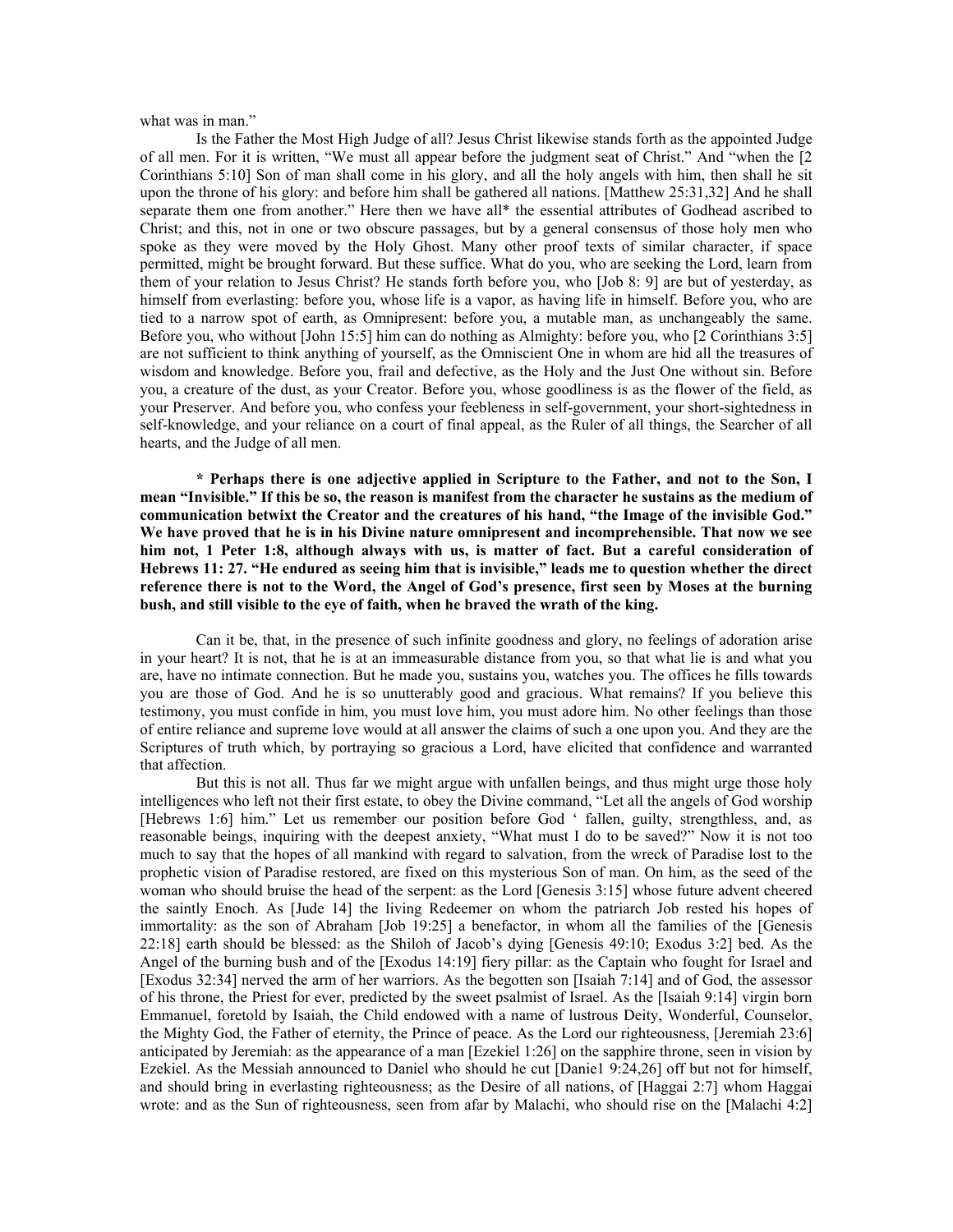benighted world with healing in his wings:--on him, from age to age, the faith of every believer was fastened, by promise and by prophecy.

 Let me, ere I pass on, select two passages from the Old Testament for your careful consideration. That same Psalm which proclaims the Divine decree "Jehovah hath said unto me, Thou art my Son; this [Psalm 2:7] day have I begotten thee," closes thus "Kiss the Son, lest he be angry and you perish from the way, when his wrath is kindled but a little. Blessed are all they that put their trust in him." Remember the solemn denunciation, "Cursed be the man that trusts [Jeremiah 17:5] in man, and makes flesh his arm. Is there not food here for the most thoughtful inquiry? How can you reconcile these texts? I venture to assert, only in the gospel of the Son of God.

 Again, if you turn to the fifty-third chapter of Isaiah, you find, "All we like sheep have gone astray; [Isaiah 53:6] we have turned every one to his own way." Comprehensive words! Embracing the transgressions of six thousand years. If the sins of those many generations were gathered together, how vast the accumulation, how insufferable the load of guilt! It is done: for Scripture continues, "The Lord hath laid on (hath made to meet on) him the iniquity of us all." On [Isaiah 53:6] him: on whom? On the chosen Servant of God in whom his soul delights, but whose visage is marred [Isaiah 52:14] more than any man; on one who grows up as a tender plant, who is despised and rejected of men, a man of [Isaiah 53:2,3] sorrows and acquainted with grief. On him, the sins of all were laid. He was wounded for our transgressions. He was bruised for our iniquities. But can lie sustain the load? Remember how earnest and awakened men would hold their breath in suspense, to catch an answer on which an immortality of weal or woe depended. Can he endure the burden? He can. He dies in the endurance. His soul is made an offering for sin. His death is swallowed up in victory. He lives. He sees his seed. The pleasure of the Lord prospers in his hand. He sees of the travail of his soul, and is satisfied-our Redeemer, our Mediator, Isaiah our Advocate. I beseech you, my friends, to weigh that chapter on your knees. See you not, how the confidence of all mankind centers and clusters around that spontaneous victim, that dying man, that triumphant Savior? The Lord grant that this same Scripture which was the message of life to the eunuch of Ethiopia, may lead you to believe with all your heart in the Deity of the Son of God. [Acts 7:32-37].

 **\* Nay more It is, not only that he was (Verse 3) acquainted with grief, but (Verse 10) the Lord hath put him to grief: not only (Verse .5) he was bruised for our iniquities, but (Verse 10) it pleased the Lord to bruise him. Not only (Verse 12) he bare the sin of many, but (Verse 6) the Lord hath laid on him the iniquity of us all. Not only (Verse 7) he is brought as a lamb to the slaughter, but (Verse 10) thou shall make his soul an offering for sin. If Jesus were only a spotless, sinless man, offering no vicarious atonement, how was it that a holy and just God-we will riot say permitted such sufferings to light upon a perfectly innocent being-but himself caused him to suffer?** 

 But now let us follow the course of history. At length the fullness of the time was come, and God sent [Galatians 4:4] forth his Son. Are not the eyes of all designedly pointed to him? Angels from heaven announce the [Luke 2:8-20] glad tidings, Unto you is born a Savior: simple [Matthew 2:11] shepherds salute him; and Eastern wise men worship him. He grows up, as foretold, a despised Nazarene. But, at his baptism, the heavens are opened, the Spirit of God descends like a dove upon him, and the voice of the Eternal Father proclaims, "This is my beloved [Matthew 3:17] Son, in whom I am well pleased." Soon the devil [Matthew 4:1] assaults him, and angels minister to him, their Lord. His heralds points him out, "Behold the Lamb of God, [John 1:29] which takes away the sin of the world." He speaks [John 8:46] as man never spoke. He works wonders of goodness [John 15:24] and of grace, such as man never wrought. He introduces a morality of unequalled simplicity and purity and worth. He preaches the glad tidings of the kingdom of heaven. But his own received him not. He is betrayed, condemned, and crucified. He dies, the [1 Peter 3:18]. Just for the unjust. He lays down his life. He has [John 10:18] power to take it again. He rises. He ascends to the [Psalm 67:18] right hand of God. There he receives gifts for men. [Acts 5: 31]. He sheds forth his Spirit. He gives repentance and [Hebrews 7:25] remission of sins. He ever lives to make intercession for us. He is preparing a place in glory for his children: and thence he shall shortly come again and take [John. 14:1-3] us unto himself, that where he is there we may be also.

Who, I ask, can believe this simple story of redeeming grace, and not repose their whole confidence in this Savior? Who can refrain from trusting him with supreme reliance? Who can forbear loving him with the most absorbing love? If Scripture forbade these emotions, as being due only to the infinite Father, what force we must lay upon ourselves to prevent them springing up in the trustful heart! But does Scripture forbid them? nay, verily. Prophecy, as we have seen, foretold that thus it should be, and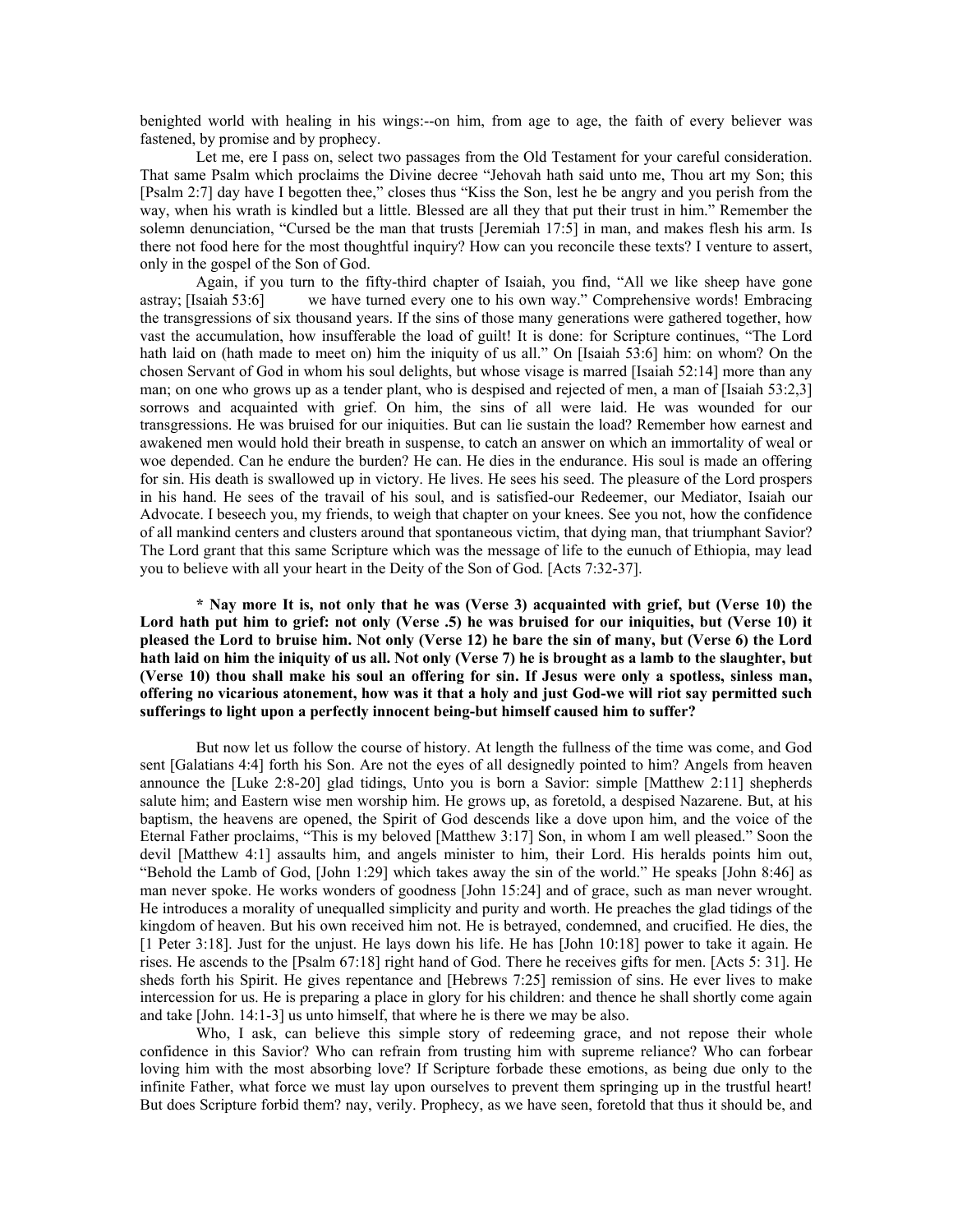blessed the confidence. And when the Savior walked our fallen world, suppliant sinners worship him, and he refuses it not. They put their whole trust in him, and he declares it not only suitable but essential. [John 9:37,38]. Upon it hangs eternity. "God so loved the world, that he gave his only begotten Son, that whosoever believes in him should not perish, but have everlasting life." But is this trust altogether identical with that John 3: 16. we are required to repose in the Father? It is one and the same. He says, "Believe in God: believe also in me." His invitations penetrate the weary John x4: 1. heart: "Come unto me, all you that labor and are heavy laden, and I will give you rest;" and his [Matthew 11:28] words fall like dew on the parched and thirsty soul; "If any man thirst, let him come unto me and drink." He insists that "all men should honor the Son, even as they honor the Father." He concentrates the [John 5:23] affection and the alliance of his people upon himself as the one Mediator. He invites us to offer up our [Matthew 11: 27; John 16:23,24] prayers in his prevalent name. And finally, he assures us, "He gives eternal life" unto his own disciples [John 10:28] and "will raise them up at the last day." John 6:40.

 And after his ascension to glory, what is the conduct and the testimony of his chosen apostles? In the name of Jesus Christ they do all their mighty works. For Jesus Christ's sake they suffer the loss of all things. They uniformly preach Jesus Christ; and the Holy Spirit seals their message. They know no [1 Corinthians 2:1-3] thing among men, but Jesus Christ and him crucified.

Yes. I should have to transcribe a great portion of the Epistles I wanted to transfer to these pages all the evidence those letters afford, that 'Scripture requires us to repose our supreme reliance on the Lord Jesus Christ. The most casual glance might make us suspect, that a name which meets our eye every few lines was none other than that of the Divine Savior of the world. Why else its perpetual recurrence? A deeper search confirms this. Take for instance the first few verses of the Epistle to the Ephesians:

"Paul, an apostle of Jesus Christ by the will of God, to the saints which are at Ephesus, and to the faithful in Christ Jesus: Grace be to you, and peace, from God our Father, and from the Lord Jesus Christ.

"Blessed be the God and Father of our Lord Jesus Christ, who hath blessed us with all spiritual blessings in heavenly places in Christ:

"According as He hath chosen us in him before the foundation of the world, that we should be holy and without blame before him in love:

"Having predestinated us unto the adoption of children, according to the good pleasure of his will,

"To the praise of the glory of his grace, wherein he hath made us accepted in the Beloved:

"In whom we have redemption through his blood, even the forgiveness of sins, according to the riches of his grace."

 The privileges are surpassingly great; but mark how they are all ours IN CHRIST. It is "an apostle of Jesus Christ" who writes. The church is described as the faithful "in Christ Jesus." The benediction is given from God our Father, and coordinated "from the Lord Jesus Christ." God is praised: it is as "the God and Father of our Lord Jesus Christ." All spiritual blessings are ours: they are ours "in Christ." We are chosen: it is "in Him." We are predestinated unto the adoption of children: it is "by Jesus Christ." We are accepted: it is "in the Beloved." We have redemption, even the forgiveness of sins: it is "in him through his blood." We are indebted to Christ for all. We are compelled to look up into him, and say "O Lord, my trust is in thee."

 The force of this reasoning will appear more strongly if you attempt to substitute here for the name of Jesus that of any man, however exalted and self-devoted, or of any creature, however lofty in the scale of creation. Make the trial. Read the passage given above, substituting the name of Michael the archangel, or of Moses the legal mediator, or of Stephen who sealed his witness with his blood, for that only "name under heaven given among men, whereby we must be saved. [Acts 1:12] You cannot do it. You stop short. It is an intolerable discord. It is blasphemy. For you feel this would be reposing in the creature an exhaustive confidence due only to the Infinite Creator, and offering to man a supreme gratitude which is the prerogative of God our Savior.

 Such passages might be easily multiplied. I would mention the first chapters of the Epistle to the Colossians, of Peter's first Epistle, of John's first Epistle: "I study all, and in all I find Jesus my Savior. Do you admit the cry of the awakened conscience is, "What must I do to be saved?" You must acknowledge that the reply of the New Testament from end to end, from the angel's message to Joseph, "Thou shall call his name Jesus: for he shall save his people from their sins," to the ascription of [Matthew 1:21] praise recorded by the aged John in Patmos, "Unto him that loved us, and washed us from our sins in his own blood, and hath made us1ings and priests unto God and his Father" the reply, I say, is plain and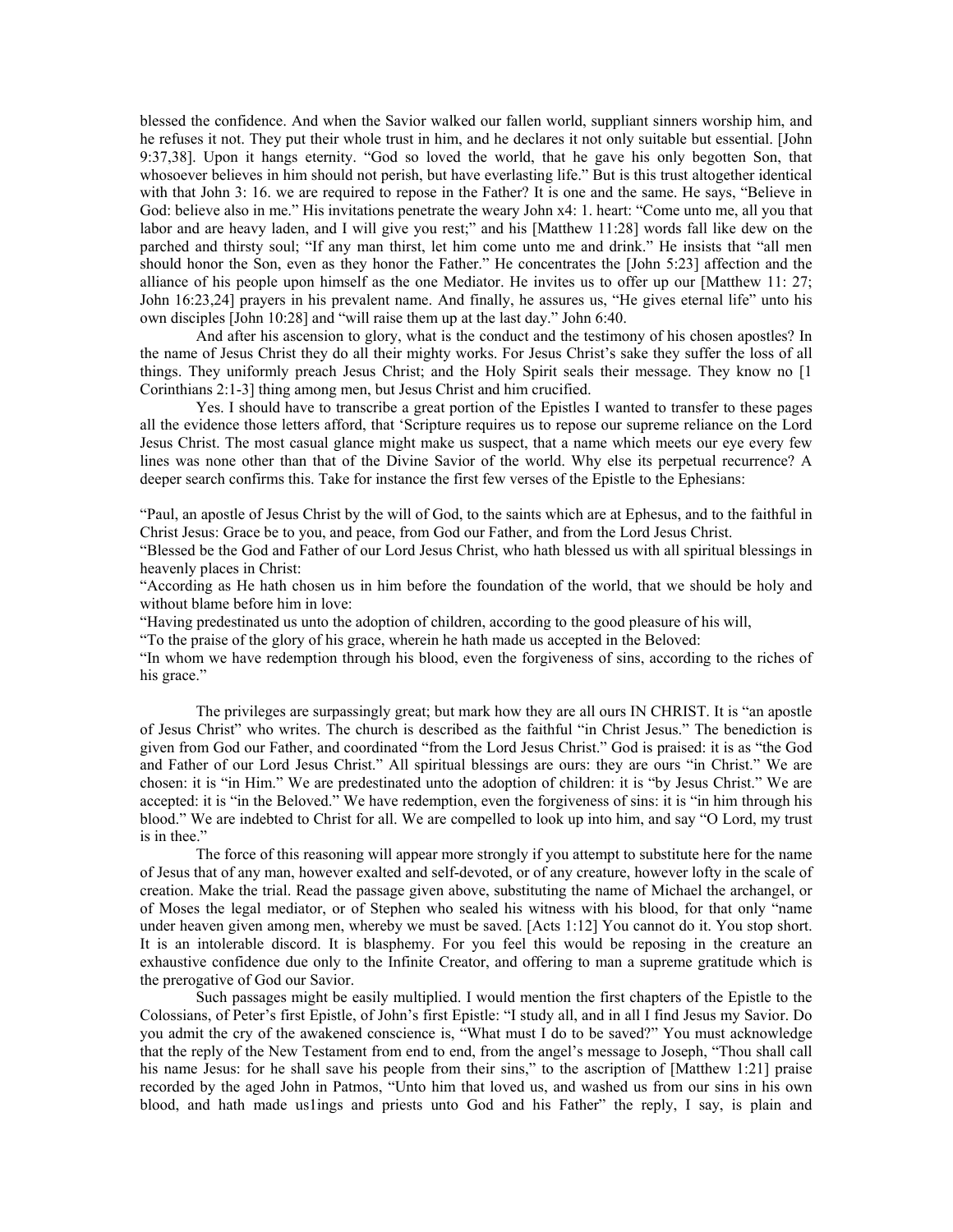unhesitating, "Believe on the Lord Jesus Christ, and [Acts 16:31] thou shall be saved." It is not only that one of illimitable goodness and infinite perfections, your Creator and Preserver, stands before you, a man of limited and finite capacities. But he presents himself to you fallen, and guilty, and lost, as one who is able and willing to raise you from the lowest depths of sin and make you members of a royal priesthood, and cause you to reign with him among the sons of light for ever and for ever No utterance but one like Mary's [Luke 1:47] satisfies his claims. "My spirit hath rejoiced in God my Savior." The Lord grant unto you and me like precious faith, that resting on these exceeding great [2 Peter 1:1,4,11] and precious promises, an entrance may be ministered unto us into the everlasting kingdom of our Lord and Savior Jesus Christ!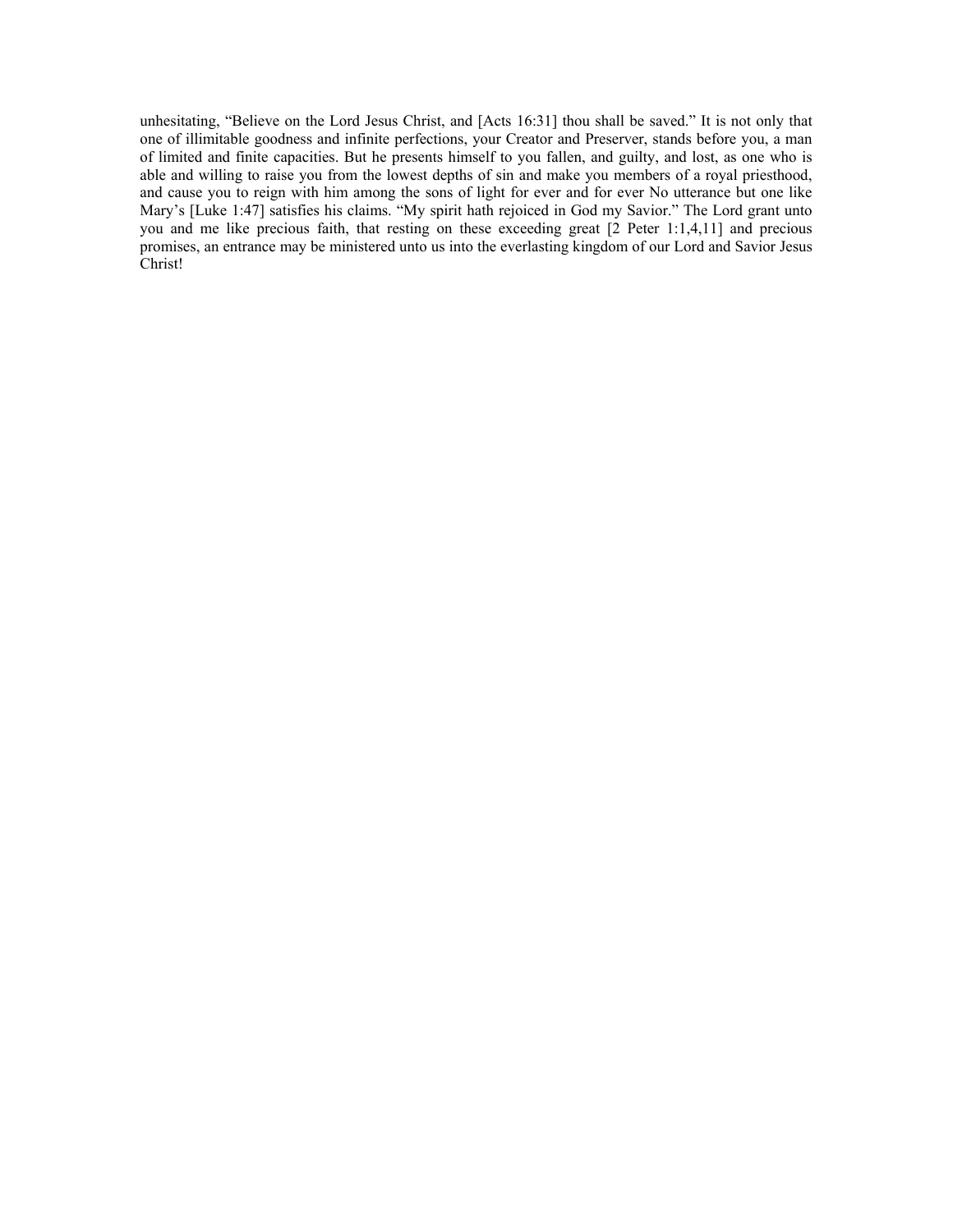# **4. Deity of Jesus Christ Coequal with the Father**

THE preceding truths will have prepared the way for my third proposition:

 That Scripture, in the Old and the New Testament alike, proves the co-equal Deity of Jesus Christ with that of the Eternal Father:

By a comparison of the attributes, the majesty, and the claims of the Father and the Son.

By the appearances of God to the Old Testament saints.

- By the direct and Divine worship paid to Christ.
- By the conjunction of the Father and the Son in Divine offices.
- By explicit assertions that Christ is Jehovah and God.

And here I would ask your further honest application of that great principle of heavenly scholarship, "the comparing, spiritual things with spiritual." For just as in algebra, from the combination of two known quantities the unknown is found out. As in trigonometry, if out of the six parts of a triangle any three, one being a side, are given, the others are discoverable, from which simple law have resulted all the triumphs of astronomy. So, in searching the Scriptures, those humble students, who prayerfully compare and combine them, shall know "the things that are freely [1 Corinthians 2:12,13] given to us of God."

I would first then place side by side the witness of Scripture to the attributes, the majesty, and the claims of the Father and the Son. Only a selection from the abundant materials could of course be made. I have exercised a rigid caution in the verses adduced in testimony of Christ, setting many aside which I fully believe bear witness of him. But, if after candid investigation you think one, or more than one, inapplicable to the Messiah, I pray you draw your pencil through those, which may seem to you even ambiguous. Sufficient, and more than sufficient, will, I am persuaded, remain uncancelled. Some marked with an asterisk are discussed or illustrated in other portions of this treatise, and will be easily found by a reference to the Scripture Index at the close. In some of the passages in the left hand column, I believe the primary reference to be not to the Father but to the Son. But this does not invalidate the testimony to be derived from them, as in every case the witness is said to be of God, or of the Lord Jehovah. And no one, who denied the Deity of Christ, could maintain, that a single passage there adduced designates the Messiah, without contradicting himself. I earnestly ask your calm, dispassionate collation of these passages. And I pray you, whilst you proceed, to suffer the full weight of these solemn words to rest upon your wind and memory, 'I am Jehovah-that is my name: and my [Isaiah 42:8] glory will I not give to another."

## **1. Eternity Of God**

From everlasting to everlasting, thou art God. Psalm. 90:2. Thy throne is established of old: thou art from everlasting. Psalm 93:2. **Jesus Christ**  Whose goings forth have been from of old, from everlasting. Micah 5:2.

Unto the Son he said, Thy throne, 0 God, is forever and even. Hebrews 1:8

## **2. The First and Last**

I am the first, and I am the last; and I am the first and the last. Besides me there is no God. Isaiah 44:6.

Do not I fill heaven and earth? Said the Lord. Jeremiah 33:24. The Lord, he it is that does go before be with thee; he thee He will not fail thee. Deuteronomy 31:8.

**Jesus Christ** 

I am the First and the Last. I am he that lived and was dead. Revelation 1:17,18.

He that descended is the same also that ascended up far above all heavens, that he might fill all things. Ephesians 4:10.

Lo, I am with you always, even unto the end of the world. Matthew 28:20.

## **3. Unchanging God**

I am Jehovah, I change not. Malachi 3:6. **Jesus Christ**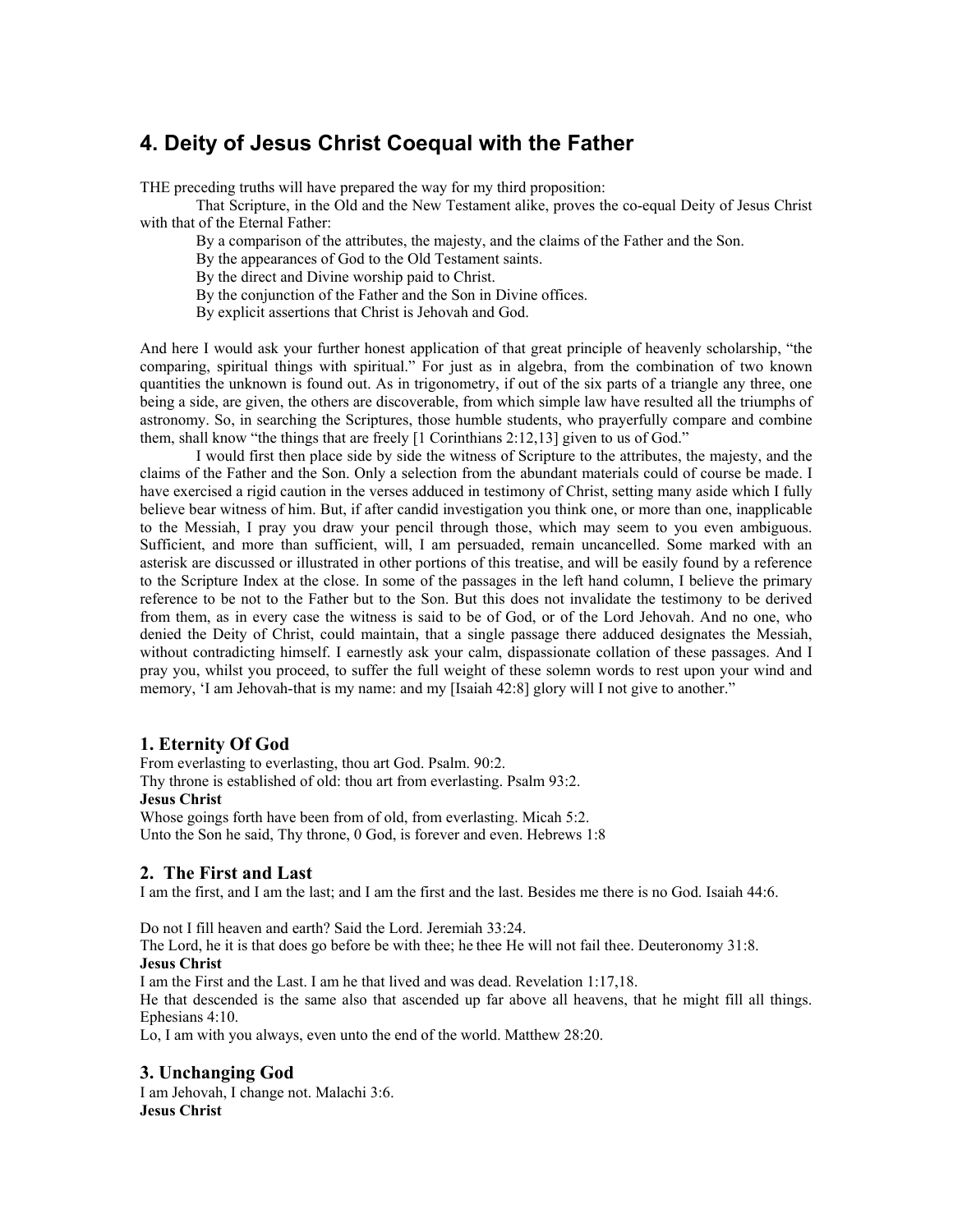Jesus Christ, the same yesterday, today and forever. Hebrews 13:8.

## **4. Almighty God**

I am the Almighty God. Genesis 17:1. Whatsoever the Lord Pleased, that did he in heaven and in earth. Psalm 135:6 **Jesus Christ**  I am.... the Almighty. Revelation 1: 8. Whatsoever things he does, these also does the Son likewise. John 5:19

**\* It has been objected that "the filling all things," in Ephesians 4: 10, refers not to the occupation of space, but to pre-eminence of dignity. But we must interpret the words of Jeremiah by the true definition of omnipresence, namely, not that God is present in everything, but that all things are present to God, and this God present everywhere. Bearing this in mind I see no meaning to be attached to the words of the prophet regarding Jehovah, which you must not also attach to the words of the apostle regarding Christ.** 

## **5. Infinite Mind And Intelligence**

Can thou by searching find out God? Job 11:7. As the Father knows me. John 10:15 0 the depth of the riches both of the his ways past finding out. Romans 11:33. Thy footsteps are not known. Psalm 77:19. **Jesus Christ**  No man knows the Son, but the Father. Matthew 11:27. Even so know I the Father. John 10:15. The unsearchable riches wisdom and knowledge of God! of Christ. Ephesians 3:8. The love of Christ, which passes knowledge. Ephesians 3: 19.

## **6. Holy and True One of Israel**

I am Jehovah thy God, the Holy One of Israel Isaiah 43:3. A God of truth and without iniquity. Deuteronomy 32:4 **Jesus Christ**  You denied the Holy One and the Just. Acts 3:14.

I am the Truth. John 14:6. Without sin. Hebrews 4:15.

## **7. Creator of Universe**

In the beginning God created the heavens and the earth. Genesis 1:1.

I am Jehovah, that makes all things; that stretched forth the Heavens alone; that [Isaiah 44:24.] spreads abroad the earth by myself.

The Lord bath made all things for All himself. Proverbs 16:4.

#### **Jesus Christ**

In the beginning was the Word. All things were made by him. John 1:1-3.

By him were all things created, that are in heaven, and that are in earth, visible and invisible, whether they be thrones, or dominions, or principalities, or powers: things were created by him, and for him. Colossians 1:16.

## **8. Sustainer of Universe**

Thou preserves them all. Nehemiah 10:6. In him we live. Acts 17:28. **Jesus Christ**  By him all things consist. Colossians 1:17. Because I live, you shall live also. John 14:19.

## **9. King of Kings, and Lord of Lords**

The King of Kings, and Lord of Lords. 1 Timothy 6:15.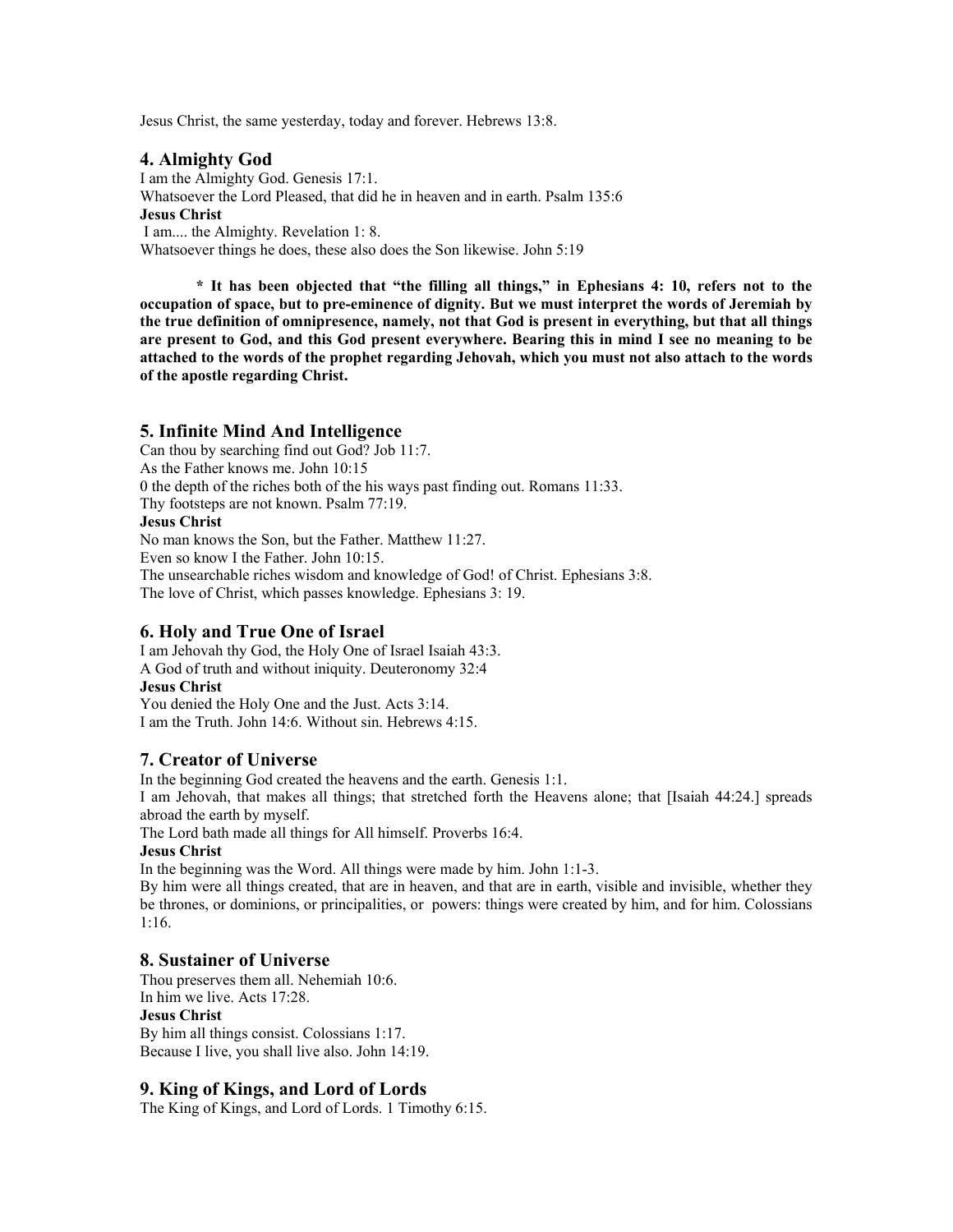Thy kingdom is an everlasting kingdom and thy dominion endures throughout all generations Psalm 145:3.

## **Jesus Christ**

King of kings, and Lord of lords. Revelation 19:16.

His dominion is an everlasting dominion, and his kingdom which shall not be destroyed. Daniel 7:14.

## **10. Reads Our Minds**

Thou, even thou only, knows the hearts of all the children of men. 1 Kings 8:39. **Jesus Christ** 

All the churches shall know that I am he which searches the reins and hearts. Revelation 2:23.

## **11. Judge of Mankind**

Shall not the Judge of all the earth do right? Genesis 18:25.

### **Jesus Christ**

We must all appear before the judgment seat of Christ. 2 Corinthians 5:10.

## **12. Lord of The Universe**

His kingdom rules over all. Psalm 103:19.

The Lord shall be king over all the earth: in that day there shall be one Lord, and his name one. Zechariah 14:9.

Thou, whose name alone is Jehovah, art the most high over all the earth. Psalm 83:18.

**Jesus Christ** 

He is Lord of all. Act 10:36.

To us there is but one Lord Jesus Christ, by whom are all things, and we by Him. 1 Corinthians 8:6. God bath given him a name which is above every name. Philippians 2:9.

That in all things he might have the pre-eminence. Colossians 1:18.

## **13. Judge of The Wicked**

Upon the wicked he shall rain snares, fire and brimstone, and an horrible tempest. Psalm 11:6. Vengeance is mine; I will repay, said the Lord. Romans 12:19.

The day of wrath and revelation of the righteous judgment of God. Romans 2:5

#### **Jesus Christ**

The Lord Jesus shall be revealed from heaven with his mighty angels, in flaming fire. 2 Thessalonians 1:7,8.

Taking vengeance on them that know not God. 2 Thessalonians 1:7,8.

And from the wrath of the Lamb: for the great day of his wrath is come; and who shall be able to stand? Revelation 6:16,17.

## **14. Behold I Come Quickly**

Behold, the Lord God will come with strong hand-His reward is with him. Isaiah 40:10. Thou renders to every man according to his work. Psalm 62:12.

# **Jesus Christ**

Behold, I come quickly; and my reward is with me, to give every man according as his work shall be. Revelation 22:12

## **15. The Only True God**

To whom then will you liken God? Isaiah 40:18. Thee the only true God [and Jesus Christ, whom thou has sent]. John 17:3. **Jesus Christ**  The image of the invisible God. Colossians 1:15. The express image of his Person. Hebrews 1:3. His Son Jesus Christ. This (person) is the true God and eternal life. 1 John 5: 20.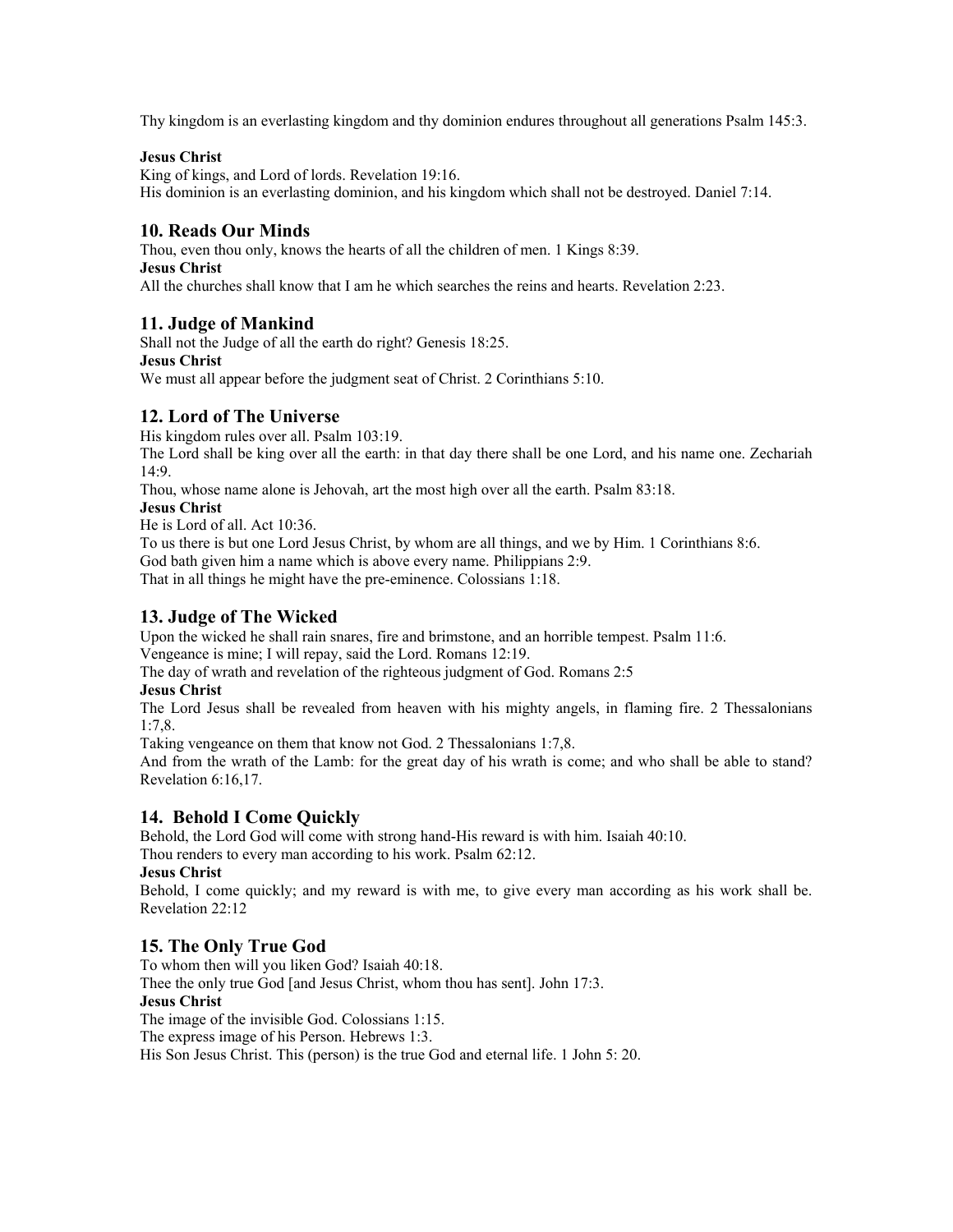## **16. Abide In Me**

The Lord thy God: .... to him shall thou cleave. Deuteronomy 10: 20. From me is thy fruit found. Hosea 14:8.

#### **Jesus Christ**

Abide in me, and I in you. As the branch cannot bear fruit of itself, except it abide in the vine; no more can you, except you abide in me . . . . . for without me you can do nothing. John 15:4,5.

#### **17. Strengthens Mankind**

Strengthen thou me according unto thy word. Psalm 119:28. **Jesus Christ**  I can do all things through Christ which strengthens me. Philippians 4: 13.

#### **18. Trust in The Lord**

Lord, my hope is in thee. Psalm 39:7. Blessed is the man that trusts in the Lord, and whose hope the Lord is. Jeremiah 17:7. **Jesus Christ**  Jesus Christ, which is our hope. 1 Timothy 1:1. Blessed are all they that put their trust in Him. Psalm 2:12. Christ in you, the hope of glory. Colossians 1:27.

#### **19. He Shall Cover Thee**

He shall cover thee with his feathers, and under his wings shall thou trust. Psalm 91:4.

#### **Jesus Christ**

How often would I have gathered thy children together, even as a hen gathers her chickens under her wings. Matthew 23:37.

#### **20. Our Only Savior**

I, even I, am Jehovah; and beside me there is no Savior. Isaiah 43:11 **Jesus Christ** 

Jesus: for he shall save his people from their sins. Matthew 1: 21.

Christ Jesus came into the world to save sinners. 1 Timothy 1:15.

We believe that through the grace of the Lord Jesus Christ we shall be saved. Acts 15:11.

He became the Author of eternal salvation unto all them that obey him. Hebrews 5:9.

He is able to save them to the utter most that come unto God by Him. Hebrews 7:25.

Jesus, which delivered us from the wrath to come. 1 Thessalonians 1:10.

Our Lord and Savior Jesus Christ. 2 Peter 3:18.

Neither is there salvation in any other; for there is none other name under heaven given among men, whereby we must be saved. Acts 4:12.

 As examples of the free and unrestricted way in which the word "Savior" is applied indiscriminately to the Father and to the Son, I would draw your attention more closely to the context of this and of two other passages in the Epistle to Titus. "according to the commandment of God our Savior grace, mercy, and peace, from God the Father and the Lord Jesus Christ our Savior. Titus 1: 3,4.

"Adorn the doctrine of God our Savior in all things: for the saving grace of God hath appeared to all men teaching us . . . that we should live . . . looking for the glorious appearing of our Great God and Savior Jesus Christ. Titus 2:10-13.

"The kindness and love towards men of God our Savior. . . through the renewing of the Holy Ghost . . . which he shed . . . through Jesus Christ our Savior. Titus 3: 4-6. Even if you refuse to admit the simply grammatical ,construction of chapter 2:13, can you believe that the name Savior is again and again applied in a lower and subordinate sense to the Son to that it bears when applied almost in the same breath to the Father?

#### **21. Our Redeemer**

All flesh shall know that I the Lord am thy Savior, And thy Redeemer, The mighty one of Jacob. Isaiah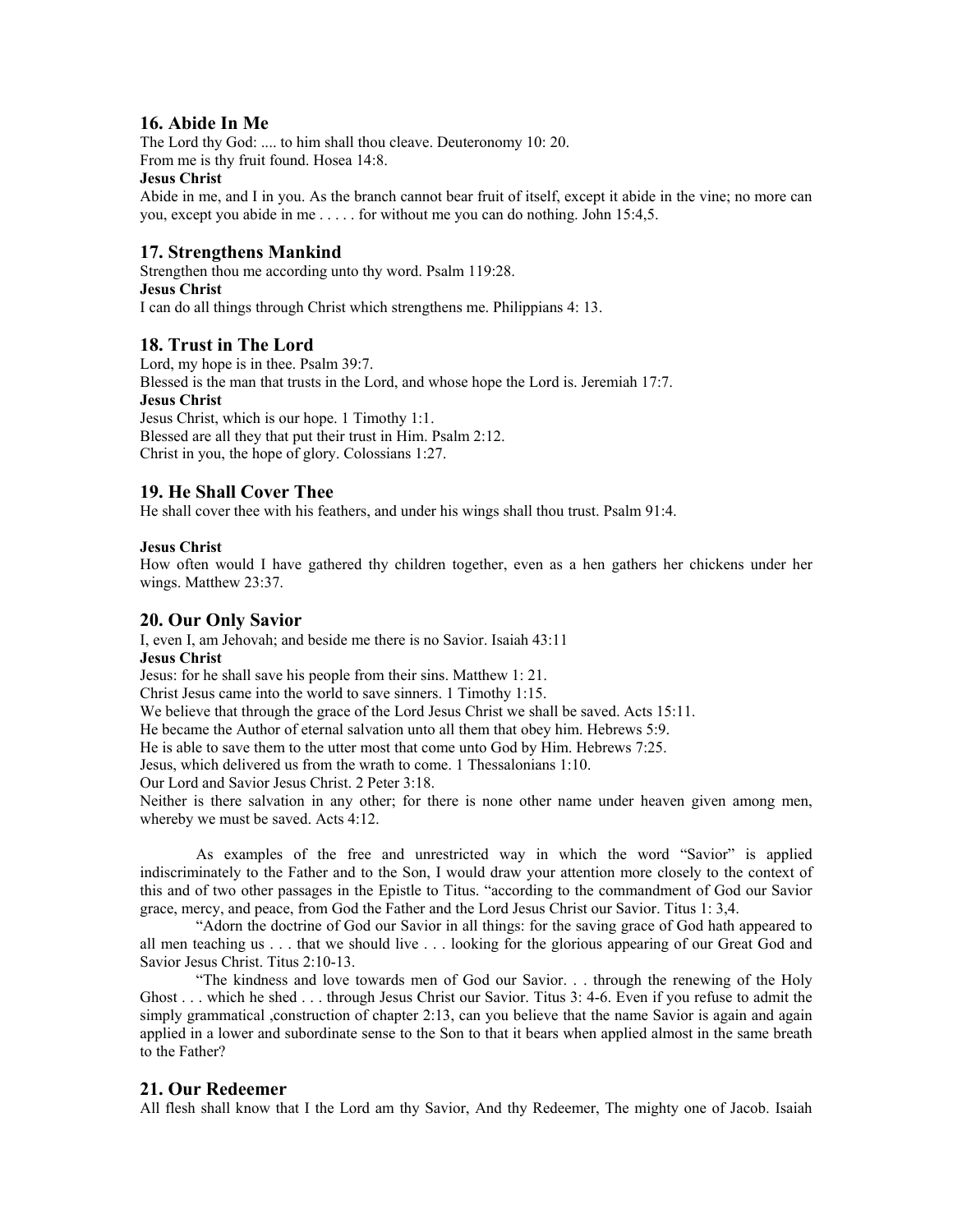49:26.

Let Israel hope in Jehovah . . . and he shall redeem Israel from all his iniquities. Psalm 130:7,8. **Jesus Christ** 

Our great God and Savior Jesus Christ; Who gave himself for us, That He might redeem us from all iniquity. Titus 2:13,14.

#### **22. Fountain of Life**

With thee is the fountain of life: in thy light shall we see light. Psalm 36:9 **Jesus Christ** 

In him (the Word) was life; and the life was the light of men. John 1:4.

### **23. Giver of Eternal Life**

He (Jehovah of hosts) will swallow up death in victory. Isaiah 35:8.

I will ransom them from the power of the grave; I will redeem them from death: 0 death, I will be thy plagues. 0 grave, I will be thy destruction. Hosea 13: 14.

#### **Jesus Christ**

Our Savior Jesus Christ, who hath abolished death. 2 Timothy 1:10.

That through death he (Jesus) might destroy him that had the power of death, that is, the devil; and deliver them who through fear of death were all their lifetime subject to bondage. Hebrews 2:14,15.

 If I were to ask you to select a passage from the Old Testament, which should declare most unequivocally the supreme majesty of God, could you name a more distinctive one than the following from Isaiah? Yet illustrate this by other passages of Holy Writ, and see how all this glory appertains likewise to the only-begotten of the Father.

### **24. The Only True Infinite God**

| There is no God else beside me; Isaiah 45:21-15.       | The Word was God. John 1: 1.                |
|--------------------------------------------------------|---------------------------------------------|
| A just God and a Savior:                               | Jesus Christ the righteous: he is the       |
| There is none beside me.                               | propitiation for our sins. 1 John 1:2.      |
| Look unto me and be you saved,                         | Behold the Lamb of God, which takes         |
| All the ends of the earth:                             | away the sin of the world. John 1:29.       |
| For I am God; and there is none else. Isaiah 45:21-15. |                                             |
|                                                        | Every one which sees the Son, and           |
|                                                        | believes on him, may have everlasting life. |
|                                                        | John 6:40.                                  |
| I have sworn by myself, the word is                    | We shall all stand at the judgment-         |
| gone out of my mouth in righteousness,                 | seat of Christ. For it is written,          |
| and shall not return, Isaiah 45:21-15.                 | As I live, said the Lord, every             |
|                                                        | knee shall bow to me---and every            |
|                                                        | tongue shall confess to God. Romans         |
| 14:10,11.                                              |                                             |
| That unto me every knee shall bow,                     | In the name of Jesus every knee             |
| every tongue shall swear. Isaiah 45:21-15.             | should bow, of things in heaven,            |
|                                                        | and things in earth, and things             |
|                                                        | under the earth. Philippians 2:10.          |
| Surely, shall one say, In the Lord have                | The Branch-the Lord our righteousness.      |
| Jeremiah 23:5,6.                                       |                                             |
| I righteousness                                        |                                             |
| And strength:                                          | Without me you can do nothing. John 15:5.   |
| Even to him shall men come;                            | I will draw all men unto me. John 12:32.    |
| And all that are incensed against him                  | The enemies of the cross of Christ:         |
| shall be ashamed.                                      | whose end is destruction. Philippians       |
| 3:18,19.                                               |                                             |
| In the Lord shall all the seed of Israel be justified, | He was raised again for our justification.  |
| Romans 4:25.                                           |                                             |
|                                                        |                                             |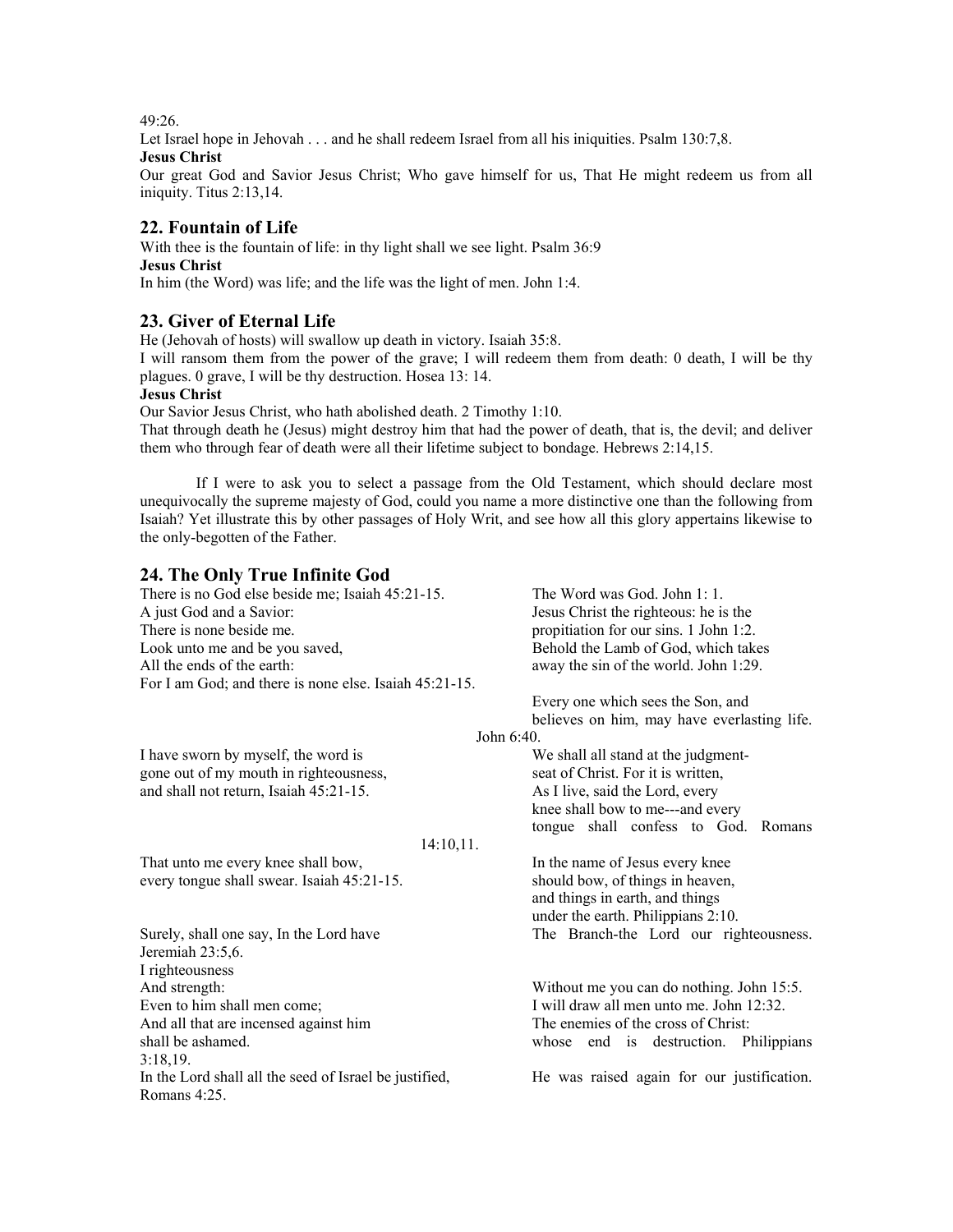And shall glory. Isaiah 45:21-15. God forbid that I should glory, save in the cross of our Lord Jesus Christ. Galatians

6: 14.

 Or if you were to choose a passage from the New Testament the most entirely devoted to the worship of the Father, you could not perhaps fix upon a more distinctive one than the Lord's prayer; in which Jesus Christ conceals his Personal glory, that as our Brother he may lead us up to the throne of grace, and cry with us, while by his Spirit he teaches us to cry, Abba, Father. Yet illustrate this by other Scriptures, and there is no petition which might not be appropriately addressed to the Son.

#### **25. The Lord's Prayer**  Our Father which art in heaven, The Son of man which is in heaven. John 3: 13. Hallowed he thy name. That the name of our Lord Jesus Christ may be glorified. 2 Thessalonians 1: 12. Thy kingdom come. The everlasting kingdom of our Lord and Savior Jesus Christ. 2 Peter 1: 11. Thy will be done in earth, The Vou serve the Lord Christ. Colossians 3:24. As it is in heaven. Jesus Christ is gone into heaven angels and authorities and powers being made subject unto him. 1 Peter 3: 22. Give us this day our daily bread. He shall feed his flock like a shepherd. Isaiah 40: 11. Forgive us our debts, as we forgive our Forgiving one another: even as Christ debtors. forgave you, so also do you. Colossians 3:18. And lead us not into temptation, He leads them out. My sheep . . . follow me. John 10: 3, 27. but deliver us from evil: Jesus Christ, who gave himself for our sins, that he might deliver us from this present evil world. Galatians 1: 4. For Yours is the kingdom, and the He shall reign for ever. Revelation 21: 15. power, and the glory, for ever.<br>
To Him be glory and dominion for<br>
ever and ever Amen. Revelation 1: ever and ever Amen. Revelation 1: 6.

 Without denying that there is a peculiar propriety in the offices sustained by the Father and by the Son respectively on our behalf, these parallel passages prove that we may, without any impropriety, in all the petitions which Christ has put into our lips, honor the Son even as we honor the Father.

#### **26. Cleanses From Sin**

I, even I, am he that blots out thy transgressions for mine own sake. Isaiah 43: 25. Forgiving iniquity. Exodus 34:7. **Jesus Christ**  The blood of Jesus Christ his Son cleanses us from all sin. 1 John 1:7. When he had by himself purged our sins. Hebrews 1:3. Son, thy sins be forgiven thee. Mark 2:5.

#### **27. He Calmed The Storm**

Thou has been .... a refuge from the storm, a shadow from the heat. Isaiah 25:4. He makes the storm a calm, so that the waves thereof are still. Psalm 108:29. **Jesus Christ**  A man shall be. . . a covert from, the tempest . . as the shadow of a great rock in a weary land. Isaiah 42:2.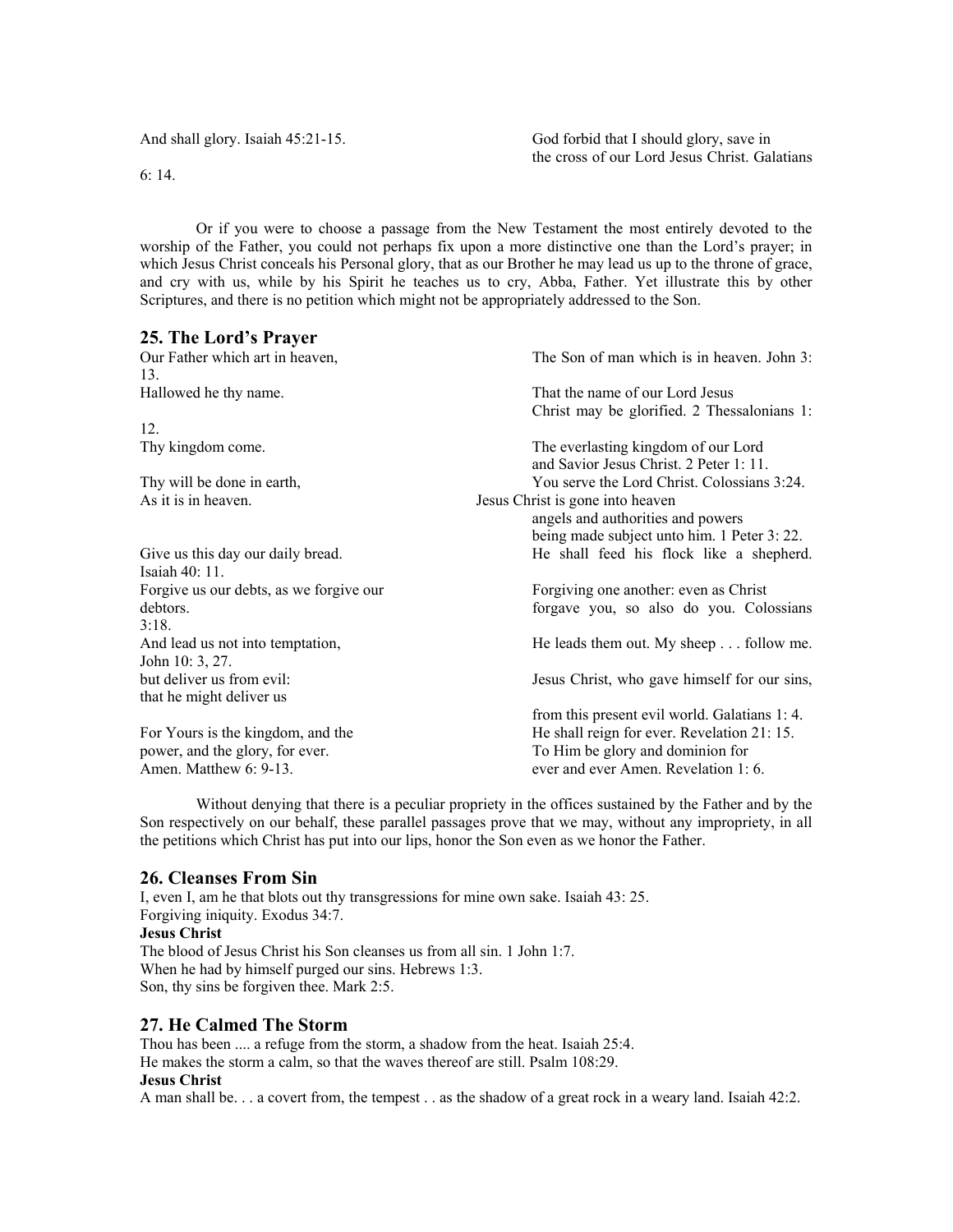He arose, and rebuked the winds and sea; and there was a great calm. Matthew 8:26.

### **28. Satisfies Our Souls**

I have satiated the weary soul. Jeremiah 31:25. **Jesus Christ**  Come unto me, all you that labor and you shall find rest to your souls. Matthew 11:28,29.

## **29. The Spirit Of God**

I will pour out my Spirit upon all flesh. Joel 2:28. The Lord God, and his Spirit. Isaiah 48:16. The Spirit of your Father. Matthew 10:20. **Jesus Christ**  I will send the Comforter unto you. John 16:7. Spirit of Christ. Romans 8: 9. The Spirit of his Son. Galatians 4:6. He bath shed forth this, which you now see and hear. Acts 2:33.

## **30. Take Us To Heaven**

This is the love of God, that we keep His commandments. 1 John 5: 3. Thou shall guide me with thy counsel, And afterward receive me to glory. Psalm 73:24. **Jesus Christ**  If you love me, keep my commandments. John 14:15. I will receive you unto myself. John 14:1-3 The glory which thou gayest me I have given them. John 17:22.

## **31. One Master**

If I be a Master, where is my fear? said the Lord of hosts. Malachi 1:6 Him shall thou serve-Deuteronomy 10: 20. **Jesus Christ**  One is your Master, even Christ. Matthew 23:8,10. You serve the Lord Christ. Colossians 3:24.

## **32. Husband**

Thy Maker is your Husband: the Lord of hosts is his name. Isaiah 44: 5. **Jesus Christ**  He that hath the bride is the Bridegroom. John 3: 29. The Bride, the Lamb's wife. Revelation 21:9.

## **33. Grace of God**

By the grace of God I am what I am. 1 Corinthians 15: 10. The grace of God that brings salvation. Titus 2:11. **Jesus Christ**  Be strong in the grace that is in Christ Jesus. 2 Timothy 2:1. Through the grace of the Lord Jesus Christ, we shall be saved. Acts 15:11 (quoted above.).

## **34. Love of God**

The love of God is shed abroad in our hearts. Romans 5:5. Alive unto God. Romans 6:11 Them that love God. Romans 8:28. **Jesus Christ**  The love of Christ constrains us that they which live should live to him that died for them. 2 Corinthians 5:14,15.

If any man love not the Lord Jesus Christ. 1 Corinthians 16:22.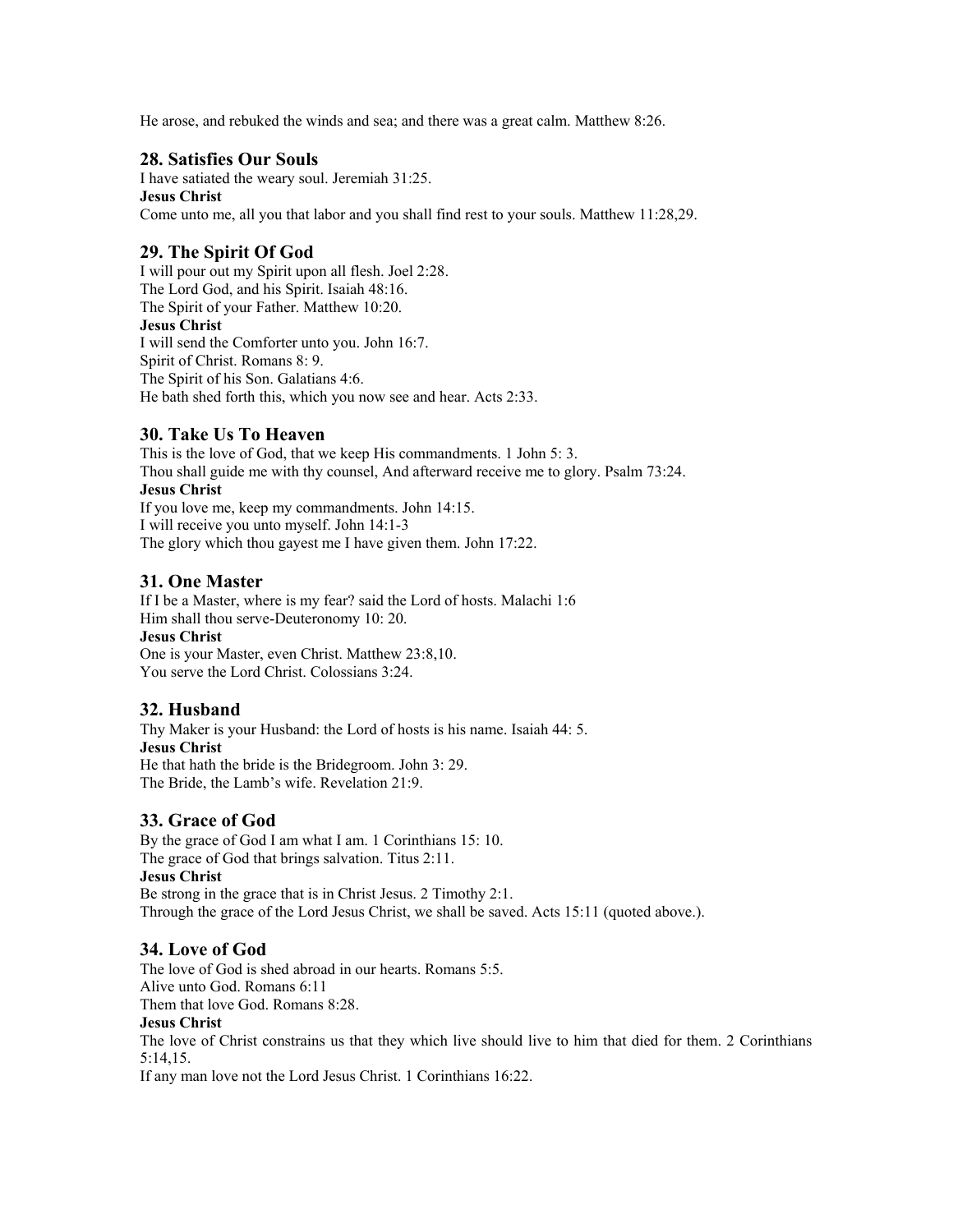## **35. Word of God**

Thy word have I hid in mine heart. Psalm 119: 11. Thou shall say, Thus said the Lord God. Ezekiel 2:4. **Jesus Christ**  Let the word of Christ dwell in you richly. Colossians 3:16.

I say unto you. Matthew 5: 22, 28, etc.

## **36. Great Shepherd**

Give ear, 0 shepherd of Israel, thou that leads Joseph like a flock. Psalm 80:1. I will feed my flock, and I will cause them to lie down, said the Lord God. Ezekiel 34:15.

The flock of God. 1 Peter 5: 9. I will seek that which was lost. Ezekiel 34:16. Jehovah is my Shepherd; I shall not want. He makes me to lie down in green pastures: he leads me besides the still waters. Psalm 23:1,3. **Jesus Christ**  Our Lord Jesus, that great Shepherd of the sheep. Hebrews 13:20. The chief Shepherd shall appear. 1 Peter 5: 4. I am the good Shepherd . . . there shall be one flock, one shepherd. John 10:14,16. My lambs, my sheep. John 21:15,16. The Son of man is come to seek and to save that which was lost. Luke 19:10.

The Shepherd of your souls. 1 Peter 2:25. My sheep shall never perish. John 10:28. The Lamb shall feed them, and shall lead them unto living fountains of water. Revelation 7:17.

## **37. God Corrects Us**

Whom Jehovah loves, he corrects. Proverbs 3:19. **Jesus Christ**  As many as I love, I rebuke and chasten. Revelation 3:19.

## **38. Giver of Eternal Life**

God will render to them . . . eternal Life. Romans 2:5,7. For he hath prepared them a city. Hebrews 11:16. **Jesus Christ**  Be thou faithful unto death, and I will give thee a crown of life. Revelation 2:10. For I go to prepare a place for you. John 14:2.

## **39. Sacred Holy Name**

For all people will walk every one in the name of his god] and we will walk in the name of the Lord our God. Micah 4:5.

Let him trust in the name of the Lord, and stay upon his God. Isaiah 50:10. G1orify you the name of the Lord God of Israel in the isles of the sea. Isaiah 24:15. The name of the Lord is a strong tower. Proverbs 18:10.

#### **Jesus Christ**

And whatsoever you do in word or deed, do all in the name of the Lord Jesus. Colossians 3:17. And his name through faith in his name hath made this man strong. Acts 3:16. That the name of our Lord Jesus Christ may be glorified in you. 2 Thessalonians 1:12. In his name shall the Gentiles trust. Matthew 12:21.

## **40. Rejoice in the Lord**

I will greatly rejoice in the Lord, my soul shall be joyful in my God for he hath clothed me with the garments of salvation. Isaiah 61:10.

#### **Jesus Christ**

Jesus Christ: whom having not seen, you love; in whom, though now you see him not, yet believing, you rejoice with joy unspeakable and full of glory: receiving the end of your faith, even the salvation of your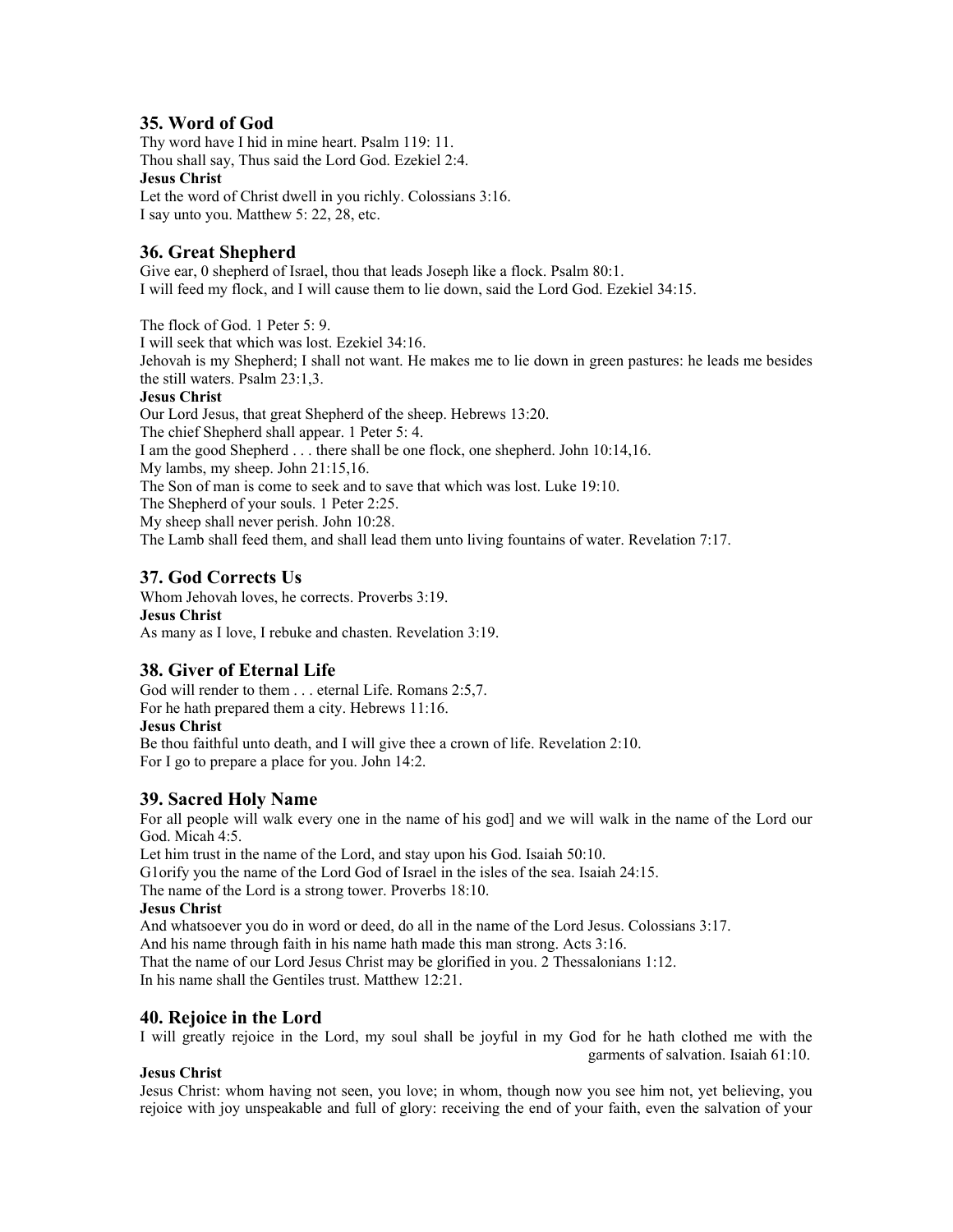souls. 1 Peter 1:8,9.

**41. All in All**  That God may be all in all. 1 Corinthians 15:28. **Jesus Christ**  Christ, all and in all. Colossians 3:11.

#### **42. Glorious God**

God and our Father: to whom be glory. Amen. Galatians 1:4,5. **Jesus Christ**  Our Lord and Savior, Jesus Christ. To him be glory both now and forever. 2 Peter 3:18.

 Let us ponder these passages with prayer. Here Scripture asserts, that the Father is eternal, and the Son eternal. Now One, who is from everlasting, must needs be God. But there are not two Gods. Therefore the Son is one with God, and is God.

 In like manner Scripture asserts that the Son, equally with the Father, is the first and the last; is omnipresent, immutable, almighty; is incomprehensible, absolutely holy, indefectible. Is the Creator, Preserver, and Governor of all things in heaven and earth; is the Searcher of all hearts, the final Judge, and the Awarder of everlasting life and death. Now One, possessing such properties and fulfilling such offices, must needs be God. But there are not two Gods. Therefore the Son is one with God, and is God.

 So, likewise, Scripture asserts, that unto the Son, equally with the Father, his people are to cleave, in him to abide, from him to draw their strength, and on him to repose their hope and trust. That the Son, equally with the Father, is the alone Savior and Redeemer of mankind; that looking up to the Son, equally with the Father, sinners are pardoned and souls are saved. That unto the super eminent Father, and equally unto the super eminent Son, every knee shall bow; that the Son, equally with the Father, is the righteousness and strength and rock, the Shepherd and the Master of his people. Forgives sins, calms the conscience, gives his holy Spirit, legislates for his people on earth, and will receive them to his glory. That the Son, equally with the Father, claims the supreme affiance of all, and is to those, who believe in him, the Author of unspeakable joy and everlasting salvation. Now One, who is the object of such ultimate confidence, homage, and delight, must needs be God.

But there are not two Gods. Therefore the Son is one with God, and is God. Or, to put the same truth in another light, if you were asked to name the most marked relations, which Scripture represents the most high God as bearing towards his people, you would answer instinctively and without hesitation, those of Creator, Preserver, Redeemer, Savior, Lord, Shepherd, King, Judge, and Father. And yet we read of Jesus Christ, as we have seen in the above passages, sustaining all these offices. Is he not our Creator, when "all things that are in heaven and that are in earth" were created by him? Is he not our Preserver, when "by him all [Colossians 1:16,17] things consist?" Is he not our Redeemer, seeing that "Christ hath redeemed us from the curse of the [Galatians 3:13] law, being made a curse for us?" Are not Savior and Lord his distinctive names? Is he not [1 Peter 5:4] emphatically the Chief Shepherd? Is he not the Lamb our King, when he is Lord of lords [Revelation 22:14] and King of kings? Is he not our Judge, when "we [Romans 14:10] shall all stand before the judgment-seat of Christ?" And, lastly, does he not bear the relationship of Father to his people, when in them he sees his seed, the [Isaiah 53:10,11] travail of his soul, and is satisfied; when he calls them [John 21:5] children. And when he will present them at last before the throne, saying, "Behold I and the children [Hebrews 2:13] which God hath given me?" Just as, if you took those passages only which refer to the Father under these characters, you might, without further search, have concluded that he alone, without the Son, bore these offices of love. So, likewise, if you were to take those Scriptures only which relate to the Son, you might have prematurely inferred, that Jesus Christ alone, without the Father, was the Creator, Preserver, Redeemer, Savior, Lord, Shepherd, King, Judge, and Parent of his people.

 These Scriptures are amply sufficient to bear the weight of this most solemn conclusion, and I might with blessed expectation ask "Does thou now believe in the Son of God?" But abounding and independent evidence remains.

 (2) For the appearances of Jehovah to the Old Testament saints, taken in connection with the assertion to Moses, "Thou cannot see my face: for there shall no man see me, and live," and with the parallel E` ",iii\* 20\* declaration of the New Testament, "No man (or no one, o U'3E't(;,) hath seen God at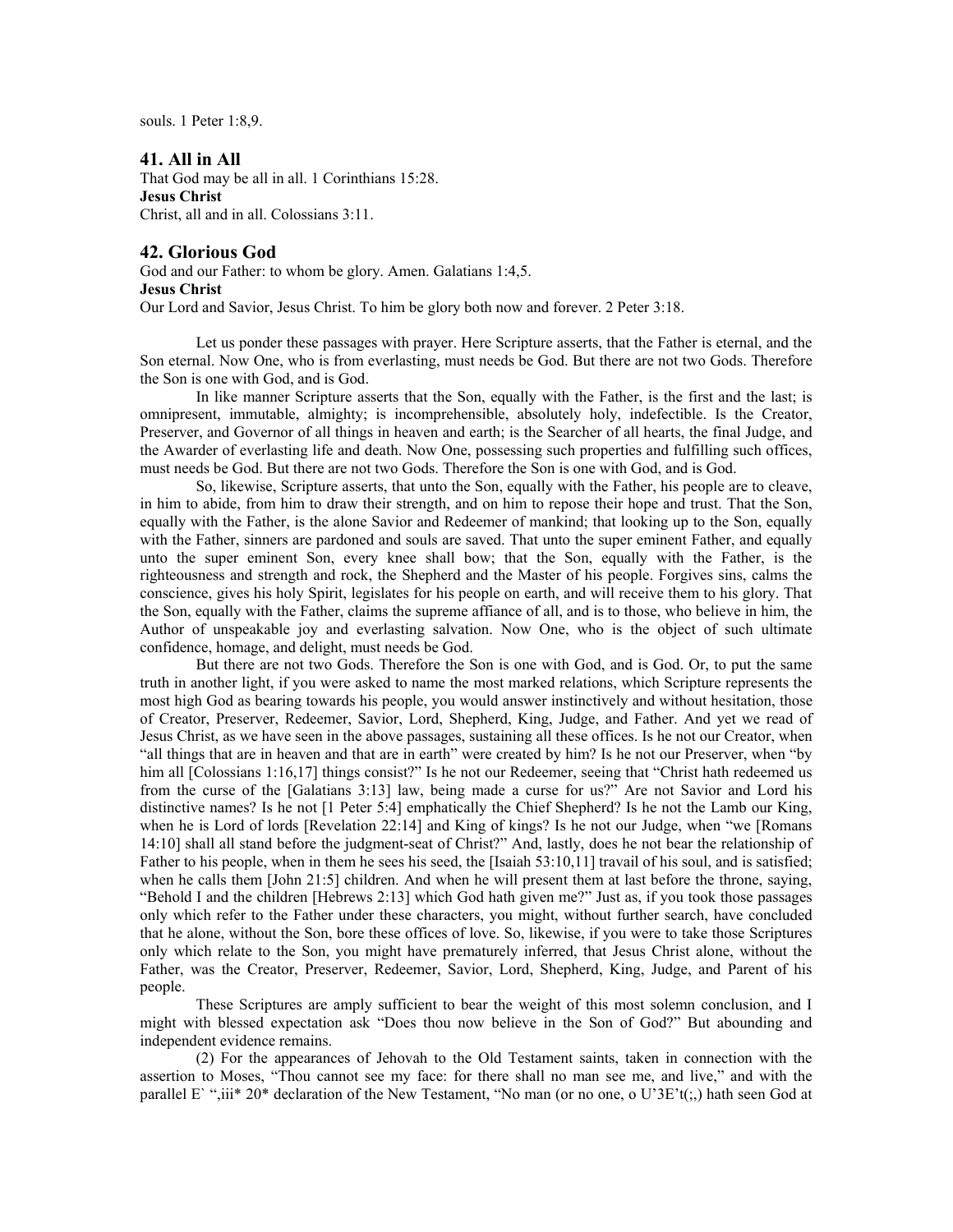any time; the only begotten Son, which is in the bosom of the Father, he hath declared him," indicate that he, who thus [John 1:11] manifested himself, was the Lord Jesus. It is true that in John 1:18, the assertion is general, no one; but in [1 Timothy 6:16], "man" is expressed "who no man hath seen, nor can see."

 Now Jacob says, "I have seen God face to face, and my life is preserved," and this after wrestling all night [Genesis 32:30] long in tangible conflict with One now called a man. [Hosea 12:3,4] now the angel, now God, now the Lord God of hosts. The elders saw the God of Israel. Unto Moses, the [Exodus 34:10] Lord spoke face to face, as a man speaks with his [Exodus 33:11] friend. Joshua conversed with the adorable captain [Joshua 5:15] of Jehovah's host. Manoah feared, saying, "We shall surely die, because we have seen God." Isaiah cried, [Judges 13:22]. "Woe is me! for I am undone; . . . for mine eyes have seen the King, the Lord of hosts." Of the message [Isaiah 6:5] then recorded, we are expressly told "These things said Esaias, when he saw his (Christ's) glory, and spoke of him." [John 7:41]

 These are only selected passages. There are many others (compare Genesis 18:1, 2, with 17: Genesis 31:11, with 13; Genesis 48:15, with 16: Exodus 3: 2, with 4, 6: Exodus 13:21, with 14:19: Judges 6:12, with 14, 29. with 23) in which the one who appears under the form of an angel or a man, is, in the immediate context, declared to be God, or Jehovah. Who, I ask, was this mysterious being? The Angel, or Sent One: he whom the Lord calls "my [Exodus 33: 14] presence;" the visible similitude of Jehovah: an [Num. 12:8] Angel of whom the Lord says. "Beware of him, and obey his voice, provoke him not; for he will not pardon [Exodus 23:20,21] your transgressions: for my name is in him?" This one could not he distinctively the Father, for no man hath seen him at any time, or can see him and live. But he who appeared is declared to be Jehovah and God. Are we not compelled to acknowledge that he was the Divine Word, the Son, the brightness of his Father's glory, the express image of his person? Therefore the Word is Jehovah God.

(3) This is further established by the consideration that Scripture sanctions prayer to Christ, and commands the highest adoration and worship to be paid to him.

 Respect being had to the argument of the preceding section, we may conclude that it was not distinctively God the Father, but God the Son with whom Abraham [Genesis 18:23] interceded for Sodom and Gomorrah. It was God the Son with whom Jacob wrestled in prayer, for we are told "he had power with God: yea, he had [Hosea 12:3,4] power over the Angel, and prevailed," when he cried, "I will not let thee go, except thou bless me." It was God the Son, whose benediction he besought for his grand-children, when he prayed, "The God which fed me all my life long,.... the Angel which redeemed [Genesis 48:15,16] me from all evil, bless the lads." In all these instances, there is direct prayer to Christ.

 Again, it was God the Son, called the Angel of Jehovah, whom Moses worshipped at the bush. It was God the Son, who appeared as a man before whom Joshua fell on his face and worshipped. It was God [Joshua 5:13,14; Judges 6:24] the Son whose glory Gideon feared, and to whom he built the altar which records that living prayer, Jehovah-shalom. It was God the Son, the angel of Jehovah, whose name was Wonderful, who rose in the [Judges 13:17,20] smoke of Manoah's sacrifice. It was God the Son, for "upon the likeness of the throne was the likeness as the appearance of a man above upon it," before whom [Ezekiel 1:26] Ezekiel fell upon his face. In all these instances, we have direct worship paid to Christ.

 Further, we read expressly in the Gospels, that the Lord Jesus was again and again worshipped, and we never find that he refused this adoration. I cannot consent for a moment to relinquish this word "worship" on the demand of some Unitarian writers, that it was only such reverent salutation, as was by custom offered to those in authority. But at the same time this demand requires that we carefully and candidly investigate the instances of its occurrence. No one denies that the word translated worship is often used in classical writers for humble and prostrate salutation. But the great question remains, what is its New Testament usage? I confess I was not prepared, when I began my search, for such preponderating proof of its almost universal application to Divine homage. The word occurs sixty times, and the noun formed from it once. The references are given below.

On the use of the word worship in the New Testament.

**Worship Offered to God. Worship Offered to Christ.** Matthew 4:10 Thou shall worship the Lord thy God. Matthew 2:2,8,11, by the ange1: Matthew  $\overline{4:10}$  Thou shall worship the Lord thy God. Luke 4:8 Thou shall worship the Lord thy God. Matthew 8:2. By the leper. John 4: 20-94, it occurs ten times Matthew 9:18. By the ruler. including the noun-of the worship of the Father. Matthew 14:33. By the disciples after the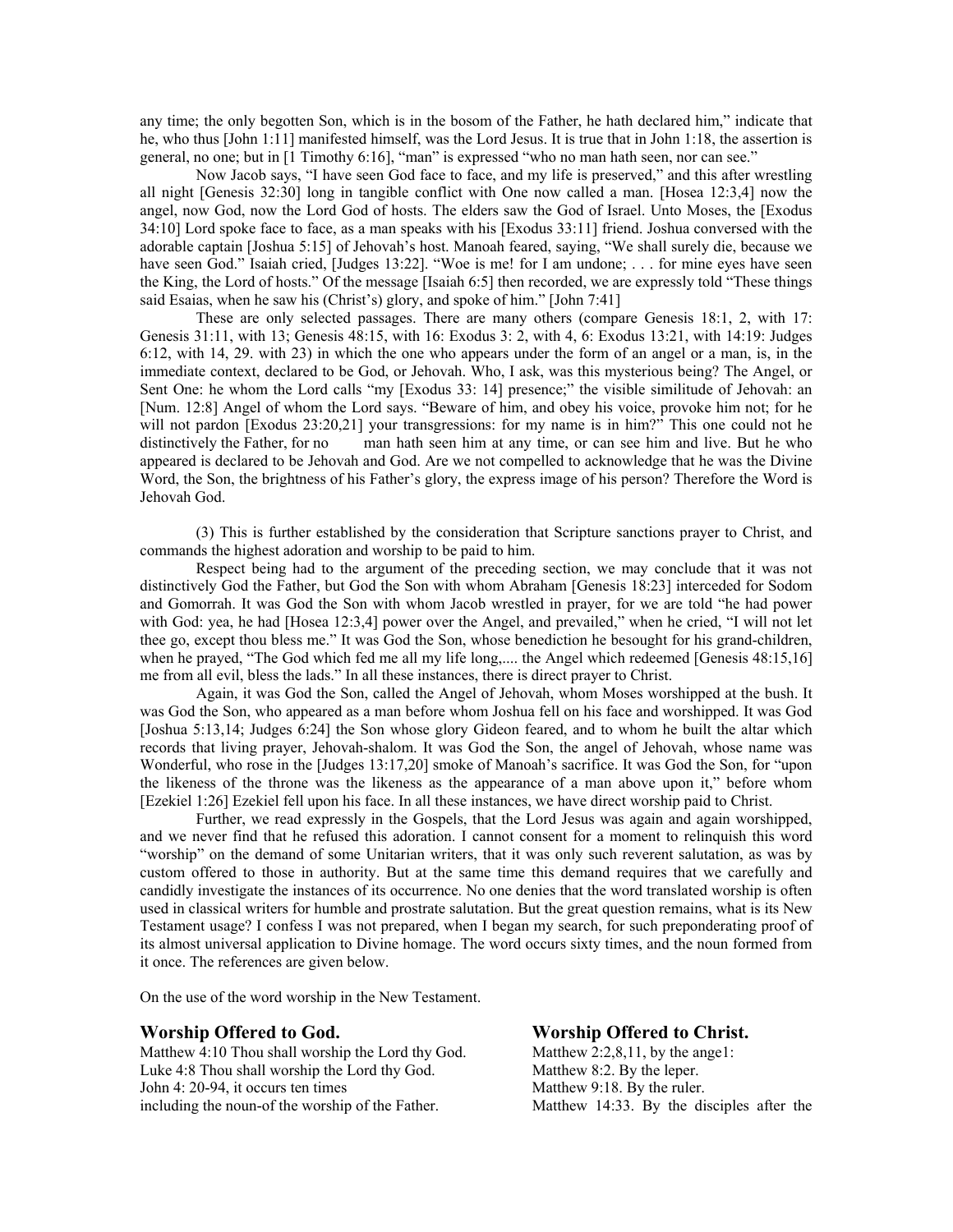storm.

1 Corinthians 14:25, he will worship God. Matthew 15:25. By the woman of Tyre. Revelation 4:10. Worship him that lives forever and ever. Matthew 20:20. By Salome. Revelation 5:14. Worship him that lives forever and ever. Matthew 28:9. By the women. Revelation 7:11. Worshipped God. Matthew 28:17. The disciples after his resurrection. Revelation 11:16. Worshipped God. Revelation 14:7. Worship him that made heaven. Luke 24:52. By the disciples as He ascended. Revelation 15:4. Worship before thee, 0 Lord. John 9:38. By the man born blind.

character] Revelation 19:10. Worship God. Mark 5:6. By the possessed. Revelation 22:9. Worship God. Mark 15:19. Worship offered in mockery.

#### **Idolatrous Worship Repudiated. Worship used Intransitively.**

Matthew 4:9,10. Worship of Satan. John 7:20. Greeks came up to worship. Luke 4:7,8. Worship of Satan. Acts 7:43. Worship of figures. Acts 8:27. Of the eunuch. Acts 10:25,26. human worship refused. Acts 24:11. Of Paul. Revelation 9:20. Idolatry. Hebrews 11:21. Of Jacob. Revelation 13:4. Worship of the dragon. Revelation 11:1. Worshippers in the temple. allowed salutation to man] Revelation 14:9,11. Worship of the dragon. Revelation 16:2. Worship of the dragon. Revelation 19:20. Worship of the dragon. Matthew 18:26. By the unmerciful servant. Revelation 20:4. Worship of the dragon. Revelation 19:10. Saintly or angelic worship. Revelation 3:9. 1 will make them to come and worship before thy feet. Revelation 22:8,9. Saintly or angelic worship.

 Hebrews 1:6. By all the angels. Revelation 19:4. Worshipped God that sat on the throne. [These are two instances of a distinct

Revelation 13:8,12,15. Worship of the dragon. [There remain two instances in which it is used of

From which we arrive at this result, that there are twenty-two instances in which it is used of worship offered to God the Father, or absolutely to God; and five of Divine worship used intransitively; fifteen instances (including two exceptional cases) of worship to Jesus Christ. Seventeen of idolatrous worship condemned, and two only of allowed salutation to man. Of these last two, moreover, in one (Matthew 18:26) the king to whom the worship is paid is in his royalty a type of God; and immediately after, when the story represents a like transaction between fellow-men, the word worshipped is [Matthew 18:29] exchanged for besought. We are, therefore, virtually reduced to one solitary instance; and taking the New Testament for our guide, it would be as unnatural to deny, that Divine worship is paid to Christ, as it would be just to accuse us of offering only human salutation to God, when we profess to worship him in his house, because we have lately addressed one of our civic magistrates as "the worshipful the mayor."

 But the proportion of instances only presents a part of the evidence. When this same homage, described by the same word was offered to a man or angel, where it could possibly be misunderstood, as [Acts 10:25,26; Revelation 19:10] by Cornelius to Peter, or by John to his prophetic [Revelation 19:8,9] guide, the action was immediately rebuked, and the worship straight away diverted from the creature to the Creator.

 Nor is this all: it is not only, that Jesus was worshipped, but the affections and petitions, which accompanied that worship, manifest, if not always distinct recognition of his true Deity, at least, such humble dependence on his Lid, as Divine aid, that if he were not God, he must needs have rectified so dangerous an approximation to idolatry. The leper not only worshipped him, he besought super human assistance: [Matthew 8:2] "Lord, if thou wilt, thou cans make me clean." The ruler not only worshipped him, but implored his Divine interference: "My daughter is even now dead: but come and lay thy hand upon her, and she shall [Matthew 9:18] live." It was after he had manifested his God-like power in quelling the storm, that the disciples worshipped him, saying, "Of a truth thou art the Son of [Matthew 14: 33]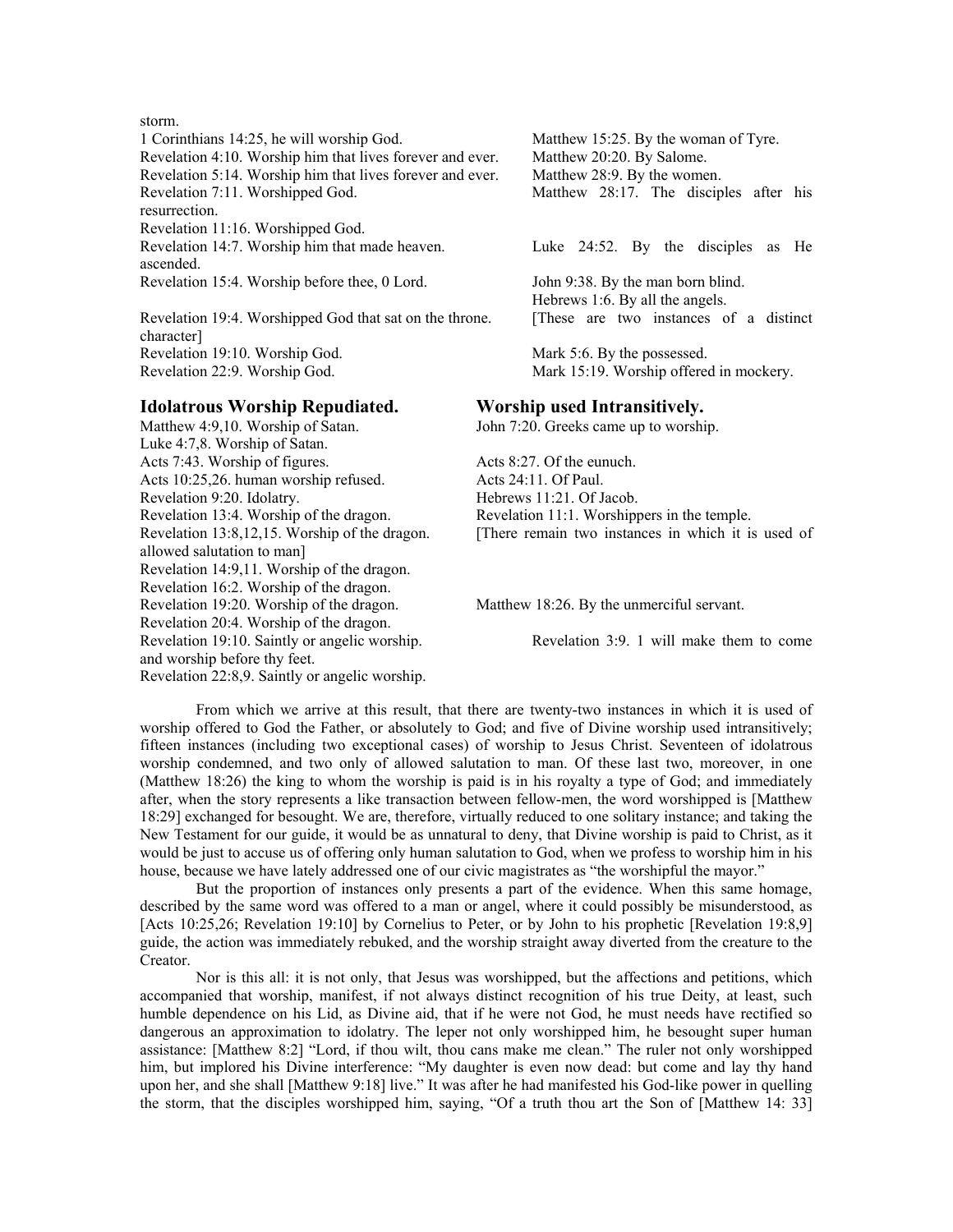God." He demanded the implicit confidence of the [John 9:35-38] man born blind, ere he received his worship. Natural love found utterance in that piercing prayer, when the woman of Tyre worshipped him, saying, "Lord, help [Matthew 15:25] me." His resurrection power challenged and compelled [Matthew 28:9] the adoring worship of the Marys and the apostles; and the glory of the ascension warranted [Luke 24:52] the homage they paid on Olivet.

Nor are we confined to the word, worship. What was it but trustful prayer, when the disciples in the storm fulfilled the Psalmist's description of tempest-tossed [Psalm 107:28] mariners, who "cry unto the Lord in their trouble," by betaking themselves to Jesus: "Lord, save us, we [Matthew 8:25] perish." What was it but prayer, when the two blind men implored a blessing no human power could bestow [Matthew 9:27] crying, "Thou Son of David, have mercy on us." The reader will easily multiply examples of these supplications from the gospel history.

 Moreover, Jesus Christ inculcated prayer to himself. What petition could embrace a more glorious gift, than that he would persuade the woman of Samaria to offer? "Thou would have asked of him, and he would have given thee living water springing up into everlasting life." Again, he invites the weary [John 4:10,14] and heavy-laden to come to him for rest. How are [Matthew 11:28] we to come, but by prayer? So he upbraids the Jews: "You will not come to me, that you might have life." [John 5:40] How were they to come, but by confiding prayer? Yes, in confidence in a love, reliance on a power, dependence on a wisdom beyond that of our fellow men and beyond our own-this is the soul of prayer, this is the essence of worship. But this trust he solicits for himself. "Let not your heart be troubled: you believe in God, believe also in me." And so of praise. [John 16:1]. You admit the Divine homage to the Father, of the angelic song, "Glory to God in the highest:" You must also admit the eucharistic tribute rendered, though by humbler and human lips, when the multitudes cried, "Hosannah to the Son of David! Blessed is he that comes in the name of the Lord; Hosannah in the highest." For, when the chief priests and [Matthew 21:9] scribes were sore displeased instead of rebuking this giving of thanks, he says, 'I tell you that, if these should hold their peace, the stones would immediately cry out. Have you never read, Out of the Mouth of [Luke19:40] babes and sucklings thou has perfected praise?" [Matthew 21:16]. Again, what was the dying act of the first martyr Stephen, but the truest adoration of the Son of God? Realize, I pray you, that scene. Stephen, full of the [Acts 7:54-60] Holy Ghost, looked up steadfastly into heaven and saw the glory of God, and Jesus standing on the right hand of God, and said, "Behold, I see the heavens opened, and the Son of man standing on the right hand of God." Then they cried out .... and stoned Stephen invoking, and saying, "Lord Jesus, receive my spirit. And he kneeled down and cried with a loud voice, "Lord, lay not this sin to their charge. And when he had said this, he fell asleep. The Holy Ghost, who inspired David's devout alliance - "Into your hand I commit my spirit: thou has redeemed [Psalm 31:5] me, 0 Lord God of truth." And who had dictated Solomon's declaration, "The spirit shall return unto God [Ecclesiastes 12:7] who gave it." Now, in the plentitude of his grace, prompted the dying martyr to pray not to God the Father alone, nor to the Father through Christ but pray to Christ, worshipping him with his latest breath as very and eternal God.

Here is express and direct supplication, so that we need not marvel that this was one distinctive name of Christian believers-"all that in every place call upon [1 Corinthians 1:2] the name of Jesus Christ our Lord." The testimony from here, and generally translated, "call upon," is most convincing, when compared with the Septuagint usage of the word: for it is the ordinary term for the sacred invocation of God. As to take one example out of multitudes, "The Lord is nigh unto all them that call upon him, to all [Psalm 115:18] that call upon him in truth." It is employed in the New Testament for prayer to God the Father: "if you call [1 Peter 1:17] on the Father, etc." It describes such spiritual worship, that, whether offered to the Father or to the Son, salvation is indissolubly connected with it: "Whosoever shall call on the name of the Lord shall be saved. And yet it is, without a shadow of a doubt, [Acts 2:21] applied to the invocation of the Lord Jesus - "all that call on thy name ... .. them which called on this name," [Acts 9:14,2 1] and, (for the context compels us to interpret the following words of Christ,) "the same Lord over all, is rich unto all that call upon him." [Romans 10:12].

 When with an unbiased mind you read, "Arise, and be baptized, and wash away thy sins, after calling on the name of the Lord, [Acts 22:16] you make no question, that Divine worship is here intended. Or when you hear the practical command, "Follow after righteousness, faith, charity, peace, with them that call on the Lord out of a pure heart," [2 Timothy 2:22] no suspicion troubles your mind, that by these are not meant true spiritual worshippers. Let us recur to the above-quoted description of the saints, "them that are sanctified in Christ Jesus, called saints, with all that in every place call upon the name of Jesus Christ our Lord, both theirs and ours." Is not this explicit? Is not this Divine worship? Are not these spiritual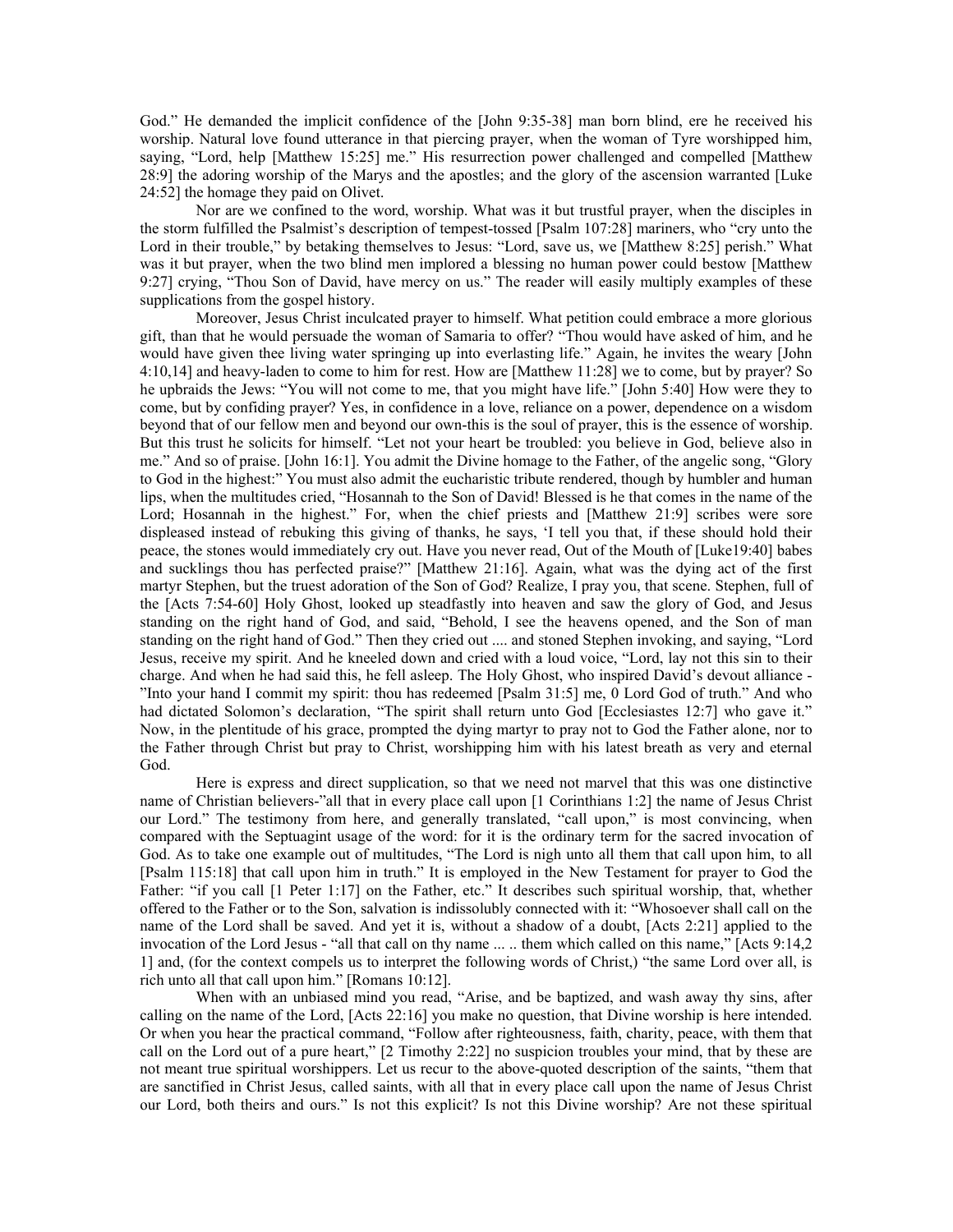worshippers? You must concede it. And ALL SAINTS IN EVERY PLACE are thus worshipping Jesus Christ. Consider this I pray you. If you are appealed to by a friend in serious perplexity for counsel and succor, you give yourself up to his necessities. Your whole heart is engaged on his behalf. But, if another man also in difficulty should chance to come at the same hour, you would find it hard to disengage your thoughts from the first case, and apply them to the second. Now if a third suitor came for your deliberate judgment on a decision of the last importance, you would almost despair of keeping these varied interests disentangled and asunder. Suppose, however, ten or twenty anxious burdened suppliants were to besiege you at once, and all together to call upon you for immediate attention, for advice upon the spot, for aid at the moment, baffled and bewildered, you would retire alone and confess that such a demand was entirely beyond the powers of man. Now remember "ALL SAINTS IN EVERY PLACE ARE CALLING UPON THE NAME OF JESUS CHRIST." They are bringing before him matters of the most stupendous magnitude; they are pouring into his ear the deepest secrets of the human heart; they are supplicating grace for crises of the sorest need; they are confiding to his care the concerns of time and eternity. And what follows? He hears all. He comprehends all. He answers all. While receiving the adoration of the hosts of glory, he gathers up into his hand the woven tissue of the interests of his church militant here on earth. The worshippers are ten thousand times ten thousand and thousands of thousands. They are numbers without number. If a single cry of distress were disregarded, or a single note of praise unheard, that act of homage would be vain and futile, an offering to the idle air, an appeal to an incompetent Deity. But no prayer is lost. There is no confusion, no entanglement, no weariness, no intermission of regard. Himself has invited us to come, and ALL IN EVERY PLACE WHO CALL UPON IIIS NAME are daily proving the truth of his Divine proclamation, "Come unto me, all you that labor and are heavy laden, and I will [Matthew 11:28] give you rest."

 Before we pass on, let us ponder that declaration of Paul, with regard to his crucified Lord "God hath highly exalted him, and given Him a name which is above every name, that in the name of Jesus every knee should bow, of things in heaven, and things in earth, and things under the earth. And that every tongue should confess that Jesus Christ is Lord, to the glory of God the Father." Regard this fact as you [Philippians 2:9-11] will, refine it as you may, spiritualize it to the utmost, if Jesus were man only, it would prefigure the universal exaltation of a creature. The mighty suasion of a creature's name, would bring every intelligent being to his knees, from the highest archangel to the feeblest saint. The name of a creature, would swell the tide of celestial adoration, and tremble on the lips of the contrite penitent; and the supremacy of a creature would overshadow heaven, and earth, and hell. Could this tend to the glory of God the Father? nay, verily. That name, which is above every name, is Christ's, with emphatic propriety, "God, our Savior."

 The latest revelation of Scripture confirms this truth, beyond contradiction. Is it Divine worship of the Father, when Peter, having prayed the God of all grace to perfect, establish, strengthen, and settle his people, closes his solemn prayer with the equally solemn doxology, "To him be glory and dominion, for ever and ever Amen." You admit it, you call [1 Peter 5: 11] it "adoration to the infinite God." Only be consistent. John, in Patmos, cries, "Unto him that loved us, and washed us from our sins in his own blood, and hath made us kings and priests unto God and his Father; to him be glory and dominion for ever and ever Amen." The words, both in Greek and English, are [Revelation 1:5,6] identical; the adoration is the same; and the Beings worshipped-the God of all grace, and the bleeding Savior - are One indivisible Jehovah. [2 Peter 3:18]

 And when the veil is drawn aside in the celestial temple, what is, I pray you, the nature of their worship? 0 Spirit of the living God, engrave this transparent evidence on every doubting heart!

"The four living creatures and four-and-twenty elders fell [Revelation 5: 8-14] down before the Lamb, having every one of them harps, and golden vials full of odors, which are the prayers of saints. And they sang a new song, saying, Thou art worthy to take the book, and to open the seals thereof, for thou was slain, and has redeemed us to God by thy blood, out of every kindred, and tongue, and people, and nation. And has made us unto our God kings and priests. And we shall reign on the earth.

 "And I beheld, and I heard the voice of many angels round about the throne and the living creatures and the elders, and the number of them was ten thousand times ten thousand and thousands of thousands. Saying with a loud voice, Worthy is the Lamb that was slain to receive power, and riches, and wisdom and strength, and honor, and glory, and blessing.

 "And every creature which is in heaven, and on the earth, and under the earth, and such as are in the sea, and all that are in them, heard I saying, Blessing, and honor, and glory, and power, he unto him that sits upon the throne, and unto the Lamb for ever and ever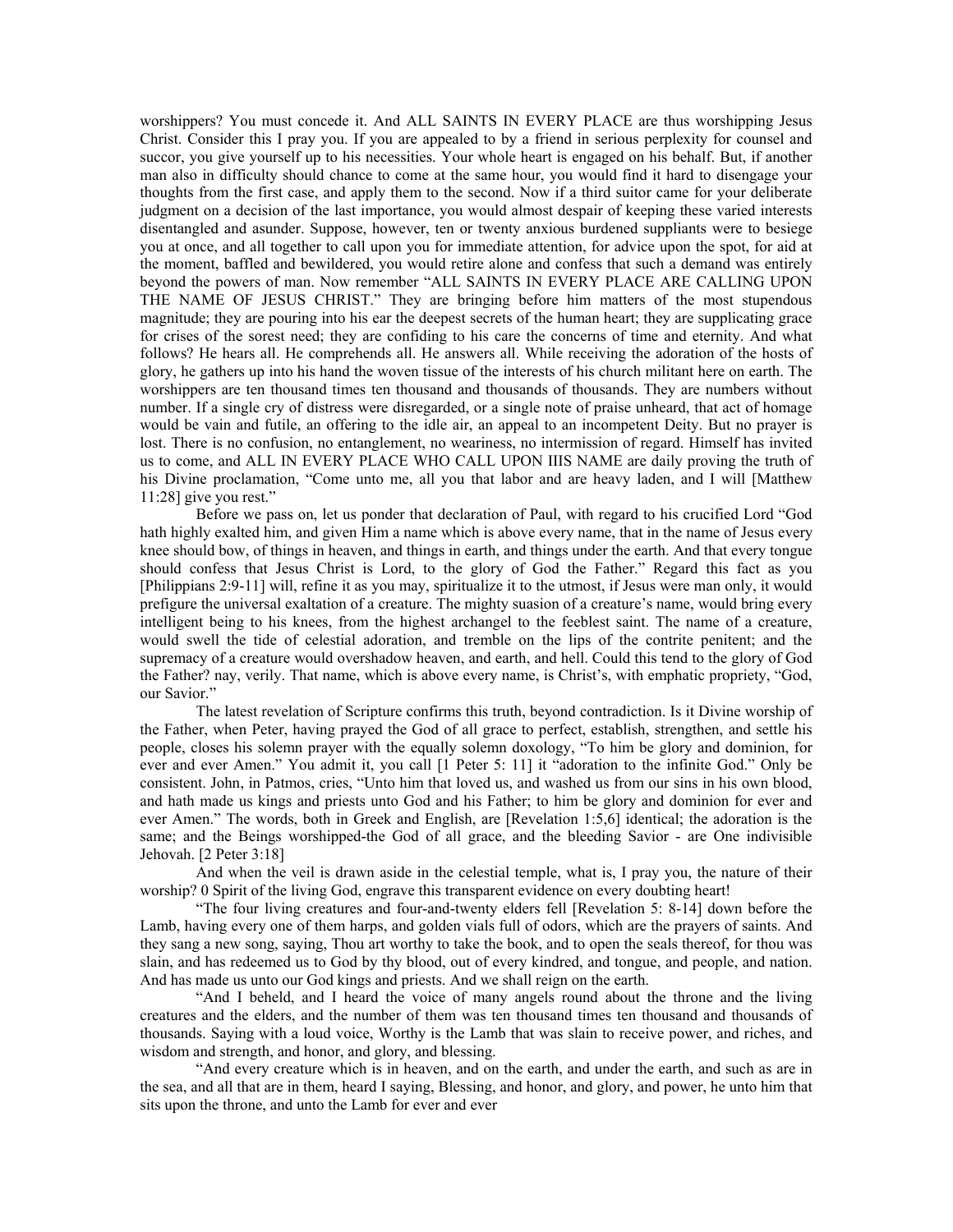"And the four living creatures said Amen. And the four and-twenty elders fell down and worshipped him that lives for ever and ever"

 This testimony is guarded on every side. You have ,first, the redeemed adoring the Lamb only, with prostrate adoration. Then numbers without number of the angels adore the Lamb likewise. Then the whole universe, in similar adoration, blesses both the eternal Father and the Lamb. And, lastly, there is the expressive echo of praise to the eternal Father alone. You cannot say it is not the highest worship, for once it is offered to the Eternal alone. You cannot say it is offered to the Father alone, for once the Lamb is united with the Father. You cannot say it is offered to the Father only through the Son, for twice it is offered alone to the Lamb that was slain. It is the utmost homage heaven can pay. The spirits of the just made perfect have no higher tribute to give. The angels of light can offer no wore exhaustive ascription of their devotion. No vision that you could have conceived, no language that you could have employed, could wore distinctly authorize our rendering to Christ the highest and the deepest adoration, seraphic love, confiding trust, everlasting praise.

 Is it possible that one question more lurks in any heart, why the Father only is here spoken of on the throne, and why the Lamb being God is not represented "in the seat of God?" Do the words of the Psalmist recur, "The Lord hath prepared his throne in the [Psalm 103:19] heavens." "God sits upon the throne of his holiness [Psalm 47:8; 9:4]." "Thou sat in the throne judging right?" Let these Scriptures have their full weight. The possessor of the heavenly throne is God himself. The occupant of that throne is the Most High. Be it so. Then the last chapter of the Divine Revelation supplies the last proof of the one and equal supremacy of the Father and the Son, for there, repeated with solemn emphasis, we twice find the seat of the Eternal described, as THE THRONE OF GOD AND OF THE LAMB. [Revelation 22:1-3]. I have dwelt the longer on this portion of my argument, for this is, of itself, sufficient to set the question at rest for ever, when we remember that Jesus Christ himself, gathering up the testimony of Scripture, says, "It is written, thou shall worship the [Matthew 5:10] Lord thy God, and him only shall thou serve." But we have seen that the highest worship and service on earth, and in heaven, is rendered to the Son. Therefore, he is the Lord our God.

 (4) Once more this truth is proved, by the conjunction of the name of the Lord Jesus with that of our heavenly Father, in offices where the association of the Creator with his creature, would confound the infinite distinction betwixt God and man.

 This evidence, though somewhat of a circumstantial and incidental character, is from the exceeding solemnity of its use in the New Testament, peculiarly conclusive. The combination of the name of the Most High with one subordinately employed in the evident [Exodus 14:31] capacity of his servant, is of easy explanation. Though [Judges 7:20] even this is rare in Scripture: but the conjunction of the infinite God, with one co-ordinately engaged in manifest equality of rank, is utterly inexplicable on the Unitarian hypothesis. Examples will most readily illustrate my meaning:

 "Go you, and disciple all nations, baptizing them into the name of the Father, and of the Son, and of [Matthew 28:19] the Holy Ghost." Is it for a moment, conceivable, that he who sees the end from the beginning, and knew that this would be the standard formula of Christian baptism, would suffer that, in this most solemn rite, the name of a creature with a derived being should coalesce into his own name, which alone is Jehovah, the increate Father?

 "He that loves me shall be loved of my Father, and I will love him. And will manifest myself unto him . . . . . If a man love me he will keep my words: and my Father will love him, and we will come to [John 14:21,23] "him, and make our abode with him." The love of the Father and of the Son is represented as an equal privilege, the access of the Father and of his Son to the soul of the obedient believer as a common access, and the indwelling of the Father and of the Son as a combined habitation. What created being could use such language? It warrants the parallel declaration of John's Epistle, "Truly our fellowship is with the Father, and with his Son Jesus Christ," but it obliges [1 John 1:3] us, at the same time, to confess, that Jesus, in saying God was his Father, made himself equal with God.

 "This is life eternal, that they might know thee the only true God, and Jesus Christ whom thou has sent." [John 17:3]. Compare with this-"Grace and peace be multiplied unto you through the knowledge of God, and of Jesus [2 Peter 1:2] Our Lord." If Jesus Christ were only an angelic or human prophet, revealing the Father, is it credible that the intimate heart-knowledge of the expositor should be put on the same level with the knowledge of God, as equally essential to the life of the soul, and equally indispensable for the sustenance of that life?

Again, I take up the Epistles. The prefaces are most suggestive, whether you regard the embassy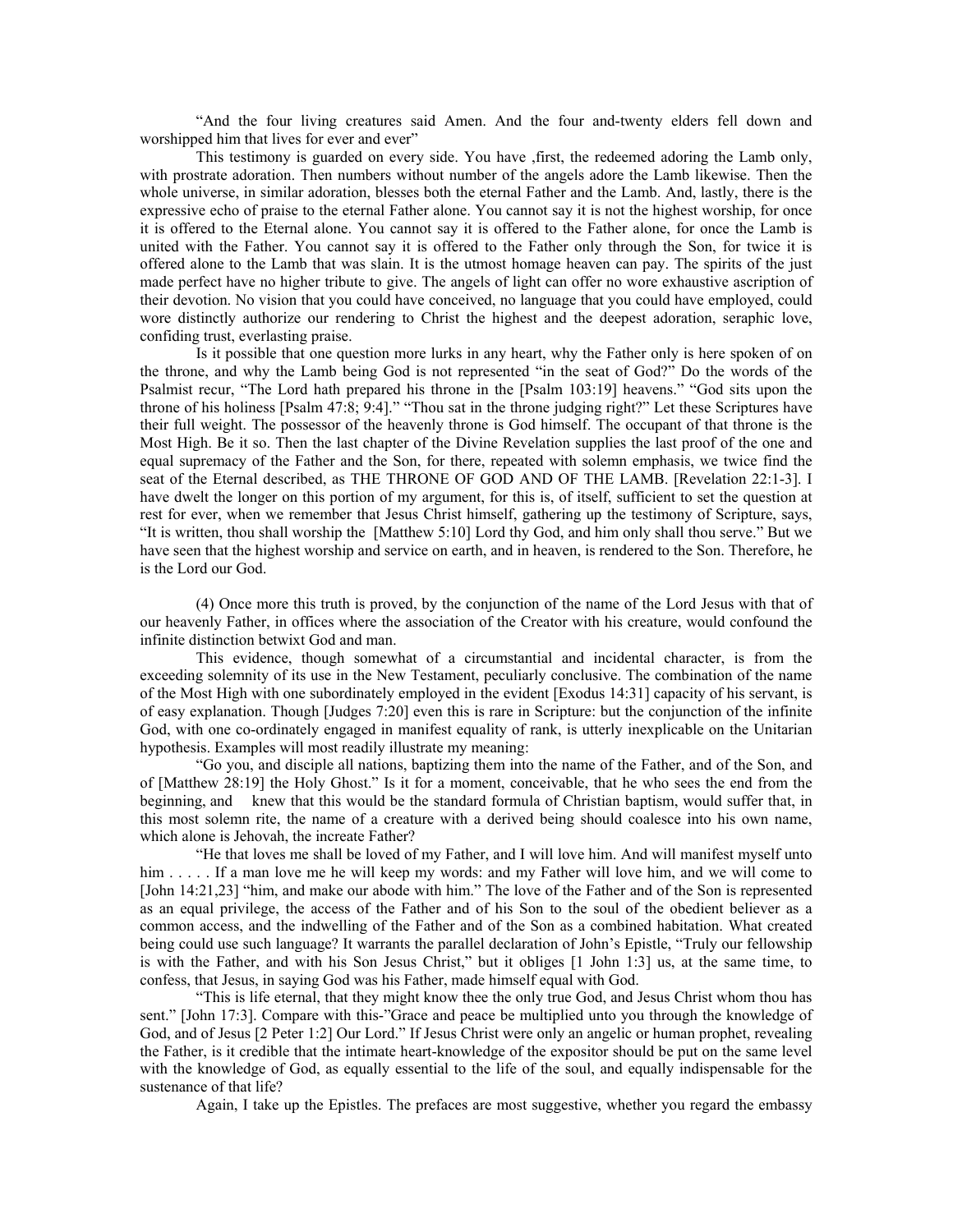of the writers, or the designation of the church addressed, or the benediction implored.

 As to the commission by virtue of which they acted, you find almost every combination employed-

"Paul, a servant of God, and an apostle of Jesus Christ." [Titus 1:1].

"James, a servant of God and of the Lord Jesus Christ." [James 1:1].

"Peter, an apostle of Jesus Christ." [1 Peter 1: 1].

"Simon Peter, a servant and an apostle of Jesus Christ." [2 Peter 1: 1].

"Jude, the servant of Jesus Christ." [Jude 1:1].

 "Paul, an apostle. . . by Jesus Christ, and God the Father, who raised him from the dead." [Galatians 1:l].

 Would not this interchangeable variety, if Christ were man only, confuse every reverential distinction betwixt the Creator and the creature? Though here the difference betwixt the loftiest monarch and his lowliest subject sinks into nothing, can you imagine -in earthly plenipotentiary sent forth, now styling himself "a servant of the emperor and an ambassador of the chancellor;" now "a servant of the emperor and of the chancellor." Now "an ambassador of the chancel] or;" now "a servant and an ambassador of the chancellor;" now "the servant of the chancellor" now an ambassador (sent) by the chancellor and by the emperor?" Who would not think that the imperial supremacy was greatly compromised by such language? And yet, there the distinction to be observed is only between two men of equal nature, though unequal rank. But no distinction is drawn in this celestial commission:-Is not then the original authority equal?

The designation of the churches addressed, is also perfectly unrestricted:

"Unto the church of God which is at Corinth, to [1 Corinthians 1:2] them that are sanctified in Christ Jesus."

"To the saints 'which are at Ephesus, and to the [Ephesians 1:1] faithful in Christ Jesus."

"To all the saints in Christ Jesus which are at [Philippians 1:1] Philippi:"

"Unto the church of the Thessalonians, which is in [1 Thessalonians 1:1] God the Father, and in the Lord Jesus Christ." Also "The church . . . in God our Father, and the Lord [2 Thessalonians 1:1] Jesus Christ.

 It is to these two last descriptions of the Thessalonian church I would especially direct your attention. Was then their spiritual status equally indiscriminately consistent in the Father and the Son? Then to that church the Father and the Son were equally the Rock of their salvation.

 And to complete the evidence. the benediction besought by the great apostle of the Gentiles is almost invariably in these words:

"Grace be unto you, and peace from God our Father, and the Lord Jesus Christ."

 Why this mutual derivation of spiritual blessing from the Father and the Son? Surely, because' equally in the Father and in the Son have we eternal life.

 I might also adduce the prayers (quoted p. 60), where, without regard to precedence of names, blessings [Thessalonians 3: 11; 2 Thessalonians 2:16] are implored from God the Father, and the Lord Jesus Christ himself, as co-equal in their power to grant the petition urged.

 But I hasten to that wondrous benediction which has dropped, as the gentle dew from heaven, upon the church of Christ for eighteen centuries-"The grace of the Lord Jesus Christ, and the love of God, and the communion of the Holy Ghost, be with you all. Amen." [2 Corinthians 8:14].

 Consider, I pray you, in the baptismal and in this benedictory formula, the meaning for which those who insist on the mere humanity of Jesus Christ contend. The first, as expounded by them, would run thus:

 Baptizing them into the name of the Father, and of an exalted man, and of a certain influence of the Father. The second would be thus interpreted:

 The grace of a creature, and the love of the Creator, and the communion of creative energy be with you all. Amen.

 Your reason and conscience alike, refuse to believe that this inextricable confusion -betwixt God and man, between a person and an abstraction, is sanctioned by Scripture. And then in 2 Corinthians 8:14, why this notable change of the order observed in Matthew 28:19, if not to show that "in this Trinity, none is before or after other, none is greater or less than another?" These two verses, pondered and prayed over, seem to me sufficient to decide the controversy forever

 But if further testimony is needed, we have that of every creature in heaven, and on the earth, and under the earth, and such as are in the sea, and all that are in them, who cry without intermission and without pause, and therefore without the possibility of any distinction, (as between the dulia and latria of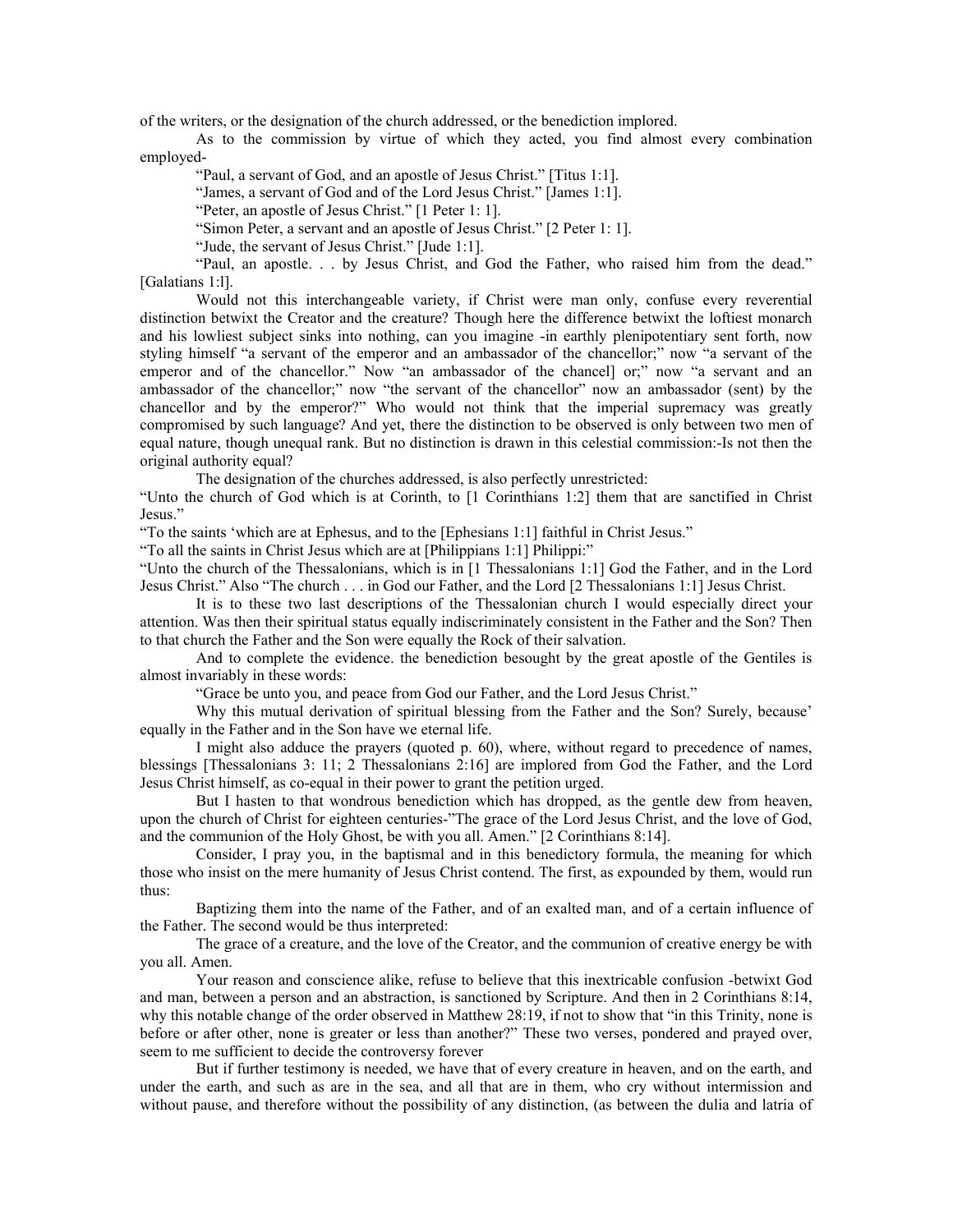the Romanists,) being drawn in their adoration. "Blessing, and honor, and glory, and power, be unto him that sits upon the throne, and unto the Lamb for [Revelation 5:13] ever and ever"

 Or, yet stronger proof if that were possible, we read of the hundred forty and four thousand, not only harping with their harps and singing a new song which no man could learn, but, as being themselves a living. holy, acceptable sacrifice;-a sacrifice, unto whom? unto the Father only? nay, they are "redeemed from among men, the first-fruits unto God, and to the [Revelation 14:4] Lamb."

And, finally of the glory of the heavenly Jerusalem, we read, "I saw no temple therein: for the Lord God Almighty and the Lamb are the temple of it. And the city had no need of the sun, neither of the moon, to shine in it: for the glory of God did lighten it, and the Lamb is the light thereof." [Revelation 21:22,23]. And when last we catch a glimpse of the throne of divine glory, whence flows the stream of crystal joy for ever, it is called, as we have seen, "the throne of God, and of the Lamb."[Revelation 22:1-3].

 Why (1 press the question on your conscience) this co-equal and co-operating glory of the Lamb with the omnipotent God? Could you substitute any created man or angel for his excellent Name? Never. For he alone, in the unity of the Holy Ghost, is one with God, and is God. The Lord, of his infinite mercy, grant that I who write, and they who read these pages, may stand with that palm-bearing multitude of the redeemed, who have washed their robes, and made them white in the blood of Jesus, and who cry aloud ever more, "Salvation to our God which sits upon the throne, and unto the Lamb." [Revelation 7:10].

(5) It remains that we consider the explicit assertions that Jesus Christ is Jehovah and God.

 These assertions are neither few nor obscure. But I would venture again to remind my readers, that the momentous inquiry in which we are engaged is no mere intellectual problem, to be grasped by the power of human reason, and to be solved by the skill of human analysis: for "no man can say that Jesus is the Lord, but by the Holy Ghost." And I would ask I Corinthians xi1:3. them to lift up their hearts with me, that the Spirit of truth may guide us into all truth, that he may glorify Jesus, and that he may take of the things of Christ, [John 16:13,14] and show them unto us.

 "The title JEHOVAH is the grand, the peculiar, and the incommunicable name of God. It neither is applied to any created being throughout the Scriptures, nor can be applied in reason, for it imports the necessary, independent, and eternal existence of the Most High. Of the infinite, self-existent essence implied by this name, it is impossible for us to form a full and adequate idea; because we and all other creatures have but a finite derivative essence. Our sublime notions of such uncircumscribed existence must fall infinitely more short of the truth, than the smallest animalcule or atom floating in the air, of the vast dimensions of universal nature. We could not even have conceived anything of the peculiarities which this name teaches us of the Almighty, if he had not been pleased to reveal himself under it, and to declare those distinguishing peculiarities to us."

 Now we find certain prophetic declarations in the Old Testament regarding Jehovah fulfilled, as ruled by the New Testament, in Christ Jesus. This is, perhaps the most conclusive evidence that could be adduced. An inspired interpretation of an inspired text -so that, if I may adopt the apostle's words, "by two immutable things, in which it is impossible for God to lie, we might have a strong consolation, who have fled [Hebrews 6:18] for refuge to lay hold upon the hope set before us."

 The stone of stumbling, as Isaiah [Isaiah 8:13,14] affirms, is "Jehovah of hosts himself," but as Peter interprets it, (for he is referring to what is contained in the Scripture, Verse 6,) this stone [1 Peter 2:7,8] is Christ. Therefore Christ is Jehovah of hosts himself.

 When we remember the solemn protest of Him who calls himself the jealous God-"I am Jehovah. That [Isaiah 42:8] is my Name: and my glory will I not give to another:" -and when we reflect on the awful judgments denounced on those who render to the creature the supreme worship due to the Creator, the above comparison of Scripture with Scripture, wherein the Holy Ghost interprets, explains, and applies his own language, presents the most irrefutable proof that Jesus Christ is the Eternal, Increate, Alone, Jehovah of hosts, the Highest, the Lord our God.

 And here may be the most convenient place to introduce a few remarks on the witness we derive from the word "Lord." No doubt it is often used by classical, and sometimes by the sacred writers, as a human appellation. But then the facts remain, that it is the word, equivalent to Adonai, which the Jews, through their reluctance to pronounce the awful name Jehovah, continually employed as its synonym; that it is the word by which Jehovah is uniformly translated by the Septuagint, even in [Exodus 6:3] and further, that standing by itself in the New Testament, it designates in multiplied passages the Infinite Father. We must look therefore, broadly to its general use by Christ and his apostles. And what is the result? The word Kurios occurs 737 times in the New Testament. Of these, in 18 instances it is confessedly applied to man or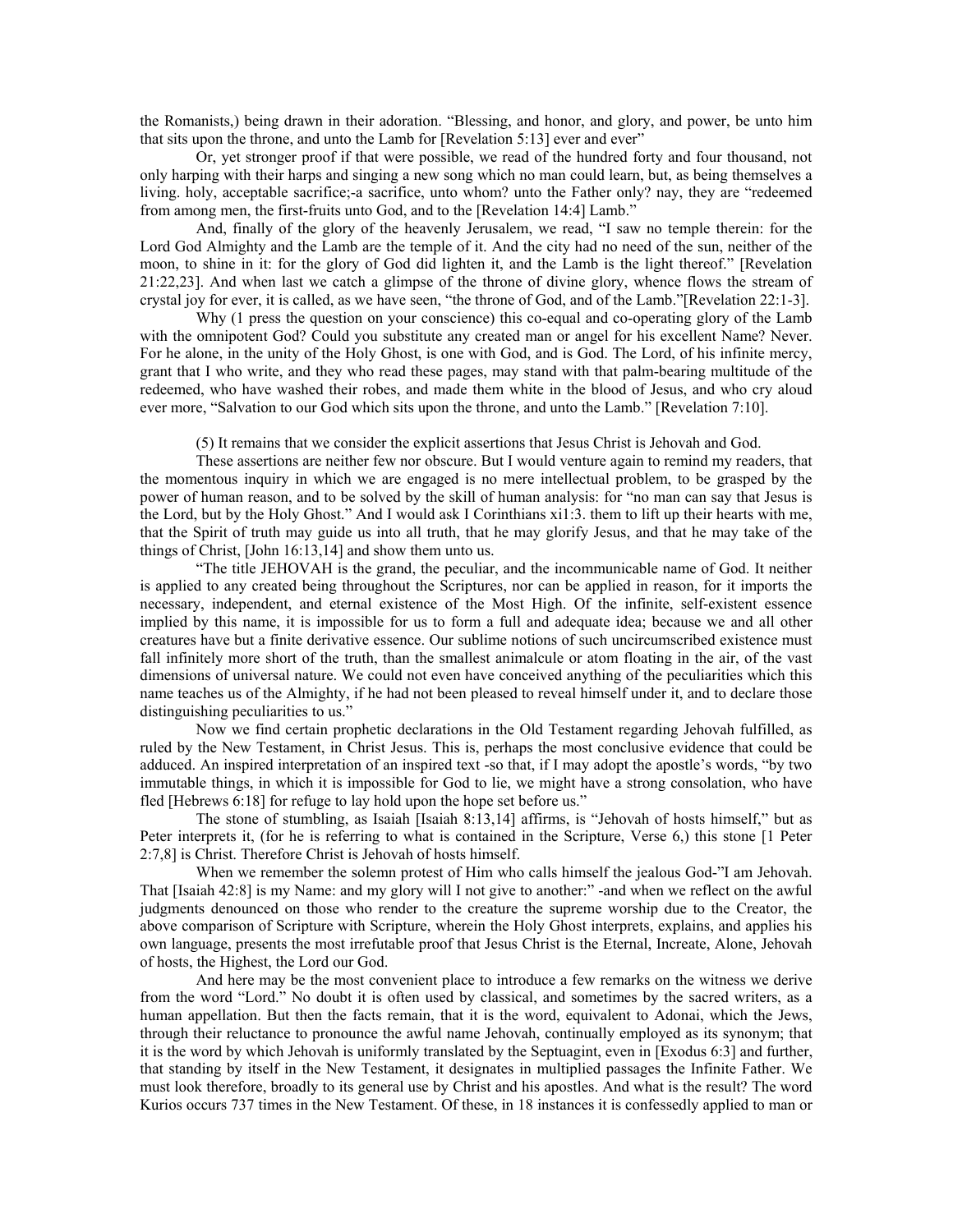men. In 54 instances it appears in the discourses and parables of Christ, where the master, described as Lord, represents or typifies the Father or himself: and in 665 cases, the vast remainder, it is applied indiscriminately to the Eternal Father or to the Son. Lists of the first two classes are given below.\* Now in these eighteen instances (with scarcely an exception) there was not the remotest possibility of divine worship being intended to the person thus designated: indeed, in twelve of these cases, the word is in the plural. But what of those very numerous instances in which it is applied to Jesus Christ? Therein he is described as "Lord of all" [Acts 10: 36; Acts 9:17] as the Lord, even Jesus, he appeared to Saul in vision: as the Lord, Paul besought him to remove his [2 Corinthians 8:8,9] thorn in the flesh. He is declared to be the second [1 Corinthians 15:47] man, the Lord from heaven: and as the Lord, the righteous Judge, he will give a crown of righteousness [2 Timothy 4: 8] to all them that love his appearing. Now to one thus described as Lord, seeing that the name is applied to the Father and the Son indiscriminately, so that, in many places, the difficulty is very great of knowing whether the Eternal Father or the Lord Jesus Christ be intended, the risk of ascribing divine worship would be imminent indeed. The collation of two passages from the Old, with two passages from the New Testament, seems to clinch the argument:

 Here the apostle uses the very words to which the Jews clung with such tenacity as establishing the fundamental truth of the Unity of God; and adopting the very words of the common version, the Steptuagint, applies them to Jesus Christ. There appears, therefore. in this name of Christ, as used in the New Testament ' explicit declaration that he is the Eternal Jehovah.

 As a link of connection between the testimony of the Old and New Testament to the person of the Messiah. I would now entreat the reader's calm and prayerful consideration of the first two chapters of the Epistle to the Hebrews. The writer is proving the pre-eminence of Christ over all other prophets, and the essential difference betwixt his and the angelic nature. If exorbitant views of his Divine dignity had crept into the church, here, at least, we should look for the correction of error, and for definition of the truth. And how then is he described?

**"God, who at sundry times and in divers manners spoke in time past unto the fathers by the prophets, hath in these last days spoken unto us by his Son, whom he hath appointed heir [1Corinthians 13:9] of all things, by whom also he made the worlds. "Who being the brightness of his glory, and the express image of his person and upholding all things by the word of his power, when he had by himself purged our sins, sat down on the right hand of the Majesty on high; being made so much better than the angels, as he hath by inheritance obtained a more excellent name than they.** 

 **"For unto which of the angels said he at any time, Thou art my Son, this day have I begotten thee? And again, I will be to him a Father, and he shall he to me a Son. And again, when he brings in the first begotten into the world, he said, And let all the angels of God worship him.** 

 **"And of the angels he said, Who makes his angels spirits and his ministers a flame of fire.** 

 **"But unto the Son he said, Thy throne, 0 God, is for ever and ever: a scepter of righteousness is the scepter of thy kingdom: Thou has loved righteousness, and hated iniquity; therefore God, even thy God, hath anointed thee with the oil of gladness above thy fellows. And Thou, Lord, in the beginning has laid the foundation of the earth. And the heavens are the works of your hands: they shall perish but thou remains. And they all shall wax old as does a garment; and as a vesture shall thou fold them up, and they shall be changed: but thou art the same, and thy years shall not fail." Hebrews 1: 1-12.** 

 1 would only here again remind you, that we have a Divine interpretation of the Divine Scriptures. Whatever be your preconceived view of these verses, the apostle, writing as he was moved by the Holy Ghost, adduces them as proof texts of the glory of Christ. In the following chapter, we find this wonderful Savior [Hebrews 2: 9,10] made a little lower than the angels, for the suffering of death, perfected through suffering, taking part of [Hebrews 2:14,17,18] flesh and blood, in all things made like unto his brethren, having suffered, being tempted: but in these verses I have quoted, how transcendent his Majesty! The goodly fellowship of the prophets were his fore runners. The innumerable company of angels are his worshippers. He is seated on the everlasting throne. He is the only-begotten Son of the Father, He is addressed as God. He is adored as the immutable, immortal Jehovah. I feel any attempt to enforce this evidence may mar its impressive grandeur, and I can only pray that the word of God may here be quick and powerful, and sharper than any, two edged sword, in the hand of the Almighty Spirit of God.

 1 might well close this part of my argument here. Scripture declares that our God, whose name alone is Jehovah, is One Jehovah, and is jealous of his own attributes and of our confidence. In a word, we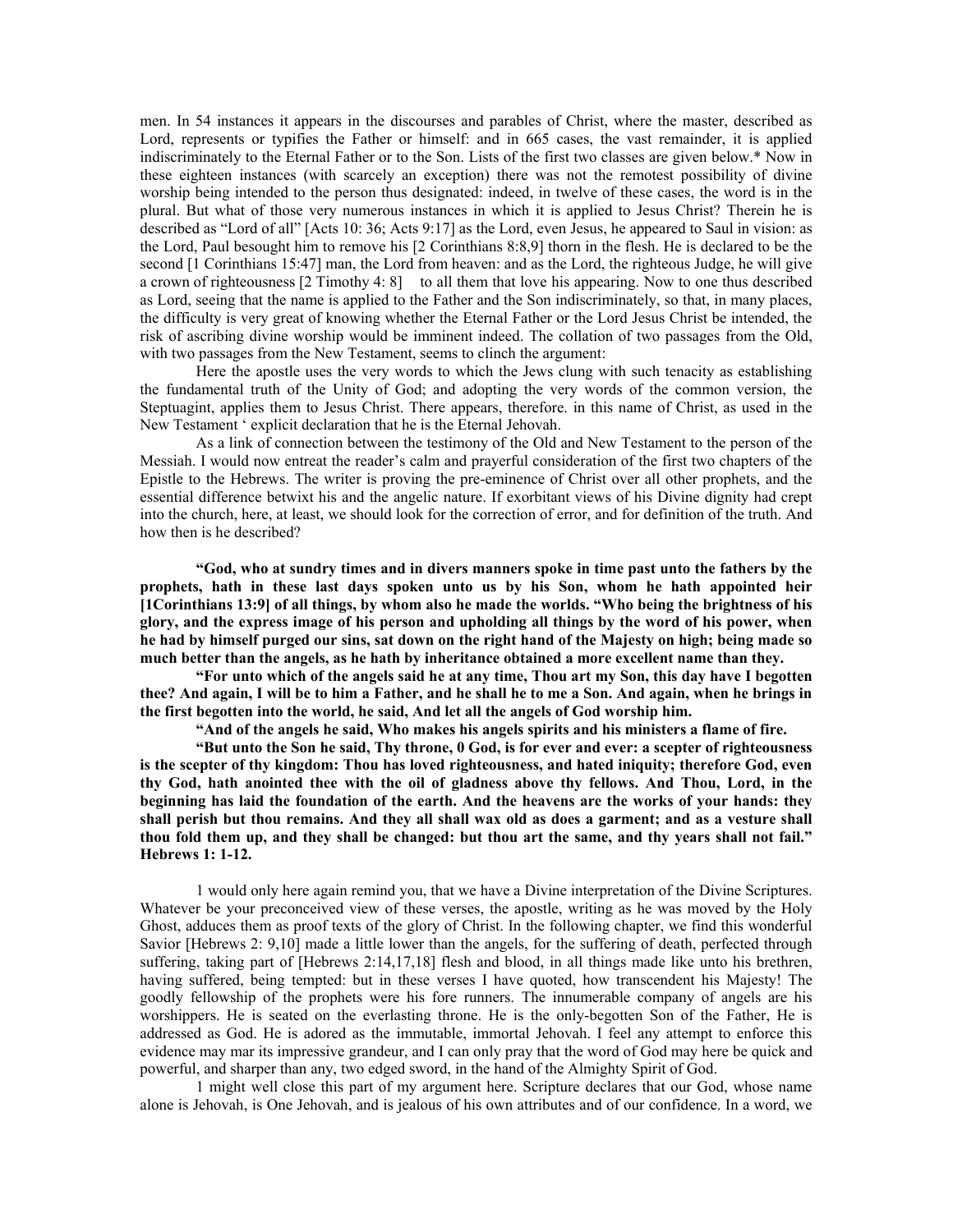rest on God. At the same time, Scripture declares that all these Divine attributes belong to Jesus Christ, who claims equal adoration and equal trust, as being himself Jehovah, our God and Savior. Our faith centers on Jesus Christ. Christ is all, and in all, to the Christian. In a word, we rest on Christ. Here is our Rock, inexpugnabile saxum. You cannot add to its security, for it is impregnable. You cannot increase its stability, for it is immovable. You cannot make absolute certainty more certain. Nevertheless, many express assertions remain. And if I may return to my former illustration from trigonometry, in the solution of a triangle, if a side be measured and two angles be observed, nothing can add to the perfect certainty with which a mathematician tells you the number of degrees in the third angle, and the length of the remaining sides. Nothing would increase his assurance. His conclusion is demonstrably true. Still if an independent observer could tell you the measurement of those parts which were the object of algebraic investigation, the fact of their precise coincidence, which of course and of necessity appears, is a further proof with what security you may always rest on the results of mathematical science. I would, then, draw into a brief compass some few of these positive declarations. They state expressly what other Scriptures prove demonstratively.

 Let us then humbly weigh that passage, against [John 1:1-14] which skeptical criticism has directed its fiercest attacks, but from which they have all recoiled, and which stands impregnable as ever, a rock foundation for the faith of the humble believer.

 **"In the beginning was the Word, and the Word was with God, and the Word was God. The same was in the beginning with God. All things were made by him. And without him was not any thing made that was made. In him was life: and the life was the light of men. And the light shines in darkness; and the darkness comprehended it not. There was a man sent from God, whose name was John. The same came for a witness, to bear witness of the Light, that all men through him might believe. He was not that light, but was sent to bear witness of that light. That was the true light, which lights every man that comes into the world. He was in the world, and the world was made by him, and the world knew him not. He came unto his own, and his own received him not. But as many as received Him, to them he gave power to become the sons of God, even to them that believe on his name; which were born, not of blood, nor of the will of the flesh, nor of the will of man, but of God. And the Word was made flesh, and dwelt among us, (and we beheld his glory, the glory as of the only begotten of the Father,) full of grace and truth . . . . . No man bath seen God at any time: the only begotten Son which is in the bosom of the Father, he hath declared him." [John 1:1-18]** 

 Hence we learn that the Word was co-eternal with God in the beginning, was God, was the Maker of all things, was the Fountain of life and light to men, dwelt incarnate amongst us, and thus himself, the only-begotten Son, declared the Invisible Father. That by the Word is designed the Lord Jesus Christ is transparent. If anything however could add to our assurance of this, it would be the fact of Philo, a Jew of Alexandria, contemporary with Christ, but manifestly ignorant of his history, describing THE DIVINE WORD, as the Son of God, the First Begotten, the Image of God, the Angel, a second God, the instrument of Deity in the creation, the High Priest and Mediator, perfectly sinless himself, and the fountain of virtue to men. And of John adopting this self-same name, THE WORD, as one indicative of the Messiah, and understood by those who should read his Gospel. But Scripture is its own best interpreter. And this same apostle, writing in after years of the advent of Christ says, "He was clothed with a vesture dipped in blood; and his name is called THE WORD OF GOD." Christ [Revelation 19:13] then is the Word, Christ is the Creator, Christ is God. This introduction to his Gospel was, I doubt not, constructed by the inspired apostle to be a bulwark against every doubt, and accordingly, for near two thousand years, as a tower of strength, Which stood four-square to every wind that blew. It has kept the hearts of innumerable believers in perfect peace.

There is another passage I cannot pass over, though space forbids me to enter into it fully.

 **"But Jesus answered them, My Father works hitherto, and I work. Therefore the Jews sought the more to kill him, because he not only had broken the Sabbath, but said also that God was his Father, making himself equal with God. Then answered Jesus, and said unto them, Verily, verily, I say unto you, The Son can do nothing of himself, but what he sees the Father do: for what things so ever he does, these also does the Son likewise. For the Father loves the Son, and shows him all things that himself does: and he will show him greater works than these, that you may marvel. For as the Father raises up the dead, and quickens them; even so the Son quickens whom he will. For the**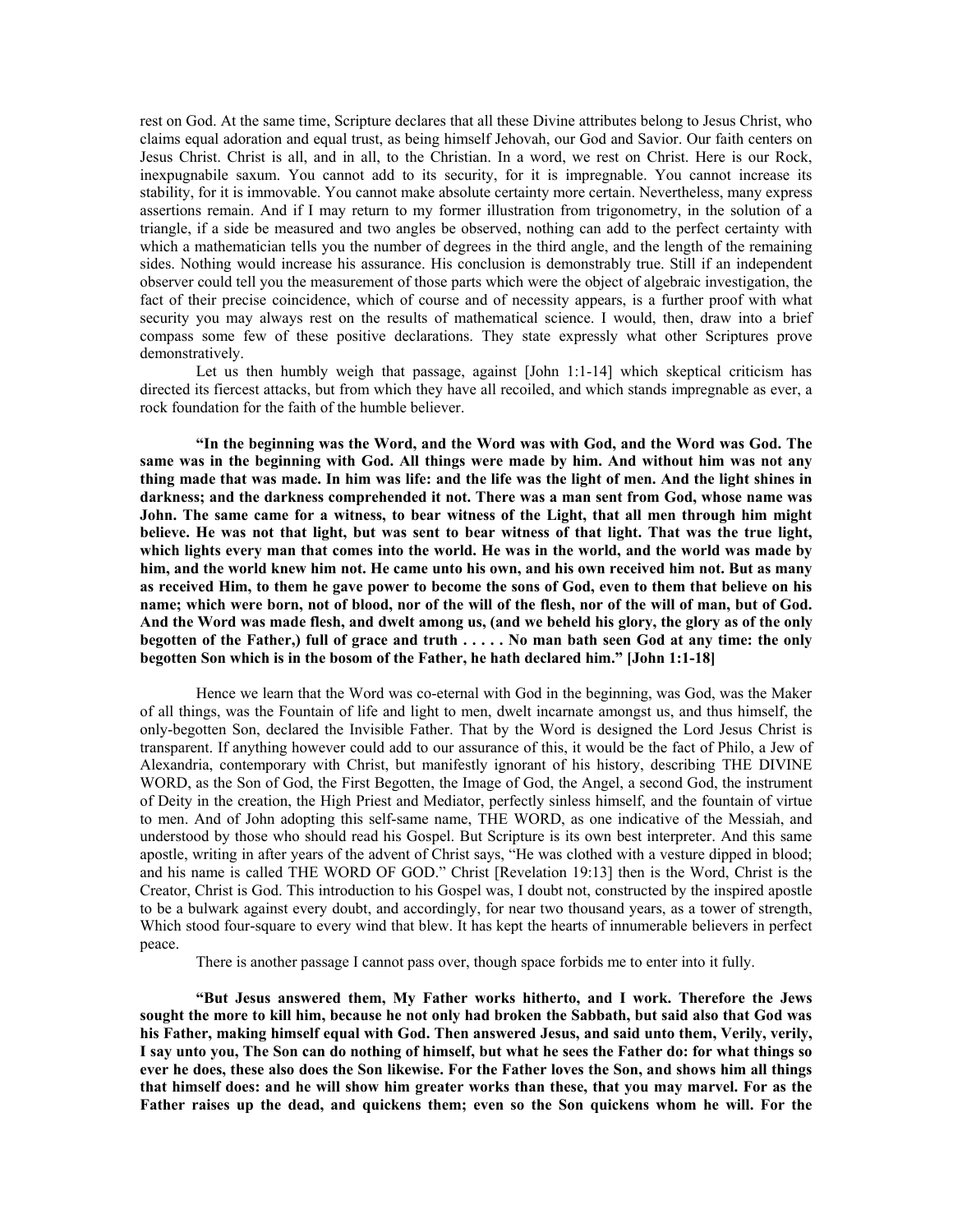**Father judges no man but hath committed all judgment unto the Son: that all men should honor the Son, even as they honor the Father. He that honors not the Son honors not the Father which hath sent him. Verily, verily, I say unto you, He that hears my word, and believes on him that sent me, hath everlasting life, and shall not come into condemnation; but is passed from death unto life. Verily, verily, I say unto you, The hour is coming, and now is, when the dead shall hear the voice of the Son of God: and they that hear shall live. For as the Father bath life in himself; so bath he given to the Son to have life in himself; and bath given him authority to execute judgment also, because he is the Son of man. Marvel not at this: for the hour is coming, in which all that are in the graves shall hear his voice, and shall come forth: they that have done good, unto the resurrection of life; and they that have done evil, unto the resurrection of damnation." John 5: 17-20.** 

 The Jews accused our Lord of making himself equal with God, because he said God was his Father. What is his reply? Instead of protesting against their construction of his words. which if only a man, he would have done with indignation and abhorrence, he proceeded, while acknowledging the subordination of his mission as man, to set forth the original and essential supremacy of his person as God. For if the Son [Verse 19] does all things what things so ever the Father does: [Verse 21] if the Son quickens whom he will. If the dead shall [Verse 27] hear his voice and live: if he executes judgment on the universe; if all men must honor the Son, even [Verse 23] as they honor the Father: then is he equally Almighty. Equally the communicative fountain of life: equally God who alone can raise the dead: equally the Omniscient who alone can judge an assembled world: and equally the center of universal homage and adoration.

 I proceed to the utterance of Thomas, when the permitted touch of his risen Savior scattered the dark [John 20:28] clouds of unbelief-"My Lord and my God!" I know that it has been alleged that this was an exclamation of surprise, addressed to God the Father; but I can hardly believe any earnest seeker after truth can thus be baffled. No one who knows the language of the heart, can here misinterpret it. The apostle had given up all for Jesus Christ: his Master had been seized, and crucified, and buried: and Thomas's faith was sorely tried. But now his Lord stood before him he could doubt no more; and "he answered and said" (not without reason is the word "answered" here inserted-the words were addressed as an answer to One who stood his proven Savior before him. It was the deep response of the heart of Thomas to Christ,) "he answered and said, My Lord and my God!"

 I append other passages with a few brief remarks of the most learned and impartial critics [Romans 9:5] "Of whom as concerning the flesh Christ came, who is over all, God blessed for ever"

 "Every Greek scholar must admit, that the fair and just construction of the sentence is that which is generally received." - P. Smith, vol. ii, p. 683.

Colossians 2:9 For in him dwells all the fullness of the Godhead bodily."

 " The Godhead, ie., Deity, the essential being of God-bodily, 1: e., manifested corporeally in his present glorified body."

Ephesians 5:5 "The kingdom of [him who is] Christ and God."

 "Not only the principle of the rule and the invariable practice of the New Testament with respect to God, and all other attributes, compel us to acquiesce in the identity of God, but the same truth is evinced by the examination of the Greek fathers." . . . Middleton, quoted by P. Smith, who says, "if this text had no relation to any controversy, and were judged of solely by the common law of Greek construction, no person would ever have disputed the propriety, or rather necessity, of considering the two concluding nouns as referring to one and the same object."

Titus 2:13 "The glorious appearing of our great God and Savior, Jesus Christ.

 Cf. Scholefield's note in his "Hints." Middleton says, "If here the sacred writer did not mean to identify the great God and the Savior, he expressed himself in a manner which [could not but] mislead his readers. "--Quoted by P. Smith.

 2 Peter 1:1 "The righteousness of our God and Savior, Jesus Christ. For construction compare the expression a little below,-(Verse 11) "The everlasting kingdom of our Lord and Savior Jesus Christ."

 And. lastly, 1 John 5:20 "We are in him that is true, in his Son Jesus Christ. This (person) is the true God, and eternal life."

 "The circumstance which, in my mind, places the matter beyond dispute is, that the same person is here most evidently spoken of as 'the true God and ETERNAL LIFE.' It will be granted that a writer is the best interpreter of his own phraseology. Observe, then, the expression which he uses in the beginning of the Epistle. 'The life was manifested and we have seen it, and show unto you that ETERNAL LIFE, which [1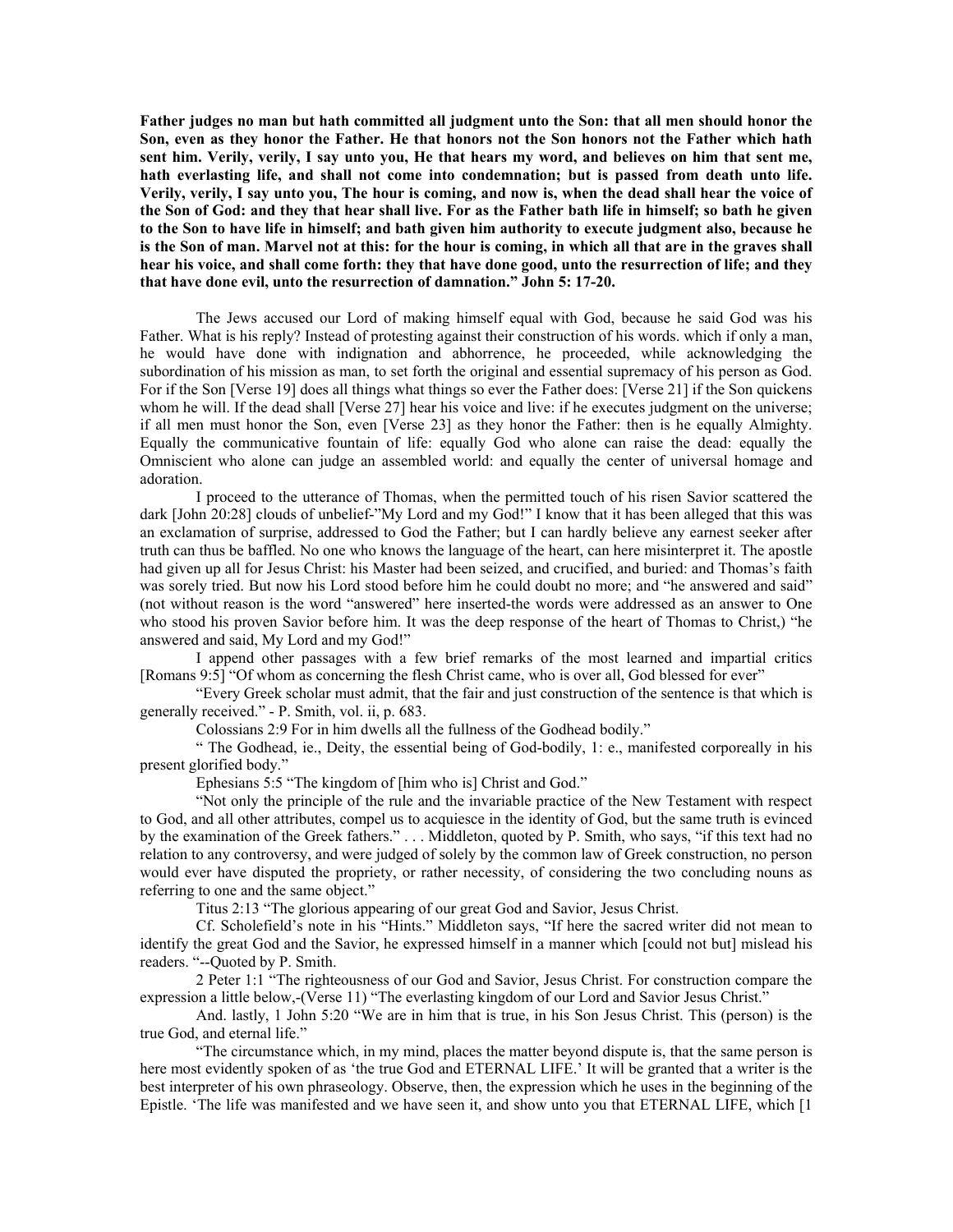John 1:2] was with the Father, and was manifested unto us.' In these words it is admitted that the eternal life is a title given to Jesus Christ. Compare, then, the two passages. Is not the conclusion of the Epistle a clear explanation of its beginning? "-Wardlaw's Discourses, p. 59.

 I would only ask you to compare with this, the confession of the prophet, "Jehovah is the true God. He is the living God." And here we have another Jeremiah 10: 10. invincible argument that Jesus Christ is Jehovah, very and eternal God.

 This treatise does not profess to enter deeply into a critical examination of the text of the New Testament; but it may be a satisfaction to those whose minds have been disturbed by rash assertions of the uncertainty of manuscripts and versions, to know, that not one of the texts, here relied on, is set aside by that learned and eminent man, Dr. Grisbach.\* To him Unitarians constantly appeal. Of him Dr. P. Smith writes: "No man ever devoted, through a long life, such a persevering assiduity of labor to the critical study of the New Testament, and no man has ever so completely united the confidence of all denominations of Christians in the sagacity, judgment, and integrity of his critical decisions."

 **\* On the doctrine before us, Griesbach says: "So numerous and clear are the arguments and testimonies of Scriptures in favor of the true Deity of Christ, that I can hardly imagine how, upon the admission of the Divine authority of Scripture, and with regard to fair rules of interpretation, this doctrine can by any man be called in doubt. Especially the passage, John 1:1-3, is so clear, and so superior to all exception, that by no daring efforts of either commentators or critics can it be overturned, or be snatched out of the hands of the defenders of the truth."--Quoted by P. Smith, Volume 2, page 540.** 

But to these three texts, that we may not be drawn into needless disputations, I have simply forborne to refer. The argument does not demand them. It is incontrovertible without them. And therefore the inquirer may he certified on the one hand, that if he rejected the positive assertions that Christ is God, the great God our Savior, in whom dwells all the fullness of the Godhead bodily, he would be violating those rules of sound common sense which he must apply, to interpret every other classical work. And on the other hand, he may be assured, that in resting on these declarations he is, so far as the most calm and learned scholars can assure him, relying on the very exact meaning of the words intended by those who wrote under the inspiration of the Holy Ghost.

 And here, I would pause, and pray the reader to review the impressive strength of that evidence which the word of God has afforded.

 Let us remember how earnestly Scripture detaches our ultimate confidence from any creature, and exclusively claims it for the one Infinite Creator: how vivid is the contrast drawn betwixt man and God. How direct are the prohibitions against trusting in man, how express the precepts to rest on God: and moreover how awful is the holy jealousy of the Most High, if any one usurp the incommunicable glories of his name, or intrude upon the claims of his supremacy. So that the first great lesson of spiritual education may be summed up in the words-"Blessed is the man [Jeremiah 17:7] that trusts in the Lord, and whose hope the Lord is."

 Further let us remember, how confessedly Scripture requires us to repose our ultimate confidence in the Lord Jesus Christ: setting him before us, as possessed of all those incommunicable attributes of Godhead; as our Creator, Preserver, and final Judge. As the hope of fallen man, to whom the eye of every believer was directed by prophecy before his first advent. And as the great object of religious trust, a trust claimed by himself when he came into the world, conceded by his followers, and commanded by his inspired apostles: so that the second great lesson of spiritual education may be summed up in these words- "Whosoever believes in the Son of man shall not perish, but have eternal life." [John 3:15].

 Further let us remember, that comparing spiritual things with spiritual, not only does Scripture ascribe to Christ all the attributes of essential Deity, and thus, seeing there is one God and none else, establish the unity and equality of the Son with the Father. But moreover represents the Son as fulfilling towards us all those offices of infinite greatness and goodness which God only can sustain. That the appearances of God Jehovah to the Old Testament saints, combined with the declaration, "No man hath seen God at any time," are utterly inexplicable on any other hypothesis, and are absolutely decisive when the New Testament assures us, it was the glory of the Lord Jesus they saw. That the direct and Divine worship rendered to and received by Christ, in earth and heaven, compels us to acknowledge he is the Lord our God. That the name of Jesus Christ is united with that of our heavenly Father in offices, where the coalition of the Creator with his creature would blend and confuse the infinite distinction betwixt God and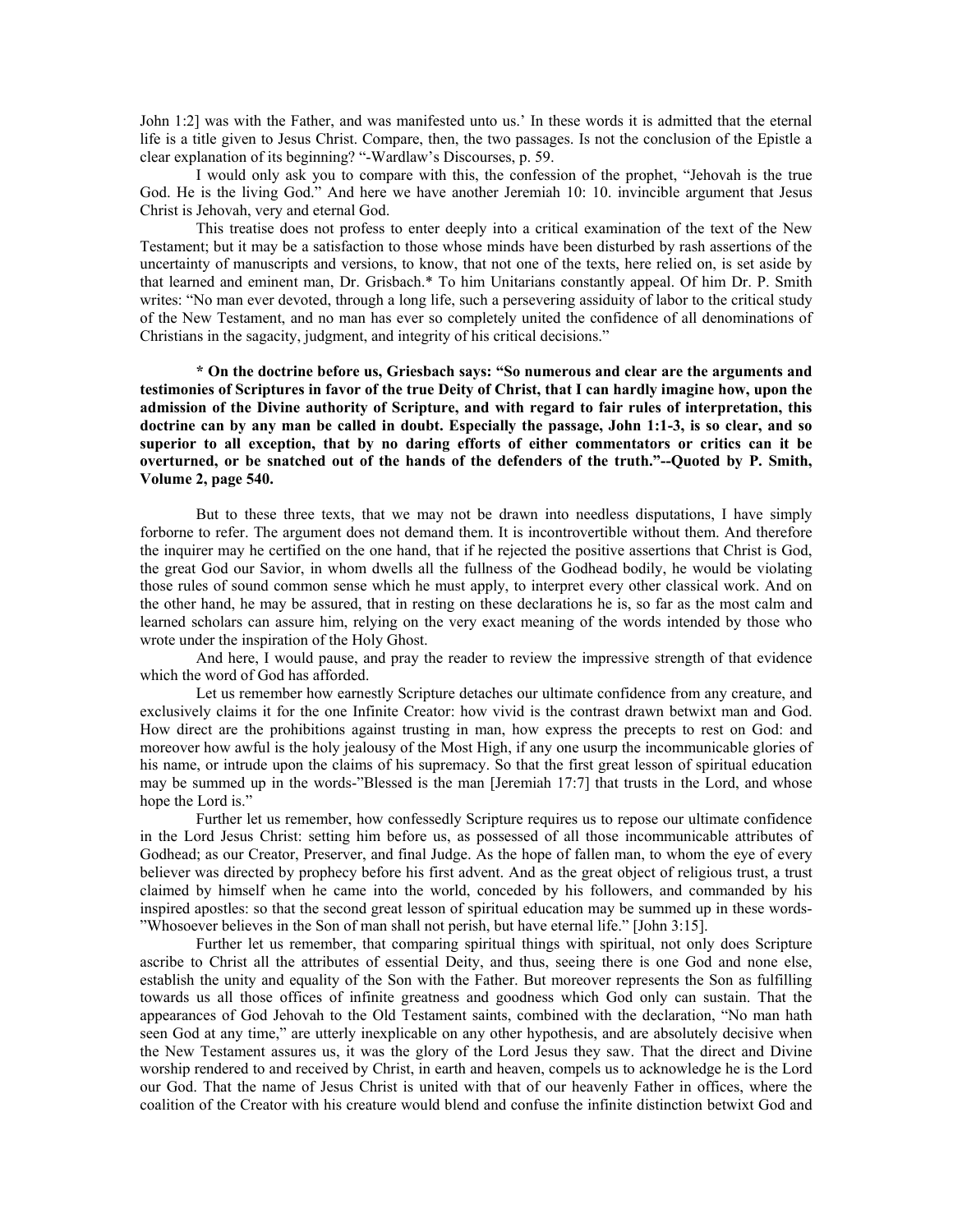man. That, whereas the most sensitive jealousy appears, throughout Scripture, of any created being usurping the name of the supreme Creator, inspired interpretations of inspired texts assure us that Jesus Christ is the Eternal, Jehovah of hosts, the Lord our God. That as Lord, the one Lord, he requires obedience and is obeyed, claims trust and is trusted, demands adoration and is adored and that, finally, he is addressed as God and Lord. That he, the Word, is declared to be God, to be with God in the beginning, to be the Creator of all. That he claims equal honor; that he is over all God blessed for ever. That his righteousness is the righteousness, and his future advent the appearance of our great God and Savior Jesus Christ; and that of him John declares, "this is the true God and eternal life."

 Let us ponder these things, and reflect how cumulative is this evidence. I earnestly pray that the Divine Spirit may present it with irresistible power to every conscience. If, after weighing the solemn declarations of Jehovah, guarding his own inalienable glories, we had found the essential attributes of Deity assigned in Scripture to Jesus Christ, this would have been an unanswerable argument. If, after considering our miserable condition as lost sinners, we had found that, in the matter of eternal salvation, our hopes are there directed to Jesus as our Savior, this would have been conclusive evidence, when we remember, "I am God, and beside me there is no Savior." If, leaving this line of proof, we review the appearances of the Lord to the Old Testament saints, this would have been a new and interesting series of demonstrations, which would lead us to the same result. If again, quitting this, we carefully ponder the Divine worship offered to him, and accepted by him, this is decisive, when we remember, "Thou shall worship the Lord thy God, and him only shall thou serve." If, pursuing another path of investigation, we study those Scriptures where, in offices of the highest solemnity, the name of Jesus Christ is so united with that of our heavenly Father, that to accept this as the conjunction of the Creator with his creature would confound all distinction betwixt God and man, we are again led irresistibly to the conclusion, that the Godhead of the Father and of the Son is one, the glory equal, and the majesty co-eternal. If once more we see how prophecies regarding God Jehovah are claimed by the New Testament as being fulfilled in Jesus Christ, here is inspired testimony to the supreme Deity of the Messiah. And finally, when we find the awful names of God, and Savior, and Redeemer, and Lord, ascribed to him again and again, in a subject where misdirected faith were idolatry and death, this again is explicit assertion and transparent proof. I say, the evidence is cumulative. It is not a long elaborate catena, the strength of which is the strength of its weakest link. If the reader thinks any text is inapplicable, let him dismiss it. This proof rests on hundreds of texts. The whole drift of Scripture, from Genesis to Revelation, establishes it. It is interwoven with the very texture of the sacred writings. The lines of argument are distinct and independent; and yet, when presented in their collective strength, they are so mutually corroborative, that it seems as if we heard the voice again from heaven, saying, "This is my beloved Son, hear you him:- and when we humbly ask, "Who is he, Lord, that I might believe in him?" and bend a reverential ear to catch the import of the answer, it is this, "Unto you is born a Savior, which is Christ the Lord, Emmanuel, Wonderful, Counselor, the mighty God, the Father of eternity, the Prince of Peace."

 But cordially to embrace this needs, I know, the convincing power of the Holy Ghost. I feel my helplessness. I give myself to prayer. The altar is built as once on Carmel, the trench is made, the wood is piled, the sacrifice disposed in order. But it needs the fire from heaven. "Hear me, 0 Lord, hear me: glorify [Galatians 1: 16] thy Son that thy Son may also glorify thee. Reveal [John 6:44] thy Son to those who seek thee. Draw them unto him. Thou commanded the light to shine out of darkness: shine in their hearts, shine in my heart, to give the light of the knowledge of the glory of God in the face [2 Corinthians 15: 6] of Jesus Christ."

 Bear with me, my friends, for giving utterance to prayers, which have been long pleaded at the throne of grace. They have not been offered in vain. And when the fire of the Lord falls on any heart, it shall consume the sacrifice, and the wood, and the stones, and the dust; and the deep response of that believing soul shall be, "my Redeemer, thou art the Lord-my Savior, thou art God."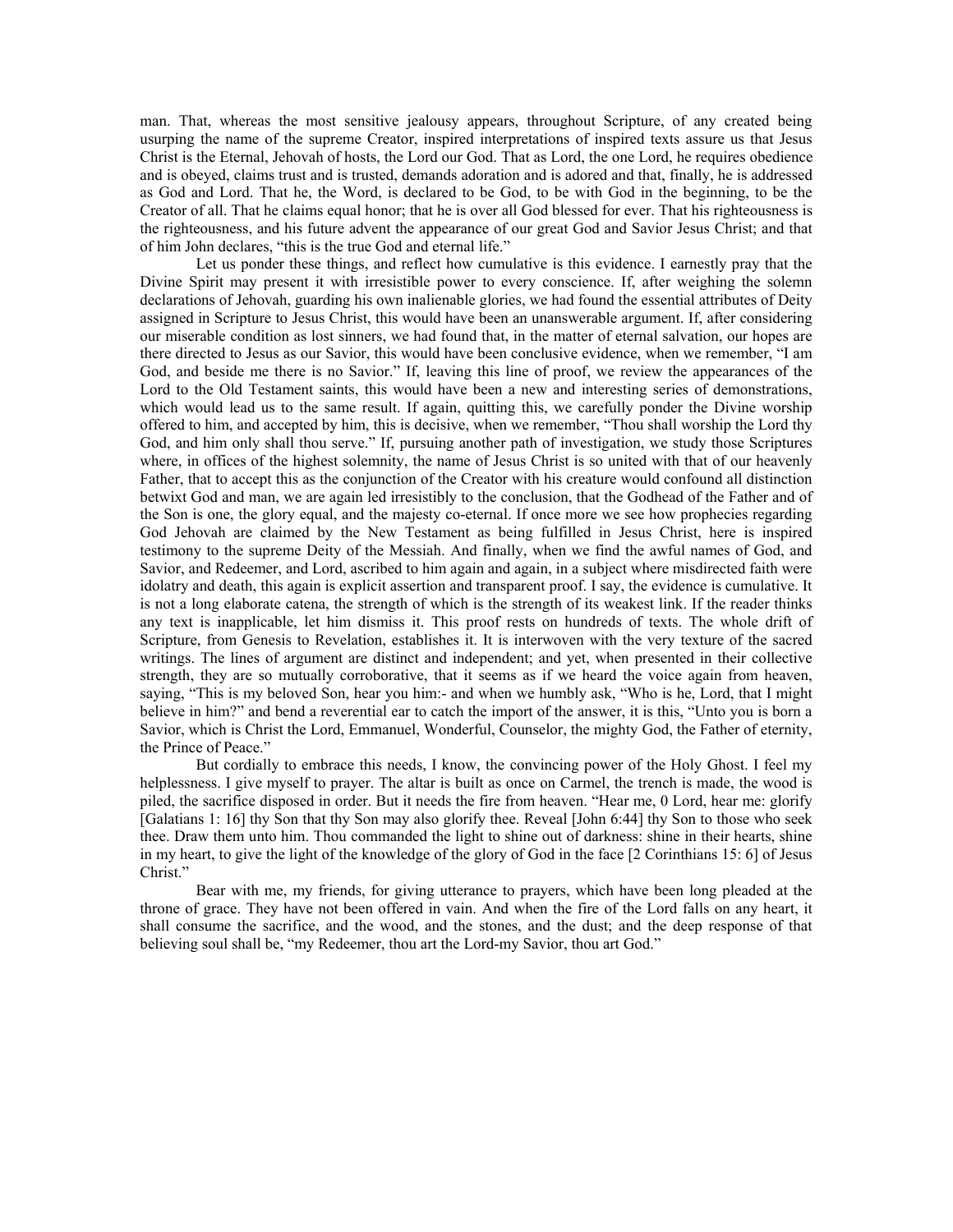## **5. The Savior's Condescension to Exalt Us**

1 PROCEED, therefore, to my fourth proposition:

 That Scripture, in the Old and the New Testament alike, presents to us the incarnation and the mission of the Savior, as the extremity of condescension in Jehovah, that thereby he might exalt us to everlasting life.

 (1) The Scriptures already cited prove beyond contradiction, the co-equal, co-essential, co-eternal Deity of the Son. And here we have attained that vantage ground from which, I am persuaded, we may most safely with the adoring angels stoop down and look into the humiliation and the humanity of Jesus [1 Peter 1: 12] Christ.

 Let us only follow the pathway along which Scripture does, as it were, lead us by the hand. Let us acknowledge the infinite perfections of him who is the alone Supreme Jehovah. Let us confess the infinite demerit of rebellion against him. Let us admit that he has opened to us in his word a way of access, whereby we, the sinful and the sunken, may be brought nigh to him, the absolutely Holy and Good One, who is "of purer eyes than to behold evil, and cannot look on iniquity." Let us remember that this reconcilement [Habakkuk 1:13] is spoken of as a salvation, to accomplish which Omnipotence travels in the greatness of its strength, [Isaiah 63:1] and which Omniscience declares to have been a mystery hidden in God from the beginning of the world. And [Ephesians 3: 9] that to fulfill this work we find a wondrous mission revealed, in which the Lord God and his Spirit send forth, and the Eternal I AM is the sent One. Let us [Isaiah 58:16] then on the sure testimony of Scripture acknowledge that all the attributes, the honors, and the rights of Jehovah are ascribed to this Sent One, whose name is called Jesus, for he shall save his people from their [Matthew 1:21] sins. Who claims himself equality with God as his only-begotten Son; and who is associated with God in every supreme office of Deity. And lastly, let us accept the simple fact, as recorded in the Bible, of Christ's descent from above, that he, the Word, who in the beginning was with God and was God, was made flesh [John 1:1-14] and dwelt among us; that he came down from heaven; [John 3:13] that he proceeded forth and came from God, forsaking [John 8: 42] the glory which he had with the Father before the world was; that being originally in the [John 17:5] form of God, he emptied himself, and took upon him the form of a servant, and was made in the likeness of [Philippians 2:6,7] men: that by him the universal Creator-by him incarnate and crucified-it pleased the Godhead to reconcile all things unto himself: that he being the [Colossians 1:19,20] brightness of his Father's glory and the express image of his person, in the bringing many sons of God to glory, forasmuch as the children were partakers of flesh and blood, also himself likewise partook of the same, that through death he might destroy him that had the power of death, that is, the devil, and deliver them who through fear of death were all their life [Hebrews 1:3; 2:10,14,15] subject to bondage.

Now our whole souls are filled with one thought the condescension of God. Now we shall not be stumbled at passages which speak of the exceeding humiliation to which he stooped. As we assign no limit to the height of his glory, we shall assign none to the depths of his grace. Yea, so far from taking offence at the inferiority of the position which he assumed, the very lowliness of his incarnation and the very degradation of the death he died, will kindle in us a brighter and more burning gratitude, when we remember that though rich it was for our sakes he [2 Corinthians 8:9] became poor. And that for us, his wayward and wandering sheep, the chief Shepherd offered up himself as the Lamb of God, laying down his life of his own accord, and taking it up again to die no more.

(2) Perhaps to some minds it might have seemed more congruous with the Divine Majesty, supposing it needful for our salvation that God should humble himself at all, that the descent should have been less steep, and the humiliation less lowly. They would have chosen not some little insignificant planet like earth as the scene of his self-abnegation, but some central orb of metropolitan grandeur, and would have gathered the whole intelligent creation as spectators around the splendid arena. They would faint have had him assume not the body of our abasement, but haply an angelic nature, wherein, as some seraph of surpassing brightness, he should have wrought deeds of miraculous beneficence. And chiefly, they would have shunned for him the ignominy of the cross, and have selected what they deemed some more glorious method of self-sacrifice, whereby he should have paid the price of our redemption. This they would have called a salvation worthy God. But surely, as the heavens are higher than the earth, so are the way of Jehovah higher than our ways and his thoughts than our thoughts. His [Isaiah 4:9] work is perfect. Let us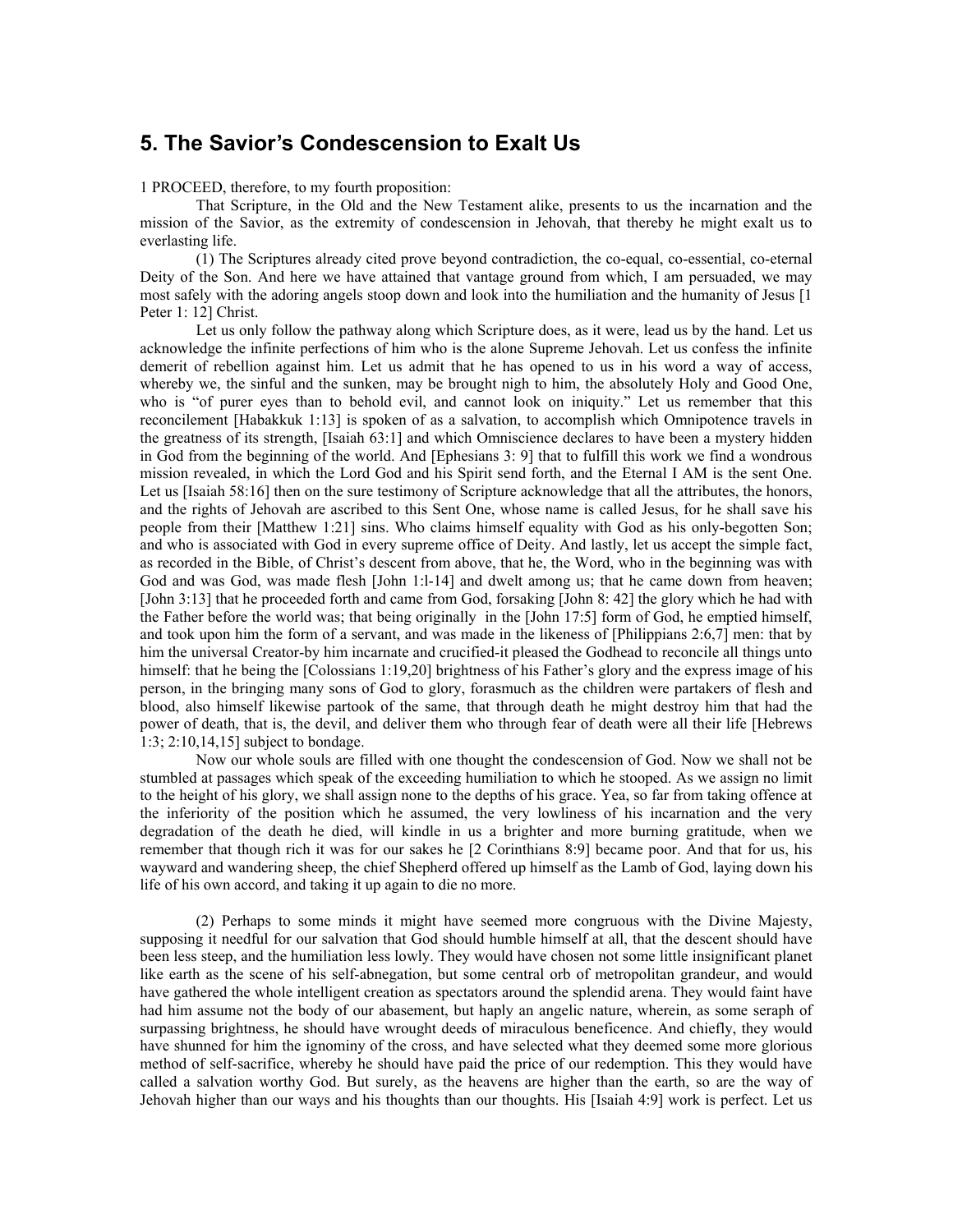remember that whatever of material and physical glory we add to the mission of Christ, beyond what is needful for the evidence of that mission, we subtract from its moral and spiritual glory. Between the unapproachable splendors of the God- head, and the various forms of created intelligence there is a distance absolutely immeasurable. For the increate Jehovah to have assumed the nature of the highest arc angel would have been an infinite descent. Let us thus far confide with childlike confidence, that herein was manifested omniscient love, when God chose the world-this little world of ours to be the theatre of the mighty conflict, and sent his only begotten Son in the likeness of sinful flesh to suffer death upon the cross, and to be the propitiation [Romans 8:3] for our sins. [1 John 4: 9,10].

 "The Word was made flesh, and dwelt among us." [John 1:14]. There is a majestic condescension in these few words that nothing can equal. He was made man. "By himself, by his friends and disciples, by his enemies and persecutors, Jesus Christ was spoken of, as a proper human being. His childhood was adorned with filial affection, and the discharge of filial duty. His intellectual [Luke 2:40-52] powers, like those of other children, were progressive. In his earliest years, he embraced with eagerness the means of improvement. He had large experience of human suffering. His lot was one of severe labor, poverty, weariness, hunger, and thirst. He affected no austerity of manners, nor did he enjoin it upon his followers. While he mingled in the common sociability and the innocent festivities of lift., lie sustained a weight of inward anguish which no mortal could know. He was a man of sorrows and acquainted with grief. He looked forward to the accumulation of suffering which he knew would attend his last hours, with feelings on the rack of agony, with a heart exceedingly sorrowful even unto death, but with a meek and resigned resolution, a tender and trembling constancy, unspeakable superior in moral grandeur to the stern bravery of the proudest hero. In his last hours, with a bitterness of soul more excruciating than any bodily sufferings, he cried, "My God, my God, why has thou forsaken me?" while yet, he promised heaven to a penitent fellow-sufferer, and died in an act of devotional confidence, triumphing that his work was finished. Thus he died, but rose again, that he might be the Lord of both the dead and the living; and he ascended to his Father and our Father, to his God and our God. This was the man Christ Jesus: a man [Acts 2:22] demonstrated from God by miracles, and prodigies, and signs, which God did by him: a man ordained by [Acts 17:31] God, to be the judge of the living and the dead.

"It is delightful to dwell on the character of this unrivalled man: not only because in no other, since the foundation of the world, has the intellectual and moral perfection of our nature been exhibited, but because the contemplation of such excellence refreshes and elevates the mind, and encourages to the beneficial effort of imitation. He always did the things which pleased his heavenly Father. Love, zeal, purity, a perfect acquiescence in the Divine will on every occasion, and the most exalted habits of devotion, had their full place and exercise in his mind. The most refined generosity, but without affectation or display. Mildness, lowliness, tenderness, fidelity, candor, a delicate respect for the feelings as well as the rights and interests of others, prudence, discriminating sagacity, the soundest wisdom, and the noblest fortitude, shone from this Son of righteousness with a luster that never was impaired."

Believe me, we yield to none in the strength of conviction with which we hold to the humanity of Jesus Christ. "The Word was made flesh, and dwelt among us." We take our stand fearlessly on this. This unlocks [John 1:14] all those texts on which Unitarians are wont to insist, asserting the inferiority and subordination of the Son of man to the Father. We do not hide these truths. We do not gloss them over. We do not explain them away. They are essential to our faith. As combined with the revelations of his essential Godhead, they form that inimitable grace which is our salvation. The foot of the ladder must rest on earth, [Genesis 28:12] as the top of it reaches to heaven. [John 1:51].

If our doctrine is the truth, that there subsist in the essence of One Jehovah, three who are called the Father, the Son, and the Holy Spirit, coequal and co-eternal. And that it is the design of the Father, and the will of the Son, with the consenting pleasure of the Holy Spirit, that the Son, for the recovery of fallen man, should empty himself, not of his Deity, which were impossible, but of his glory, and take our human nature into mysterious union with his Divine nature, so that God and man make one Christ. If this is spoken of in Scripture as the extremity of Divine condescension, and humiliation, devised and accomplished, that hereby guilty men might have a medium of access to the Holy Deity, or rather, foregoing abstract terms, that we might have a mediator betwixt us and God, one with God by reason of his eternal essence, one with us by reason of the humanity he deigned to assume. How otherwise could such a relationship have been expressed than in such or such like words-"There is one God and one mediator betwixt God and men, the man Christ Jesus; who gave himself [1 Timothy 2:5,6] a ransom for all?" Or such a salvation be described than, "This is life eternal, that they should know thee the only true God, and Jesus Christ whom [John 17:3] thou has sent?" Looking forward, as the man Christ Jesus, to his translation from this world of suffering to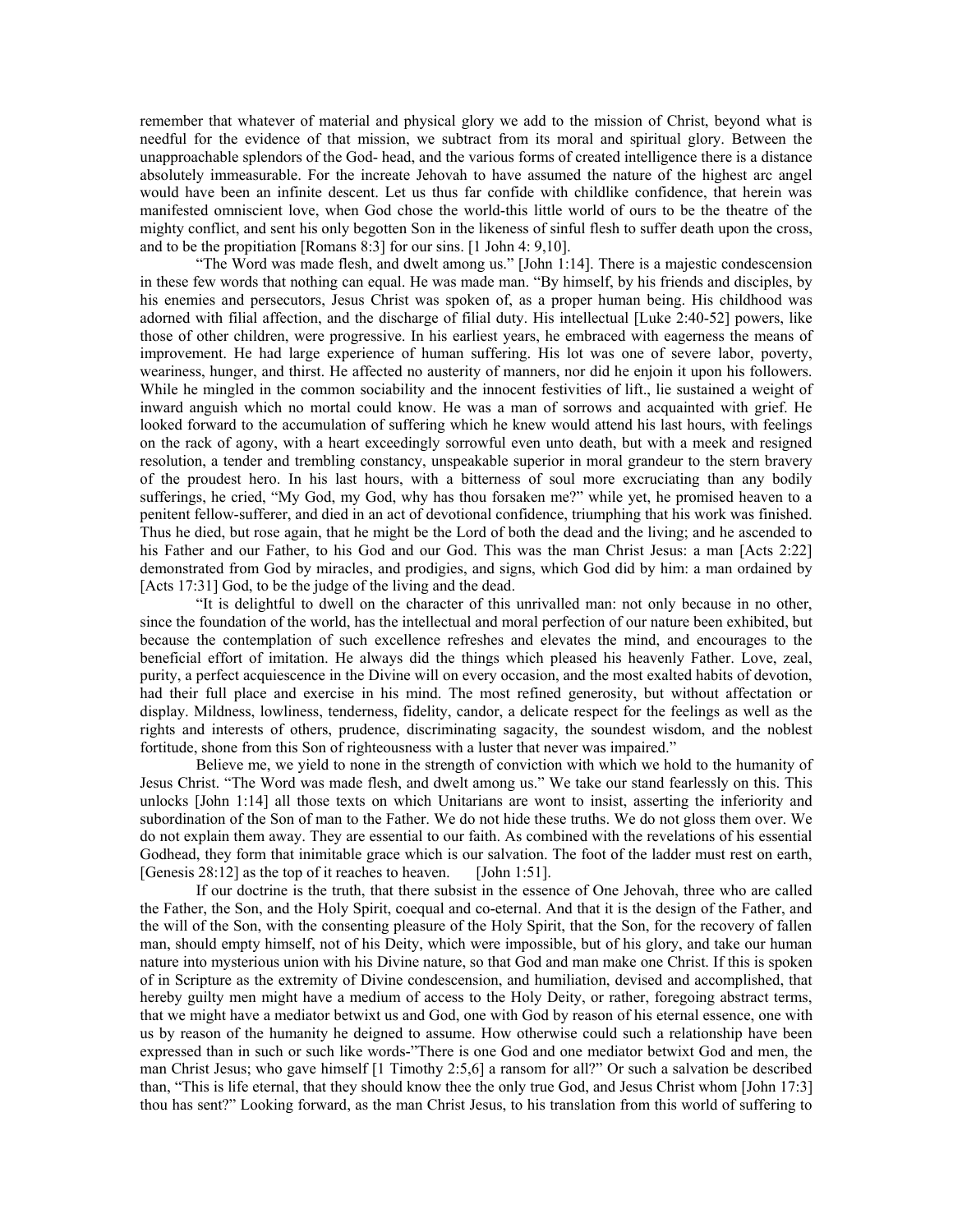the glory of his Father's throne. Remember he had emptied himself, taken upon him the form of a servant, humbled himself-if these words mean anything, they imply a spontaneous descent from the higher to the lower. How otherwise could he describe his return from that present estate of afflicted humanity, than in such or such like words-"If you loved me, you would rejoice, because I said, I go unto the Father; for my [John 14:28] Father is greater than l?" Having descended with the express design of doing his Father's pleasure, of serving a perfect service, of rendering a spotless obedience to the law, of exhibiting a Divine model of self denial. How otherwise could he declare his mission than in these or similar terms. "I can be down from heaven, not to do mine own will, but the will of him [John 6:38] that sent me?" Standing forth the Author and Finisher of the faith. The exemplar of that [Hebrews 11:2] faith we are to Copy; AS MAN, working his miracles not by virtue of his Divinity ever inherent in him, but by virtue of a perfect faith in the power of the Father. That faith which with us is intermittent and often overborne, being with him constant without defect, and victorious without defeat; how otherwise could he reveal the secret and entire dependence of his soul on God, than in language such as this, "I can of mine own self do nothing.' "The Father that dwells [John 5: 30] in me, he does the works?" [John 14:10].

 (3) These passages affirm his proper humanity, and his humble mission as a servant. This humanity we assert as strongly, this mission we believe as verily as yourselves. All that faith requires is to act upon the great principle of comparing spiritual things with spiritual; and, wherever we find any assertion of his subordination as man, if we can place by its side a parallel assertion of his supremacy as God, faith demands nothing more. Often, the immediate context will supply the corrective, and adjust the balance. If not, we shall never consult in vain the whole counsel of the lively oracles of God.

 Thus in the Old Testament, as man the seed of the woman is bruised in his heel: as God he achieves a victory surpassing human strength, he bruises the [Genesis 3:15] serpent's head. Against him as man, we read in the second Psalm. the kings of the earth set themselves: to him as the anointed Son of God, Divine royalty is [Psalm 2:2,7,12] ascribed and universal trust attracted. As man he appears at the close of the second Psalm, like a weary traveler, drinking of the wayside book and revived therewith; but the opening verses describe him as the victorious Lord of all on the throne with Jehovah. [Psalm 110:1,7].

 If you regard his humanity, Unto us a child is born [Isaiah 9:6.]. If you regard his Deity, his name is the Mighty God. As David's son, he is the rod out of the stem of Jesse: as David's Lord, he shall smite the earth with the rod [Isaiah 11:1,4] of his mouth, and with the breath of his lips shall he slay the wicked. In respect of his manhood, he grows up as a tender plant, despised and rejected. In virtue of his Godhead, he bears the iniquity of us all, and [Isaiah 53:3,6] with his stripes we are healed. As man, he is the pierced, smitten shepherd: as God, he is Jehovah's [Zechariah 7:10] fellow [Zechariah 8:7].

 And when we come to the New Testament, the evidence is yet more abundant. Space forbids to do more than place side by side, with a very few remarks, those scriptures which reveal the characteristics of his manhood and his Godhead. Those on the left hand will record his functionary subordination as man; those on the right his essential supremacy as God. His will, therefore, as man, was subjected to that of his Father: as God, was ever in perfect harmony with his Father's will, but was self-existent, free, efficacious.

 Just as we read, Jesus increased in wisdom, and [Luke 2:52] therefore there were subjects unknown to him at twelve years of age, which were acquired by him or revealed to him afterwards: so in [Mark 13:32] Jesus is speaking in his human nature. This point was not made known to him as man, by the Spirit. And since his manhood is spoken of as a condition of his prophetical office (Deuteronomy 18: 15] of thy brethren) he is declaring as an ambassador, what lay within his commission, and this day and hour he was not empowered, as Prophet to reveal.\* The contrast verses sufficiently prove he shared the infinite counsels of his Father, comprehended the Incomprehensible, and is himself Omniscient.

 **\* I think we may safely draw here a parallel betwixt the omnipotence and omniscience of Christ. We have seen that no exception can be taken against his Almighty power as God from the words, "I can of mine own self do nothing." Because, as man, he wrought his miracles, not by virtue of his Deity, which was ever inherent in him, but by virtue of a perfect faith in the power of the Father, through the plenitude of the Holy Ghost. Though as God ever and always able to do all things, be, of his own Divine will, resolved not to exert this personal omnipotence betwixt his incarnation and his crucifixion. This resolution was part of the act spoken of, Philippians 2:7. Therefore, with respect to the exertion of power, by his spontaneous act of self emptying, "the Son was able to do nothing of himself." His might was his Father's might. And the mean of its exertion was his own unfaltering faith. We have an illustrious example of this in his thanksgiving prayer,**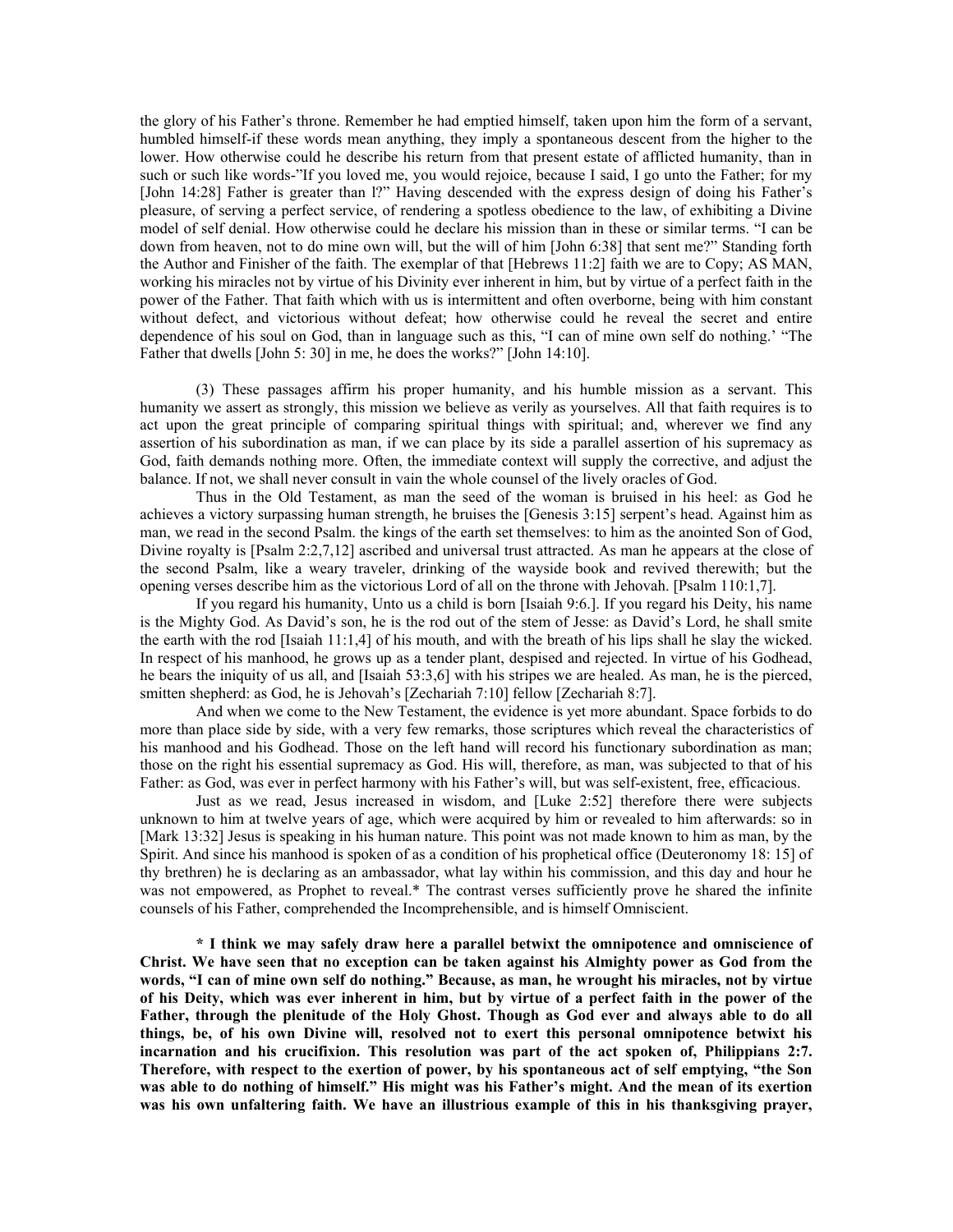**when raising Lazarus from the dead. Father, I thank thee that thou has heard me. And I knew that thou hears me always." [John 11:41,42]. So with regard to this other attribute of Deity, omniscience. No exception against his infinite wisdom, as God, can justly be taken from the words, "The Son knows not that day or hour." At his incarnation, he of his own accord resolved not to use, as man, during the days of his humiliation, the knowledge which his omniscience as God would afford. That resolution again was part of act. The wisdom he used was the illumination of the Spirit given to him without measure. The means of its acquirement were diligence and prayer.** 

 **All human illustrations of this great mystery must fail. But have we not beard in chivalry of a warrior, in order to meet a partially disabled adversary on equal terms, allowing his own right arm to hang unemployed by his side? Have we not heard in diplomacy of an ambassador, with sealed instructions which he is only to open at his discretion, conducting a negotiation without knowing the mind of the senate he represents, though the means of knowing it were ready to his hand in his portfolio? That warrior could use his arm, and yet by his own resolution he could not use it. That ambassador could break the seals, and yet in the best exercise of his judgment he could not do so. The one would truthfully declare, "I cannot stretch forth the right hand of my power;" and the other, "I do not know the counsels of my state." The one fights as if he had no right arm; and the other negotiates as if the will of his country had not been confided to his keeping. I offer these illustrations with much diffidence, knowing how far short every earthly figure of these heavenly mysteries must fall. But if it he possible for finite man in all sincerity to declare, when physically able, "I cannot act," and when the means of knowledge are his, '1 do not know;" how much rather may these things be in the mission of the Infinite Son of God!** 

 **There are precipices on the right hand and on the left. Let us not go a hair's breadth beyond the declarations of Scripture: but at the same time let us accept, with confidence and candor, all those declarations. From everlasting to everlasting, before, during, and after his humiliation, Jesus Christ was, and is, and is to come, the Lord God Omnipotent and Omniscient. "Power belongs unto, God," [Psalm 62:11]. "Wisdom and might are his," [Daniel 2:20]. They are the inalienable attributes of Deity. They could never be laid aside. They could never cease to exist in God. But we must not confound non-existence and non-exertion. Thus the patriarch argues, "Will he plead against me with his great power? No," [Job 23:6]. Thus the Psalmist records, "He did not stir up all his wrath," [Psalm 78:38]. And thus the prophet solaces us, "He stays his rough wind in the day of the cast wind," [Isaiah 27:8]. These words indicate that Jehovah did not put forth all his almighty power and all his holy indignation. That is to say, to use the language of men, that these attributes were in part unexcited or unexerted. Omnipotence restraining itself is not therefore a view of the acting of Deity unwarranted by Scripture. Why then should we be stumbled at these expressions of the God-man regarding himself?** 

 **Nay, so far from being staggered at these things, the considerations, which they suggest, are of the utmost value when we contemplate Jesus, as our example. "Who in the days of his flesh offered up prayers and supplications with strong crying and tears to him that was able to save him from death. Who was in all points tempted like as We are; and who in that he has suffered being tempted is able to succor them that are tempted," [Hebrews 2:18; 4:15; 5:7]. He put himself as far as possible on a level with us for "in all things it behoved him to be made like unto his brethren," [Hebrews 2:17]. We feel all the persuasive attraction of sympathy. We acknowledge all the power of the example of our elder Brother. We may draw from the same Fountain from whence the man Christ Jesus drew. The way of access through his blood is open to us. The Spirit is willing to strengthen us with might in the inner man. Yea, God in Christ is himself our wisdom and our strength. We have all the consolations of his perfect humanity; but these truths do not diminish ought from his perfect Divinity. Nay, they glorify it with new beauties, where we see how, in the weakness of human flesh but in the might of Divine faith, how, in the gradual development of human powers but in the full enlightenment of the Divine Spirit, his absolute indefectible goodness, the goodness of infinite love, proved him to be the only-begotten of the Father, God of God, Light of light, very God of very God.** 

 Inferiority of rank as man, as mediator, as the apostle and servant of his Father-having for us spontaneously stooped from the throne of his glory is asserted in the first quotation: equality of nature as to co-operation, self-existence, infinite knowledge, universal trust, is proved in the second.

 The very texts which most strongly declare the humanity of Jesus, are sufficient, as Coleridge somewhere observes, to refute those who from them would deny his Deity. How could a mere man, without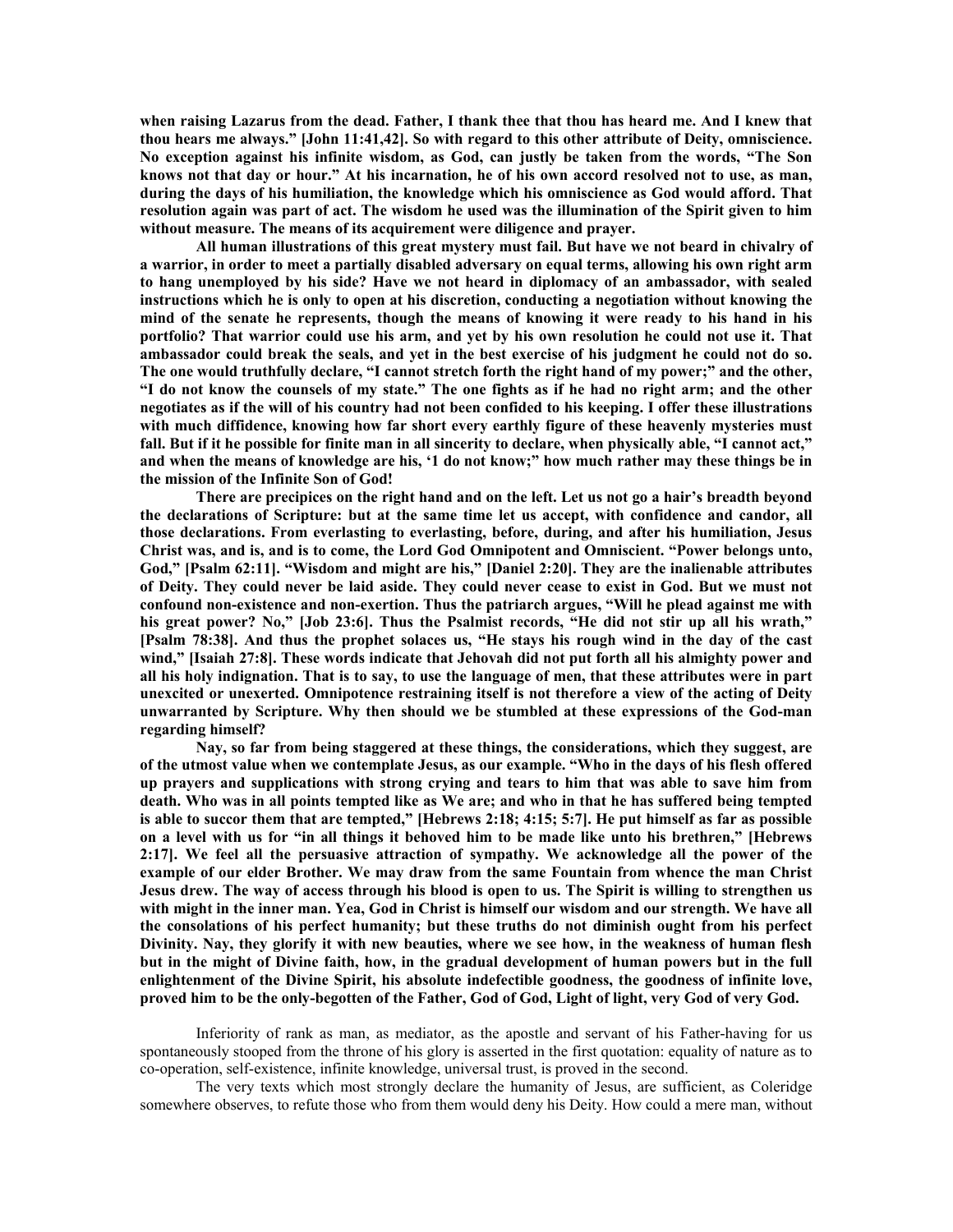absurd presumption, solemnly announce that God the Father was greater than he" How could he be made flesh? How could it be a proof of his humility that he was made in the likeness of man?

 This may be the fittest opportunity to say a few words on the answer of Christ to the ruler, "Why call thou me good? There is none good but one, that is, God; but if thou wilt enter into life, keep the [Matthew 19:16,17] commandments." This young man, coming to Christ and exclaiming, "Good teacher, what good thing shall I do that I may have eternal life?" manifestly only recognized him as a human teacher; as such, called him good; nay, put his own good works on the same level of merit. The Lord refused such homage. It was founded on false assumptions. Its acceptance would have strengthened a yet unhumbled self-righteousness. "Why," he asked, "why call thou me good?" The stress is on the "why." The answer to that "why" would discover an unsuspected depth of self-ignorance. But the Lord proceeded to probe the young man's heart, and tried him by the second table of the law wherein he rested. The ruler was found wanting. We know not his after history; but thus, at least, one barrier was broken down which, not removed, must have ever kept him from confessing his need of an atonement for sin, from imploring the advocacy of Jesus Christ the righteous, and from trusting in the perfect good ness of him, before whom unconsciously then he knelt, Jehovah our righteousness. But to resume.

In these passages you will observe that, on the one hand, the death, resurrection, and ascension of Jesus as man. being subordinate to the Father and at his disposal, are said to have taken place at his Father's ordination: while on the other hand, as God, Christ gives himself, raises himself, ascends in his own might, and as the King of glory, the Lord of hosts mighty in battle, enters the everlasting doors.

 On this, Dr. P. Smith says, "Lord is not put as a designation secondary and inferior to God. It attributes dominion; and the extent of the domin oni must be according to the nature of the case in any given instance. Is there anything then, in this case to direct our conception? Yes: all things are 'by him,' or 'through him,' as their immediate and efficient Cause. The identical phrase is used which is twice by the same writer employed with regard to the Eternal Father (Romans 11:36; Hebrews 2:10): by whom "are all things." To me who believe the reference to be to [Deuteronomy 6:4] as stated no proof could be stronger than this of the Divine Supremacy of the Messiah. But at all events, "the Deity of Christ can no more be denied, because the Father is here called the 'One God,' than the dominion of the Father can be denied, because the Son is called the 'One Lord.' "

 **The first born of all creation or of the whole creation. Colossians 1: 15. But the apostle continues "For by him were all things created." Verse 16. If you regard the word first-born in its general acceptation among Eastern nations, it imports lordship, excellence, dignity; and as such the clause might well have been translated here, "The chief of all creation." But if you press for a more exact significance, it absolutely resists the interpretation that Christ is himself a creation of God, for then it would have been first created, as Chrysostom observes (see Scott), not first born. The guards this, and so far from assuming him to be the first creature, declares his pre-existent priority to all creation, according to the well-known Greek usage of the superlative for the comparative, (see John 1:15, for he was before me) and the clause might have been rendered by that in our version of the Athanasian creed: "Begotten before the worlds." Thus the phrase by itself is an unambiguous testimony to his Deity; and the succeeding clauses, ascribing to him the creation of all, prove him increate; for, if a creature, he made himself, which is absurd.** 

 **The beginning of the creation of God, Revelation 3: 14. Compare with this, "1 am, said the Lord, the beginning and the end." [1:8; 11:6; 22:13]. The above comprise all the instances of the use of the word in the Apocalypse, and sufficiently prove that, as used in chapter 3:14, it regards the preexistent eternity, the "from everlasting" of the Lord, and as such declares him to be the beginning or origin, or originator, or precisely as we say, the First Cause of the creation of God.** 

 From these passages, on the one side, we learn that Jesus Christ as the last Adam, the federal Head of his church, in ascending to our God and Father has ascended to his God and Father. And that as our surety he does his Father's will. And that a time will come when he will no longer exercise his mediatorial office, by pleading the virtue of his blood for penitent sinners (seeing that sin and death are for ever abolished). But as the representative of us, his blood bought children, (for the memory or his dying love shall never fade throughout eternity,) will keep his Father's commandments and abide in his love. And that thus for ever and for ever Jehovah shall fill the universe with the unclouded effulgence of his everlasting name and essence, LOVE. On the other hand, we learn that Christ and his Father are one. That he has a real and undivided supremacy. That his kingdom shall never wax old, his glory never pale, his royalty never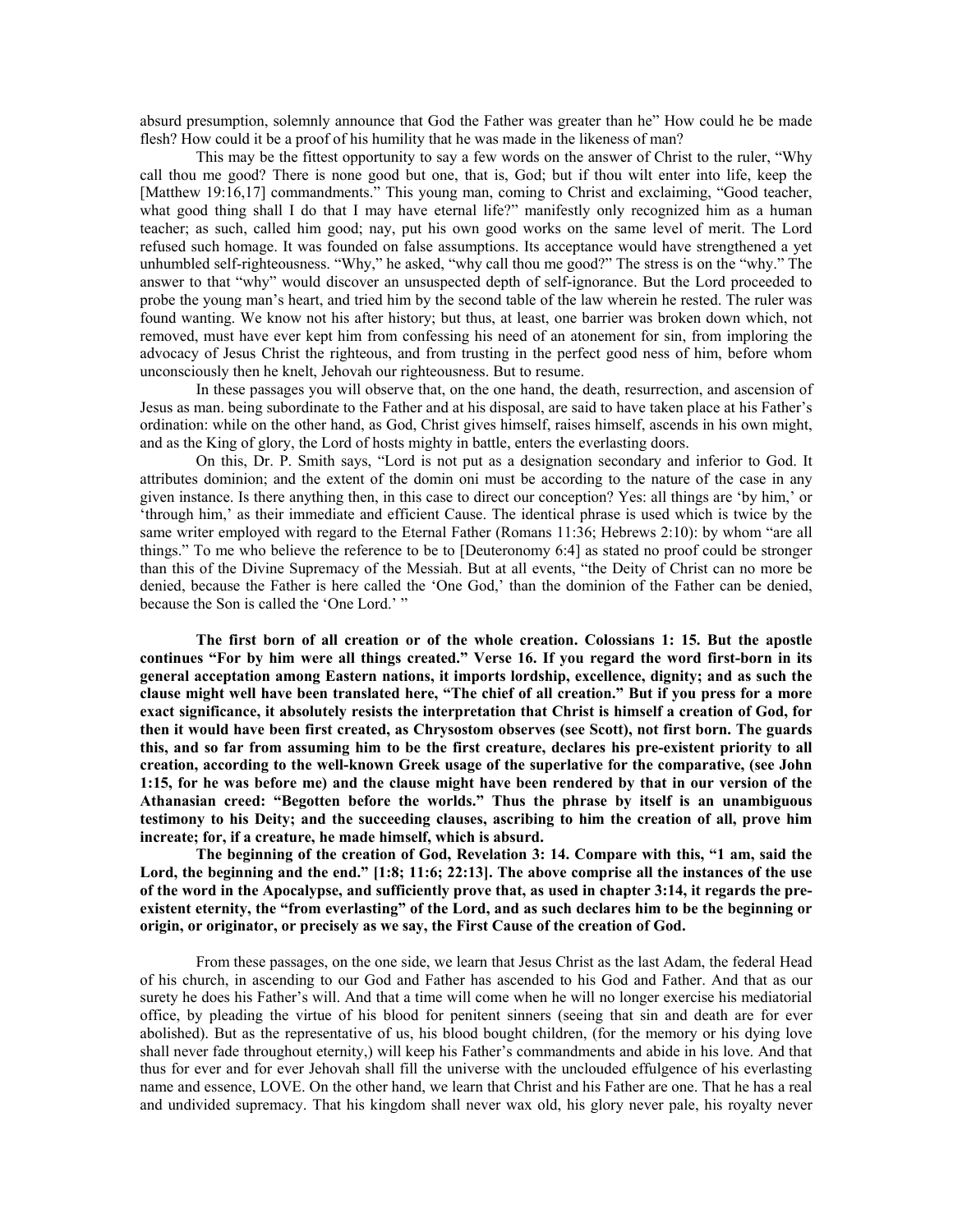pass away. And that for the endless ages or immortality in heaven and earth, the manifestation of the love of God shall be through him, who is the brightness of his Father's glory, and is seated on the right hand of the Majesty on high.

 1 append only one couplet more; for the same principle applies to all the passages which have been, or can be, brought forward to prove the subordination of the Son. Do you gather from the first passage that in Christ glorified there are ineffaceable traces of Jesus and him crucified? from the last you learn that the perennial and transparent stream of felicity-the joy of the Holy Ghost-flows equally and coordinately from the eternal Father and the eternal Son.

 1 have now, I believe, brought forward the principal of those passages on which Unitarians rely. Is there any thing in any one of them, or in all collectively, to prevent our reposing supreme confidence in Jesus Christ? Do they rebuke our absolute dependence upon him? Do they warn us against loving him with every affection of our soul?

 The Scriptures, adduced in the last two chapters, brought before us one of such Divine perfection, that, if he were not God, not the object of supreme reliance, we should at least have needed a caveat every few lines. Art thou tempted to worship him? See thou do it not. Though the instrument, he is not the author of eternal salvation. Though Godlike, he is not God. Though wearing vice-regal honors, he is not king. Be on your guard. Control your feelings. Curb your affections. Moderate your admiration. Keep your trust in cheek. He is only a creature after all. Beware of idolatry; and again I say, beware." Now I ask, do the passages, affirming his subordination as man, contain that caveat-or anything like such a warning? Or any, even the faintest, intimation, of the possibility of loving him too much, or trusting in him too entirely? You must confess they do not. Yea more, as you stoop down and look into these mysteries of his humiliation, they touch deeper and deeper springs within you, they awaken the finer sensibilities of your nature. And when you believe that he, who was in the form of God, emptied himself for you, and took upon him the form of a servant, confidence and affection alike reach a standard that nothing can transcend. You trust him, you love him, you adore him supremely, for that exceeding great and costly love wherewith he loved you, and gave him [Galatians 2:20] self for you.

 And now every generous feeling within you brands it as the basest ingratitude to allege these proofs of his humanity in disproof of his Deity, to trample on his lowliness that you may pluck the diadem from his brow, and to find cause in the true sympathy of him who was in all points tempted like as we are, and touched with the feeling of our infirmities, for denying the excellence of that glory which he had with the Father before the world was. If a sick and suffering prisoner in Newgate, nursed, and tended, and taught, by the philanthropic Howard, had argued, from the self-devotion of that noble man spending long hours in the loathsome cell, that he could not possess a princely mansion, and fortune of his own. And even if he had reproached that ministering angel, saying, "You must surely be a wretched convict like myself," we might pity his infatuation and pardon his ingratitude. But can we forgive ourselves, if we deliberately select the instances of our Lord's lowest humiliation and cast them in his teeth, as proving that he never dwelt from eternity in the light that no man can approach unto, nor inhabited from everlasting that shrine of unfathomable delights, the bosom of his Father? Let us beware, my friends, and remember the solemn warning of Jesus, "Whosoever shall fall on this stone (himself in prostrate humility) shall be broken; but on whomsoever it shall fall, (himself returning in [Matthew 21:44] glory) it will grind him to powder."

 (4) The Word was made flesh. Oh, wondrous humiliation of the Creator! But this is not all. "He came," and "as many as received him, to them gave he power to become the sons of God." Oh wondrous [John 1:11,12] exaltation of us his creatures! They are two mysteries, of which the second is only less marvelous than the first. He, the Infinite One, stooped to the extremity of woe that he might elevate us to the highest life which a created being can enjoy the life of God. And this explains another series of truths, which I blush for myself and for human nature to confess once troubled my peace, and is I know at the present moment darkening the faith of many: I mean the exalted expressions which Scripture contains of our privileges in Christ.

 What argument, UNBELIEF SUGGESTS, can you draw from the infinite mutual love of the Father and the Son, when Jesus says, "As the Father loved me, so [John 15:9] have I loved you"? Or from the infinite knowledge possessed by the Son of the Father, when he says, "No one knows the Father, save the Son, and he to whomsoever the Son will reveal him." [Matthew 21:27].

Or from the Son being the express image of his person, when it is said, "we are changed into the same image from glory to glory"? [2 Corinthians 3:18].

Or from his Divine nature as the Son of God, when we are joint heirs with him who is the first-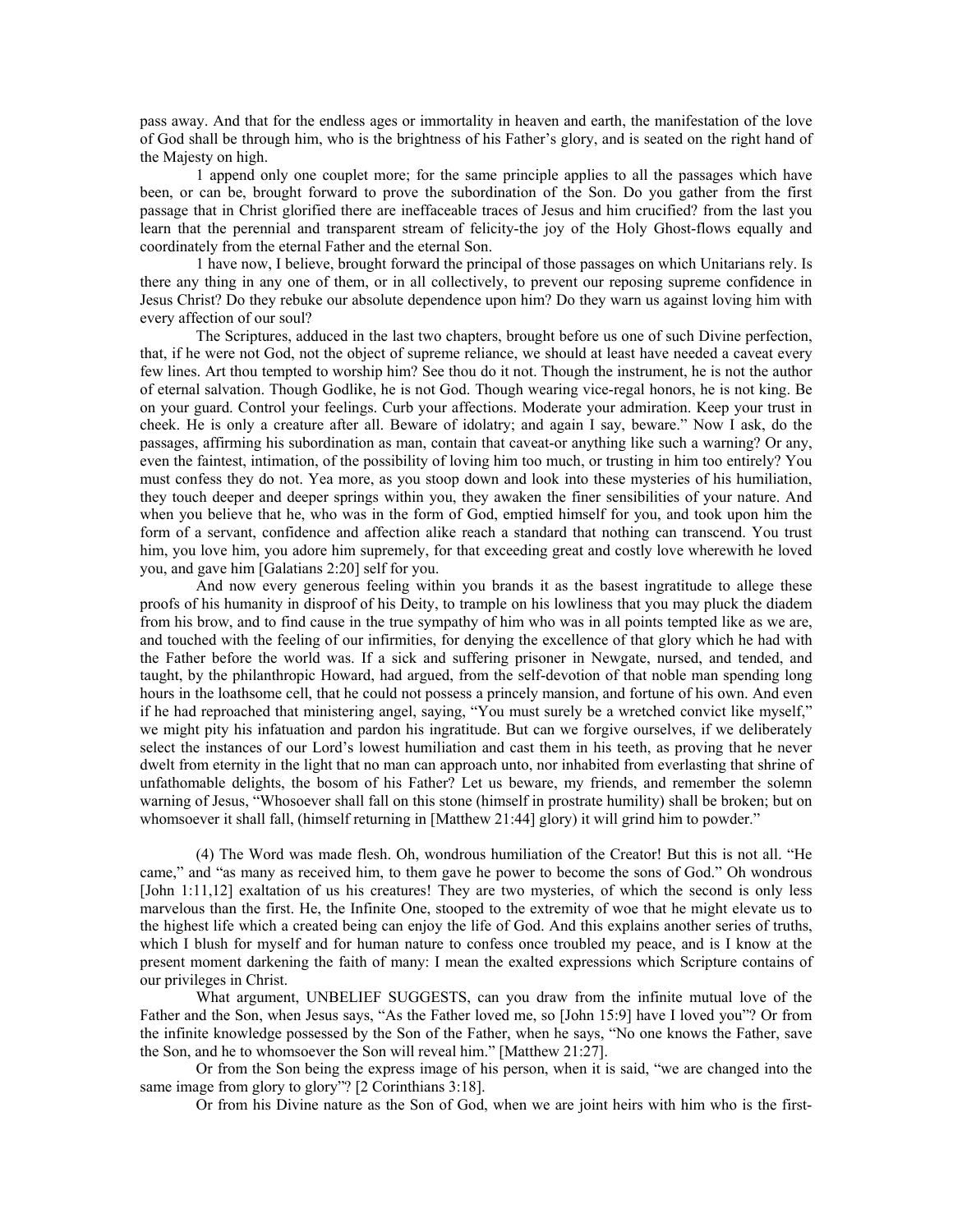born among [Romans 8:17,29] many brethren, and are ourselves partakers of a Divine nature? [2 Peter 1:4].

 Or from his words, "I and my Father are one," when he prays for his people "that they may be one even as we are one"? [John 17:22].

Or from his own mighty miracles, when he promises his faithful disciple, "Greater works than these (of [John 14:12] mine) shall he do"?

Or from his session on the eternal throne, when he [Revelation 3:21] says, we shall share his throne?

 Or from his saying, "He that hath seen me hath seen the Father," when he also says, He that hears [Luke 10:16] you hears me?"

 Or from his assurance, "As the Father knows me even so know I the Father," when Paul says in the confidence of faith, "Then shall I know even as also I [1 Corinthians 13:12] am known?"

 Or from the infinite comprehension implied in the words, "The Father shows the Son all things that himself does," when Jesus says, "All things that I have [John 15:15] heard of my Father I have made known unto you?"

 Or from the name of Jesus, "The Savior of the world, who shall save his people from their sins," when among the Old Testament saints we find there were [Nehemiah 9:27] "saviors, who saved them." When Paul says, "I became all things to all men, that I might by all means [1 Corinthians 9:22] save some." And when James avers, "He that converts a sinner from the error of his way shall save a soul [James 5:20] from, death?"

 Or from the express definition, "The Word was God." when Christ declares, " He called them gods, [John 10:35] unto whom the word of God came?"

 Or from the solemn affirmation, "In him dwells all the fullness of the Godhead bodily," When Scripture records the prayer, "that you might be filled even to all [Ephesians 3:19] the fullness of God?"

 Oh base unbelief! Oh hateful suspicion! If I have done wrong in giving consistent expression to thoughts, which have been flung as fiery darts against the shield of faith, the Lord pardon his servant in this thing.

But the answer is conclusive, and the suggestion unanswered may rankle in many breasts. I do not now insist on the exceeding ingratitude of the return-to take advantage of the infinite love of Christ and say, the believer is advanced to so high a dignity, and is admitted to such Divine delights, there can surely be no difference betwixt him and the eternal Son of God. But, I ask, what said the Scripture to this objection of the glories of Christ, and of his redeemed, being from time to time described in apparently similar terms?

 In the first place, most of the attributes and names of Christ are never predicated of his people: they are his own essential prerogatives: they are incommunicable. Then if we take up one by one those passages whose force is thought to be neutralized by the corresponding privileges of saints, we shall see how, in each case, the privilege of the believer is derived from Christ, or from the Father through Christ, (the context compelling this,) and is limited by the finite capacity of the creature. While the super eminent glory of Christ is either underived, eternal, increate, or, if given, is expressly given to him in his subordinate character as Mediator. And, lastly, no pretension of trust in any saint or saints is founded on the privileges conferred on him or them in the gospel.

 As to the first point, you may easily verify it for yourself, by referring to chapters 3 and 4. Where is any saint said to be the only-begotten Son of God, the First and the Last, from everlasting, the same yesterday, today, and forever. Omnipresent, omniscient, infinitely good, the Creator and Preserver of all things, the chief Shepherd of the flock, the one Master and Lord, the Bridegroom of the bride, Jehovah? Nowhere. Therefore setting these disputed passages aside for a while, even without them the proof remains incontrovertible.

 Secondly, let us examine this alleged similarity more closely. But to deprecate a hasty conclusion from a bare resemblance of words, I would remind you, there are a few instances in Scripture in which the same phrase denotes a prerogative of the Supreme Father, and a privilege of his believing child. Thus [Matthew 19:26] we find, "With God all things are possible." And [Mark 9:23] again, "All things are possible to him that believes." Would you, because of the sameness of the terms employed, deny the omnipotence of God, or ascribe omnipotence to the believer? Again, "Be you therefore [Matthew 5:48] perfect, even as your Father which is in heaven is perfect." Would you, because of the perfection of the saint, deny the infinite goodness of the Father; or because of the absolute perfection of the Father, ascribe illimitable goodness to the saint? Here, Indeed, [Proverbs 14: 6] "Knowledge is easy unto him that understands." Let us, however, proceed to examine them:

The Father loves the Son, As the Father hath loved me,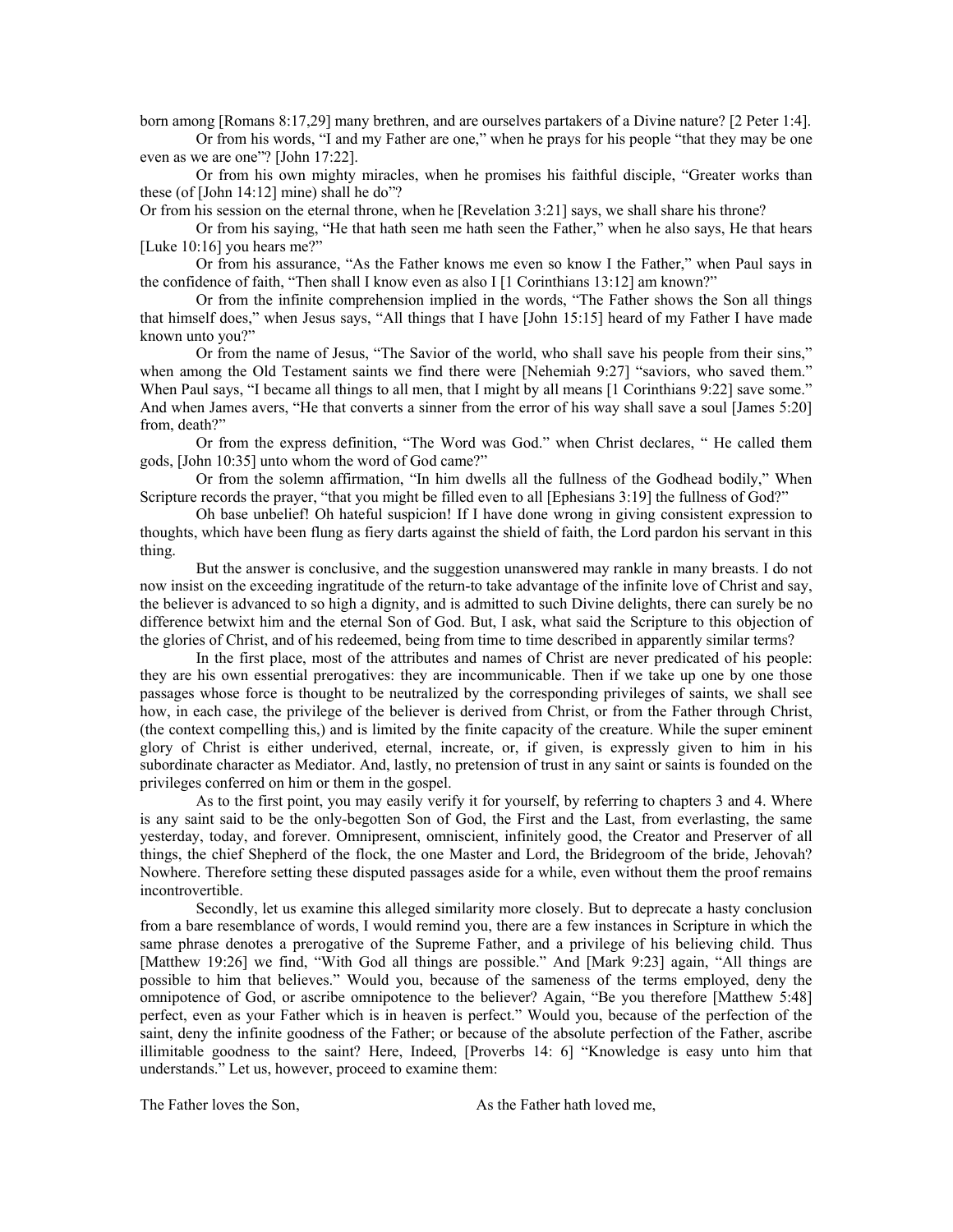and bath given all things unto so have I loved you: continue John 3:35,36. in my love. John 15:9,10.

his hands. He that believes you in my love. If you keep my on the Son hath everlasting life. commandments, you shall abide

In the first quotation, supreme authority is assigned to Christ, as the heir of all things for his church. And the trust of mankind centers on him. In the second, he is urging his disciples as defectible beings, by the plea of the infinite fullness of his love towards them, infinite so far as regarded himself, to abide in that love, from which without him they would assuredly fall, "for without me," as he had just said, [John 15:5] you can do nothing."

All things are delivered unto And he to whomsoever the me of my Father: and no one Son will reveal him.-Matthew 11:27. knows the Son, but the Father; neither knows any one the Father, save the Son.-Matthew 11:27.

The first part is again accompanied by the declaration of the Son's unlimited inheritance of all things. The second is qualified by the previous assertion that these things were revealed to babes, and their finite knowledge of the Father is granted through the Son, as the efficient cause.

| The express image of his person. | Changed into the same image, |
|----------------------------------|------------------------------|
| son. Hebrews 1:3.                | 2 Corinthians 3: 18.         |

The first clause is extracted from that chapter which so illustriously proves the Deity of Christ. The second refers all the transformation to the view "of the glory of God in the face of Jesus Christ," revealed [2 Corinthians 15:6] progressively by the Lord, the Spirit.

Unto which of the angels said Sons of God. he at any time, Thou art my Joint heirs with Christ. Son, this day have I begotten The first-born among many brethren Romans 8:14,17,29. thee? Hebrews 1: 5.

We have here another testimony to Christ, which connects itself with all those passages affirming that in a sense peculiar to himself he is the Son of God. Standing forth as the Son, the only begotten of the Father, [John 1:14] the Son of his love, his own Son, the Son of the living [Colossians 1:13; Matthew 17:16] God, the Son of the Blessed, the Son of the Highest. [Mark 14:61]. From a cursory glance into the eighth of Romans, we [Luke 1:32] see how infinite the difference betwixt that essential Sonship, and our privileges, as adopted sons, which are only ours in Christ. And thus it is, as Peter writes, through the righteousness of our God and Savior, Jesus Christ, through the knowledge of God and [2 Peter 1:4] of Jesus our Lord, that we become partakers of a (not the) Divine nature.

| I and my Father are one. John 10: 30. | That they may he one, even as we are one. |
|---------------------------------------|-------------------------------------------|
|                                       | John 17:22.                               |

On the first hangs the security of the church universal, which is safe, whether held in his hand, or, to vary the aspect of truth, held in his Father's hand; equally safe, for he and his Father are one in essence, power, operation, and, will. From the second, we learn how intimate is the union of the saints with each other, and the Lord; but, unutterably glorious as are the privileges besought by Christ for his people in that sublime prayer, they all flow equally from the Father, and from himself, (5: 3) as the one fountain of eternal life.

The works that I do in my Father's name bear witness of Greater works than these Father's name bear witness of me. John 10:25. shall he do. [John 14:12].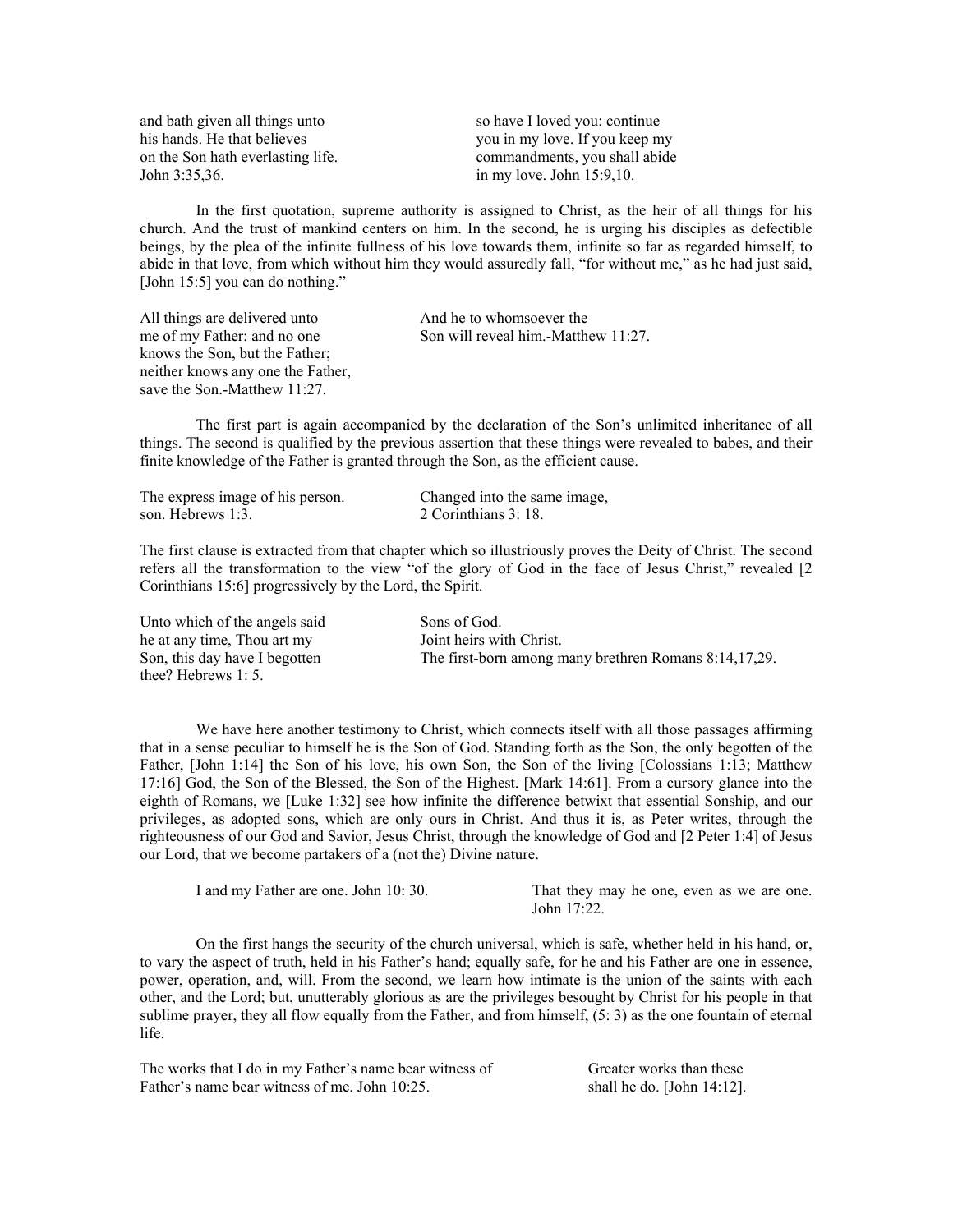In the former, the works are appealed to as proof of his right to be the Shepherd of his flock, and the Messiah of Israel. In the latter, all the miracles, as he had just stated, are wrought by faith in him: "he that believes on me, the works that I do shall he do also."

To the Son he said, Thy throne, 0 God, is for ever and To him that overcomes will I grant to sit Ever. Hebrews 1 8. with me in my throne. Revelation 3:21.

It only needs the collation of the verses, to see the immeasurable difference betwixt the universal supremacy belonging of right to Christ forever, and the favor granted by him to his people of reigning with him.

He that hath seen me hath seen the Father. John 14: 9 He that hears you hears me. Luke 10:16.

The first explains how knowledge of himself embraces knowledge of the Father, and vindicates his claim to be "the way, and the truth, and the life." The second clothes his messengers with an ambassador's official authority, as speaking in loco regis. The good Shepherd, who is to know thoroughly all his sheep, needs omniscience; this, the first proves. [John 10:14]. From the second, we are assured that in heaven our knowledge will be not fragmentary as here, but so far as it extends, will resemble Christ's knowledge of us, being perfect, symmetrical, unperplexed.

 The first affirms the incarnate Deity of Christ as the One in whom we are complete, for he is the head of all principality and power. The second (somewhat obscured by the received translation) imports that we may be filled. Each in our degree and to the utmost bound of our finite capacity, even as God is full, with Divine goodness: and this again flows from our knowledge of the illimitable love of Christ.

The difficulties, when fairly tried by the context in each case, crumble into dust; and the formidable line of objections founded on them melt, like embankments of snow, when exposed to the full light of other Scriptures which assert the true Deity of the Son.

But now, I ask, do these contrasted truths divert us from reposing supreme trust in Jesus Christ? Do they, even so far as this, confuse our confidence, by setting up any other as the recipient of equal honor? Because the saints are loved with Divine love, know God, are changed into his image, are called his sons, are made one with the Father and with Christ, work mighty works by his power, are raised to Christ's throne, shall hereafter possess a perfect knowledge, are made acquainted with the mysteries of gospel grace, may even officially be called gods, and, what is a far higher privilege, be filled with all Divine goodness, is any claim set up on their behalf for trust or worship? Gather together all the privileges of Christians here set forth. Entwine them into one radiant crown. Place that crown, as you are perfectly warranted in doing, upon the head of some eminent saint, Peter, or Paul, or John, or even of the church catholic, the Bride, is there in all these lustrous glories any temptation held out to confide in absolutely, or supremely to love, that saint, or that church?

We acknowledge the extremity of abasement to which Jesus descended. We believe the summit of glory to which he will raise his people. We accept the simple declarations of Scripture with regard to both these facts. But for a man to take his stand alternately on the lowest step of Christ's humiliation, and on the highest step of his children's exaltation, and thence to deny the Supreme Deity of him who stooped so low that he might draw us up so high, seems an ingratitude of which our dealings with our fellow-men afford no parallel.

We referred before to the opening of the Epistle to the Ephesians-Scripture does not contain a more rich exhibition of those things which are ours in Christ. Now if Paul had closed that chapter by arrogating Christ-like honors or Christ-like homage to himself and his brethren, there would have been some ground for alarm that the dignities of his people were eclipsing the supremacy of their Lord. How different is the spirit breathed through his glowing prayer!

**"That the God of our Lord Jesus Christ, the Father of glory, may give unto you the spirit of wisdom and revelation in the knowledge of Him, the eyes of your understanding being enlightened. That you may know what is the hope of his calling, and what the riches of the glory of his inheritance in the saints, and what is the exceeding greatness of his power to us-ward who believe, according to the working of his mighty power, which he wrought in Christ, when he raised him from the dead, and set him at his own right hand in the heavenly places, far above all principality, and power, and might, and dominion, and every name that is named, not only in this world, but also in that which is**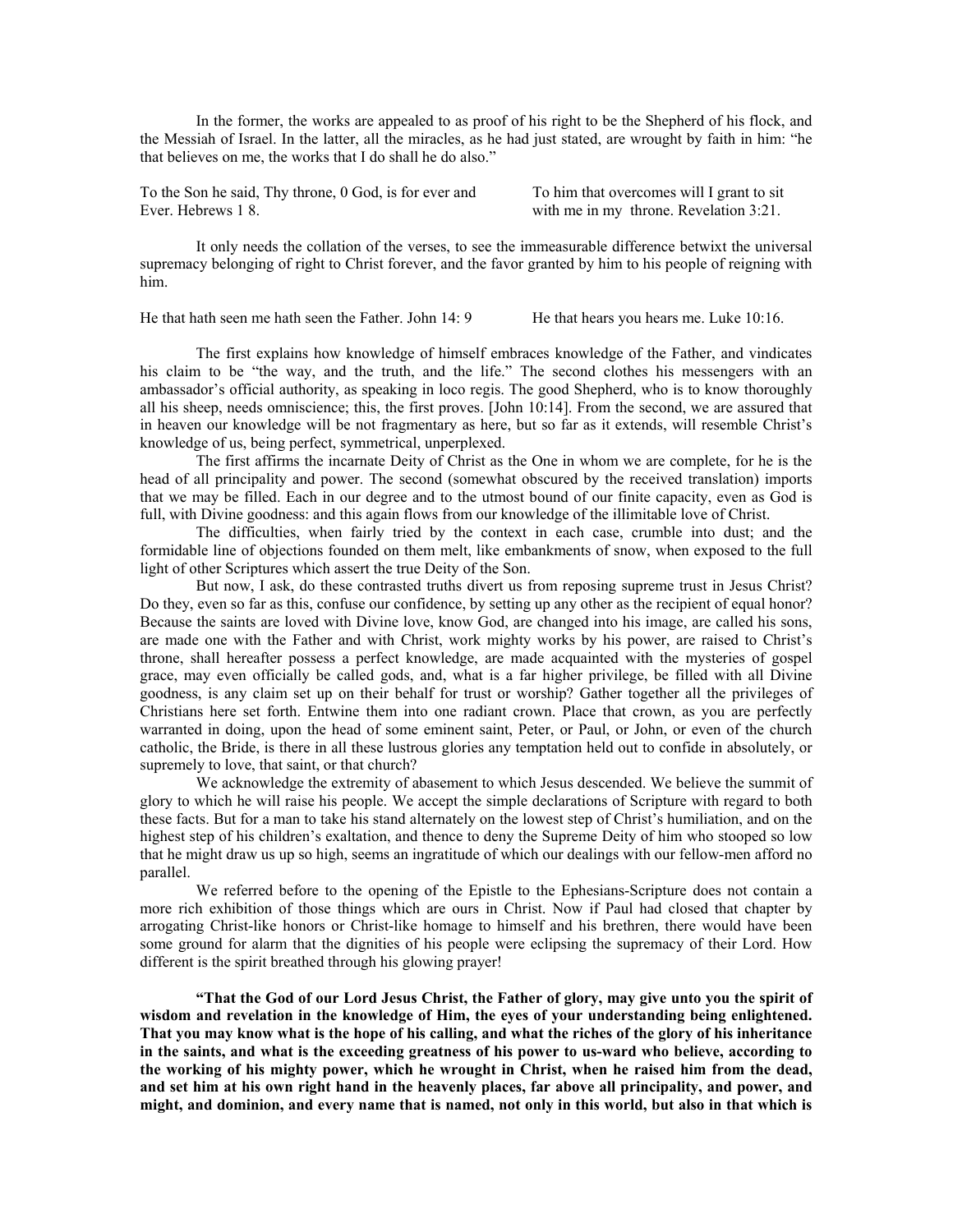#### **to come. And hath put all things under his feet, and gave him to be the head over all things to the church, which is his body, the fullness of him that [Ephesians 1:17-23] fills all in all."**

Behold, the Son is on the everlasting throne: and we are under his feet. Moved indeed by Divine compassion, he once forsook that throne, and came forth from the bosom of his Father, that he might gather together the children of God which are scattered abroad, and present them as one family before the presence of his glory with exceeding joy. Is your trust weakened in him because of his exceeding humiliation? Or do you think the less of him for the glory to which he elevates his people? Nay, verily: gratitude can find no words to express itself when we believe on him who, being "over all, God blessed for ever," partook of our flesh and blood, and now seated far above all principality and power, is not ashamed to [Hebrews 2:11] call us brethren.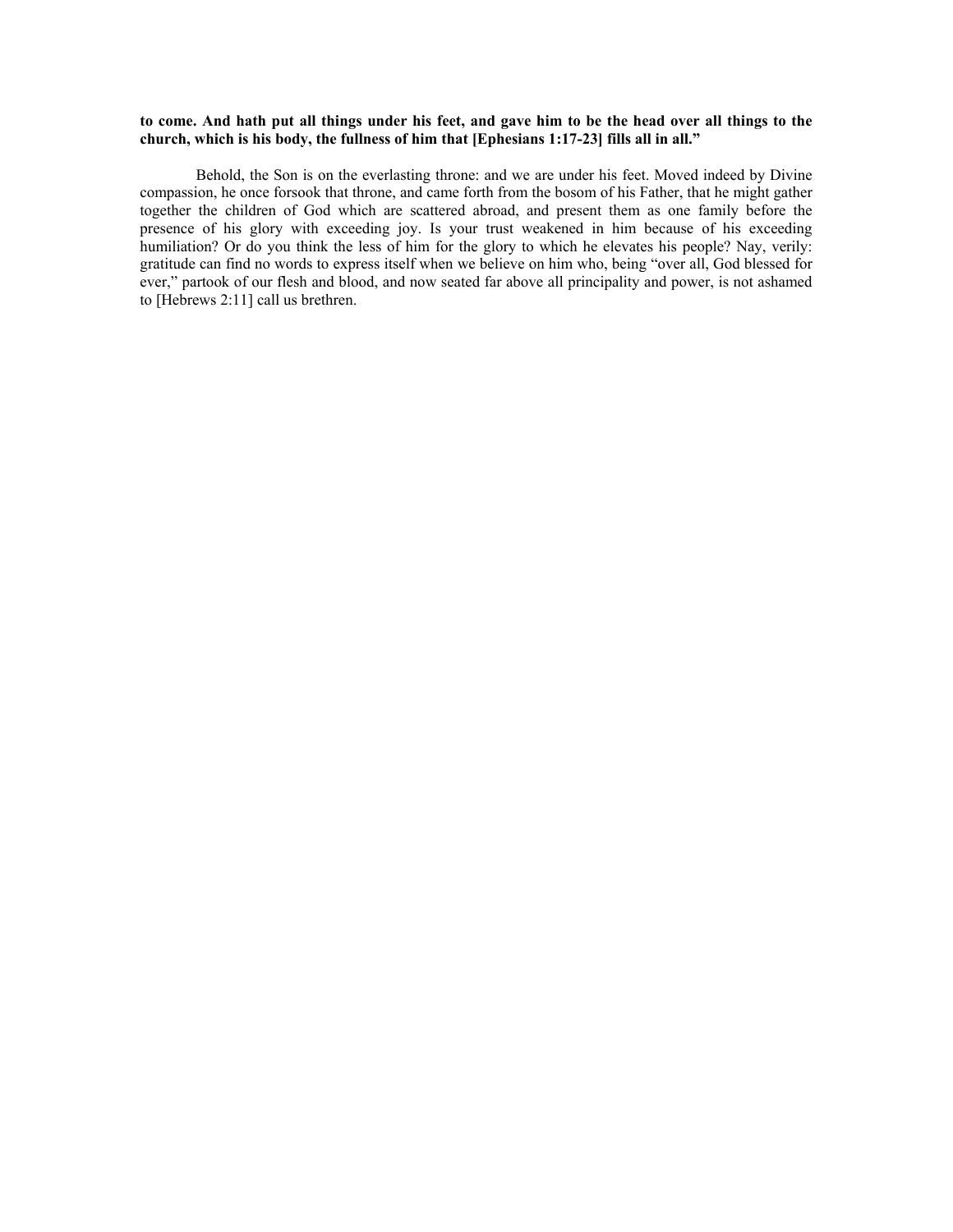# **6. Coequal Godhead: Holy Spirit, Father and Son**

AND now I would state my next proposition, and briefly sketch the testimony on which it rests: That Scripture, in the Old and the New Testament alike, proms the coequal Godhood of the Holy Spirit with that of the Father and of the Son.

 May the same Spirit grant us reverence, and humility, and godly fear in this solemn inquiry.

 The reader will not fail to observe what strong collateral evidence of the possible plurality in unity, and therefore of the possible coequal Deity of the Father and of the Son, we shall obtain, if another be revealed in Scripture. As one who is to be distinguished from the Father and the Son. As one to whom such personal properties and actions are assigned as prove independent and intelligent personality; as one to whom Divine attributes are ascribed, and by whom Divine offices are exercised. As one worshipped in parity with the Father and the Son; as one declared to be Jehovah and God. Here indeed we might expect the evidence to be more subjective; for the peculiar office of the Holy Ghost in the economy of redemption, is ever represented as the quickening and fostering of the hidden life within. It is however, none the less conclusive. If, as we gaze on the sun shining in the firmament, we see any faint adumbration of the doctrine of the Trinity in the fontal orb, the light ever generated, the heat proceeding from the sun and its beams threefold and yet one, the sun, its light, and its heat-that luminous globe, and the radiance ever flowing from it, are both evident to the eye. But the vital warmth is felt, not seen, and is only manifested in the life it transfuses through creation. The proof of its real existence is self-demonstrating.

 (1) That the Divine. Spirit is to be distinguished from the Father and the Son, appears from all those passages in Holy Scripture, which reveal to us the simultaneous co-operation of three infinite agents.

Thus when we read, at our Lord's baptism, of the voice of the Father, of the human presence of Jesus, of the visible descent of the Spirit, for "the heaven was opened, and the Holy Ghost descended in a bodily shape like a dove upon him, and a voice came from heaven, which said, Thou art my beloved Son. In thee [Luke 3:21] I am well pleased." We are compelled to say, that the descending Spirit is distinct from the baptized Savior, and from the approving Father. And when Jesus says, "I will pray the Father, and he shall give you another Comforter, that he may [John 14:16] abide with you for ever." And when, this promise being fulfilled on the day of Pentecost, we find that the Holy Ghost appeared seated on the disciples as [Acts 2:3] cloven tongues of fire. We are constrained to acknowledge that the apparent Spirit is distinct from the mediating Savior, and the Father who decreed the gift.

 And when we read of "the name of the Father, and [Matthew 28:19] of the Son, and of the Holy Ghost" and again of "the grace of the Lord Jesus Christ, and the love of God, [2 Corinthians 3:14] and the fellowship of the Holy Spirit," it is impossible to deny the necessary distinction here affirmed.

And when the saints are described as "elect according to the fore-knowledge of God the Father, through sanctification of the Spirit, unto obedience and sprinkling [1Peter 1:2] of the blood of Jesus Christ," Scripture leads us to conclude that as the bleeding Savior is distinct from the predestinating Father, so the sanctifying Spirit is himself distinct.

And when the benediction of grace and peace is implored from him which is, and which was, and which is to come; and from "the seven [Revelation 1:4,5] spirits which are before the throne;\* and from Jesus Christ, the faithful witness," we are assured that as there is a distinction intended between the eternal Father and the Lord Jesus, so is there likewise betwixt them and the seven-fold Spirit of God.

**\* The phrase is emblematical, but not the less definitive and precise when compared with other Scriptures. Indeed, emblems are a kind of universal language for every age and country. After all that has been written on this subject, I feel persuaded that the word is here its own interpreter. The principal passages bearing on this are-** 

 **(1) "The Spirit of Jehovah shall rest upon him; the spirit of wisdom and understanding, the spirit of counsel and might, the spirit of knowledge and of the fear of Jehovah, and shall make him of quick understanding in the fear of Jehovah." I do not think [Isaiah 11:2,3] any stress can be laid on the number here, as the Hebrew only enumerates six, repeating the last with a preposition (Though the Septuagint distinguishes seven, adding as the seventh, but on the multiplicity of perfections designated by various names and compromised in one, the Spirit of Jehovah.**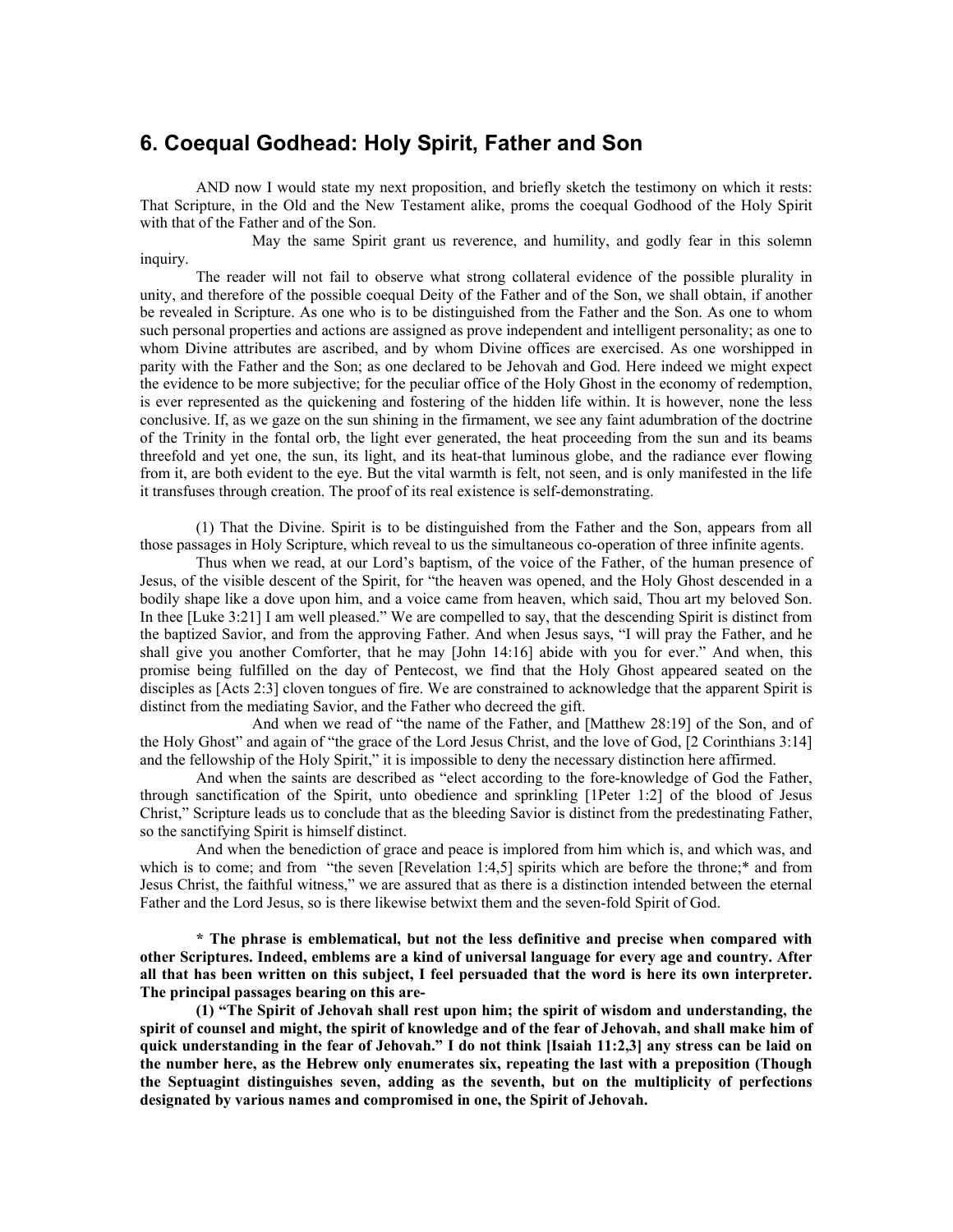**(2) "Upon one stone shall be seven eyes." [Zechariah 3: 9] "Those seven; they are the eyes of Jehovah, which run to and** 

**fro through the whole earth. The Septuagint translates the [Zechariah 4:10] seven in the same clause with the eyes.** 

 **(3) "And from the seven Spirits which are before his throne." [Revelation 1:4].** 

 **(4) "These things said he that hath the seven Spirits of God." [Revelation 3:1].** 

 **(5) "And seven lamps of fire, burning before the throne, which are the seven spirits of God." [Revelation 4:5].** 

 **(6) "In the midst of the throne and of the four living creatures, and in the midst of the elders, stood a Lamb as it had been slain,** 

**having seven horns and seven eyes, which are the seven Spirits of God sent forth into all the earth" [Revelation 5:6]. No one can fail remarking the designed coincidence betwixt this and the Septuagint version, given above, of Zechariah 4:10. Here we learn, from (3) and (5) the distinction to he observed between God and the seven Spirits---for they are said to be before the throne. Therefore you could not identify them with the Father or the Lamb. From (9) and (4) and (6) the mysterious union betwixt God and them-for they are called the eyes of Jehovah; the spirits whom the Son of man hath-the eyes of the Lamb.** 

 **From (3) again, that they denote a willing intelligence and not an abstract power-for to imagine that John prays to seven abstractions in parity with the Father and the Son for grace and peace is inconceivable. That they cannot be angels is manifest, for the worshipping of [Colossians 2:18] angels is expressly forbidden. Comparing, therefore, the other passages with (1)-remembering [Isaiah 61:1] how Jesus Christ says that the Scripture. "The Spirit of the [Luke 4:21] Lord God is upon me" was fulfilled in himself-and knowing that "in the Oriental style the perfection of any quality is expressed by the number seven," we may fairly conclude this expression represents to us "this heavenly Agent, the Holy Ghost, in his own original and infinite perfection, in the consummate wisdom of his operations, and in the gracious munificence of his gifts."** 

In this stage of our inquiry it will be enough to ask ourselves, In the cases cited above, was the cooperating Spirit identical with the Father or with the Son? Could you say it was the Father or the Son who descended on Christ at his baptism, or on the apostles at Pentecost? Could you assert that we are baptized into the name of the Father, and of the Son, and of one who likewise is the Father, or the Son? Or that grace and peace are besought from the eternal Father, and from one who under another name is also the Father, and from Jesus Christ? No one could maintain this for a moment. The Holy Ghost, therefore, cannot be identified or confounded either with the eternal Father, or with his Son Jesus Christ our Lord.

(2) I proceed, then, to consider. that such personal properties and actions are ascribed to the Spirit as prove independent and intelligent personality.

But, it is asked, do we not read of the Spirit of God being "poured out," and "given in greater or less degree?" If he were a Person, how could he be thus effused or divided? Here we fully admit that the terms "spirit" and "holy spirit," do sometimes denote not the person, but the operations, the gifts, the influences of the Holy Ghost: as, for example, when it is said, "I will take of the spirit which is upon thee." [Numbers 40:17]. But the question is not whether some passages may not be brought forward which denote the operations and influences of the Spirit, and therefore do not establish the point; but whether besides these there are not very numerous portions of Scripture which do positively and unanswerably establish his personality. Just as if I were studying a. work on horticulture, and because the writer here and there used the term "sun" to denote the influences of the sun, directing me to place certain plants in the sun, or that more or less sun should be admitted, I were to contend that the author could not believe there was actually such a globe of light in the heavens, although in many other parts he had spoken in strictly astronomical language of our planetary system. You would justly assure me, that the occasional recurrence of such familiar phrases as "more or less sun, etc." was no valid argument against his conviction of the sun's real existence, stated elsewhere in the volume plainly and positively. Now, we admit, that by "the spirit," are sometimes intended the gifts and graces of the Spirit. These graces may be poured out-these gifts distributed. But "all these works that one and the self-same Spirit, dividing to every man severally as He will." [1 Corinthians 7:11].

 Now if, altogether apart from this investigation, you had been asked to name those qualities which evidence personal existence, you would have been quite content to answer. Show me that which has mind,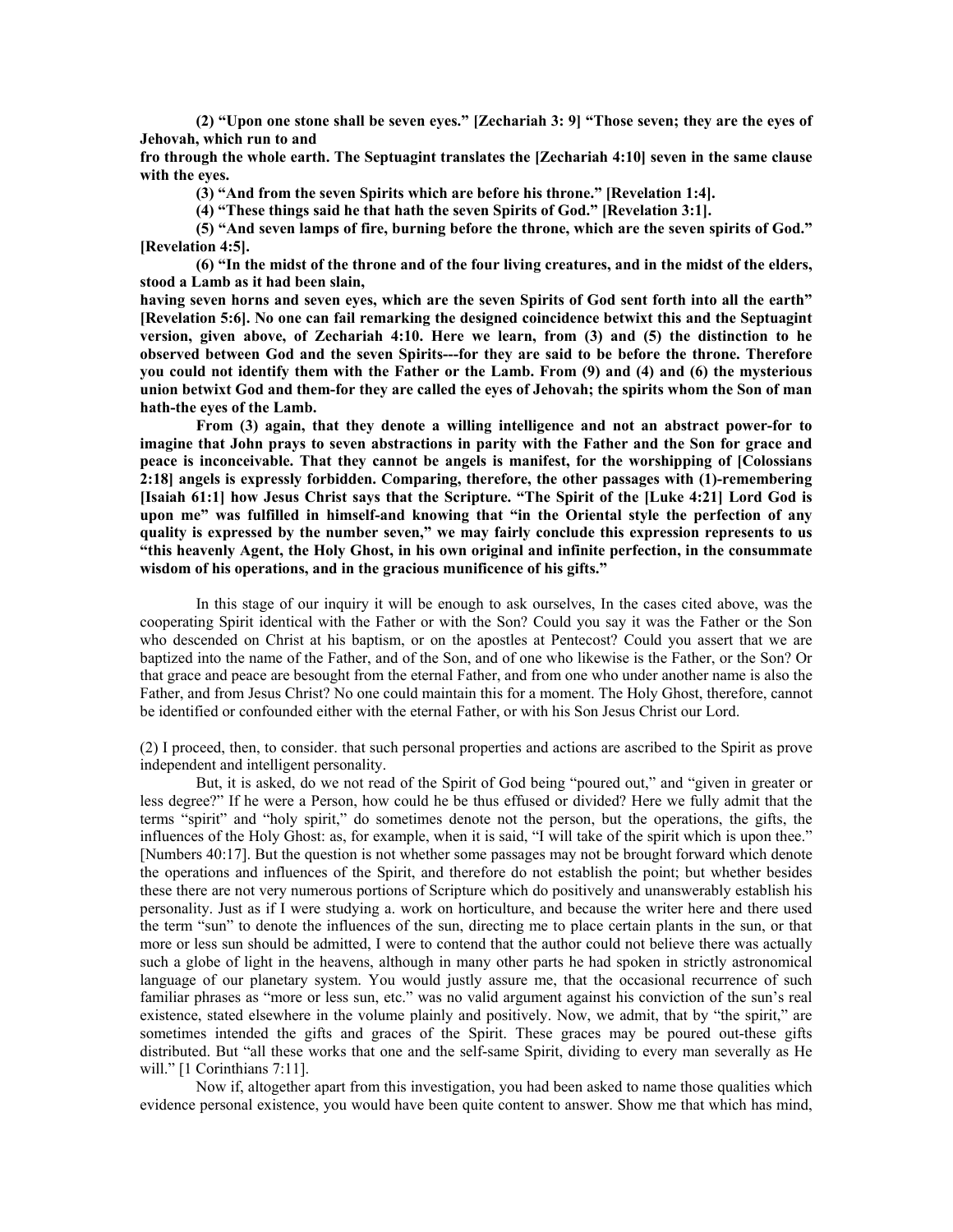and affection, and will, which can act, and speak, and direct. And that sentient, loving, determining agent, speaker, and ruler, must possess personality, or personality cannot exist. But we read in Scripture of-

The mind of the Spirit. "He that searches the hearts knows what is the mind (or intention) of the [Romans 8:27]. Spirit, because he makes intercession."

The infinite comprehension of the Spirit. "The [1 Corinthians 2:11] things of God knows no one, but the Spirit of God." See next section, where this passage is referred to more at length.

The fore-knowledge of the Spirit. "He will show [John 16:13] you things to come."

The power of the Spirit. "That you may abound in [Romans 15:13] hope through the power of the Holy Ghost." If the Spirit were a metonymy for the power of God, this would be a most unlikely combination.

The love of the Spirit. "I beseech you for the love [Romans 15:30] of the Spirit" exactly corresponding with one he had used shortly [Romans 12:1] before. "I beseech you, by the mercies of God"

The self-determining will of the Spirit. "Dividing [1 Corinthians 12:11] to every man severally as he will." We find He creates and gives life "The Spirit of God hath made me, and the breath of the Almighty hath given [Job 33:4] me life." And again, "By the word of the Lord were the heavens made; and all the host of them by the [Psalm 33:6] breath (Spirit) of his mouth."

He strives with the ungodly. "My Spirit shall not [Genesis 6:3] always strive with man."

He convinces of sin, righteousness, and judgment. [John 16:8].

He new-creates the soul. "Born of the Spirit." [John 3: 5-8].

He commands and forbids. "The Spirit said to Philip, "Go near. The Spirit bade me go with them. [Acts 8:29]. Acts 11:12.

The Holy Ghost said, Separate me Barnabas and Acts 13: 2.

Saul. Being forbidden by the Holy Ghost to preach. The Spirit suffered them not." Acts 17:7.

He appoints ministers in the church. "The flock over which the Holy Ghost hath made you overseers." Acts 20:28.

He inspired the sacred writers. "Holy men spoke as they were moved by the Holy Ghost." [2 Peter 1:21].

He speaks expressly of events "in the latter times." 1 Timothy 4:1.

He said to the churches the messages of the Son of man. Revelation 2:7, etc

He performs miracles. "Then the Spirit took me up, and 1 heard behind me a voice-The Spirit lifted me [Ezekiel 3: 12] up, between the earth and the heaven. The Spirit [Ezekiel 8:3] gave them utterance [at Pentecost]. The Spirit of the [Acts 2:4].

Lord caught away Philip. Mighty signs and wonders [Acts 8: 39] (were done) by the power of the Spirit of God." [Romans 15:19].

He caused the virgin Mary to conceive. [Luke 1:35].

He works in all saints, dispensing divers gifts with [1 Corinthians 12:4-11] independent spontaneity of choice.

He regenerates and seals his people, for we are saved by his renewing; and are "sealed unto the day of [Titus 3:5] redemption" by the Holy Spirit of God. [Ephesians 4:30].

He intercedes for us in prayers, for he "helps our infirmities .... and makes intercession for us." [Romans 8:26].

He teaches and comforts and guides us into all truth. For Christ promises, "The Comforter, which is the Holy Ghost, whom the Father will send in my name, He shall teach you all things-shall testify [John 14:26] of me-shall guide you into all truth-shall glorify [John 16:13,14] me and shall take of mine, and show it unto you."

He can be vexed and grieved. "They returned and [Isaiah 63:10] vexed his Holy Spirit." "Grieve not the Holy Spirit [Ephesians 4:30] of God."

He is designated by the use of masculine pronouns, though the noun itself, Spirit, is neuter. "When he the Spirit of truth, is come, he will

[John 16:13] guide you," and so continually in this context, where it might be rendered "That person the Spirit." Thus, likewise: "That Holy Spirit of promise, who is [Ephesians 1:13,14] the earnest of our inheritance."

He testifies with personal witnesses. "He shall [John 15:26,27] testify and you also testify.

"We are his witnesses of these things; and so is [Acts 5:32] also the Holy Ghost."

He approves with personal counselors. "It seemed [Acts 15:28] good to the Holy Ghost, and to us."

He invites with personal messengers. "The Spirit [Revelation 22:17] and the bride say, Come."

He is personally present in a sense in which Jesus is personally absent. "It is expedient for you that I go away; for if I go not away the Comforter will not [John 16:7] come unto you."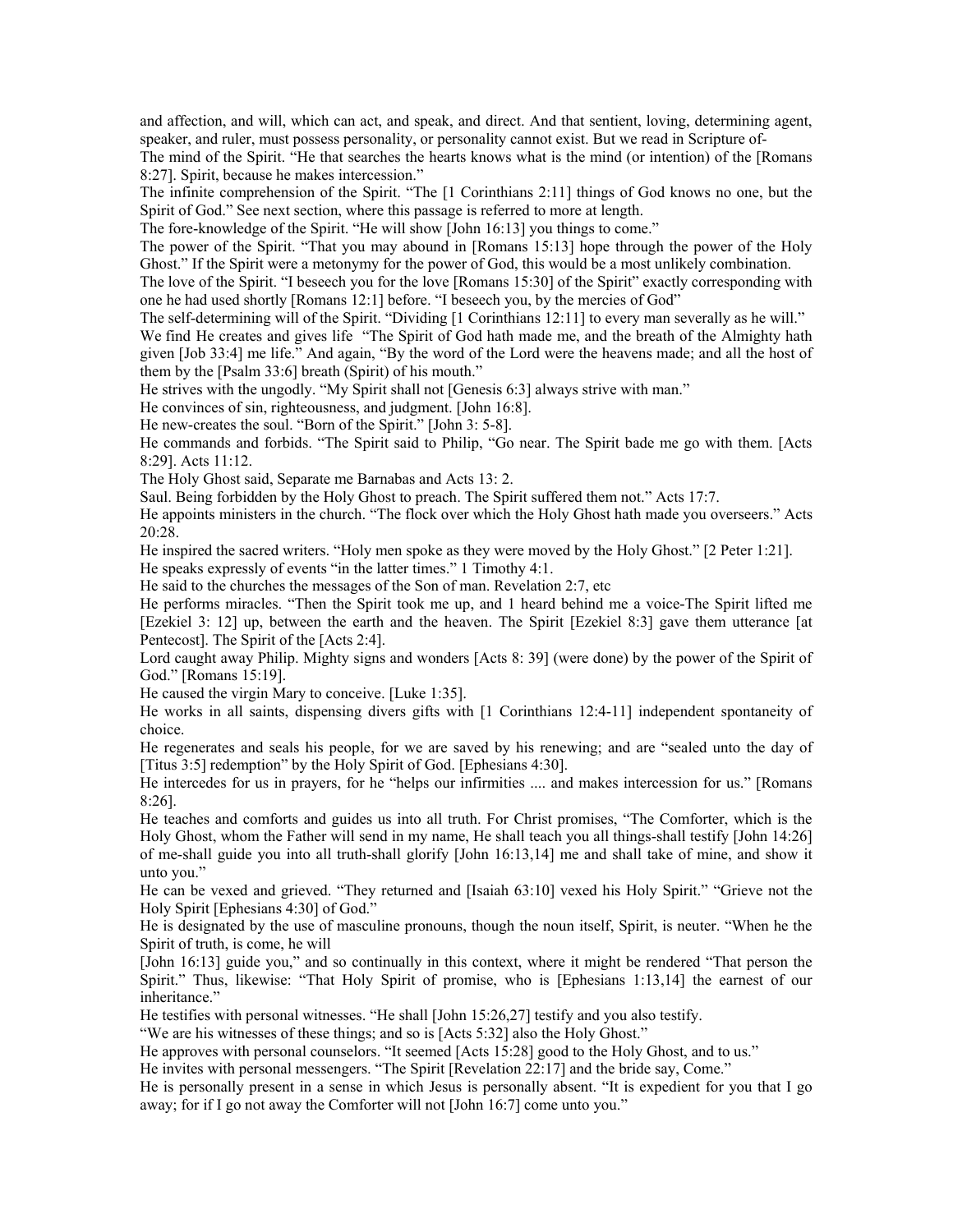He can be personally blasphemed (as Christ may be personally blasphemed), but only upon peril of eternal condemnation. "Whosoever speaks a word against the Son of man, it shall be forgiven him; but whosoever speaks against the Holy Ghost, it shall not be forgiven him, neither in this world, neither in the [Matthew 12:32] world to come."

Galatians 4: 6. He cries in our hearts, "Abba, Father."

He repeats the beatitude pronounced on those who sleep in Jesus. "Yea, said the Spirit, that they may [Revelation 14:13] rest from their labors."

Surely, from a calm and comprehensive study of this testimony, we must conclude that if these qualities and actions do not prove personality, there are none, however explicit and exact, which can do so. Unitarians are wont to speak of the Spirit, as an effusion or emanation separate from God, or an influence or power exercised by God. Can you speak of the mind of an effusion?-of an emanation, knowing the depths of him from whom it distils?-of an influence, or power or ought impersonal, revealing future events; possessing a power, and love, and will of its own; creating, striving, convincing, recreating; enjoining, prohibiting, commissioning; inspiring, speaking expressly, addressing the church; performing miracles, transporting, giving utterance; energizing, regenerating, sealing; interceding, teaching, comforting, guiding; being vexed and grieved; testifying, approving, inviting; being present as a personal Comforter who [Galatians 4:6] may be personally blasphemed, crying in us until he [Romans 8:15] teaches us to cry, Abba, Father, and repeating on earth the heaven-sent benediction on departed saints? If in some few instances you might thus personify an influence, most of those adduced, taken singly, resist such an interpretation; and taken collectively, would, if thus understood, confuse all the laws of language, and thus derange the first principles of truth.

 It is not easy to translate into our own tongue the proof we obtain from a study of the original here. But suppose in a volume of history you met with the following passage: "The prince having left this province thought good that his Majesty's power should occupy his room: as for this power, he knew the secret counsels of the king. He had an independent will. He strove with the ill-affected, and was grieved and vexed with the obstinacy of some, while others he convinced of their infatuation, and was enabled to train as good citizens; he consoled the well-disposed; he issued commands and restrictions at his own pleasure. He appointed subordinate officers; he spoke expressly of the certain issue of some incipient plots; he accomplished prodigies of benevolence. Indeed such was the authority of this power, that whoever willfully insulted him was by the king's command imprisoned for life; while on the other hand he was accustomed to repeat assurances which came direct from court, of the favor awarded thereto faithful subjects." Would you, could you doubt for a moment whether or not this power was a personal intelligent agent? And if, a few pages further on in the book, you read, "And thus his Majesty's power was extended and his dominion consolidated," would you because of the repetition of the term power, or his Majesty's power, confuse the latter abstraction with the former person-would you gainsay your previous unhesitating conclusion, that the power left in that province was a living person? It is impossible. You would say, honest language, though capable of metaphor, is incapable of such delusive impersonations. So likewise the witness of Scripture, which we have heard is unequivocal that the Holy Spirit is a living Agent working with consciousness, will, and love.

 (3) Now to this agent Divine attributes are ascribed, and by him Divine offices are exercised towards us.

He is eternal. "Christ through the eternal [Hebrews 9:14] Spirit offered himself." This is the same word which is used of the self-existence from everlasting to everlasting [Romans 16:26] lasting of Jehovah.

 He is omnipresent. "Whither shall I go from thy Spirit? Or whither shall I flee from thy presence? [Psalm 139:7,8] 1f I ascend up into heaven thou art there." Having proved his distinct personality, this establishes his omnipresence: which truth is indeed self-evident, from the simultaneous work he is carrying on in ten thousand hearts throughout the universe.

 He is omniscient. For he alone, with the infinite Son, comprehends the incomprehensible Jehovah. "God hath revealed them to us by his Spirit: for the Spirit searches all things, even the deep things of God. For what man knows the things of man, save the spirit of man which is in him? Even so, the things of God knows no one but the Spirit of God." [1 Corinthians 2:10,11] The word search, as used in Scripture, does not necessarily imply that successive acquisition of knowledge which belongs to a finite being, for Jehovah says, "I the Lord, search the heart." "And that the Spirit [Jeremiah 17:10] here is not a mere quality of Divine nature, as consciousness is of the human mind, appears from the first clause, 'God hath revealed them to us by his Spirit,' which clearly implies a personal distinction. For it could not be said that a man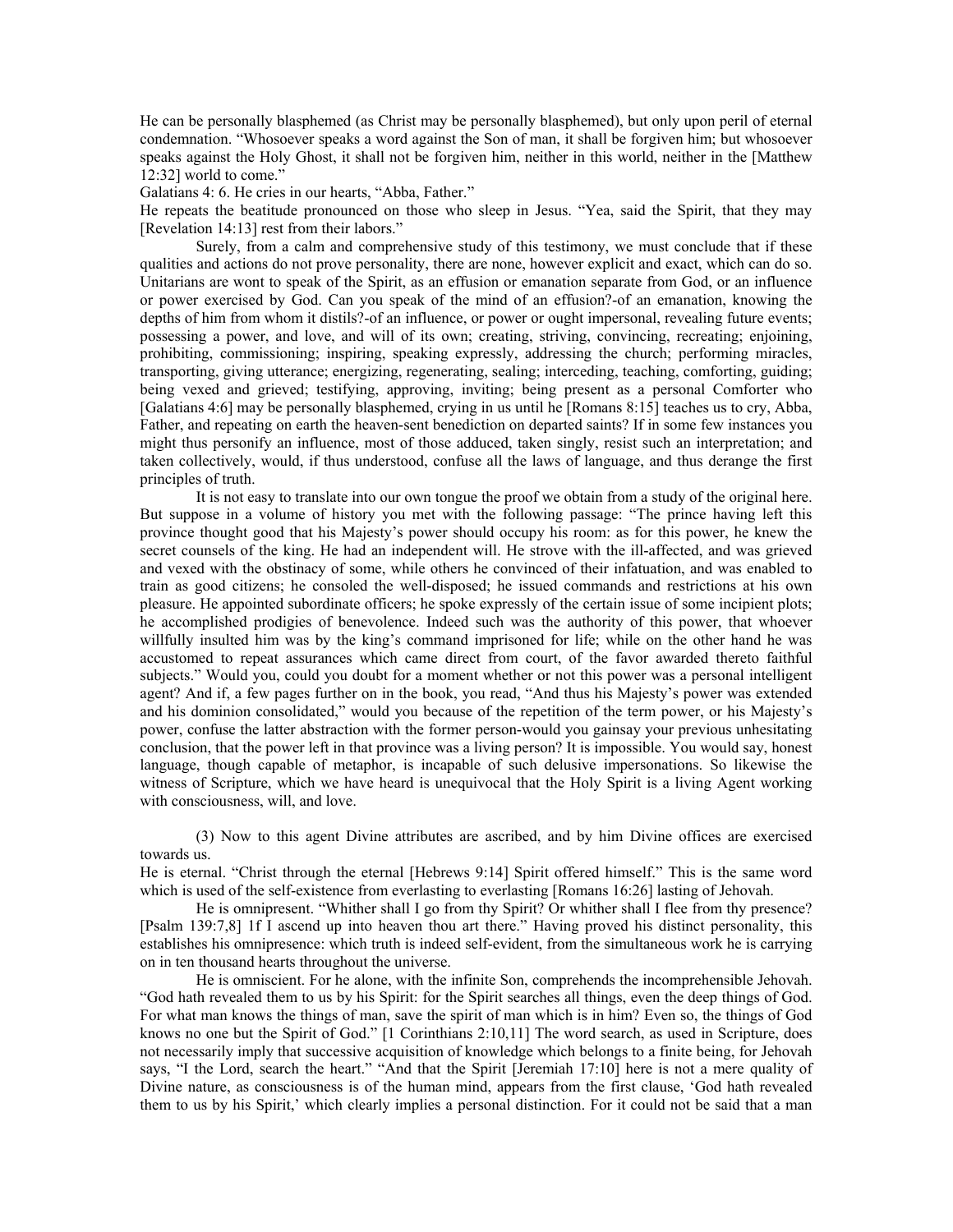makes anything known to others by his consciousness."

 He is prescient and unveils futurity. "It was revealed unto him (Simeon) by the Holy Ghost that he should not see death before he had seen the Lord's [Luke 2: 26] Christ." "He will show you things to come." And John  $[16:13]$ . Revelation 1:10 John "was in the Spirit" when he was enabled to  $[4:1,2]$  cast his eye across the chart of providence.

He is absolutely free and independent. "The wind blows where it lists-so is every one that is born [John 3:8] of the Spirit." Dividing as he wills. "Where the [1 Corinthians 12:11] Spirit of the Lord is, there is liberty." [2 Corinthians 3:17].

He is infinitely good and holy. "Thou gave thy [Nehemiah 9:20] good Spirit to instruct them." "Thy Spirit is good." [Psalm 143:10].

He is called in the Old Testament, emphatically, the [Psalm 51: 11] Holy Spirit of God. He is repeatedly styled by our [Isaiah 63:10,11] Lord, the Holy Spirit. And this is his distinctive [Luke 11:13] designation by the apostles throughout the New Testament [John 14:17] etc. He is likewise called "the Spirit of truth, and [John 14:17] the Spirit of holiness," as the fountain of verity and [Romans 1:4] goodness.

 He is the Almighty Creator of all things. Here it may suffice to quote one passage which may well set the question at rest for ever "Who hath measured the waters in the hollow of his hand, and meted out heaven with a span, and comprehended the dust of the earth in a measure, and weighed the mountains in scales, and the hills in a balance? Who hath directed the 'Spirit of the Lord, or being his counselor hath taught him? With whom took he counsel, and who [Isaiah 40:12-14] instructed him?" No words could express more plainly an intelligent Creator, inferior to none, whose wisdom was his own, whose counsel was underived, whose omnipotence was inherent. What reflex light this casts on the simple declaration of Genesis, "The [Genesis 1:2] Spirit of God moved on the face of the waters!"

In his hands are the issues of life and death. "The [Job 33:4] Spirit of God hath made me. Thou sent forth thy [Isaiah 40:7] Spirit: they are created. The grass withers, the flower faded: because the Spirit of the Lord blows [Isaiah 40:7] upon it: surely the people is grass."

 And then, as to the life of God within us, he is the author and finisher of it. He begets and quickens the [John 3:6] soul, once dead in trespasses and sins. He teaches us [Romans 8: 26; 1 Corinthians 3:16] to Pray. He dwells in us, as in his temple. He produces [Galatians 5:22,23] his own celestial fruits. He sheds abroad the [Ephesians 4:30] love of God in our hearts. He seals us unto the day of redemption. He works in us, educates us, comforts [Romans 8:9-16] us, leads us, and bears witness with our spirit that we are the children of God. He carries on the work of [2 Corinthians 3:18] sanctification, changes us into the Divine image from glory to glory. And by him as the One who quickened Christ our Head, will God quicken our mortal [1 Peter 3: 18] bodies at the last day. [Romans 8:11].

 Now I venture to ask, as I asked respecting the testimony of Jesus, who can believe those explicit declarations of the character and work of the Holy Spirit, and not repose their whole confidence in himresting on him with supreme reliance, and loving him with entire devotion? Consider, he is eternal, everywhere present, infinite in wisdom, prescient, absolutely just, and is perfect in goodness and grace and truth! Consider, further, so close and necessary is our relationship to him, that he is the Almighty Creator of that world in which we live; that he gives us every breath we draw, and that he suspends that breath when we die. Consider, the whole work of the spiritual life within us, from its earliest germ to its latest development, is his operation. What frail and finite creature, like man, believing this testimony, could, in the presence of such an One, refuse to render him adoring trust and love? If Scripture forbade these emotions, as due only to Deity, we should be rent in twain. But does Scripture forbid them? Nay, verily. You cannot find the faintest hint against depending on the Holy Spirit too absolutely. There is no jealousy of his claims. The most humble submission to his education is ever enforced; any violation of reverent regard is [Ephesians 4:30] deprecated with a plaintive earnestness of expostualtion [1 Thessalonians 5:19] and willful blasphemy against him is fenced with the most awful warning in the whole word of God. Such is the efficacy of his personal presence, that it is represented as compensating the personal absence of Jesus. Every affectionate and trustful desire is awakened in you; for in the comfort he imparts, as explained by Christ, is comprised the communication of every Divine blessing. The claims of no benefactor can transcend those of him who gives us life and light, emancipating us from the thraldom of sin and bringing us into the freedom of love. Only believe these Scriptures, and you must, perforce, trust and love this Divine Spirit supremely. This homage belongs to God alone, whose name is Jealous, who will not give his glory to another. Therefore we conclude and confess that the Holy Ghost is one with God, and is himself God, himself Jehovah.

(4) This is further established by the fact that the Spirit of God is revealed in Scripture as the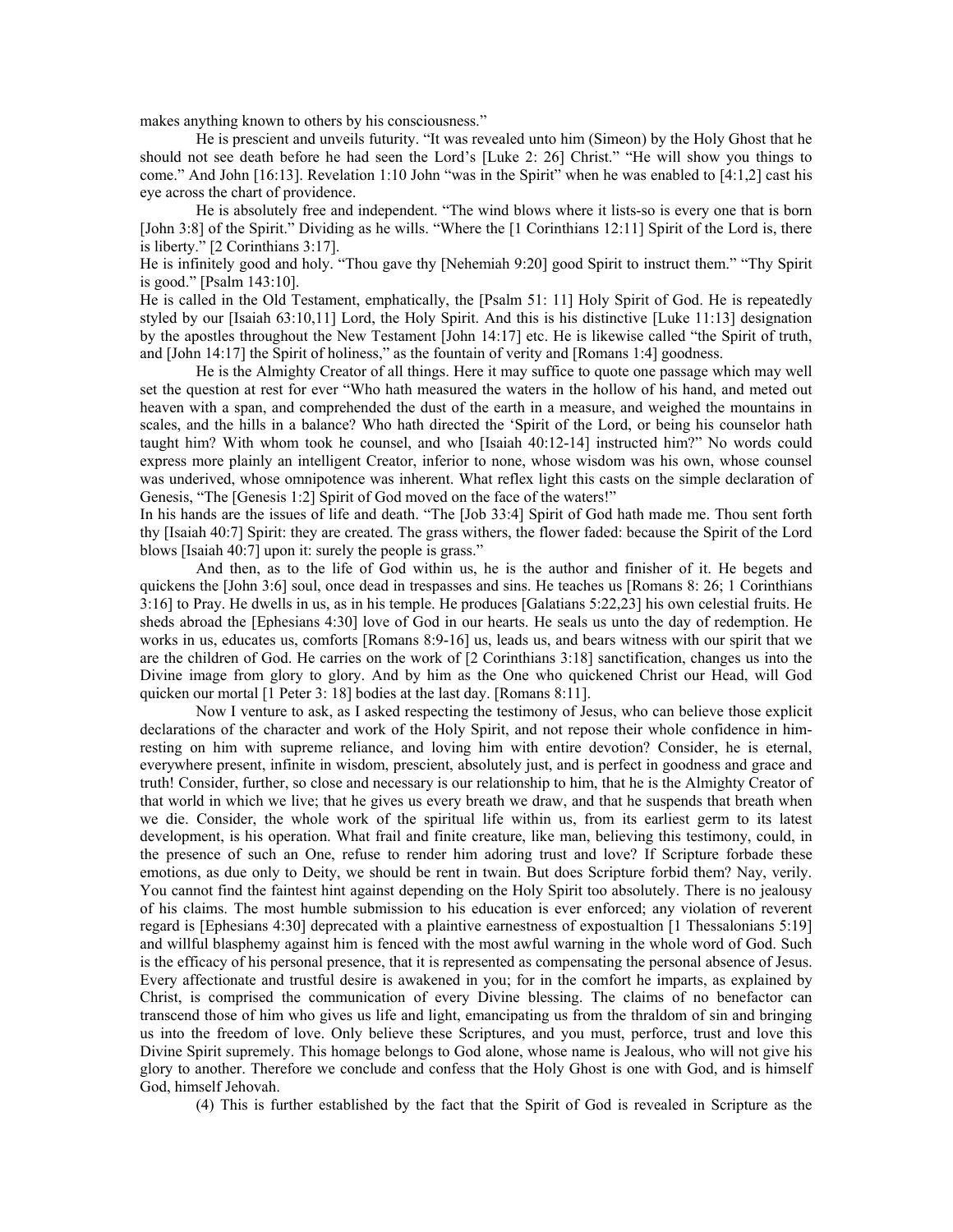object of religious worship in parity with the Father and the Son.

 The sixth chapter of Isaiah compared with John 12:41, has already proved to us that God manifested himself to the prophet by the express image of his person, his only begotten Son. The voice which spoke is distinctly [Isaiah 6:8] said to be the voice of Jehovah. But the message then sent is again recorded by Paul, and is prefaced with this remarkable introduction: "Well, [Acts 28:25] spoke the Holy Ghost by Esaias the prophet?" The glory of Jehovah of hosts was then revealed by Jesus Christ, and the voice of Jehovah was the utterance of the Holy Ghost. Now we decipher the true significance of the threefold adoration of the veiled seraphim, "Holy, holy, holy, Lord of hosts," and dimly apprehend why it was asked, "Who will go for us." The angels of light, therefore, worship the Holy Spirit with the Father and the Son.

 1 would mention in passing, without laying stress upon it, the impressive vision of Ezekiel, in the valley of dry bones, in which he is commanded to address the wind, "Prophesy unto the wind, prophesy, Son of man, and say to the wind, Thus said the Lord. God: Come from the four winds, 0 breath, [Ezekiel 37:9] and breathe upon these slain, that they may live. " The wind is evidently typical of the Spirit, for it is said in the interpretation of the vision, "I will put my 'Spirit in you, and you shall live." And to my own mind the proclamation to the wind is typical of prayer to the Spirit for his energizing power in quickening dead [Chapter 37:27] souls to the life of God.

 The baptismal formulary, however, affords an unambiguous testimony. For "baptism is a solemn act of worship, denoting entire consecration to him in whose name we are baptized. It is the stipulation

[1 Peter 3: 21] Greek legal term of a good conscience toward God. Now the existence of a stipulation implies the presence, or in some way the knowledge and acceptance, of the person to whom the engagement is made. It supposes then, in this case, the presence or cognizance of the Son and the Spirit equally with that of the Father." Here again we have, by our Lord's express command, adoring homage paid to the Holy Ghost in union with the Father and himself, at this sacred profession of every Christian's faith.

We may fairly conclude that the One whom the psalmist calls upon us to worship is the same One whom, he says, the Israelites provoked. This One the parallel passages assure us was eminently the Eternal Spirit. I say eminently, for I do not think these and other like Scriptures warrant us in excluding thoughts of the Father and the Son. While establishing the personal Deity of the Spirit, we must not forget his essential unity with the Father and the Son. To those who believe this, every simple command "worship God" embraces the worship of the Holy Spirit; but in the above it was eminently the Spirit. The Spirit was the One of the sacred Trinity most prominently tempted and grieved by the Israelites, and therefore the One most prominently to be supplicated.\*

Since the above was written I have found the following passages in the Life of Thomas Scott the commentator, which present in a condensed form the arguments for the truth which I am here endeavoring to advocate.

**"The form of blessing, into the name of the Father, and of the Son, and of the Holy Ghost, seems to me to recognize God our Savior as Father, Son, and Holy Ghost. In this view, when God is addressed without personal distinction, I consider the address as made to the God of salvation; and the Holy Spirit included whether prayer or praise be offered. The tri3hagion or threefold ascription of holiness to Jehovah both in the Old and New Testament, seems an act of worship to the Holy Spirit together with the Father and the Son. The form of blessing appointed by Moses, in this view, implies a prayer to the Holy Spirit, [Numbers 6:24-27]. As does the apostolical benediction, [2 Corinthians 13:14]. I have no hesitation in my mind as to the express act of adoration, in [Revelation 1:4] being offered personally to the Holy Spirit, according to the emblematical language of that book.. .. . If, then, we be fully convinced that the Holy Spirit is God, and that all Divine perfections and operations, together with every personal property, are ascribed to him, there can he no doubt but he is the object of Divine adoration. Where God is addressed without distinction of persons, the Holy Spirit is virtually addressed: all that dependence, gratitude, love and honor, which are required as due to our God, are required towards the Holy Spirit; and therefore worship and adoring praise and prayer cannot he improper." Life of Scott, pages 338, 339.** 

Again, bearing in mind that "the love of God is shed abroad in our hearts by the Holy Ghost," this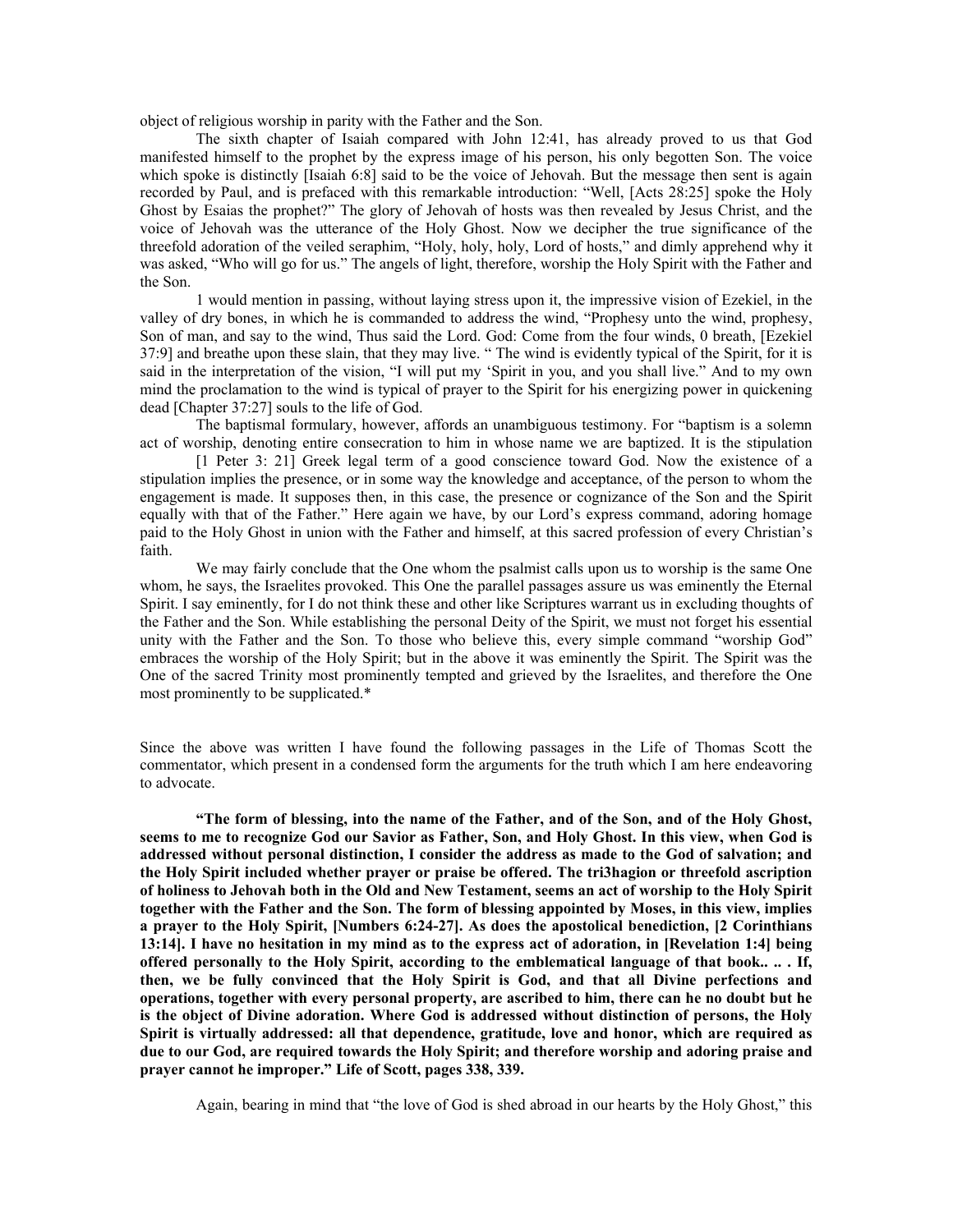[Romans 5:5] being his peculiar office, I pray you to ponder the following prayers:

"The Lord make you to increase and abound in love one toward another, and toward all men, even as we do toward you: to the end he may establish your hearts unblamable in holiness before God, even our Father, at the coming of our Lord Jesus Christ." - 1 Thessalonians 3:19,13.

"The Lord direct your hearts into the love of God, and into the patient waiting for Christ." - 1 Thessalonians 3: 5.

In both these supplications we have the Father and Christ named besides the One to whom the prayer is addressed; may we not be assured that this One is especially the blessed Spirit of love?

The Book of Revelation seals the testimony. For, as we have seen, the bestowal of grace and peace is implored equally from the eternal Father, and from the seven Spirits which are before his throne, and from Jesus Christ. This is direct supplication. And lastly, [Revelation 1:4,5].

And lastly we have in the fourth and fifth chapters a view, couched in symbolic but most expressive language, of the celestial worship. A throne is set in heaven. It is then a question of absorbing interest who is the adorable Being, who there concentrates around himself this homage of saints and angels. So singular and sublime a revelation must needs draw the closest regards of every reverent mind; for though "the secret things belong to the Lord our God," the "things which [Deuteronomy 29:29] are revealed belong to us and to our children." Is then the unity of the One there worshipped so simple an unity as to preclude any plurality subsisting therein? The throne was set in heaven, and One sat on the throne. But is this One alone in infinite solitariness? The Lord enable us to keep our foot as we draw near to his unutterable glory. What said the Scripture? The voice of the Son of man was only now silent. "I overcame, and am set down with my [Revelation 3: 21] Father in his throne." (An evident distinction is here drawn betwixt the throne of Christ, which his people were admitted to share, and the throne of the Father, the supreme glories of which the son alone partakes.) And in strict accordance with this we find, "Lo, in the midst of the throne stood a Lamb as it [Revelation 5: 6] had been slain:" and the universal worship of heaven

 **\* If any object that, in chap. 4: 6, it is said, "the living creatures were in the midst of the throne, and round about the throne." I believe the answer is given in the parallel vision of Ezekiel 1: 5, 22, 96, where the throne is on the firmament, and the firmament rests on the heads of the 'living creatures; "so that to one approaching the throne they would seem to be around it, though their bodies were under or 'in the midst' of it as a support. Barnes. That they did not occupy the throne and receive adoration is plain; for (chap. 5: 6) the Lamb appears in the midst of the living creatures, as well as in the midst of the elders; and Verse 8, they, with the elders, fall down before him.** 

is addressed equally "to him that sat on the throne and unto the Lamb for ever" But is this all? Have we now reached the limit of that revealed? I think not. The question must press on every reflective student, what position do the "seven Spirits of God" hold amid this tide of celestial adoration? Are they among the worshippers, or are they worshipped? In the benediction of the first chapter they mysteriously intervene betwixt the Father and the Son, as one of the blessed Three who are the fountain of grace and peace. In the third chapter the Son of man describes himself as having the seven Spirits of God. In the fourth chapter they appear as seven lamps of fire burning before the throne. But what when next we read of them? "In the midst of the throne, and of the four living creatures, and in the midst of the elders, stood a Lamb as it had been slain,\* having seven horns [Revelation 5:6] and seven eyes, which are the seven Spirits of God sent forth into all the earth." This implies their closest union with the Lamb; therefore, when he, together with the eternal Father, received that wondrous universal homage, the sevenfold Spirit of God must have received it with him. How beautiful now appears the harmony with the opening benedictory prayer! And how appropriate now the threefold cherubic adoration, "Holy, holy, holy, Lord God Almighty

 **\* If one passing mention only had been made of them, as of the seven horns, we might have said these shadowed forth perfect knowledge, as those perfect power: but the repeated and varied way, in which they are introduced, prevents our resting in this abstract interpretation. And hence the conjunction of the seven horns in this verse seems equivalent to such expressions as "Jesus returned in the power of the Spirit (the same personal Spirit who had descended on him at his baptism, and led him into the wilderness [Luke 4:14; Luke 3: 22] into Galilee." Or, "God anointed Jesus of Nazareth with [Luke 4:l] the Holy Ghost and with power." [Acts 10: 38].**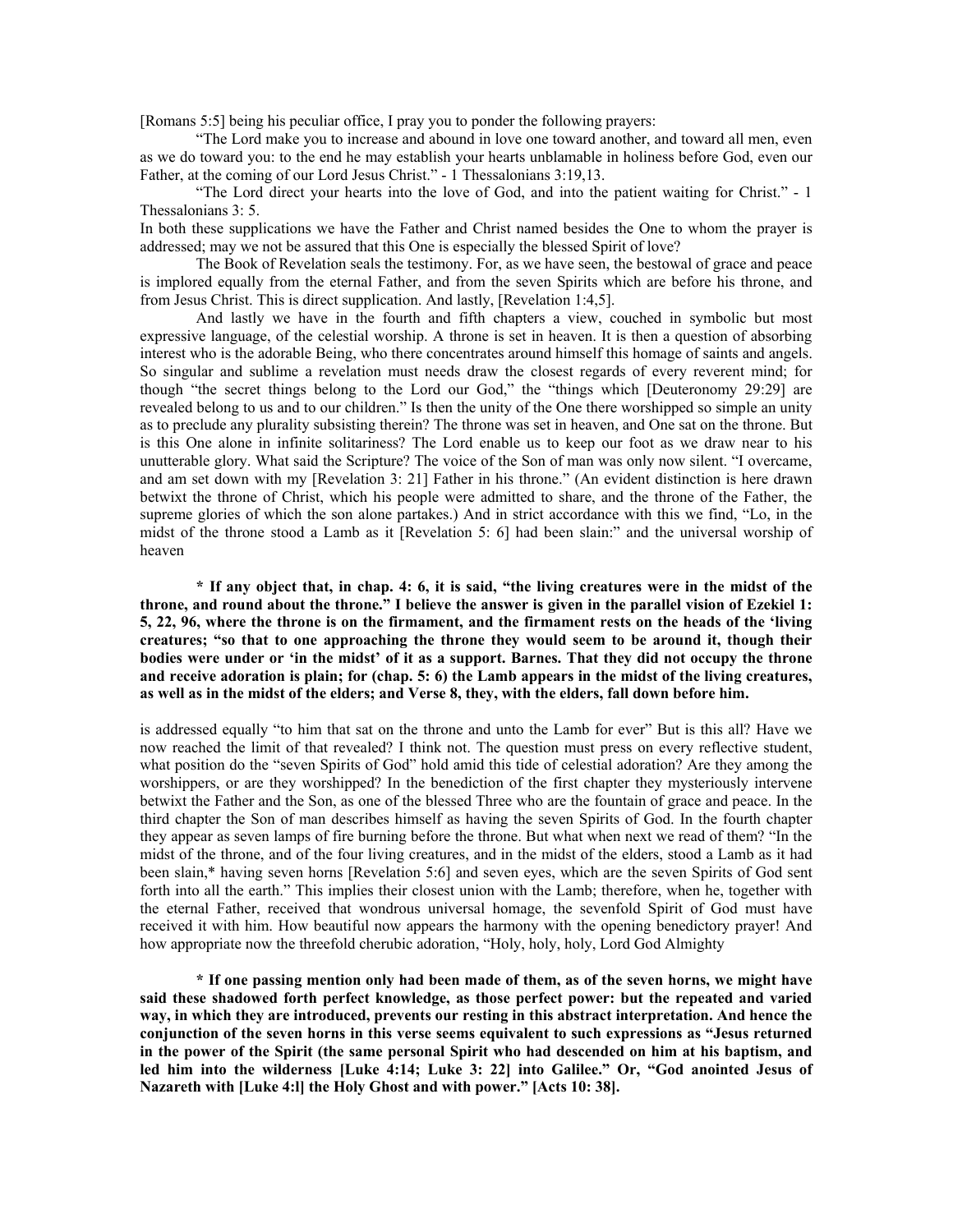[Revelation 4:8], which was, and is, and is to come!" The [Isaiah 6:3] vision is symbolic, but it symbolizes truth; and it is most suggestive of the highest adoration being received on the eternal throne by the Father, and by the Son, and by the Holy Ghost.

 Divine worship is, therefore, on the authority of Scripture, rendered to the Spirit. I admit that in some of the cases the evidence is rather circumstantial than direct. But this we should have a priori expected; for in the economy of redemption it is the office of the Holy Ghost to kindle in us "the spirit of [Zechariah 12:10] grace and of supplications," to intercede for us and [Romans 8:15,26,27] with us and to enable us, in the spirit of adoption, to pray as Jesus taught his disciples, "Our Father which art in heaven."

 If any object that he is said to be sent by the Father and the Son, and that this mission implies inferiority, we answer that, even among men, the being sent is by no means always a mark of subordination. "The members of a senate consult together relative to some negotiation, in executing which great wisdom, judgment, and experience are required. It is resolved to send one of their number. Is it any mark of inferiority to be selected, and sent on such a service? And the mission of the Comforter is spoken of regarding the office he has undertaken in the economy of grace the work of sanctifying the elect people of God-a work which none less than God can effect, and the glorious accomplishment of which will redound to his praise through the countless ages of eternity."

If, again, any ask why the ambiguity inseparable from the name Spirit of God, when compared with the phrase spirit of a man-an ambiguity which, unless explained, would have tended to conceal his personality was permitted. I would suggest that his name is no arbitrary choice; that it is the only one which would reveal to us the distinctive character of this holy Being, as the name the Son could alone describe the Eternal Word. And that the very similarity of designation may be needful to express his fellowship with us, his spiritual indwelling, and the high communion carried on, while the Spirit itself bears witness with. [Romans 8:16] our spirit that we are the children of God. This similarity testifies to us our union with the Divine Comforter who renews us, as our common humanity testifies our union with the Divine Savior who re deemed us.

 And if once more it is asked, why he is not more prominently set forth in Scripture as the object of adoration, besides the answer given above, there seems in this, if I may venture so to express myself, a principle of Divine equipoise in the parts sustained in our salvation, by the co-equal and co-eternal Three. The love of the Father, loving us so that he gave his Son to redeem and his Spirit to sanctify us, shines preeminent: it bathes the sacred page with light, and commands our homage, and compels our love. The grace of the Lord Jesus, for us incarnate, for us crucified, for us interceding, absorbs every thought, and attracts every affection. And a large portion of Scripture is taken up with setting forth the eternal Deity of Emmanuel, and requiring us to regard him with equal love and with equal confidence. Once more, a third is revealed, the Divine Comforter: the glories of his Person are beyond doubt affirmed, but they are only rarely disclosed in full view. His worship is enjoined, but it is comparatively withdrawn from observation: when, however, we look into the subjective work carried on by him, there is an amplitude and plenitude of evidence from Holy Writ, which entirely compensates any seclusion of his visible majesty. The variety of his Divine operations in us as far exceeds in glory, as the brightness of his presence is concealed. The ministration of the Spirit is as mighty, as his voice is mysteriously still.

 But here, even when we would feel our way with the utmost reverence, how soon are we beyond our depth! The waters are risen, waters to swim in, a river that [Ezekiel 47:5] cannot be passed over. Thanks be to God, the necessary truth is clear as the light: that the Holy Spirit is distinct from the Father and the Son. That such personal properties are assigned to him as demonstrate intelligent personality. That all Divine attributes, such as self-existence from eternity, omnipresence, infinite wisdom and foreknowledge, absolute freedom and goodness, creative providential and spiritual power - attributes any one of which would prove his Deity-are assigned to him. That he is associated in Divine offices with the Father and the Son; that he with them is worshipped and glorified; that he is Jehovah and God. These things are written, as with a sunbeam, in the Scriptures of truth.

 But here I would remind myself and my readers that no evidence, however conclusive, can insure a saving belief in the Divinity of the Holy Ghost. The understanding may be convinced, while the heart may rebel. For the Lord Jesus says to his disciples, "I will pray the Father, and he shall give you another Comforter, that he may abide with you for ever; even the Spirit of truth; whom the world cannot receive, [John 14:16,17] because it sees him not, neither knows him." And the apostle Paul, while in conscious integrity he declares, We speak the things freely given to 'us of God, "not in the words which man's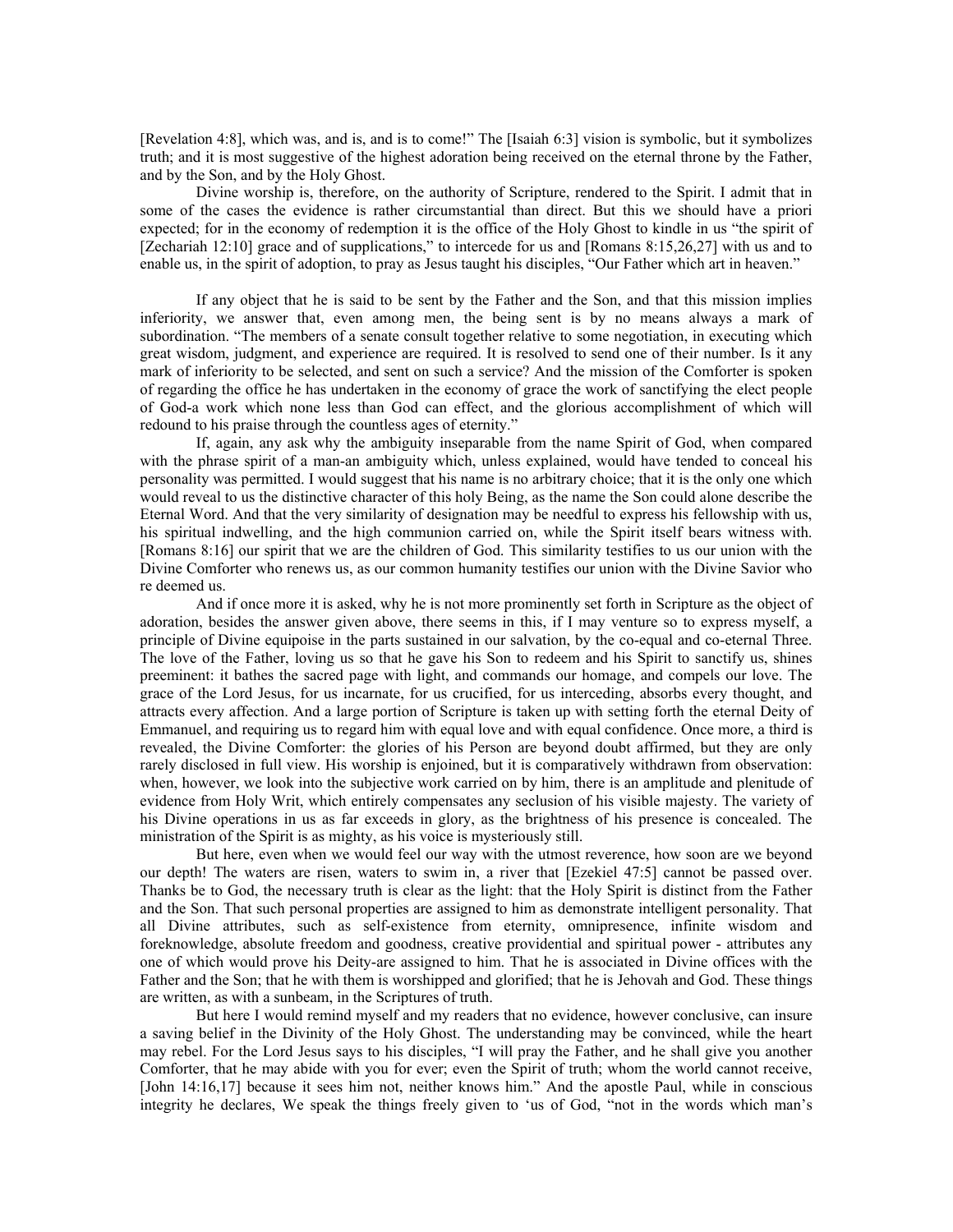wisdom teaches, but which the Holy Ghost teaches; comparing spiritual [1 Corinthians 2:12,13] things with spiritual," seems to chasten his hopes with the humbling recollection, "The natural man receives not the things of the Spirit of God, . . neither can he know them, because they are spiritually discerned." And therefore rather, seeing we have a High Priest who is touched with the feeling of our infirmities, let us kneel together at the throne of grace and plead in prayer his own royal promise, "If you then, being evil, know how to give good gifts unto your children, how much more shall your heavenly Father give the Holy Spirit to them that ask him!" That we [Luke 11:13] all, with open face beholding as in a glass the glory of the Lord, may be changed into the same image from glory to glory, as by the Lord the Spirit. [2 Corinthians 3:18].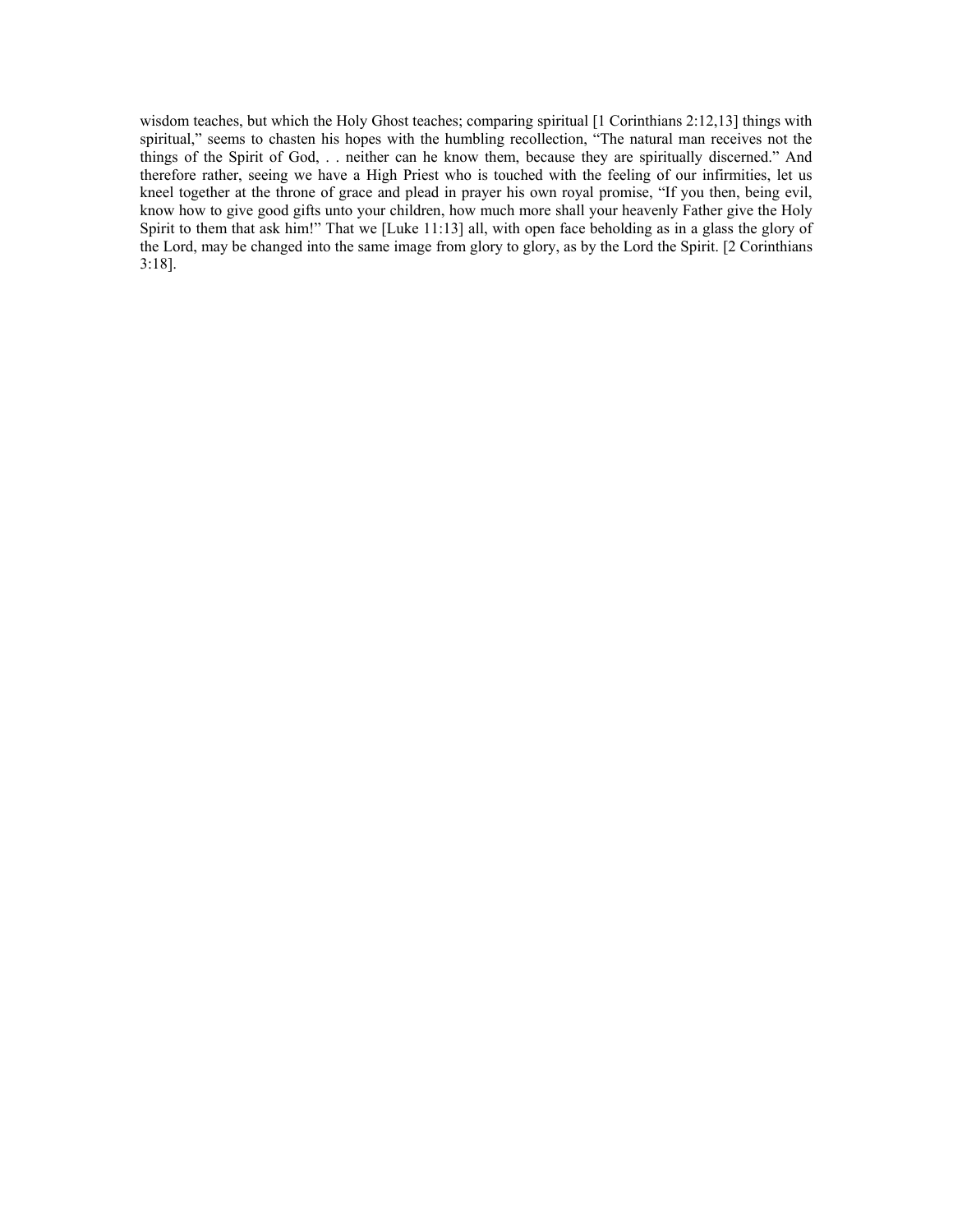# **7. Assurance of the Trinity**

AND now I must seek to draw this treatise, which has extended far beyond the limits I designed, to a conclusion. I would therefore state my last proposition in these words:

 That Scripture, in the Old and the New Testament alike, assures us that in the trustful knowledge of One God, the Father, the Son, and the Holy Ghost,-is the spiritual life of man now and for ever.

 The Lord grant that we may continue to bring to the study of his word, that humble spirit which prays [Job 34:32] – "That which I see not teach thou me."

 (1) To one who receives with meekness the engrafted word which is able to save our souls, the Scriptures already adduced prove beyond contradiction that as the Father is God, so is Jesus Christ God, and so the Holy Spirit is God. This truth, however, must be combined with another, which is revealed with equal clearness and enforced with equal solemnity: "I am Jehovah, and there is none else, there is no God beside [Isaiah 14:5] me." The combination of these truths establishes the doctrine of the Holy Trinity, for "these Three must together subsist in one infinite Divine essence, called Jehovah or God. And as this essence must be indivisible, each of them must possess not a part or portion of it, but the whole fullness or perfection of the essential Godhead forming, in an unity of nature, One Eternal Jehovah, and therefore revealed by a plural noun\* as the Jehovah Elohim, which comprehends these Three. But with this solemn qualification, that [Adapted from Sellon, Page 46,47] the Jehovah Elohim is in truth but one Jehovah, a Triune God, Father, Son, and Holy Ghost."

 **\* The reader will observe, throughout this treatise, that I have given no prominence to the argument derivable from the plural form of Elohim, and to the yet more suggestive language used by God, "Let us make man in our image, after our likeness." And [Genesis 1:26] again, "Who will go for us?" But I should be doing injustice [Isaiah 6:8] to my own convictions if I did not state, that I believe this language was intended to foster when kindled, and to awaken when dormant, the persuasion that there subsisted a plurality in the essential unity of Jehovah. Thus far, I think, the following extracts from Dr. P. Smith's essay abundantly bear me out.** 

 **"The most usual appellation of the Deity in the original Scriptures of the Old Testament is Elohim, which is constantly translated "God;" but it is the regular plural of Etoah, which also occurs, though much less frequently than in the plural form, and is always translated in the same manner.** 

 **"This plural appellative is generally put in agreement with singular verbs, pronouns, and adjectives, as in Genesis 1:1, Elohim created. This is the ordinary construction through the whole Hebrew Bible.** 

 **"But sometimes the apposition is made with verbs, pronouns, and adjectives, in the plural number likewise, and sometimes singulars and plurals are put together in the same agreement: as Genesis 20: 13, God (plural) caused me to wander. [Deuteronomy 5:26] heard the voice of the living God (plural) etc.** 

 **"To these may be added the similar expressions, though without the word Elohim:** 

 **Psalm 149:2, Israel shall rejoice in his Maker (plural).** 

**Isaiah 44:5, For thy Maker (plural) is thy husband (plural).** 

**Ecclesiastes 12:1, Remember thy Creator (plural).** 

 **"The fact which principally requires our attention, is the constant use of Elohim, to designate the one and only God. It is not a little remarkable that, in the sacred books of a people who were separated from all other nations for this express object, viz. that they should bear a public and continual protest against polytheism-the ordinary name and style if the only living and true God should be in a plural form. Did some strange and insuperable necessity lie in the way? Was the language so poor that it could furnish no other term? Or, if so, could not the wisdom of inspiration have suggested a new appellative, and for ever abolish the hazardous word? None of these reasons existed. The language was rich and copious. Besides "that glorious and fearful name, Jehovah," the appropriated and unique style of the true God, there was the singular form "Eloah" of the very word in question. Deuteronomy 6:4. Hear, 0 Israel, Jehovah, our Elohim, one Jehovah!' This sentence was proclaimed as a kind of oracular effatum - a solemn and authoritative principle to the Israelites. Had it been intended to assert such a unity in the Divine nature, as is absolutely solitary, and exclusive of every modification of plurality, would not the expression of necessity have been this, 'Hear, 0 Israel,**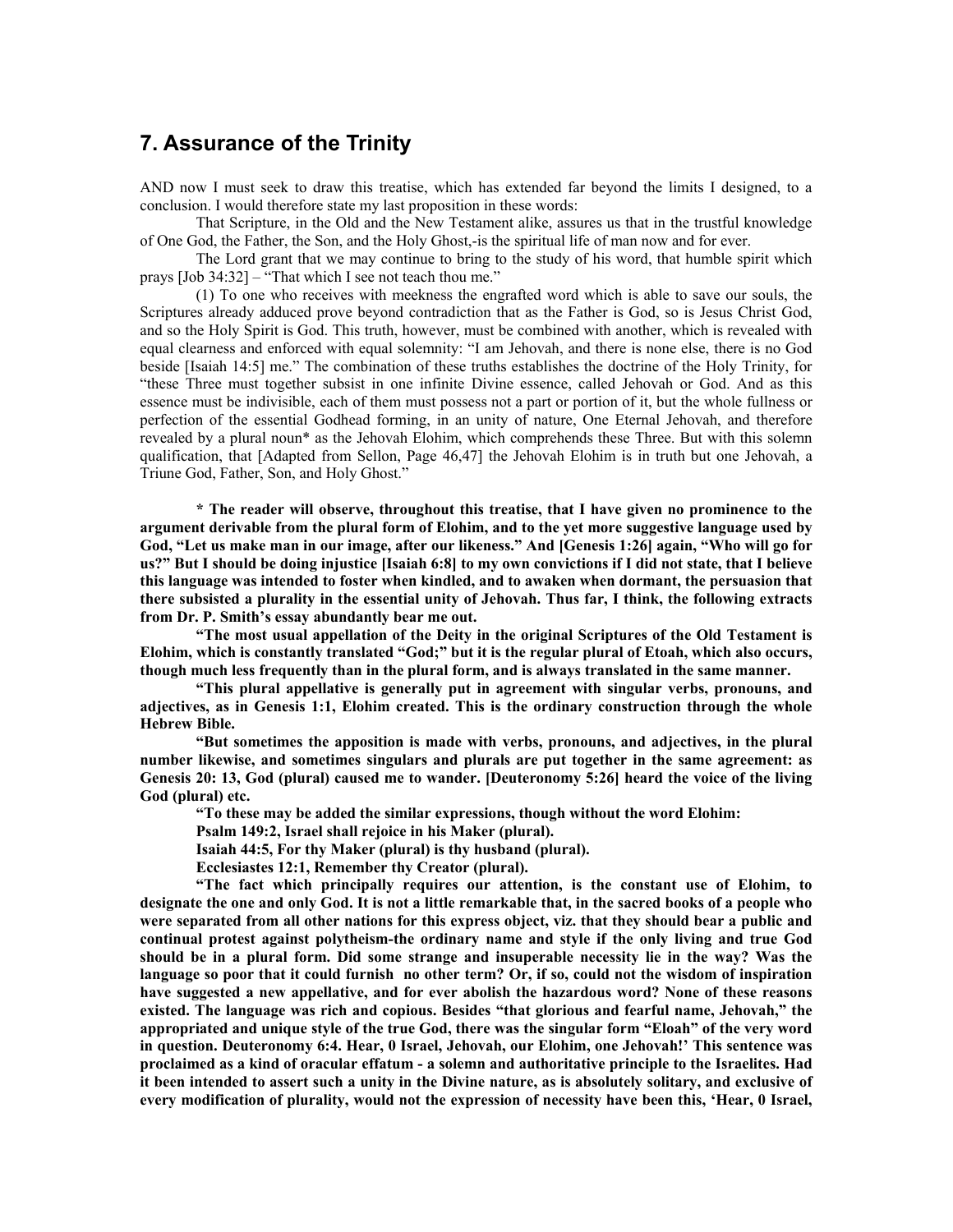#### **Jehovah, our Elohim, one Eloah?' But as the words actually stand, they appear to he in the most definite and expressive manner designed to convey the idea, that, notwithstanding a real plurality intimated in the form Elohim, Jehovah is still ONE."**

 This supreme mystery must transcend all the powers of human thought; and the question must recur again and again, What said the Scripture? Our imaginations must be counted as the small dust of the balance. Thus do you conceive that the very names "the Father, the Son" imply a certain point in duration beyond which the Father inhabited eternity alone? Your conception cannot countervail the assertion of Scripture [Micah 5:2], that the goings-forth of the Savior have been from everlasting; or the words of Christ himself, adopting the formula which declares the Divine self - existence from eternity to eternity, 'I am the first [Revelation 1: 11] and the last."

 The illustration, before adduced, of the sun, its beams of light, and its vital heat, may offer some faint resemblance of this great mystery; for the beams of light are generated by the central orb. And yet the sun could not have existed, so far as we know, for a moment without emitting its radiance, nor the radiance have existed without diffusing its warmth: so that "one is not before another, but only in order and relation to one another." But no creature can adequately image forth the Creator, who asks, "To whom then will you liken God? or what likeness will you compare unto him?" [Isaiah 40:18].

 Again, do you imagine that the name of him who is alone Jehovah, cannot comprehend a Trinity in Unity? Your imagination is as nothing in contradiction of the words of Christ revealing the one Divine name, as "the name of the Father, and of the Son, and of the Holy Ghost." Do you asseverate the impossibility of three subsistences in one eternal essence? Remember, I pray you, the words, "Can thou find out the Almighty unto perfection?" What [Job 40:7] do we know of the essence of created things? The pure white light seems indissolubly one; an unscientific man would, without hesitation, pronounce it uniform, and would utterly deny any plurality subsisting in its transparent simplicity. The colors of the rainbow seem evidently manifold; and the same man might refuse to credit their unity. Science stoops to analyze light; and we are told that-

 **The prismatic spectrum consists in reality of three spectra of nearly equal length, each of uniform color; superposed one upon another; and that the colors which the actual spectrum exhibits, arise from the mixture of the uniform colors of these three spectra superposed. The colors of these three elementary spectra, according to Sir David Brewster, are red, yellow, and blue. He shows that by a combination of these three, not only all the colors exhibited in the prismatic spectrum may be reproduced, but their combination also produces white light. He contends, therefore, that the white light of the sun consists, not of seven, but of three constituent lights [Lardners Museum, Volume 7, Page 78].** 

 The unlearned man then, in his incredulity, would have denied an established fact. The unity of that purewhite light was not so simple as he affirmed. More constituents than one subsist in its ethereal essence. But has science now fathomed the mysteries of light? So far from it, we read:

 **Light is now proved to consist in the waves of a subtle and elastic ether, which pervades all space, and serves to communicate every impulse, from one part of the universe to another, with a speed almost inconceivable. In this luminous ether, matter seems to emulate the subtlety of thought. Invisible, and yet the only means by which all things are made visible. Impalpable, and yet nourishing all material objects into life and beauty; so elastic, that when touched at one ' point, swift glances of light tremble through the universe. And still so subtle that the celestial bodies traverse its depths freely, and even the most vaporous comet scarcely exhibits a sensible retardation in its course there is something in the very nature of this medium which seems to baffle the powers of human science, and to say to the pride of human intellect, 'Hitherto shall thou come, but no further; and here shall thy proud waves be stayed." Here, indeed, the most brilliant and profound analysts have continually to guess their way, when they would trace out a few of the simplest laws resulting from the existence of such an ether, and unfold their application to the various phenomena of reflected and refracted light.** 

 **It is a great deep of mystery. Science grows dizzy on its verge when it strives to explore the nature of this subtle, immense, imponderable ocean, which bathes all worlds in light, and itself remains, by its own nature, invisible for ever. [Birk's Treasures Of Wisdom, Pages 99-106].**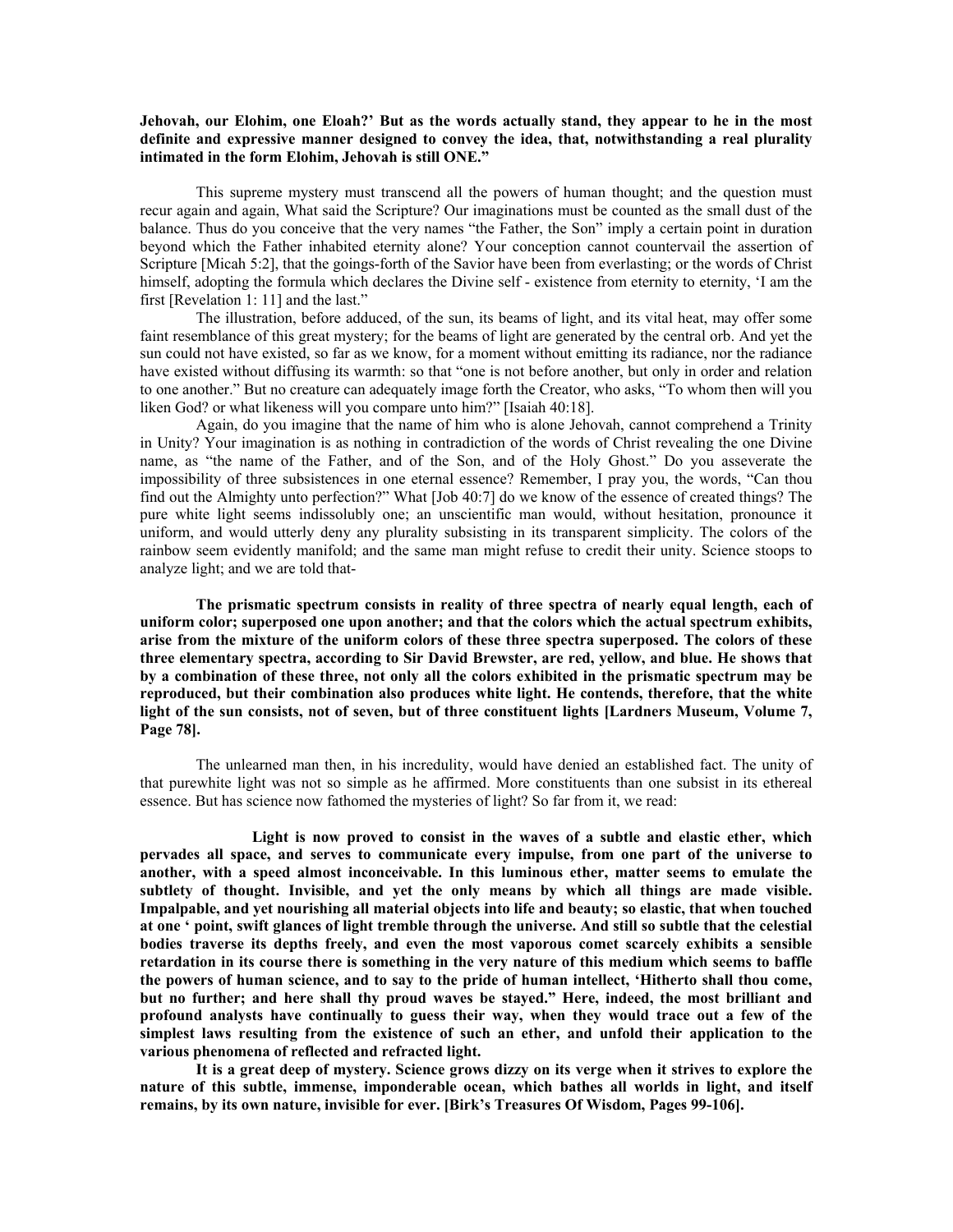Is such the modest confession of truth after all the triumphs of human wisdom? Is man only wading, with tremulous footstep, into the shallow waters of that unfathomable sea called into existence by the flat of God, when he said, "Let there be light, and there was light?" Are we so soon out of our depth in seeking to understand one of his works? How much rather may we expect to be humbled as we meditate, and to be baffled if we think we can comprehend, the glorious Creator himself? Is light a mystery? How much rather he who dwells in the light that no man can approach unto! We know him only as he reveals himself.

 This self-revelation involves a yet greater self-concealment. There will be the manifestation of God in the voluntary condescension of his love: and there will be the necessary seclusion within the clouds of his unapproachable glory. When a finite being seeks to understand anything of the Infinite, it must always be so. There will be the fragment of truth which the student has made and is making his own, and the illimitable expanse beneath, above, and beyond him. Thus in the field of nature we read, "The works of the Lord are great, sought out of all them that have pleasure therein." Here is our knowledge. But "No [Psalm 111:2] man," says Solomon, "can find out the work that God makes from the beginning to the end." There is the limit of our knowledge. We are invited to consider his heavens, to trace his footprints, and to regard the operations of his hands. And yet after all, "Lo! these are parts of his ways; how faint a whisper is heard of him! The thunder of his power who can understand?" So, in the majestic course of his patient [Job 26:14] providence we adoringly acknowledge, "Just and true are thy ways, thou King of saints:" and yet we must [Revelation 15:3] confess, "Thy way is in the sea, and thy path in the great waters, and thy footsteps are not known." [Psalm 77:19].

 Humble students are treading an upland path. Their horizon widens every step they take. The angels of light, standing on a higher eminence, see further than they. Still there must be a boundary line which limits angelic intuition: and whatever lies beyond that line must be a mystery to them, or, if made known to them, made known by revelation. We rebuke the want of modesty in the unlearned peasant who argues from his ignorance against the declarations of science: surely those blessed spirits would rebuke us, if we, through preconceived notions of our own, refused to credit the simple revelations of God regarding his own mysterious Being.

 He reveals himself by his names, his attributes, and his acts. And, therefore, if, combined with assertions that God is one, we find three revealed in Scripture to whom the same names, attributes, and acts are ascribed, the same so far as a personal distinction allows. If we look vainly for any fourth Divine one, or any intimation of more than three; if we connect with this the intimate and necessary union affirmed to exist betwixt the Father, and the Son, and the Spirit, as when the Lord Jesus says, 'I and my Father are one," and when Paul says, "The Spirit searches the depths of God;" if, then, we find that every Christian is baptized into one Name,-the Name of the Father, and of the Son, and of the Holy Ghost,-we are led swiftly and irresistibly up to the doctrine (call it by what name you will) of the Trinity in Unity.

 (2) Hence, at the risk of apparent repetition, I shall bring together again some few Bible testimonies to the Deity of the Father, the Son, and the Holy Ghost; combining them in one view; and adding a further declaration from Scripture of our sole dependence on the alone Jehovah; so that you may see at a glance, that we are compelled by the Christian verity, "to acknowledge the glory of the eternal Trinity, and in the power of the Divine Majesty to worship the Unity."

#### **1. The Father, the Son, and the Holy Ghost are eternal.**

1. I am the first, and I am the last. Isaiah 44: 6. The everlasting God. Romans 16:26.

2. I am the first and the last. Revelation 1:17. Whose goings forth have been from of old, from everlasting. Micah 5: 2.

3. The eternal Spirit. Hebrews 9:14.

The One Eternal is our trust. The eternal God is thy refuge, and underneath are the everlasting arms. Deuteronomy 33:27.

#### **2. The Father, the Son, and the Holy Ghost created all things.**

1. One God, the Father, of whom are all things. 1 Corinthians 8: 6. The Lord.... it is he that hath made us. Psalm 100:3.

2. All things were made by him (the Word, etc. John 1:3). By him were all things created, etc. Colossians 1: 16.

3. Who hath measured, etc.-who hath directed the Spirit of the Lord? Isaiah 40: 13. The Spirit of God hath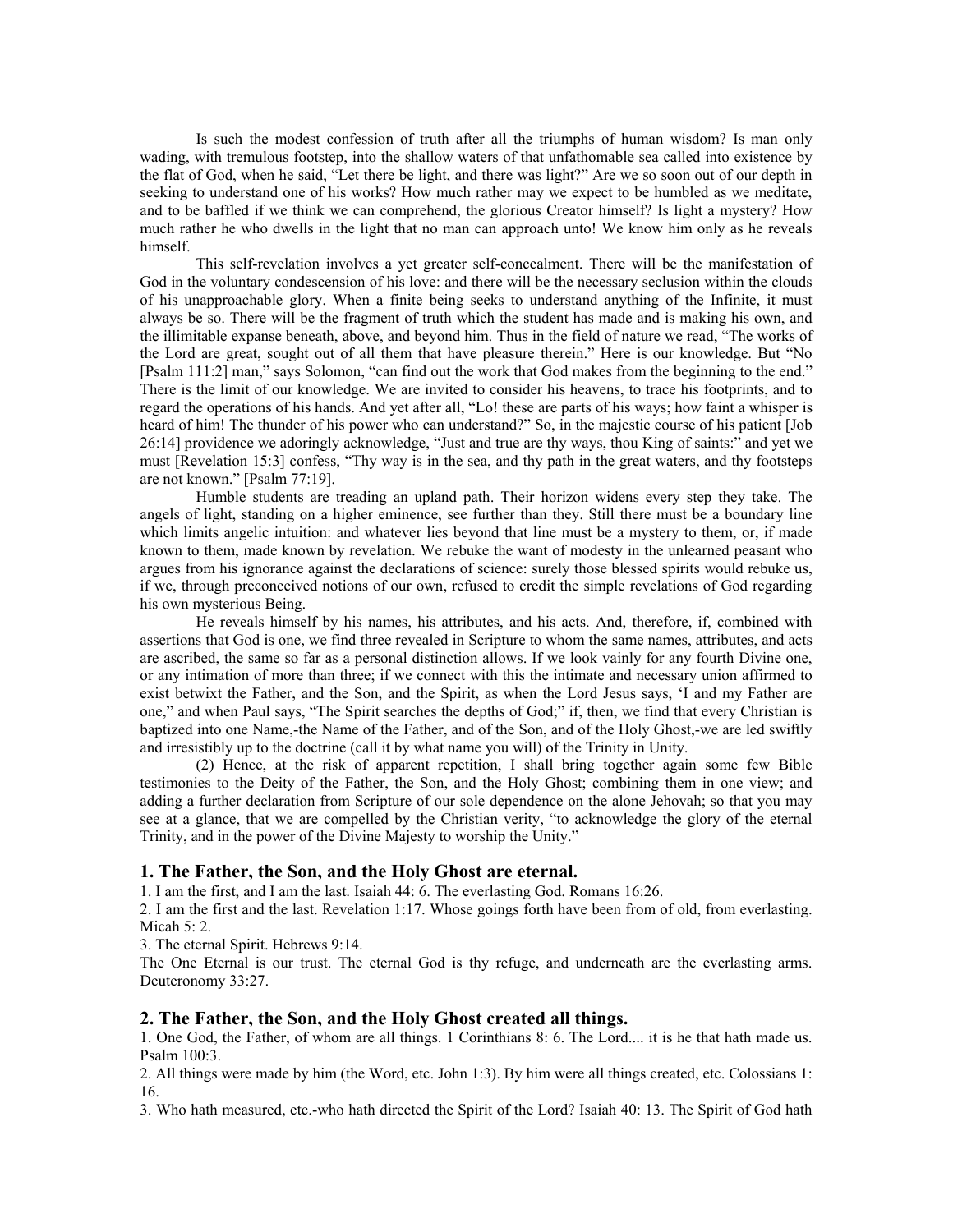made me. Job 33:4.

The One Almighty is our trust. Commit the keeping of their souls to him, as unto a faithful Creator. 1 Peter 4: 19.

### **3. The Father, the Son, and the Holy Ghost are omnipresent.**

1. Do not I fill the heaven and earth? Said the Lord. Jeremiah 23: 24.

2. Lo, I am with you always. Matthew 28:20.

3. Whither shall I go from thy Spirit? Psalm 139:7.

The One omnipresent God is our trust. He is not far from every one of us; for in him we live, and move, and have our being. Acts 17:27,28.

### **4. The Father, the Son, and the Holy Ghost are incomprehensible and omniscient.**

1. No one knows the Father, save the Son. Matthew 11:27. Known unto God are all his works, etc. Acts 15:18.

2. No one knows the Son, save the Father. Matthew 11:27. Lord, thou knows all things. John 21: 17.

3. Who being his counselor hath taught him? Isaiah 40:13. The Spirit searches all things. 1 Corinthians  $2:10.$ 

We worship the One all-seeing God. All things are naked and opened unto the eyes of him with whom we have to do. Hebrews 4:13.

#### **5. The Father, the Son, and the Holy Ghost are true, holy, and good.**

1. Be that sent me is true. John 7:28. Holy Father. Righteous Father John 17:11,25. The Lord is good. Psalm 34:8.

2. I am . . . . the truth. John 14:6. The Holy One and the just. Acts 3:14. The good Shepherd. John 10:11.

3. The Spirit is truth. 1 John 5: 6. The Spirit, the holy One. John 14:26. Thy Spirit is good. Psalm 143:10. We adore the One Lord of infinite goodness. Who shall not fear thee, 0 Lord, and glorify thy name? For thou only art holy. Revelation 15:4.

### **6. The Father, the Son, and the Holy Ghost have each a self-regulating will.**

1. Him that works all things after the counsel of his own will. Ephesians 1:11.

2. The Son wills to reveal him. Matthew 11:27. Father, I will. John 17:24.

3. Dividing to every one severally as he wills. 1 Corinthians 12:11.

We rest on the will of him who alone is Jehovah. The will of the Lord be done. Acts 21:14.

### **7. The Father, the Son, and the Holy Ghost are the fountain of life.**

1. With thee is the fountain of life. Psalm 46:9. God hath quickened us. Ephesians 2:4,5.

2. In him (the Word) was life. John 1:4. The Son quickens whom he will. John 5:21.

3. The Spirit is life. Romans 8:10. Born of the Spirit. John 3:8.

We depend on one life-giving God. Love the Lord thy God and cleave unto him, for he is thy life. Deuteronomy 30:20.

#### **8. The Father, the Son, and the Holy Ghost strengthen, comfort, and sanctify us.**

1. Thou strengthened me with strength in my soul. Psalm 138:3. I will comfort you. Isaiah 66:13. Sanctified by God the Father. Jude 1:1.

2. I can do all things through Christ which strengthened me. Philippians 4:13. If any consolation in Christ. Philippians 2:1. Sanctified in Christ Jesus. 1 Corinthians 1:2.

3. Strengthened with might by his Spirit in the inner man. Ephesians 3: 16. The Comforter, the Holy Ghost. John 14: 26. Being sanctified by the Holy Ghost. Romans 15:16.

We trust in One God for spiritual power. My God, my strength, in whom I will trust. Psalm 18: 2.

### **9. The Father, the Son, and the Holy Ghost fill the soul with Divine love.**

1. Every one that loves him that begat. I John 5:1. If any man love the world, the love of the Father is not in him. 1 John 2:15.

2. The love of Christ constrains us. 2 Corinthians 5:14. If any man love not the Lord Jesus Christ. 1 Corinthians 16:22.

3. I beseech you for the love of the Spirit. Romans 15:30. Your love in the Spirit. Colossians 1:8.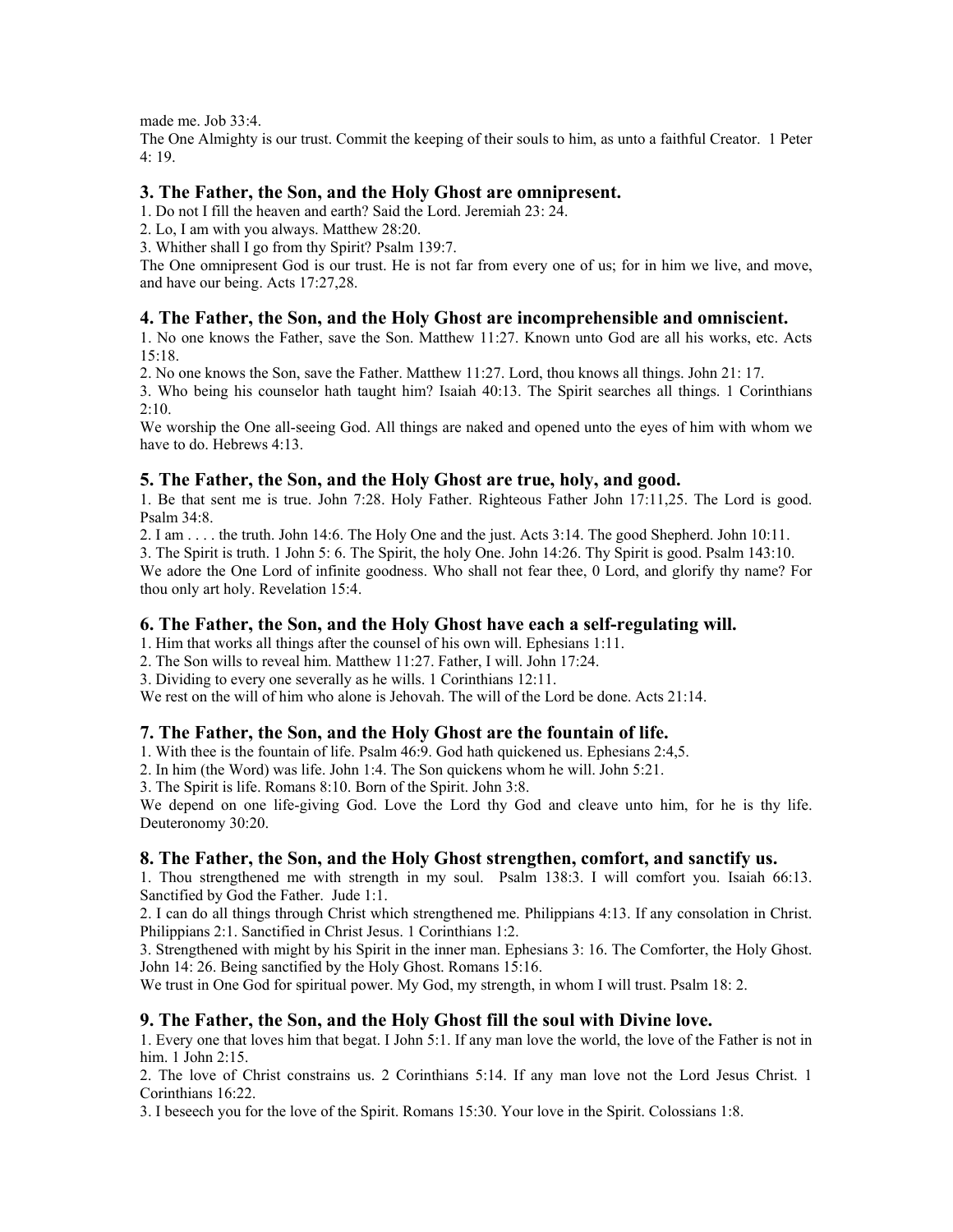The love of the One living and true God character lives the saint. Thou shall love the Lord thy God with all thy heart. Deuteronomy 6:5.

#### **10. The Father, the Son, and the Holy Ghost gave the Divine law.**

1. The law of the Lord is perfect. Psalm 19:7. The word of our God. Isaiah 40:8. Thus said the Lord God. Ezekiel 2:4.

2. The law of Christ. Galatians 6:2. The word of Christ. Colossians 3:16. These things said the Son of God. Revelation 2:18.

3. The law of the Spirit of life. Romans 8:2. Holy men of God spoke as they were moved by the Holy Ghost. 2 Peter 1:21. The Holy Ghost said. Acts 8:2.

The word of One Legislator is the believer's rule. There is one Lawgiver who is able to save. James 4:19.

#### **11. The Father, the Son, and the Holy Ghost dwell in the hearts of believers.**

1. I will dwell in them. 2 Corinthians 6:16. God is in you of a truth. 1 Corinthians 14:25. Our fellowship is with the Father. 1 John 1:3.

2. Christ may dwell in your hearts by faith. Ephesians 3:17. Christ in you, the hope of glory. Colossians 1:27. Our fellowship with Jesus Christ. 1 John 1:3.

3. The Spirit dwells with you, and shall be in you. John 14:17. The communion of the Holy Ghost. 2 Corinthians 13:14.

The contrite heart receives One Divine guest. Thus said the high and lofty One that inhabits eternity, I dwell with him that is of a contrite and humble heart.-Isaiah 47:15.

### **12. The Father, the Son, and Holy Ghost are each by himself, the supreme Jehovah and God.**

1. 1am Jehovah thy God. Exodus 20:2. Thou, Lord, art most High for evermore. Psalm 92:8.

2. Jehovah our God. Isaiah 40:3, with Matthew 3:3. The Highest. Luke 1:76, with Matthew 11:10.

3. Jehovah God. Ezekiel 8:1,3. The Highest. Luke 1:35.

The One supreme Lord God is our God for ever and ever Jehovah, our Elohim, One Jehovah. Deuteronomy 6:4.

 From this brief comparison, which might be elaborated at far greater length, (if the reader asks for further proof of any statement, I earnestly entreat him to refer back to the more detailed exposition,) Scripture assures us that the Father, the Son, and the Holy Ghost. have the same Divine attributes, concur with a mind and will and heart, personally independent but unitedly harmonious, in the same Divine acts, and are addressed by the same Divine names. And further, we learn that our trust is not dispersed or confused by this co-equal Godhead of the Sacred Three. But that (a way of access being opened in the gospel through the revelation of the Father in Christ by the Spirit) we rest on, we worship, and we love One God. Thus, these Three are One: or, in the language of the first Article of the Church of England

"There is but One living and true God, everlasting; without body, parts, or passions; of infinite power, wisdom, and goodness; the Maker and Preserver of all things, both visible and invisible. And in Unity of this Godhead, there be Three persons of one substance, power and eternity; the Father, the Son, and the Holy Ghost."

(3) Are you tempted to say, "such a brief article as this enunciated by Christ himself, and recorded by the apostles, would have settled every controversy for ever: why, oh why, was it not contained in Scripture?" Haply, Elihu might quell the rising suspicion, "Behold, in this thou art not just: I will answer thee, that God is greater than man. Why does thou strive against him? For he gives not account of any of his matters. For God speaks once, yea twice, but man [Job 33:12-14] perceives it not." But it is by no means certain that such an article would have settled every doubt. It would have been handed down from age to age: many manuscripts must needs be collated: possibly some obscure variation might be discovered. But even if the text were as impregnable as the opening of John's Gospel, I doubt whether it would have convinced such minds as remain unconvinced of the Deity of Christ, after weighing those transparent [Ephesians 2:8] declarations. Saving faith is the gift of God. Granting, however, that it had materially shortened the path by which sincere inquirers attain the true faith, (for Scripture assures us that none, who heartily seek the Lord, stop short of Jesus Christ,) what would have been its effect on the church at large? Permit me here to quote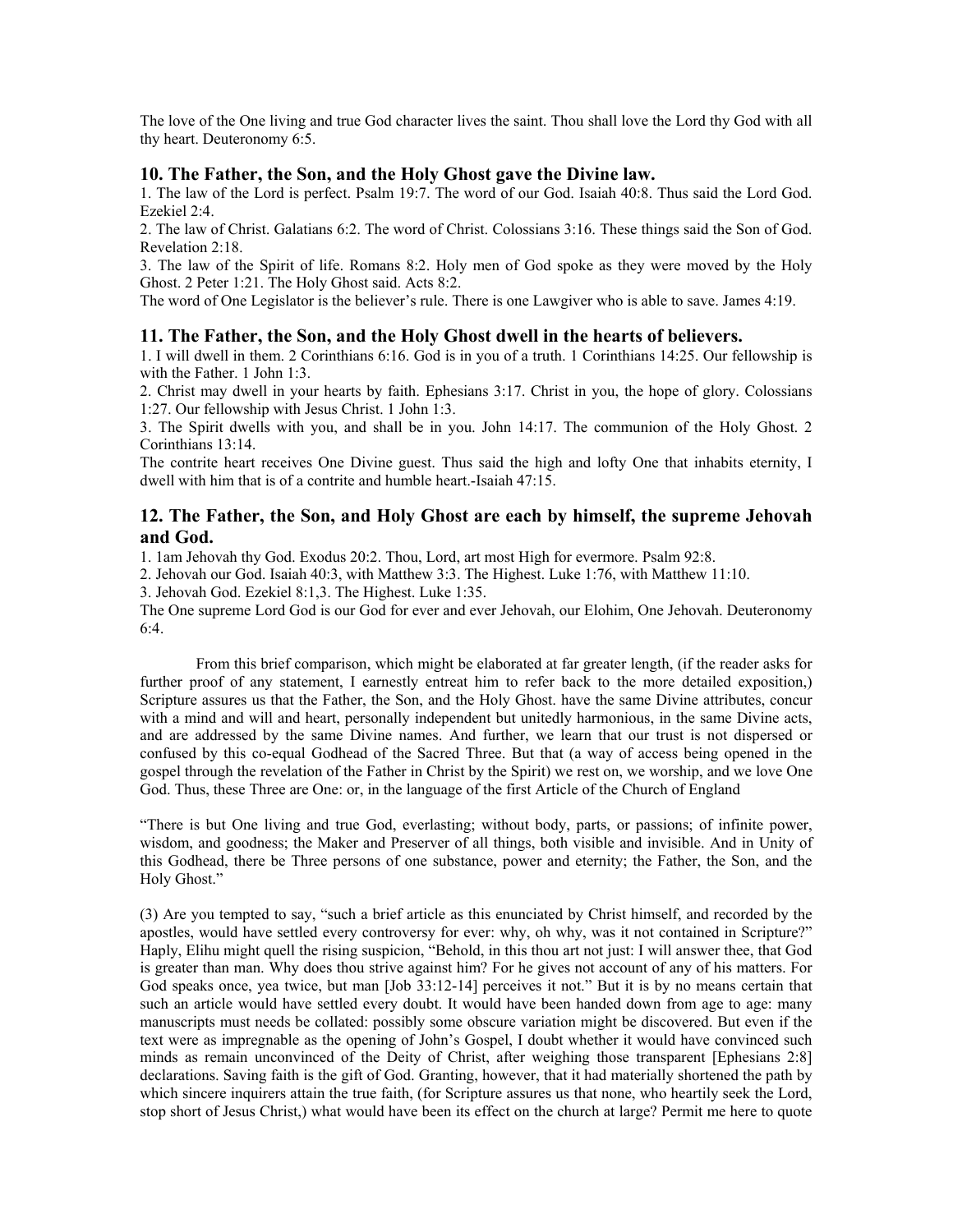some admirable remarks from "Cautions for the Times."

**There is another reason against the providing in Scripture of a regular systematic statement of Christian doctrines. Supposing such a summary of gospel truths had been drawn up, and could have been contrived with such exquisite skill as to he sufficient and well adapted for all, of every age and country, what would have been the probable result? It would have commanded the unhesitating assent of all Christians, who would, with deep veneration, have stored up the very words of it in their memory, without any need of laboriously searching the rest of the Scriptures, to ascertain its agreement with them. Which is what we do (at least, are evidently called on to do) with a human exposition of the faith; and the absence of this labor, together with the tranquil security as to the correctness of their belief, which would have been thus generated, would have ended in a careless and contented apathy. There would have been. .. . no call for vigilant attention in the investigation of truth-none of that effort of mind which is now requisite, in comparing one passage with another, and collecting instruction from the scattered, oblique, and incidental references to various doctrines in the existing Scriptures; and in consequence none of that excitement of the best feelings, and that improvement of the heart, which are the natural and, doubtless, the designed result of an humble, diligent, and sincere study of the Christian Scriptures.** 

**In fact all study, properly so called, of the rest of Scripture all lively interest in its perusalwould have nearly been superseded by such an inspired compendium of doctrine; to which alone. as by far the most convenient for that purpose, habitual reference would have been made in any question that might arise. Both would have been regarded indeed as of Divine authority. But the compendium as the fused and purified metal, the other as the mine containing the crude ore. And the compendium itself being not, like the existing Scriptures, that from which the faith is to be learned, but the very thing to be learned. would have come to be regarded by most with an indolent, unthinking veneration, which would have exercised little or no influence on the character. Their orthodoxy would have been as it were petrified; like the bodies of those animals we read of incrusted in the ice of the polar regions-firm fixed, indeed, and preserved unchangeable; but cold, motionless, lifeless. It is only when our energies are roused, and. faculties exercised, and our attention kept awake by an ardent pursuit of truth, and anxious watchfulness against error-when, in short, we feel ourselves to be doing something towards acquiring, or retaining, or improving our knowledge-it is then only that that knowledge makes the requisite practical impression on the heart and on the conduct.** 

 **To the church, then, has her all-wise Founder left the office of teaching-to the Scriptures, that of proving the Christian doctrine: to the Scriptures, he has left the delineation of Christian principle to each church, the application of those principles, in their symbols or articles of religion-in their forms of worship -and in their ecclesiastical regulations." Pages 443, 444.** 

 How beautiful is the analogy here between the word of God and the natural creation! Had we been told that the earth was to be so arranged that eight hundred millions of human beings could live thereon, should we not, in thought, have done away with the vast unproductive forests, the superfluous mountains, the exorbitant ocean, and have divided it into so many plots for agriculture, like the truest pauper field? This was not God's way. The woods, and hills, and seas minister to the clouds, and the clouds drop fatness on the fertile fields and the luxurious plain; and thus he opens his hand and supplies all things living with plenteousness. So is it with the Scriptures of truth. We should, perhaps, have expected definitions, and articles, and formularies, and canons, and creeds. This was not God's method.

 There is the incident of touching simplicity, the solemn majesty of law, the flame of patriotic zeal, the heart-experience which speaks to our heart, the grandest poetry, the most magnificent songs of praise, the rapid changes on the prophetic harp, the inimitable story of redeeming love, the calm deductions of logical argument, the echo of angelic joy, the unbarring of the gates of glory, and the reflection of the light of eternity. And yet, amid all these manifold combinations, the simple rule of our faith in the One living and true God-Father, Son, and Spirit, the source of creation, redemption and sanctification, is marked out with a precision that "he may run that reads." Hebrews 2:2.

 But, do you ask, is it needful for every believer to pass through such a long process of proof as even this little treatise sets forth? Assuredly not. The Bible is eminently the poor man's book. These things are hidden from the wise and prudent, and revealed unto [Matthew 11:25] babes. And to such a childlike mind a very few [Matthew 18:3] simple truths generally carry conviction, and with conviction life and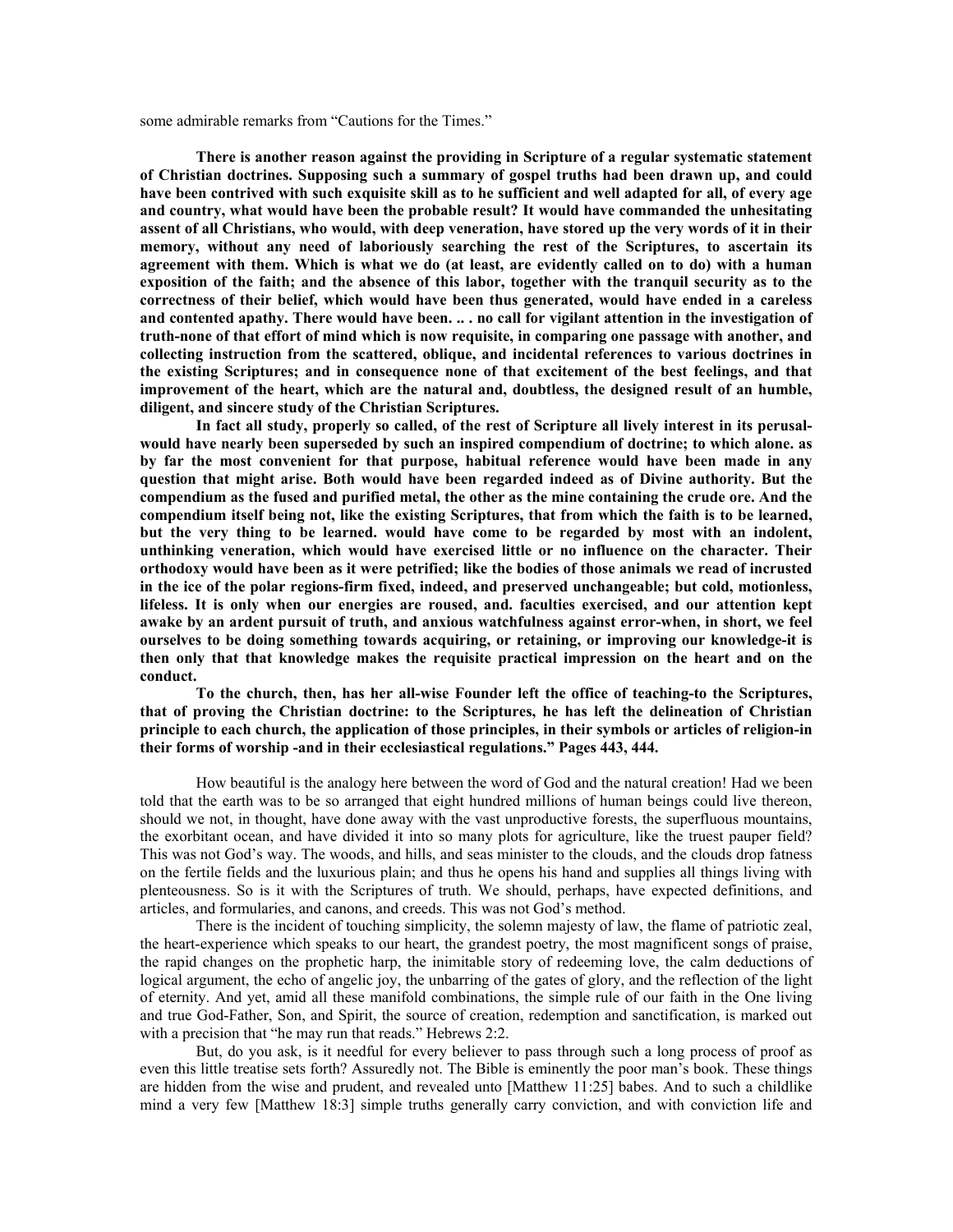peace. 'I am God, and beside me there is no Savior." "Behold the Lamb of God, which takes away the sin of the world." 'I will send the Comforter to you." His Father, his Redeemer, his Sanctifier, are equally indispensable to him: and he knows that he was baptized into the name of the Father, the Son, and the Holy Ghost. He needs no more, Without any labored syllogisms, he believes these Three are One. The truths finds him. He does not expect to fathom the mystery; but his whole heart embraces that which satisfied his whole necessity. If, however, doubts and suspicions assail these first principles when implanted, or keep back an inquirer from believing them, then the word of God, reverently consulted, affords a complete answer to every, what I may call, rational objection. The armory supplies a weapon for every encounter. We are ready to give [1 Peter 3:15] every man a reason of the hope that is in us. Therefore, if held back by these doubts from faith in Christ, you must give yourself, heart and soul, to this momentous inquiry; you must shake off that deadly indifference which would leave this question undecided; you must watch and pray; and then be assured the promise shall never fail. "I know the thoughts that I think toward you, said the Lord, thoughts of peace and not of evil, to give you an expected end. Then shall you call upon me, and you shall go and pray unto me, and I will hearken unto you; and you shall seek me, and find me, when you shall search for me with all [Jeremiah 29:11-13] your heart."

 Mortal life, stretching forth into immortality, is to each man like a precious cabinet stored with priceless jewels. But the cabinet is locked, and to those without Christ the key is wanting. The gospel is that key. It is proffered to all. How many, alas, carelessly thrust it aside! But some, you may think with a modest caution, refuse to make the trial, lest haply they should hamper the lock, until they have been assured by a careful sifting of documents, by a comparing of outlines of the hidden wards with the key, and by other infallible proofs, that the key in question was the one made and designed for the cabinet. This investigation they pursue with untiring assiduity, until, satisfied of the credibility of the evidence adduced, they try the bolt with a trembling hand; it yields to the touch and the cabinet is their own: they are rich for ever many others, however, have more trustfulness, and less fearfulness. They feel their poverty; they believe the offer is to be relied on; they know that many of their neighbors have found it so; and without further delay they also try the lock: it yields, and the cabinet is theirs. You can never argue them out of their persuasion that the key they hold in their hands is the key of the cabinet. No other unlocks it; and this does. That is enough for them. They may not have so intelligent a knowledge of the way in which that elaborate key turns back one secret spring after another: that knowledge, whenever acquired, belongs to the patient, pains-taking investigator: but both alike possess the jewels.

 So is it with the gospel of Jesus Christ: it exactly fits the intricate wards of the human heart. It unlocks the inestimable treasures of human life. He that uses it is rich indeed; rich towards God; rich for eternity. Whether he has been led to faith in Christ through long and painful inquiries, as may be the case especially with those who have much time for thought, and keen intellectual powers; or whether with a more confiding alacrity, which is the experience of most Christians, (for "God hath chosen the poor of this world rich in faith,") he has obeyed the [James 2:5] gospel at once, the life-giving efficacy is the same. "As many as received him, to them gave he power to become the sons of God." The question is one of [John 1:12] obedience or of disobedience. "The mystery [of the gospel of Jesus Christ] is now according to the commandment of the everlasting God made known to all nations, [Romans 16:25,26] for THE OBEDIENCE OF FAITH" Obedience is life. "He that believes on the Son hath everlasting life" and disobedience is death; for the same Scripture continues, "He that believes not the Son shall not see life; but the wrath of God abides on him." John 3: 36.

 (4) Do you say, Is not a trustful knowledge of God the Father sufficient? Scripture answers, There is no true knowledge of God the Father, except in God the Son: for Jesus Christ says, "I am the way, the truth, and the life; no man comes unto the Father, but by [John 14:6] me." And John writes, "Whosoever denies the [1 John 2:23] Son, the same hath not the Father." And again, "Whosoever transgresses, and abides not in the doctrine of Christ, hath not God. He that abides in the doctrine of Christ, he hath both the Father and [2 John 1:9] the Son." Now Scripture has proved to us the essential Godhead of the Son with the Father: and, if once the Holy Spirit convince you of this, you will be the first to ask, what can denial of the Son be, if to deny his Deity be not this negation? With your keen sense of honor, you will then be the first to acknowledge that such denial destroys the glory of his person; tears the crown from his brow; empties the atonement of its virtue. And, however undesignedly, charges the church of Christ with idolatry, and the word of God with equivocation and untruthfulness. For he who denies the Deity of our Lord "believes [1 John 5:10] not the record that God hath given of his Son." There are indeed many who, professedly believing the Deity of the Son of God, by their works deny him: theirs, perhaps, is an aggravated guilt:-but those who professedly disbelieve his Deity, seeing that such unbelief extracts all saving efficacy from his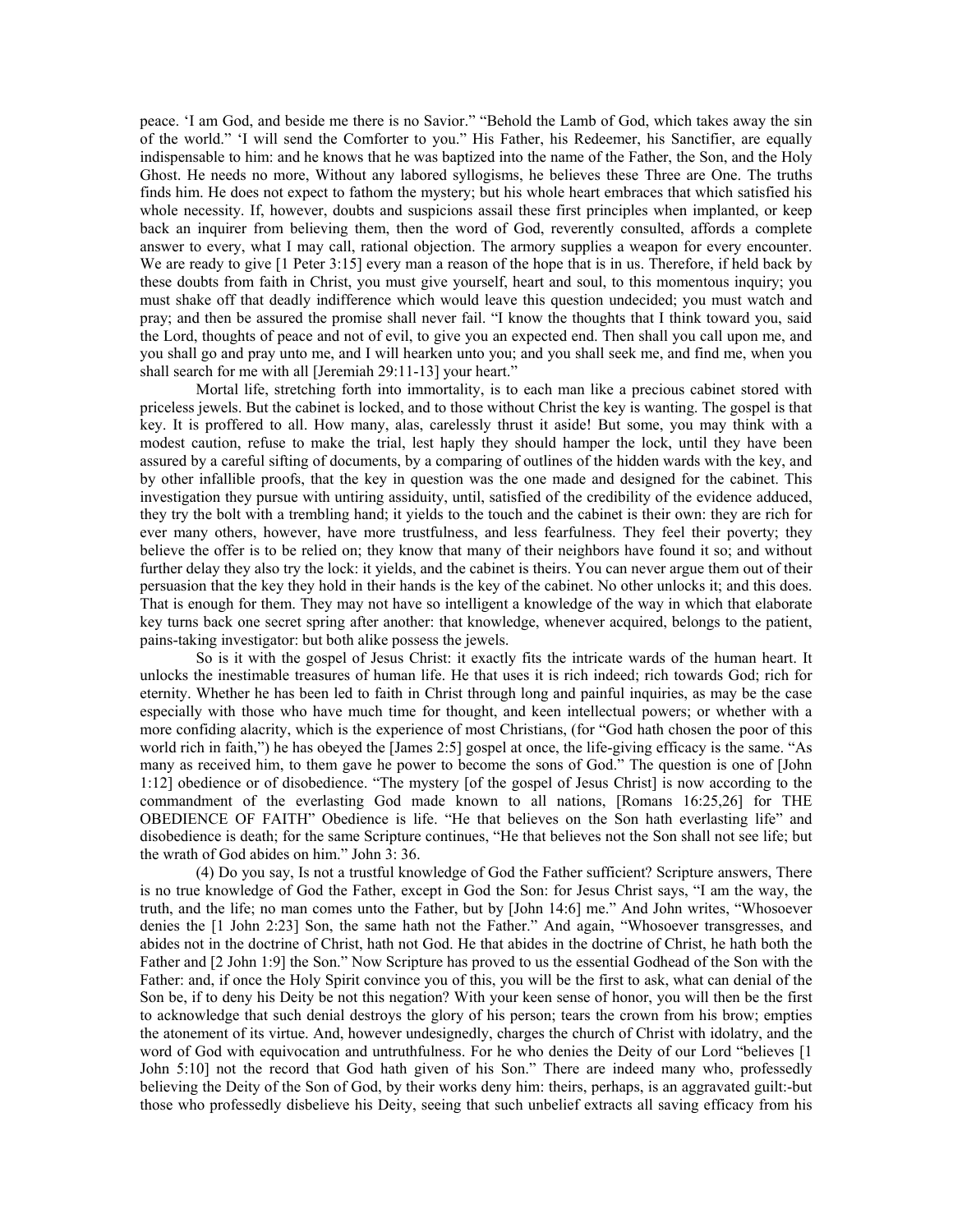work, are rejecting the only "name under heaven [Acts 4:12] given among men, whereby we must be saved."

 Further, do you say, God is love, and will not visit with eternal condemnation the creatures of his hand? My friends, you are making to yourselves a God of your own imagination, a God of mercy and compassion only, but without holy jealousy and righteousness. Such a one is not the God of creation, or of providence, or of the Bible. He is not the God of creation; for even there, amid the abounding evidence of his goodness, there are things which tell of his severity; there is not only the sunshine, and the summer. And the dew, and the calm,-but also the terrible darkness, and the wintry blast, and the storm. And the volcano. Such a one is not the God of permissive providence. For there is not only the happy home, and prattling childhood, and the mart of peaceful merchandise, and the honorable senate, but also the chamber of suffering, and the creeping infirmities of age, and the wail of oppression, and the battle-field strewn with corpses. Nor is such a one the God of the Bible: God is love indeed-but love embraces all his attributes, not mercy only, but righteousness likewise: "for love is strong as death, jealousy is hard as the grave, the coals thereof are coals of fire, which hath a most vehement flame." Oh, surely not in vain was [Song of Solomon 8:6] the cry of the gospel herald, "Flee from the wrath to [Matthew 3:7] come." Not in vain the warning of Jesus Christ, "If you believe not that I am he, you shall die in your sins." [John 8:24] Not in vain the awakening question of Peter, "What shall the end be of them that obey not the gospel of God?" [1 Peter 4: 17].

 It is so often asserted that the inflexible righteousness manifested under the old dispensation, as in the deluge, in the destruction of the cities of the plain, in the plagues on Egypt, or in the chastisements on Israel, has been modified by the "milder genius of the [Luke 17:36-38] gospel"-though they who make the assertion forget, that these cases are adduced as examples in the New [Romans 9:17] Testament, that I bring before you in the note below some portion of the witness of the New Testament to the immutable justice of God.

#### **\* Testimony under the new covenant to the righteous severity of God. Matthew 3:7-12, John Baptist warns to flee from the wrath to, come.**

**Matthew 5: 96-99, Jesus speaks of the eternal prison, and of the unholy being cast into hell. Matthew 8:13, of the broad way leading to destruction; and Verse 23, of the hour when he will say, Depart from me.** 

**[These last are taken from the sermon on the mount, in which the Fatherly character of God shines as a golden thread interwoven throughout.]** 

**Matthew 8:12, the children of the kingdom cast out into outer darkness.** 

**Matthew 10:15 More tolerable for Sodom in the day of judgment; and Verse 28, "Fear him which is able to destroy both soul and body in** 

**hell." [This last in closest connection, with filial trust towards God.]** 

**Matthew 11: 20-24 The woes on Chorazin.** 

**Matthew 12:32. The unpardonable sin.** 

**Matthew 13: 41,49,49,50 The judgment of the wicked.** 

**Matthew 18:6-9. The end of those who cause offences.** 

**Matthew 21:44. The stone falling on the disobedient.** 

**Matthew 22:13 The guest expelled into outer darkness.** 

**Matthew 23 The woes on the Pharisees.** 

**Matthew 24 The foretold destruction of Jerusalem, typical of the last judgment** 

**Matthew 25:19 The foolish virgins disowned; Verse 30 the unprofitable servant cast out; Verse 41, the sentence upon those on the left** 

**hand- "Depart from me, you cursed, into everlasting fire, prepared for the devil and his angels."** 

**Mark 16:16 After the resurrection, the same inflexible law "He that believes and is baptized shall be saved; but he that believes not** 

**shall be damned."** 

**Luke 7:46 The unfaithful servant's end.** 

**Luke 7:28 A scene of future remorse sketched, which the prescient Christ alone could sketch.** 

Luke 8:22,23 "the rich man also died and was buried; and in hell he lifted up his eyes, being in **torments."**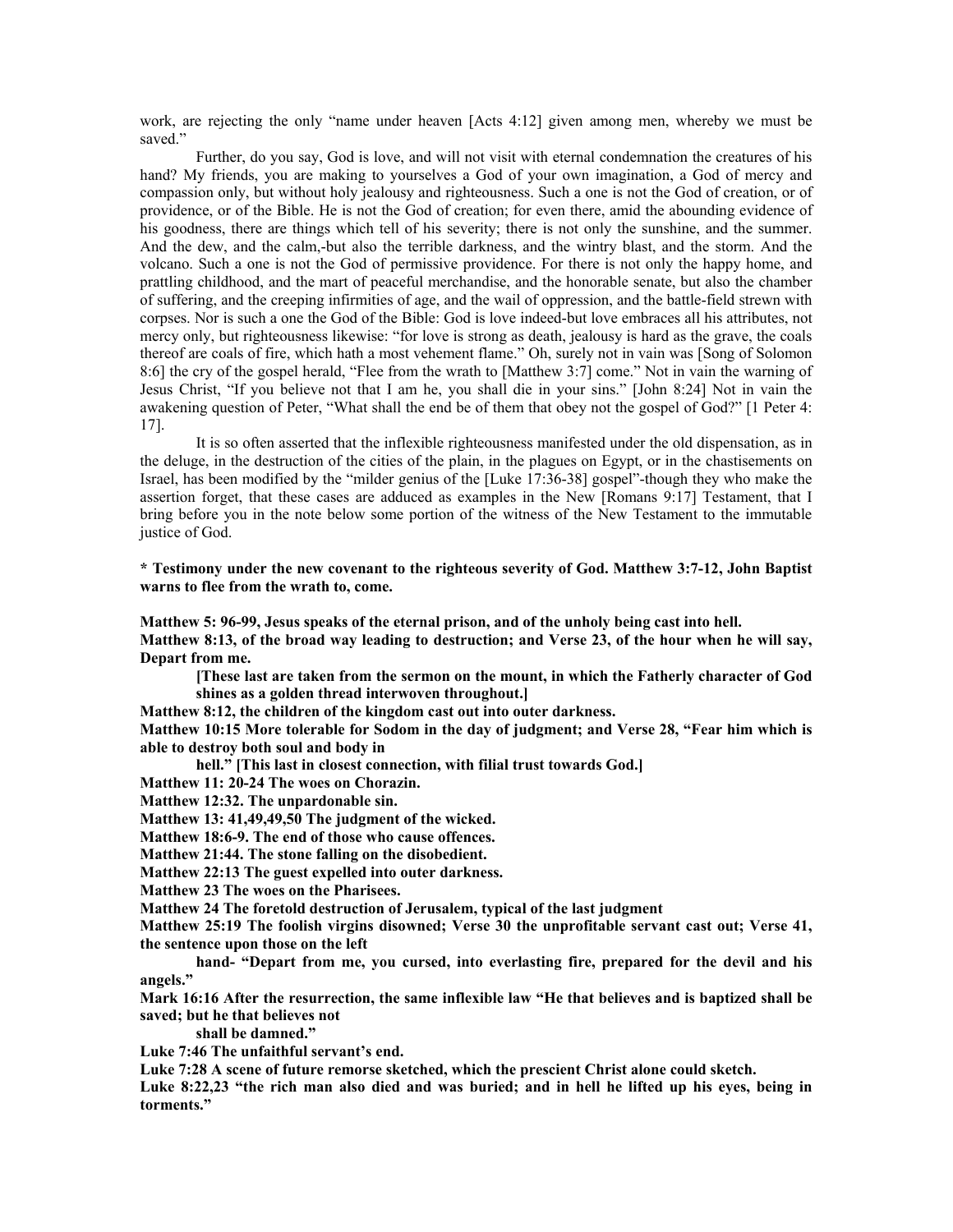**Luke 17:26-30 The deluge and the destruction of Sodom, types of the end of the wicked at the Second Advent.** 

**John 3:18 The unbeliever condemned already; and Verse 36, "the wrath of God abides on him."** 

**John 5:29 The resurrection of damnation.** 

**John 8:24 You shall die in your sins.** 

**Acts 3:23 The disobedient soul destroyed.** 

**Acts 5:1-11 The judgment on Ananias and Sapphira.** 

**Acts 8:40,41 See the peroration of Paul's sermon at Antioch:** 

**Acts 18:23-27 And of his address to the Jews.** 

**Romans 1:18 The wrath of God revealed against all ungodliness.** 

**Romans 2:4-11 Wrath treasured up against the day of wrath. Indignation and wrath, tribulation and anguish, rendered to every evil** 

**doer.** 

**Romans 6:23 The wages of sin is death.** 

**Romans 7:19 "Vengeance is mine; I will repay, said the Lord."** 

**1 Corinthians 3:17 If any man, etc., him shall God destroy.** 

**1 Corinthians 6:9 "The unrighteous shall not inherit the kingdom of God."** 

**1 Corinthians 16:22, "If any man love not the Lord Jesus Christ, let him be Anathema Maranatha."** 

**2 Corinthians 2:16 To them that perish we are the savor of death unto death.** 

**2 Corinthians 4:3 The gospel bid in them that are lost.** 

**Galatians 1:8 The solemn anathema on those who pervert the gospel.** 

**Galatians 6:8 He that sows to his flesh reaping corruption.** 

**Ephesians 2:3 We were children of wrath.** 

**Philippians 3: 18,19 "1 tell you. even weeping, that they are the enemies of the cross of Christ: whose end is destruction."** 

**2 Thessalonians 1:7-9 The Lord Jesus shall he revealed from heaven "in flaming fire, taking vengeance on them that know not God,** 

**and that obey not the gospel of our Lord Jesus Christ; who shall be punished with an everlasting destruction."** 

**2 Thessalonians 2:12 "That they all might be damned who believed not the truth."** 

**Hebrews 2:3 "How shall we escape, if we neglect so great salvation?"** 

**Hebrews 10:27-31, "a certain fearful looking for of judgment and fiery indignation, which shall devour the adversaries ........ It is a** 

**fearful thing to fall into the hands of the living God."** 

**Hebrews 12:29 "For our God is a consuming fire."** 

**James 2:10 "Whosoever shall keep the whole law, and yet offend in one point, he is guilty of all."** 

**1 Peter 2:8 [Jesus Christ] "a stone of. stumbling, and a rock of offence, even to them which stumble at the word, being disobedient:** 

**whereunto also they were appointed."** 

**1 Peter 4: 17,18 "What shall the end be of them that obey not the gospel of God? Where shall the ungodly and the sinner appear?"** 

**2 Peter 2:17 "To whom the mist of darkness is reserved for ever"** 

**2 Peter 3:7 The day of judgment and perdition of ungodly men.** 

**1 John 5:19 The whole world lies in wickedness.** 

**Jude 1:14,15 The Lord comes .... to execute judgment.** 

**Revelation 6:16 Hide us from the face of him that sits on the throne, and from the wrath of the Lamb.** 

**Revelation 19:3 Her smoke rose up for ever and ever** 

**Revelation 19:15 And out of his mouth goes forth a sharp sword, that with it he, should smite the nations; and he shall rule them with a** 

**rod of iron, and he treads the wine-press of the fierceness and wrath of Almighty God."** 

**Revelation 20:15, "And whosoever was not found written in the book of life was cast into the lake of fire."** 

**Revelation 21: 8, "But the fearful, and unbelieving, and the abominable, and murderers, and whore mongers, and idolaters, and all liars,** 

**shall have their part in the lake which burns with fire and brimstone: which is the second**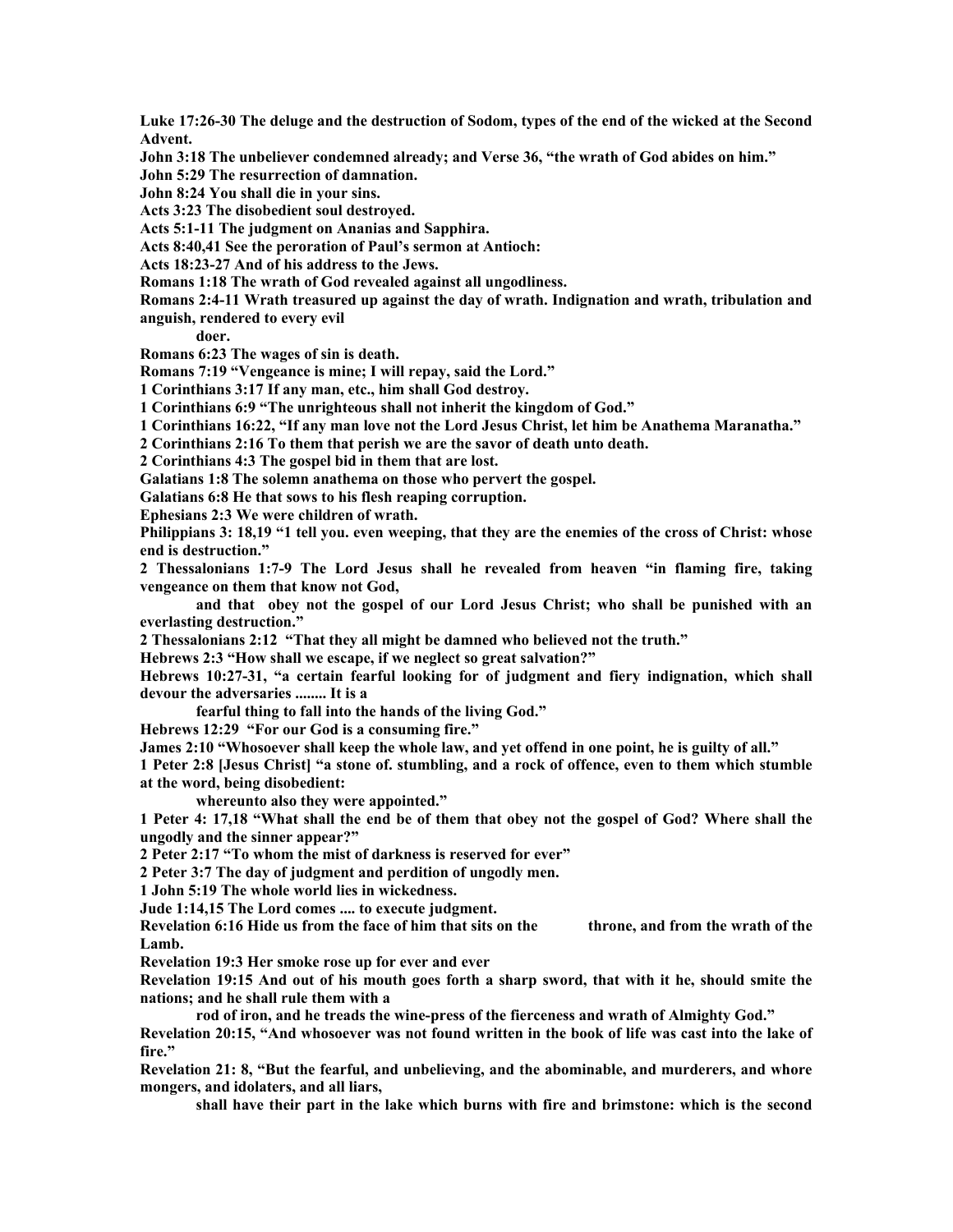#### **death. . . . " Revelation 22:11 "He that is unjust, let him be unjust still; and he that is filthy, let him be filthy still."**

It is the goodness of God that [Luke 13:25] leads us to repentance. But the season is limited, and "when once the master of the house is risen up, and hath shut to the door," then the last hour of pardoning mercy will have passed away, and he whose name is love declares, "Then shall they call upon me, but I will not answer; they shall seek me early, but they shall [Proverbs 1:28] not find me." But if Jesus wept, when foretelling the judgments on Jerusalem, well may the heart of a poor pardoned sinner bleed, to gather such cumulative proof of his holy indignation. So terrible is the evidence that, like Moses at Sinai, "I exceedingly fear [Hebrews 12:21] and quake." If it were only one isolated passage, you might urge it was figurative language; but here it is written in history, prophecy, sermon, epistle, vision,-all alike proving that our God is a consuming fire, and that of the enemies of the cross the end is destruction. I repeat, you may conceive a God of compassion only, and fall down and worship him, but such a one is not the righteous Judge of all the earth. And you may beautify the name of the Father, whom you adore, with every trait of benevolence, and tenderness, and grace; but it is not the name of the one living and true God, for that is the name of the Father, and of the Son, and of the Holy Ghost.

 God forbid that I should write with anything of bitterness or pride. I feel far too deeply for that. You will not accuse me of it. Shipwrecked in one common fall with us, you have adopted principles of your own, and staked your immortality of weal or woe upon them. We have embarked upon that we know to be the only true life-boat: and with all the importunity of affection, those kindlings of common humanity which bind us together, we cry to you "Friends, that raft of your own construction cannot survive the tempest. Come with us. Yet there is room. Yet there is time. Our life-boat cannot sink. Our pilot knows the port."

 Let us recur to our position before God, as sketched from Scripture in the opening of this treatise. The Bible represented us as guilty, strengthless, and in darkness. Whatever moral excellences may adorn us in the sight of man; philanthropy, generosity, tenderness, integrity still the penetrating law, the law of perfect love, reveals innumerable violations of our nearest and noblest duties. We are sinners; and as sinners, exposed to all this righteous wrath in the day of wrath.

Once realize this, and our false peace is broken up for ever our earthly gayety is gone. Life, without our Father's smile, is nor worth the living. It is to flit through a mazy labyrinth of pain and pleasure, to foster affections which must wither to their roots, and to cherish hopes which must expire one by one. The irrepressible question rises again to our lips, What must I do to be saved? Where shall we find a hiding place? "The name of the Lord is a strong tower: [Proverbs 18:10] the righteous runs into it, and is safe." What is his name? The same that Moses heard in the cleft of the rock- "The LORD, the LORD God, merciful and gracious, long-suffering, and abundant in goodness and truth, keeping mercy for thousands, forgiving iniquity and transgression and sin, and that will by no means clear the guilty. Visiting the iniquity of the fathers upon the children, and upon the children's children, unto the third and to the fourth generation." [Exodus 34:6,7]

 How then can he clear us, the guilty? For "we are all as an unclean thing, and all our righteousness are as filthy rags; and we all do fade as a leaf; and [Isaiah 64: 6] our iniquities, like the wind, have taken us away." May the Lord of his sovereign mercy impress his own reply on my heart and on yours, by the power of the Holy Ghost.

 **Now we know that what things so ever the law said, it said to them who are under the law; that every mouth may be stopped, and all the world may become guilty before God. Therefore by the deeds of the law there shall no flesh he justified in his sight; for by the law is the knowledge of sin.** 

 **But now the righteousness of God without the law is manifested, being witnessed by the law and the prophets; even the righteousness of God, which is by faith of Jesus Christ unto all and upon all them that believe: for there is no difference;** 

**For all have sinned, and come short of the glory of God; being justified freely by his grace, through the redemption that is in Christ Jesus:** 

 **Whom God hath set forth to he a propitiation through faith in his blood, to declare his righteousness for the remission of sins that are past, through the forbearance Of God. To declare, I say, at this time, his righteousness: that he might be just, and the justifier of him which believes in Jesus." Romans 3:19-26.**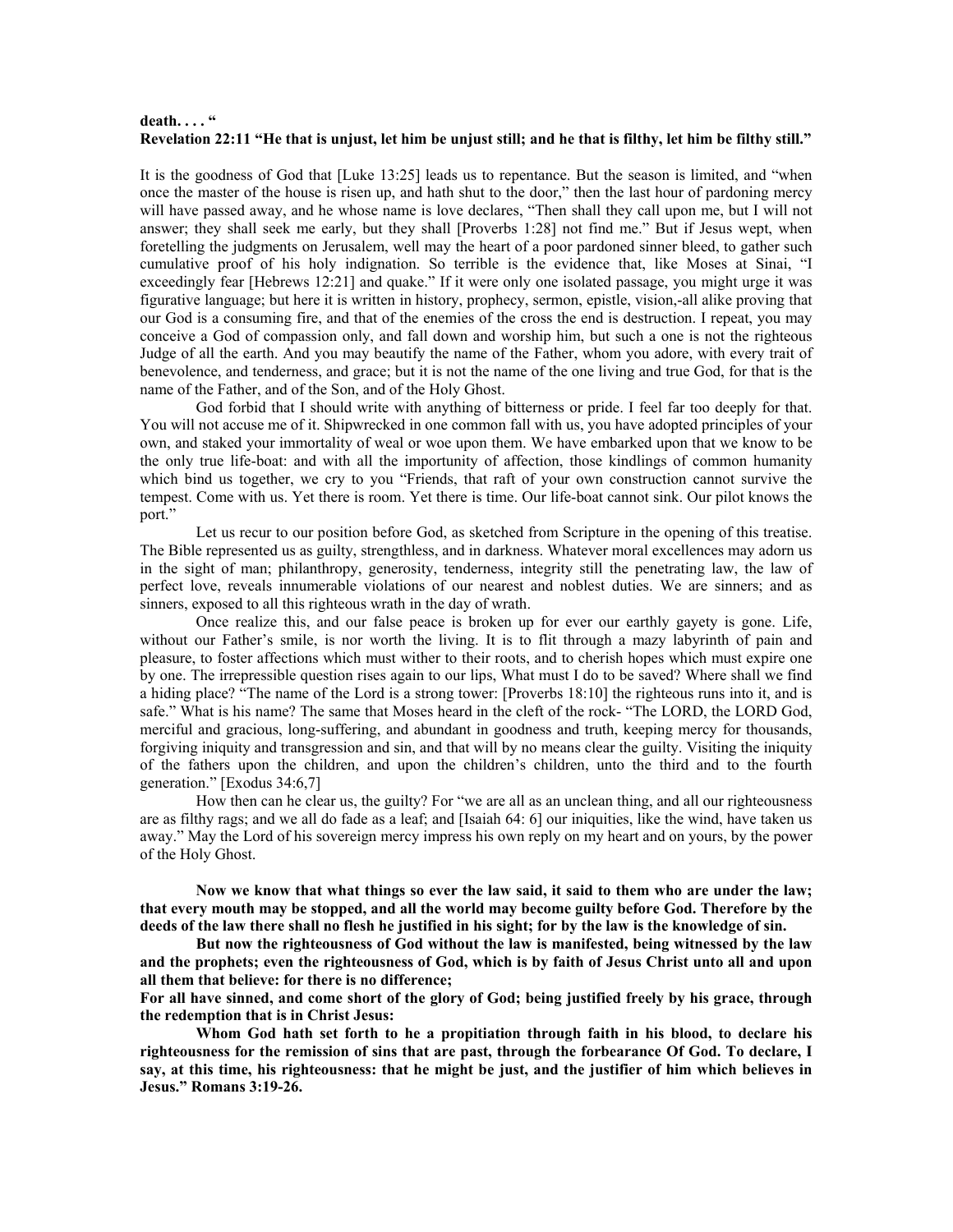How blessed, how Divine a salvation! Another has offered an atoning sacrifice for our sins; another imparts his righteousness to all who believe. The claims of the law are satisfied; for a Victim of infinite worth has satisfied them. Emmanuel, God with us, is surety [Romans 5:6] for us. Christ died for the ungodly, the Just for the [1 Peter 3:18] unjust, that he might bring us to God. "It is the blood which makes an atonement for the soul:" not the [Leviticus 17:11] blood of bulls and of goats, but the blood of Jesus [Hebrews 10:4] Christ his Son cleanses us from all sin. And now [1 John 1:7] God in Christ reconciles the world unto himself, not imputing their trespasses unto them. And we are ambassadors for Christ. As though God did beseech you by us, we pray you in Christ's stead be you reconciled to God; for he hath made him who knew no sin to be sin for us, that we might be made the righteousness of [2 Corinthians 5:19-21] God in him. 0 unexampled love! The Father sent the Son to be the Savior of the world. God the Father [1 John 5:14] loving us with everlasting love: God the Son incarnate, crucified, risen, glorified, interceding. Here "Mercy and truth are met together; righteousness and peace have kissed each other." [Psalm 85:10].

 But once more: "Jesus says, No one can come unto me except the Father which hath sent me draw him. [John 6:44]. And yet again: "No one comes unto the Father, but by me." It is a circle of light and love. We go [John 14:6] round about it. How are we to enter it? Jesus answers, "When the Comforter is come, whom I will [John 15:26] send unto you from the Father, he shall testify of me.... he will guide you into all truth .... he shall receive [John 16:13,14] of mine, and shall show it unto you." Here is the power of entrance. That which is born of the Spirit is spirit.

 Oh, blessed new born soul! Washed in the blood of Christ, clothed in his spotless goodness, drawn by his quickening Spirit, it is brought to the footstool of the throne of paternal love. It lives. It loves. All the affections gush forth from a well of water springing up into everlasting life. The Trinity in Unity is no longer an abstract doctrine alone, but it interpenetrates our spiritual being. The Father and the Son have come unto us, and in the communion of the [John 14:23] Spirit make their abode with us: and thus dwelling in love we dwell in God, for God is LOVE.

 (5) God is love. Many, from these words alone, have argued the necessity of a co-eternal and a coequal plurality in unity, as a deduction from that

absolute perfection of the Divine nature which requires every possible excellence: co-eternal;-for love implies, at least, that there be One who loves, and One

who being loved reciprocates that love; and, therefore, if the Son were not from everlasting (as the Father himself), the first and the last, the beginning and the ending; then before the creation of our world, or of any worlds, through the receding cycles of a past eternity, they have contended that "the Divine mind would have stood in an immense solitariness without reciprocity of affection, and without communion of intellectual enjoyment; and co-equal;--for love in its perfection requires similarity and indeed equality of nature, (as God records of Adam in Paradise, "there [Genesis 2:20] was not found a help meet for him,") and, therefore, whatever you take away from either the one who loves or the one who is loved, however you disparage either in comparison of the other, you so far destroy the propriety and completeness of the definition "God is Love."

 **See Alford's sermons on Divine Love: and P. Smith's Testimony, Appendix Ill., from which some of the clauses in the above paragraph are taken.** 

 **The following beautiful extracts from a German treatise, by Sartorius, have been translated and sent me by a friend.** 

 **"That which is asserted in theological compendiums with abstract and often negative precision of the Being and attributes of God, is gathered together in a living, comprehensive, and fertile idea, in that great dictum of the apostle, GOD IS LOVE. This saying of the Holy Spirit comes from the depths of the Godhead. It is the Divine axiom beyond which we cannot fathom, and from which all flows; the first principle of our science, as well as the basis of our life. The first article of our creed expresses this: God the Father is equal to 'God is love.'** 

 **[He then contrasts the two opposites I and thou, with the false opposites of some modern philosophy, I and not I]** 

 **"Love presupposes consciousness-personality: in the true sense we cannot love a thing; only persons can love or truly be loved. In the Higher Divine sense, love is the unity or union of two distinct personalities. And this in the Highest sense the Triune God is, the Father, the Son, and the Holy Spirit of Love. God is love: whatever we may say of God's spiritual, infinite, eternal Being; of his all-might and all-wisdom; of his holiness, justice, and truth; of his glory and blessedness; it not all gathered up in the idea of absolute love? How little is said in asserting that God is a Spirit, if his mere**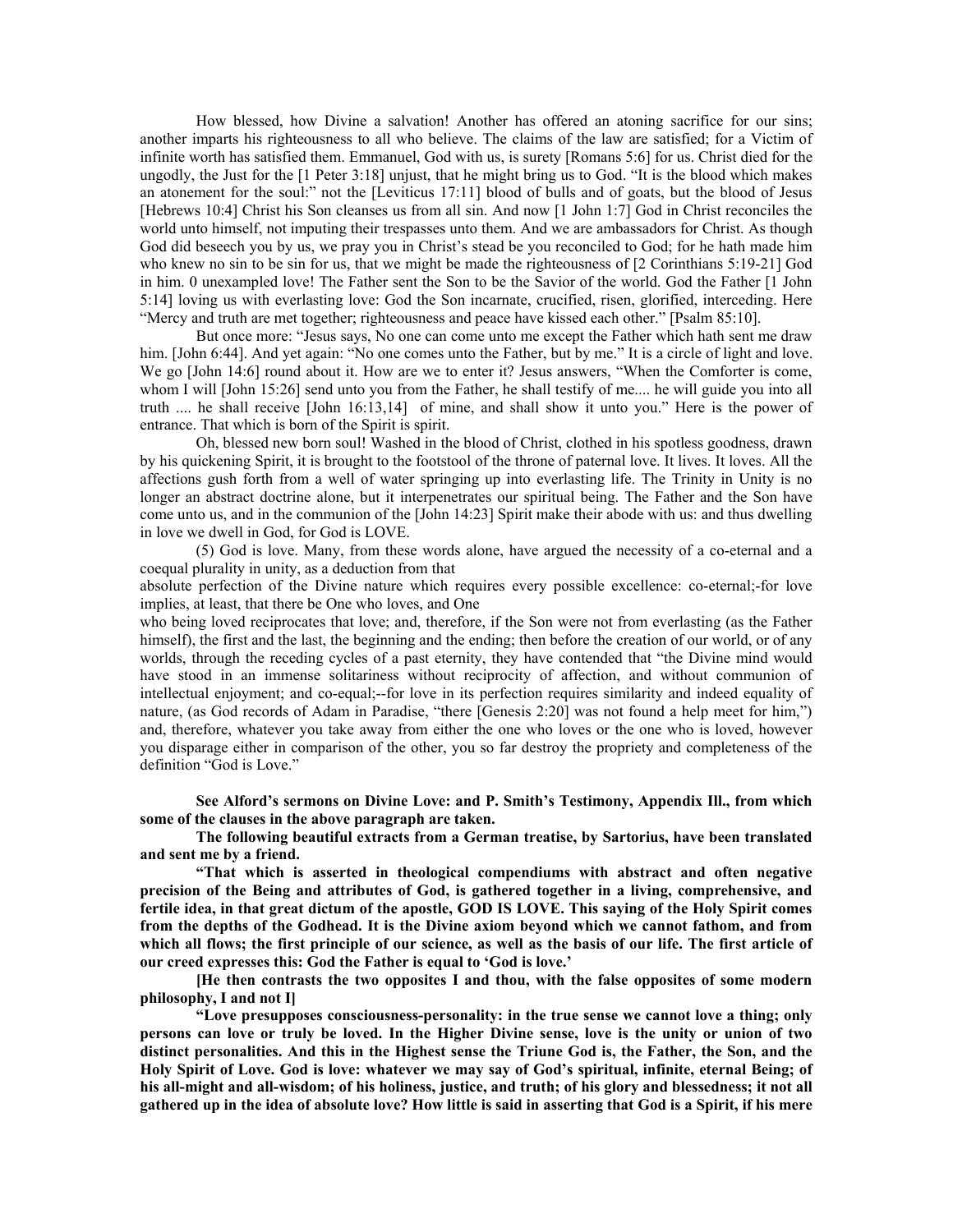**negative immateriality and invisibility are meant: or when thinking and willing are ascribed to him, without any character to determine the quality of this thinking and willing. Love is spirit, is light, and life; is conscious, personal life, not merely subjectively absorbed in itself, but expanding, and manifesting, and objectively communicating itself; filling all with itself, and gathering all unto it self. Infinite and eternal are mere negative abstractions, if they are not contemplated as filled with love, whose nature it is to have no limits, and 'never to fail.'** 

 **"Holiness, what is it but Holy love, which only wills the holy and the good (the God-like), and abhors the evil (ungodly) because it brings ruin? And righteousness, what is it but the order, the law of love and its execution? God is love, not only as Creator and Preserver of the world, but in himself, from eternity, eternal love in person, and surely in more than One person; for love consists in the unity of fat least] two persons. The subject of love is not conceivable without the object, nor personal love without a personal object; without which it would he but self seeking. The I must have a Thou: the eternal I an eternal Thou: eternal love an eternal object. I give the above fragments for their intrinsic worth, without pledging myself to all the sentiments of an essay which I have not read.** 

 But leaving this most profound mystery, and taking with you those living truths which are necessary to our salvation, I pray you now to return to the study of the sacred volume. You will look in vain for any formal creed: but what is infinitely more valuable to the earnest student and the docile believer, you will find the threefold and yet united work of the ever blessed God, Father, Son, and Spirit, on our behalf.

 If we ask, Whence came I, and to whom do I belong? the Bible answers we are the creatures of God the Father, of whom are all things; of God the Son, by whom all things were made; of God the Spirit, who gave us life: of these Three who are One in essence, and who in unity of counsel determined, "Let [Genesis 1: 26] us make man in our image."

 If, feeling our low and lost estate, we cry, What must I do to be saved? Jesus answers, "You must be born again. That which is born of the Spirit is spirit. "For God so loved the world that he gave his only begotten Son, that whosoever believes in him should not perish, but have eternal life." [John 3:6-16].

 If now craving that new birth we begin to long for that Spirit with indescribable desire, our Lord assures us, "I will pray the Father; and he shall give you another Comforter, that he may abide with you for ever" [John 14:16].

 If we ask how this, so great a salvation, was accomplished, the apostle replies. "Christ, through the Eternal Spirit, offered himself, without spot, to God" and thus "his blood purges our conscience from dead works to serve the living and true God." [Hebrews 9:14]

 If we draw nigh to that great High. Priest, crying, Lord, save me or I perish; He answers, "The Spirit of the Lord God is upon me; because the Lord hath anointed me to preach good tidings unto the meek. He hath sent me to bind up the broken-hearted, to proclaim liberty to the captives, and the opening of the prison to them that are bound; to proclaim the acceptable year of the Lord." [Isaiah 61:1,2].

 If we turn to the pages of the gospel histories, and humbly ask for some manifestation of this stupendous mystery, we read-"Jesus being baptized, and praying, the heaven was opened, and the Holy Ghost descended in a bodily shape like a dove upon him, and a voice came from heaven, which said, Thou art my [Luke 3:21,22] beloved Son: in thee I am well pleased."

 If, as we ponder the threefold benediction pronounced on the worshipping Israelites, "The Lord bless thee and keep thee: the Lord make his face shine upon thee, and be gracious unto thee. The Lord lift up his countenance upon thee, and give thee peace." And observe how this threefold blessing mysteriously coalesced in one covenant name, for it is added, "They shall put my name upon the children of Israel, and I will [Numbers 6:23-27] bless them." If, pondering these things, we cry, Bless me, even me also, 0 my Father; we shall hear a still small voice saying to us, The blessings of that name into which you were baptized be yours in deed and in truth, and in the power of spiritual life, "the name of the Father, and of the Son, and of the Holy Ghost."

 If emboldened, we would now interpret this more plainly, the doctrine drops as the rain, and distils as the dew, in the benediction of the new covenant. "The grace of the Lord Jesus Christ, and the love of God, and the communion of the Holy Spirit, be with [2 Corinthians 13:14] you. Amen."

 We betake ourselves to prayer; how easy the new and living way! "Through Jesus we have access by [Ephesians 2:18] one Spirit unto the Father." And while kneeling at the throne of grace how deep the fellowship: "The Spirit itself bears witness with our spirit, that we are the children of God: and if children, then heirs; [Romans 8:16,17] heirs of God, and joint-heirs with Christ."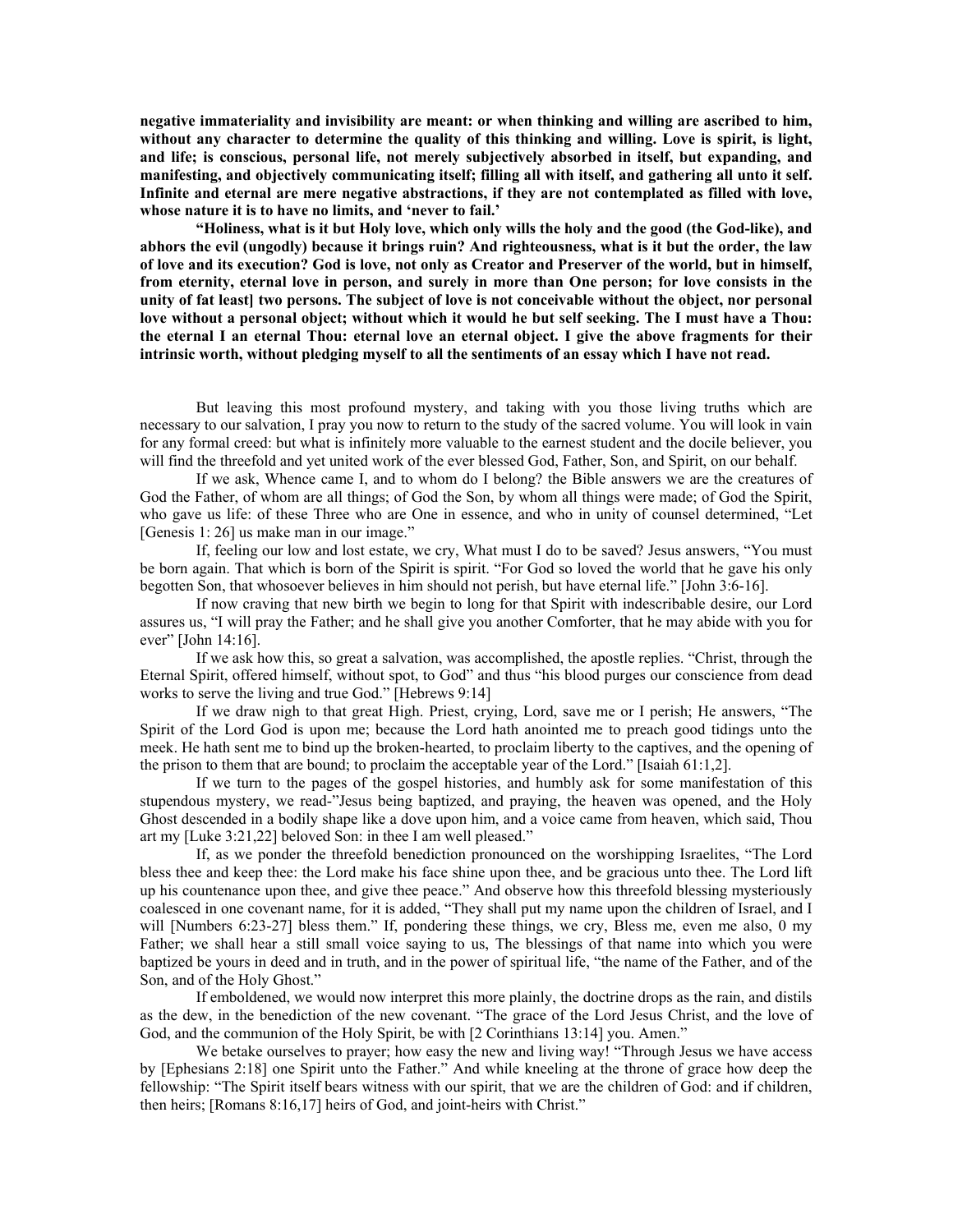If we are ever tempted to draw back from the hope of the gospel, how awful does the provocation of the Triune Jehovah appear when Scripture, warning us of the wrath to come, demands – "Of how much sorer punishment, suppose you, shall he be thought worthy, who hath trodden under foot the Son of God, and hath counted the blood of the covenant, wherewith he was sanctified, an unholy thing, and hath done despite unto the Spirit of grace? For we know him that hath said, Vengeance belongs unto me, I will recompense, [Hebrews 10: 29,30] said the Lord."

 We are established in the faith: but we long to see this great mystery in living connection with the communion of saints, with the better covenant of promise, and with all the framework of human society. This too is vouchsafed: for we read, "There is one body, and one Spirit even as you are called in one hope of your calling; one Lord, one faith, one baptism, one God and Father of all, who is above all, and through all, and in you all." [Ephesians 4:4-6].

 Now we see that all things are ours, who are "elect according to the foreknowledge of God the Father, through sanctification of the Spirit, unto obedience and sprinkling of the blood of Jesus Christ." For [1 Peter 1:2] what, in the confidence of faith we ask, shall separate us from the love of God, who "hath from the beginning chosen us to salvation through sanctification of the Spirit and belief of the truth to the obtaining [2 Thessalonians 2:13] of the glory of our Lord Jesus Christ?"

 This assurance of faith is no idle self-confidence, for we hear the apostle's earnest entreaty: "But you, beloved, building up yourselves on your most holy faith, praying in the Holy Ghost, keep yourselves in the love of God, looking for the mercy of our Lord Jesus Christ unto eternal life." [Jude 1:20,21].

 And is now the need of our soul irrepressible for suitable language in which to express the adoring gratitude of our hearts, let us fall low on our faces

with the veiled seraphim, and cry, "Holy, holy, holy is the Lord of hosts. Holy, holy, holy, Lord God [Isaiah 6:2,3] Almighty, which was, and is, and is to come." [Revelation 4:8].

 Yes, the pure white light which fills the firmament of heaven, and imbues the clouds with brightness, and paints the inimitable beauty of every color which delights us, is only a faint emblem of that glorious name. The name of the Father, and of the Son, and of the Holy Ghost-which alone can penetrate the depths of the human heart. Which alone irradiates the mysteries of time and the darkness of the shadow of death; and [Ezekiel 1:28] which has spanned the throne of the Eternal with the emerald rainbow of everlasting peace. [Revelation 4:3].

And here I must close. At the beginning of this essay I ventured to allude to past personal conflicts. My faith was sorely tried; and I often thought, as many others have done, that Satan exhausted his quiver on my battered shield. But unutterably painful as those days of struggle were to me, I should number them among the most golden of my life, if they taught me to remove one obstacle from the path of those who are feeling after Jesus, my Savior and my God. I was at times constrained to cry in bitterness of soul, "All thy billows are gone over me," though an unseen hand kept me clinging to Him who was my life, like the limpet to the rock, buffeted by every wave of the fretting sea. But gladly shall I have suffered the tempest, if God may enable me thereby to stretch forth a helping hand to those who are sinking in the deep waters, until their feet are planted on the Rock of Ages. Then shall we shortly stand together in his presence, where is fullness of joy, and cast our crowns before him on whose head are many crowns, and sing the everlasting song, "Unto him that loved us, and washed us from our sins in his own blood, and hath made us kings and priests unto God and his Father, to him be glory and dominion for ever and ever" The Lord, of his infinite mercy, grant this by the power of the Holy Ghost, for Jesus Christ's sake. Amen and Amen.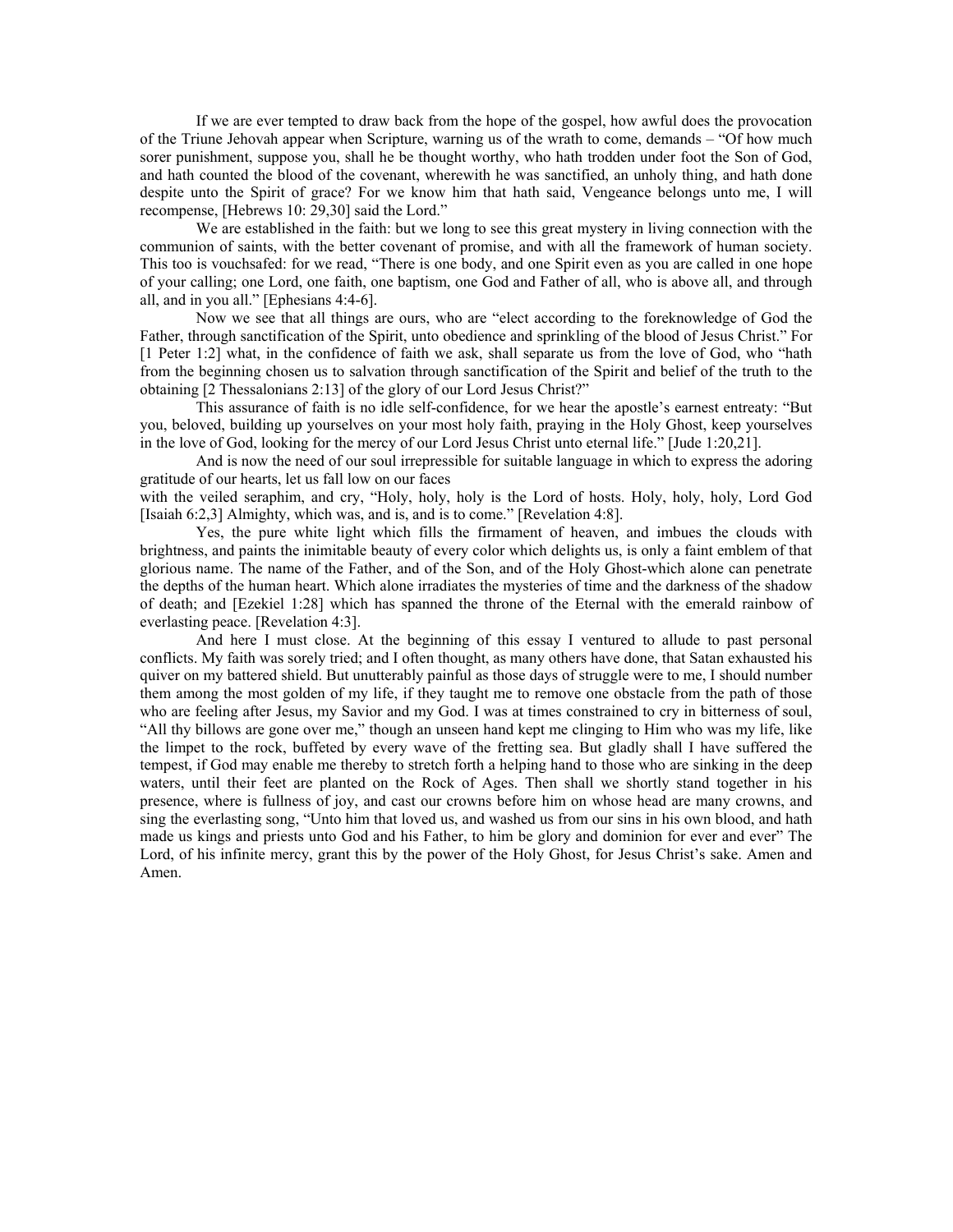# **The Godhead In Scripture**

# **1. I Am**

| God   | Exodus $3:14$ |      |
|-------|---------------|------|
| Jesus | John          | 8:58 |

### **2. Savior**

| God                | Isaiah $43:11$ | 1 Timothy $4:10$ | Luke<br>1.47         |
|--------------------|----------------|------------------|----------------------|
| Jesus              | Matthew $1:21$ | Matthew 4:42     | 1.29<br>John.        |
|                    | Luke $2:11$    | Acts $4:10-12$   |                      |
| <b>Holy Spirit</b> | John 3:6       | Titus $3:5$      | 2 Thessalonians 2:13 |

# **3. Rock**

| God   | Deuteronomy 32:3,4 | Deuteronomy 32:15,18 | Psalm 89:26: 95:1 |
|-------|--------------------|----------------------|-------------------|
|       | 2 Samuel 22:2.3    | 2 Samuel 22:47       | 2 Samuel $23:3$   |
| Jesus | $1$ Corr $10:1-4$  | Romans 9:33          | 1 Peter $2:4-8$   |

# **4. Way**

| God                | Psalm 119:105 |             |              |
|--------------------|---------------|-------------|--------------|
| Jesus              | Matthew 3:3   | John $1:23$ | Mark $1:2-4$ |
| <b>Holy Spirit</b> | John 14:25    |             |              |

# **5. Alpha And Omega**

| God                | Isaiah 44:6; 41:4; 48:12    |
|--------------------|-----------------------------|
| Jesus              | Revelation 1:17; 2:8; 22:13 |
| <b>Holy Spirit</b> | Hebrews 9:14                |

#### **6. God**

| Father             | John 6:27          | Romans 1:7      | Romans $15:6$                       |
|--------------------|--------------------|-----------------|-------------------------------------|
| Jesus              | John $1:1$         | John $20:28$    | 2 Peter $1:1$                       |
|                    | Titus $2:13$       | Jeremiah 23:6   | Hebrews $1:3,8$                     |
|                    | Colossians 2:9     | 1 John $5:20$   | Romans 9:5                          |
|                    | 1 Timothy $2:5$    | Acts $20:28$    | Isaiah 9:6; (10:21, Jeremiah 32:18) |
|                    | Colossians 1:15-18 | Philippians 2:6 |                                     |
| <b>Holy Spirit</b> | Hebrews 9:14       | Psalm 139:7,8   | 1 Corinthians $2:10,11$             |
|                    | Isaiah $40:12-14$  | Acts $5:3.4$    |                                     |

# **7. King Of Kings And Lord Of Lords**

| God   | Psalm $136:1-3$   | Deuteronomy 10:17       |
|-------|-------------------|-------------------------|
| Jesus | 1 Timothy 6:14-16 | Revelation 17:14; 19:16 |

### **8. Creator**

| God         | Genesis 1:1     | Job $33:4$              | Psalm 95:5,6    |
|-------------|-----------------|-------------------------|-----------------|
|             | Psalm 105:25,26 | Isaiah $40:28$          |                 |
|             | Job $9:8$       | <b>God Did it ALONE</b> |                 |
|             | Isaiah $37:16$  | <b>God Did it ALONE</b> |                 |
|             | Isaiah 44:24    | <b>God Did it ALONE</b> |                 |
|             | Isaiah $45:18$  | <b>God Did it ALONE</b> |                 |
|             | Psalm 136:4-6   | <b>God Did it ALONE</b> |                 |
| Jesus       | John $1:1-3,10$ | Colossians $1:16-18$    | Hebrews $1:1,2$ |
| Holy Spirit | Job $33:4$      | Genesis 1:2             | Psalm 33:6      |
|             |                 |                         |                 |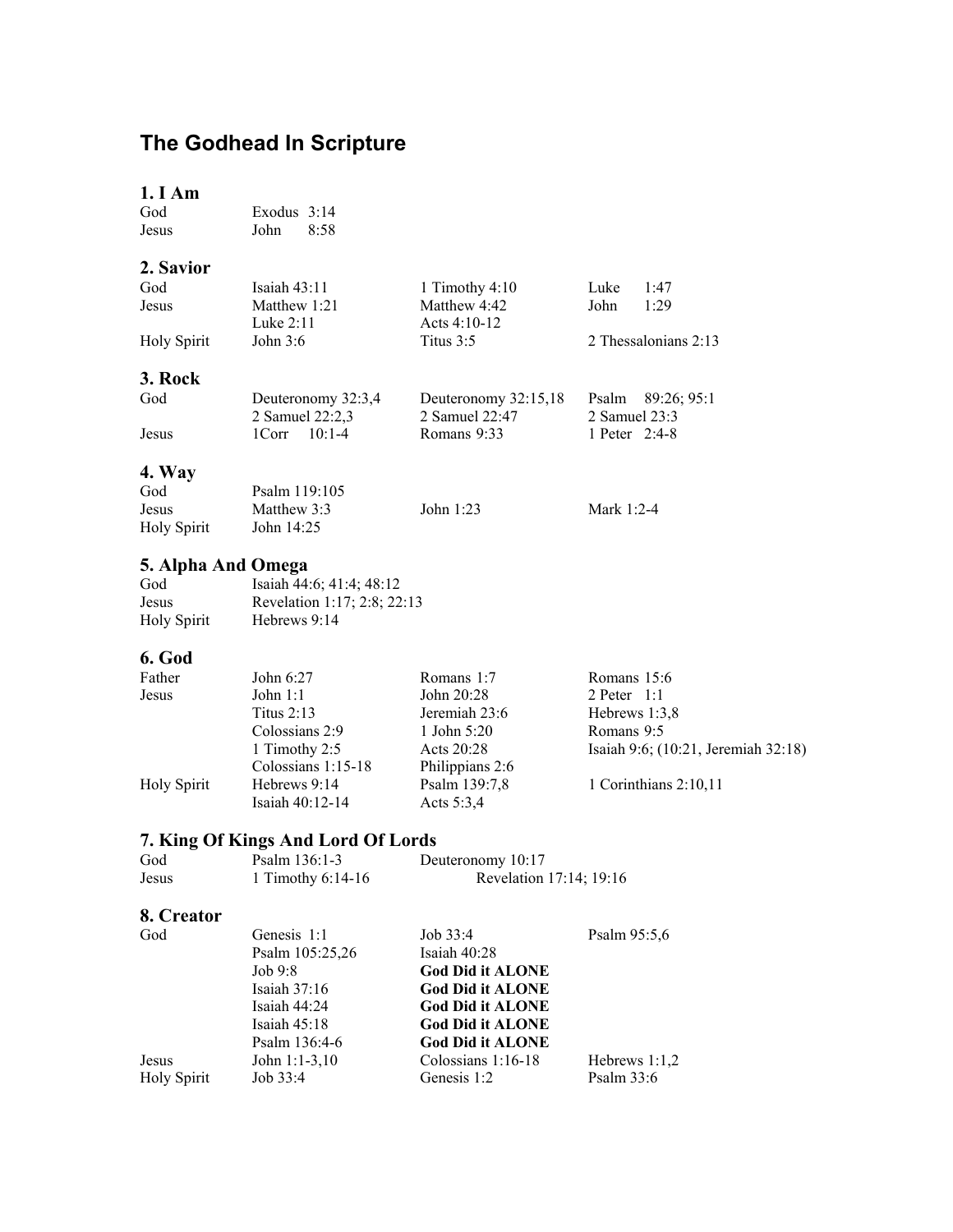| 9. Light<br>God                                            | Genesis 1:1-3                                                                    | Psalm<br>27:1                       | Isaiah 42:6                 |
|------------------------------------------------------------|----------------------------------------------------------------------------------|-------------------------------------|-----------------------------|
| Jesus                                                      | Isaiah 60:19,20<br>John 1:4,9                                                    | 2 Samuel 22:29<br>John 3:19         | John 8:12; 9:5              |
| <b>Holy Spirit</b>                                         | Revelation 21:23<br>Genesis 1:1-2                                                | Revelation 22:5<br>(Job 33:4)       |                             |
| 10. Judge                                                  |                                                                                  |                                     |                             |
| God                                                        | Psalm 50:4-6                                                                     | Psalm 96:13<br>1 Peter 1:17         | Genesis 18:25               |
| Jesus                                                      | Hebrews 12:23,24<br>John 5:22                                                    | 2 Timothy 4:1                       | 2 Corinthians 5:10          |
|                                                            | Revelation 2:23                                                                  | Jeremiah 17:10                      |                             |
| 11. Lord<br>God<br>Jesus<br><b>Holy Spirit</b>             | Deuteronomy 6:4<br>Revelation 17:14<br>Acts 5:3,4                                | Mark 12:29<br>Revelation 19:16      | Ephesians 4:5               |
| 12. King<br>God<br>Jesus<br><b>Holy Spirit</b>             | Psalm $95:3$<br>Revelation 17:14; 19:16<br>Isaiah 40:12-14                       | Isaiah $43:15$<br>1 Timothy 6:14-16 |                             |
| 13. Only Good One Is<br>God<br>Jesus<br><b>Holy Spirit</b> | Matthew 19:17<br>John 10:11<br>Nehemiah 9:20                                     |                                     |                             |
|                                                            | 14. Baptized In The Name Of                                                      |                                     |                             |
| God                                                        | Acts 2:21                                                                        |                                     |                             |
| Jesus<br><b>Holy Spirit</b>                                | Acts 2:38<br>Matthew 28:19                                                       |                                     |                             |
| 15. The Throne Of God<br>God<br>Jesus<br>Holy Spirit       | Revelation 4:1-11; 7:10<br>Revelation 5:6; 7:17<br>Revelation 4:11 (Genesis 1:2) |                                     |                             |
| 16. Pray To                                                |                                                                                  |                                     |                             |
| God<br>Jesus                                               | Matthew 6:9<br>Acts 7:59,60<br>2 Corinthians 12:8,9                              | Acts $8:16,24$<br>1 John 5:13-15    | 1 Corinthians 1:2           |
| 17. Redeemer                                               |                                                                                  |                                     |                             |
| God<br>Jesus                                               | Psalm 103:4; 130:7,8<br>Ephesians 1:7                                            | Isaiah 48:17; 54:5<br>Hebrews 9:12  | Isaiah $63:9$<br>Acts 20:28 |
| <b>Holy Spirit</b>                                         | John $3:6$                                                                       | Titus 3:5                           | 1 Corinthians 6:11          |
|                                                            | <b>18. Lord Our Righteousness</b>                                                |                                     |                             |
| God<br>Jesus                                               | Jeremiah 23:6<br>Luke 1:32                                                       | Jeremiah 33:15,16                   | Isaiah $45:24$              |
| Holy Spirit                                                | John $3:6$                                                                       | Titus 3:5                           | 1 Corinthians 6:11          |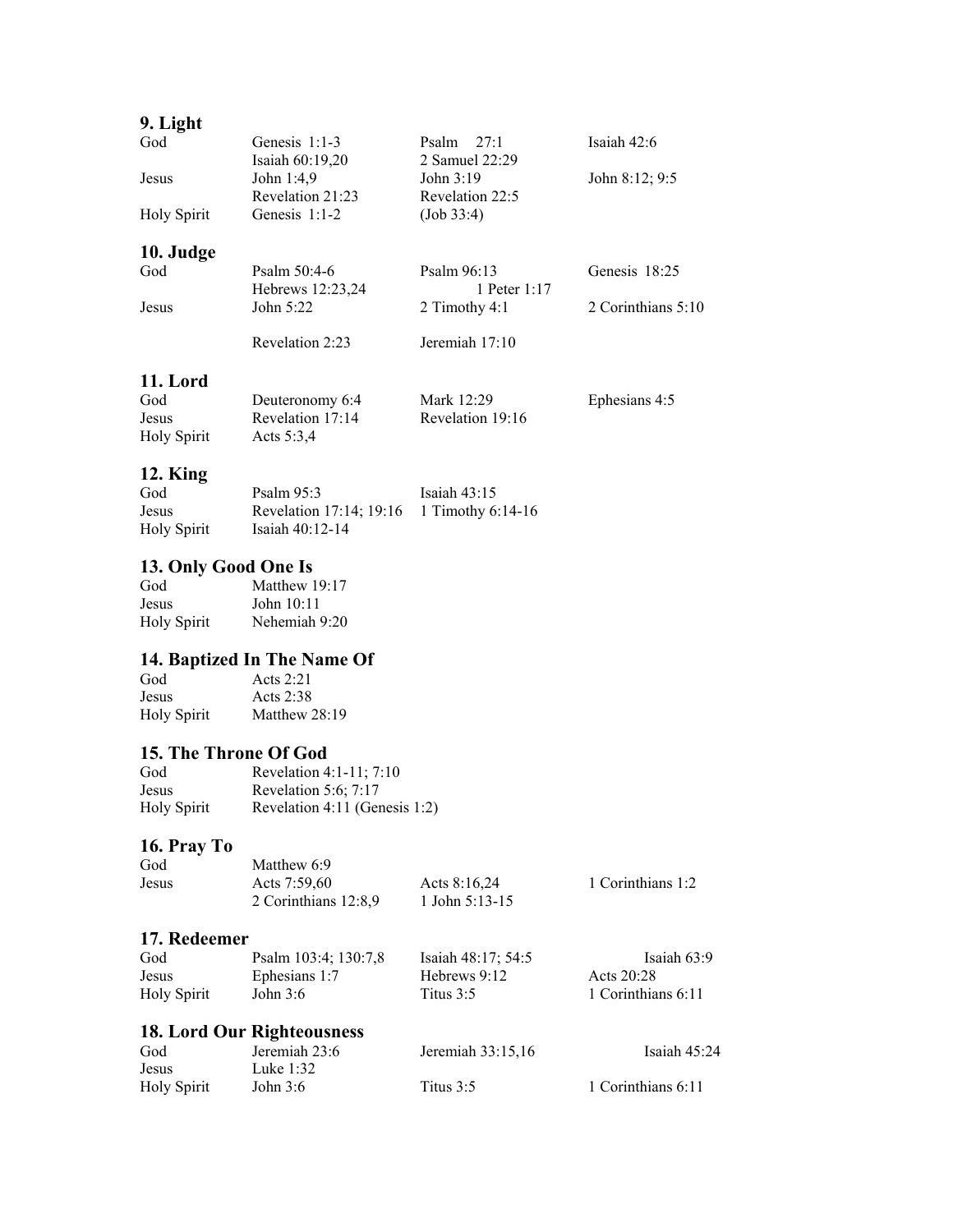| 19. Husband        |                     |                      |                                |
|--------------------|---------------------|----------------------|--------------------------------|
| God                | Isaiah 54:5         | Hosea $2:16$         |                                |
| Jesus              | Mark 2:18,19        | 2 Corinthians 11:2   | Revelation 21:2,9              |
| Holy Spirit        | Isaiah 54:5         | (Job 33:4)           |                                |
|                    |                     |                      |                                |
| 20. Shepherd       |                     |                      |                                |
| God                | Psalm 23:1; 80:1    | Genesis 49:24        |                                |
| Jesus              | 1 Peter 2:25; 5:4   | Hebrews 13:20        | John 10:11,16                  |
| Holy Spirit        | John 14:26          | John 16:13           |                                |
| 21. Life Giver     |                     |                      |                                |
| God                | Genesis 2:7         | Deuteronomy 32:39    | Hebrews $1:1,2$                |
| Jesus              | John 5:21; 10:28-30 | John 11:25           | Colossians 3:4                 |
| <b>Holy Spirit</b> | Job 33:4            | Romans 8:2,10        | Revelation 11:11               |
|                    |                     |                      |                                |
| 22. The Truth      |                     |                      |                                |
| God                | John 3:33           |                      |                                |
| Jesus              | John 14:6           | Revelation 3:17      |                                |
| Holy Spirit        | 1 John $5:6$        | John 14:17           | John 15:26                     |
|                    |                     |                      |                                |
| 23. Love           |                     |                      |                                |
| God                | 1 John 4:8,16       |                      |                                |
| Jesus              | Romans 8:35-39      | Ephesians 3:17-19    | 2 Corinthians<br>5:14          |
| Holy Spirit        | Romans 15:30        | Galatians 5:22       |                                |
| 24. Healer         |                     |                      |                                |
| God                | Exodus $15:26$      | Revelation 21:4      |                                |
| Jesus              | Matthew 10:1        | Mark 9:38            | Luke 10:17<br>John 9:24        |
|                    |                     |                      |                                |
|                    | 1 Peter 3:22        | Acts 9:34            |                                |
|                    |                     |                      |                                |
| 25. Worshipped     |                     |                      |                                |
| God                | Matthew 4:10        | Luke 4:8             | Revelation 19:20,22; 8:8,9     |
|                    | Acts 10:25,26       | Psalm 134:1; 135:1   | Psalm 143:1; 146:1             |
|                    | Psalm 148:1         | Psalm 149:1; 150:1   |                                |
| Jesus              | Matthew 8:2; 9:18   | Matthew 14:33; 15:25 | Matthew 20:20; 28:9            |
|                    | John 9:38           | Hebrews 1:6          | Revelation 5:8-14              |
|                    | Philippians 2:10-11 |                      |                                |
| 26. Unchanging     |                     |                      |                                |
| God                | Malachi 3:6         | James 1:17           | Psalm 33:11                    |
|                    | Isaiah 46:9,10      |                      |                                |
| Jesus              | Hebrews 13:8        |                      |                                |
| Holy Spirit        | Hebrews 9:14        |                      |                                |
|                    |                     |                      |                                |
| 27. All Powerful   |                     |                      |                                |
| God                | Isaiah 40:10,18,31  | Isaiah 45:5-13,18    |                                |
| Jesus              | Matthew 28:18       | John 10:18           | John 11:25,26                  |
|                    | Hebrews 1:3         | Jude 1:24            | 2 Corinthians 5:17 (Colossians |
| 3:10)              |                     |                      |                                |
|                    | Galatians 6:15      |                      |                                |
| <b>Holy Spirit</b> | Job 33:4            | Genesis 1:2          | Psalm 33:6                     |
|                    | Isaiah 40:12-14     |                      |                                |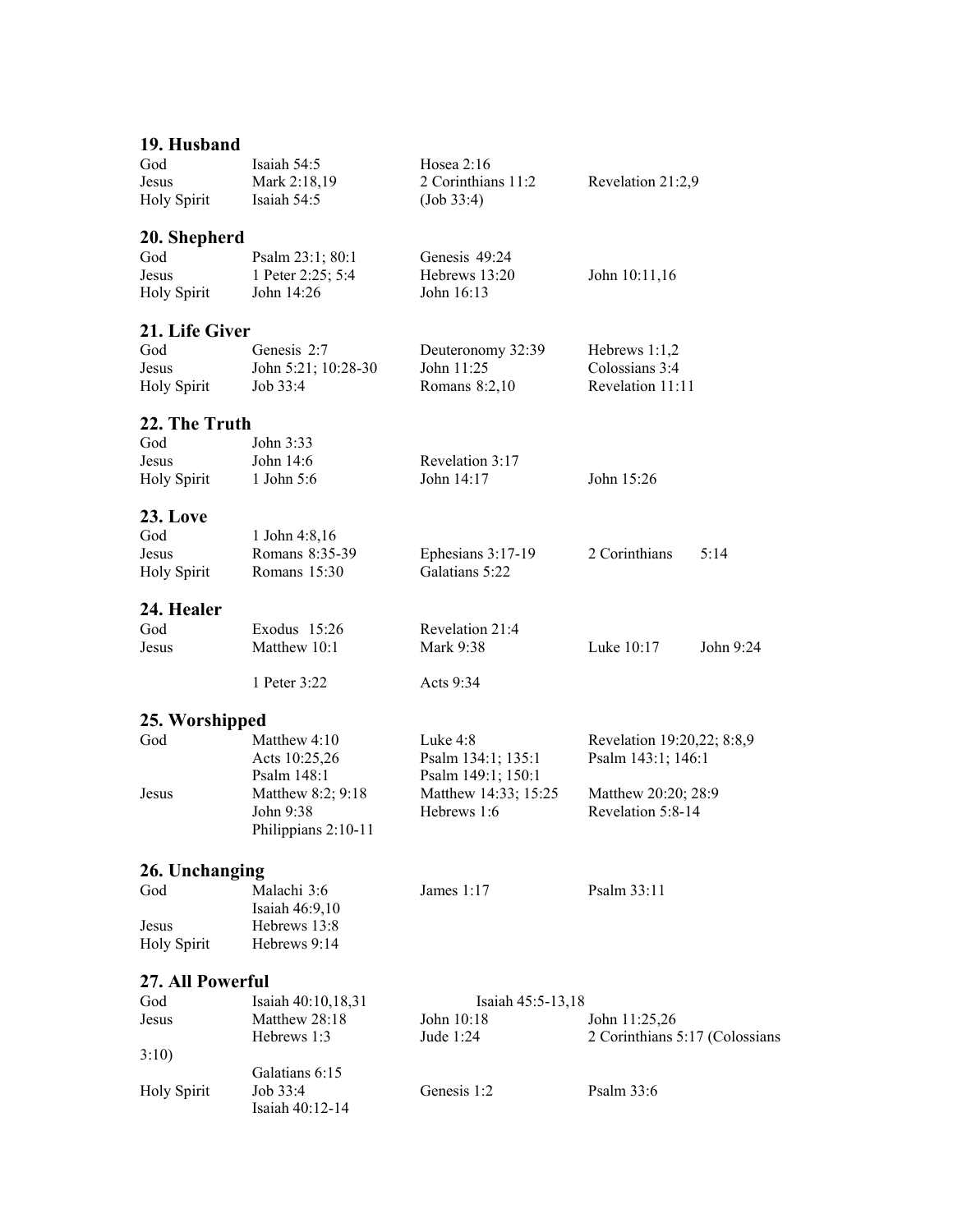| 28. Face Of God         |                                      |                                        |                                   |
|-------------------------|--------------------------------------|----------------------------------------|-----------------------------------|
| Jesus                   | Genesis 18:1-33<br>Revelation 4:1-11 | Exodus 24:9-11                         | Isaiah $6:1-6$                    |
| God                     | John 1:18<br>Exodus 33:20,23         | (Not God The Father)<br>1 Timothy 6:16 | John 5:37; 6:46<br>1 John 4:12    |
| 29. Master<br>God       | Ephesians 6:9                        | Colossians 4:1                         |                                   |
| Jesus                   | Matthew 23:8-10                      | John 13:13,14                          |                                   |
| <b>30. Sacred Name</b>  |                                      |                                        |                                   |
| God                     | Exodus $20:7$                        |                                        |                                   |
| Jesus                   | Matthew 24:9                         | John 20:30                             | Luke 10:17                        |
|                         | Acts 4:12; 6:28,40,41                | Acts 8:12; 9:15                        | Colossians 3:17                   |
| Holy Spirit             | Philippians 2:9-11<br>Matthew 12:31  | 1 John $5:13$                          |                                   |
| 31. Glory               |                                      |                                        |                                   |
| God                     | Isaiah 42:8; 48:11                   |                                        |                                   |
| Jesus                   | John 17:5                            |                                        |                                   |
| <b>32. Resurrection</b> |                                      |                                        |                                   |
| God                     | Luke 20:36                           |                                        |                                   |
| Jesus                   | John 11:25                           |                                        |                                   |
| <b>Holy Spirit</b>      | Romans 8:11                          |                                        |                                   |
| 33. Forgiver Of Sins    |                                      |                                        |                                   |
| God                     | Exodus 34:7                          | Nehemiah 9:17                          | Psalm 86:5; 130:4                 |
|                         | Isaiah $55:17$<br>John $4:2$         | Jeremiah 31:34                         | Daniel 9:9                        |
| Jesus                   | Colossians 2:13; 3:13                | Acts 26:8                              | Mark 2:1-12                       |
| <b>Holy Spirit</b>      | 1 Corinthians 6:11                   | Hebrews 9:14                           |                                   |
| <b>34. All Present</b>  |                                      |                                        |                                   |
| God                     | Psalm 15:3; 139:7                    | Isaiah 66:1                            | Jeremiah 23:23,24                 |
|                         | Acts 7:48,49                         | Acts 17:27,28                          |                                   |
| Jesus                   | Matthew 18:20; 28:20                 | Romans 8:39                            | Ephesians 1:23                    |
|                         | Hebrews 1:3                          | Revelation 2:23                        |                                   |
| <b>Holy Spirit</b>      | Psalm 139:7,8                        |                                        |                                   |
| 35. Eternal             |                                      |                                        |                                   |
| God<br>Jesus            | Exodus $3:14$<br>Micah 5:2           | Habakkuk 3:6<br>Isaiah 9:6 (10:21)     | Deuteronomy 33:26,27<br>John 8:58 |
|                         | John 11:24,25                        | John 17:5                              | Revelation 1:18                   |
| <b>Holy Spirit</b>      | Hebrews 9:14                         |                                        |                                   |
| 36. All Knowledge       |                                      |                                        |                                   |
| Jesus                   | John 21:17                           | Colossians 2:3                         | Revelation 2:23; 3:1              |
| God                     | Psalm 33:13-15; 139:2                | Psalm 147:4                            | Isaiah 46:9,10                    |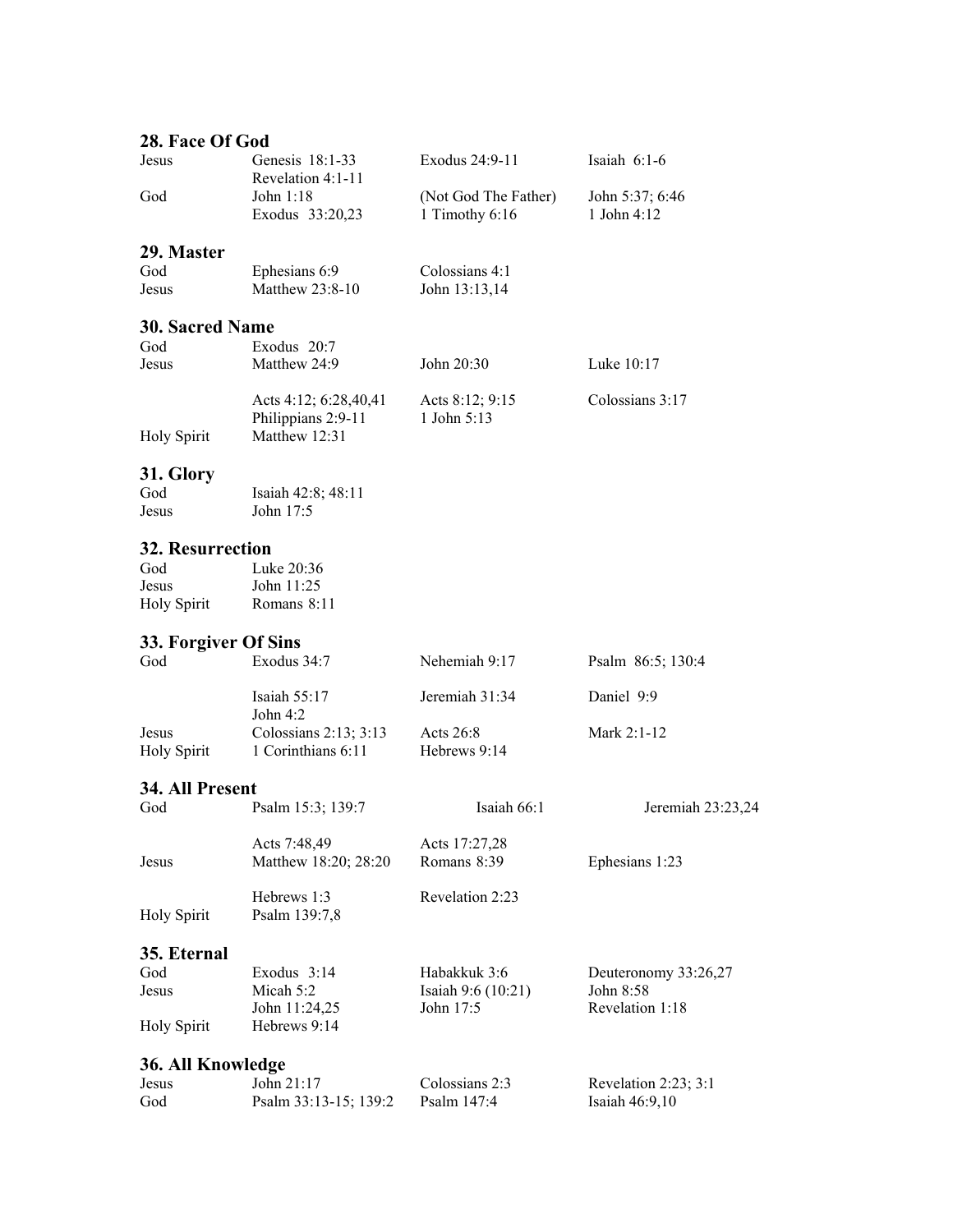Holy Spirit 1 Corinthians 2:10,11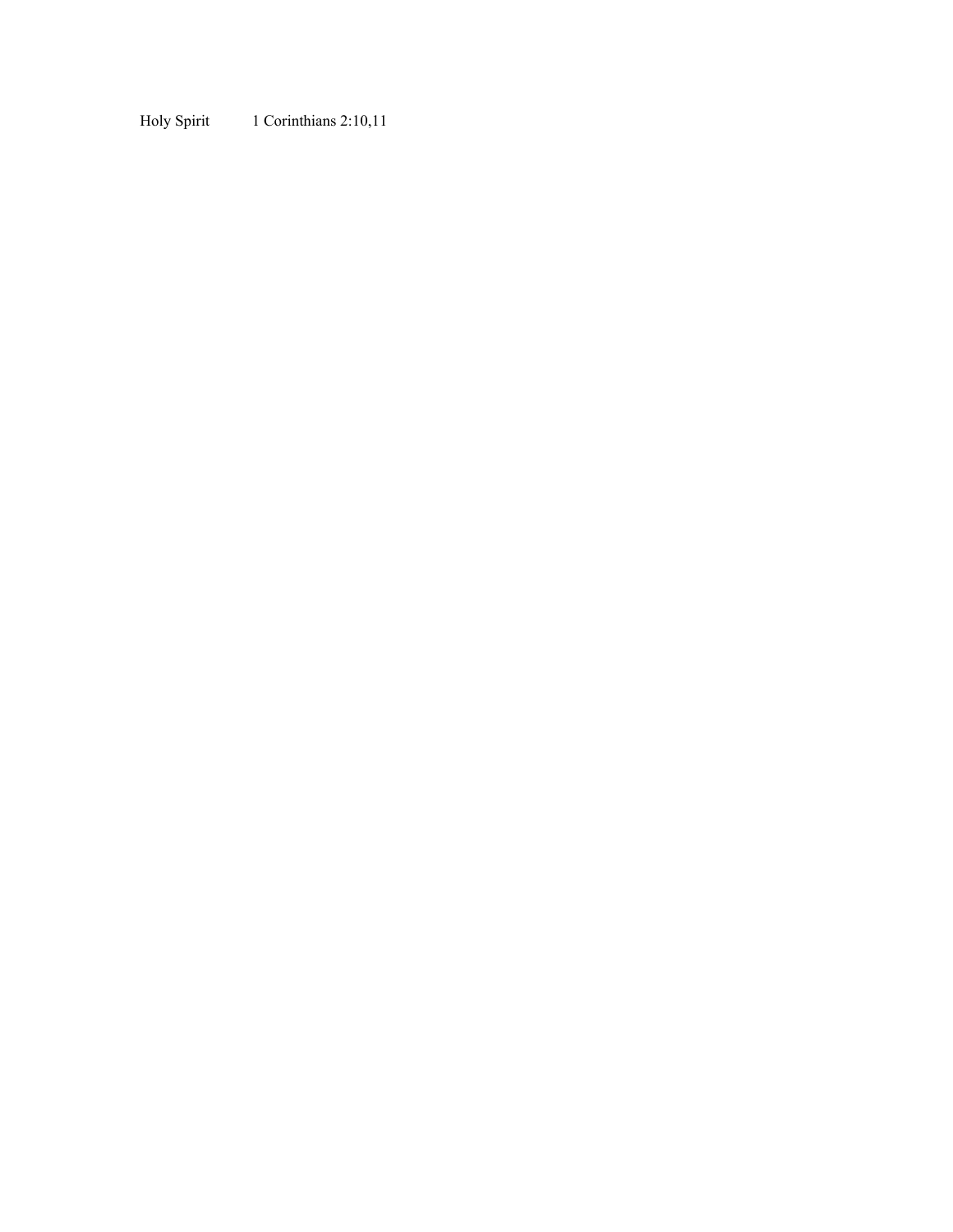| <b>37. Word</b><br>God<br>Jesus<br><b>Holy Spirit</b> | Genesis 1:2<br>119:9, 11, 28, 41<br>Psalm<br>1:1<br>John<br>1 Peter 1:21 | Isaiah 55:10,11<br>Psalm 119:42,43,49 | Psalm $33:6$<br>Psalm 119:50,57 |
|-------------------------------------------------------|--------------------------------------------------------------------------|---------------------------------------|---------------------------------|
| 38. Angels Worship                                    |                                                                          |                                       |                                 |
| God                                                   | Psalm 95:6; 96:9                                                         | Psalm 103:20,21; 148:2                |                                 |
| Jesus                                                 | Hebrews 1:6                                                              | Revelation 4:6-9; 5:1-14              |                                 |

### **39. Angel**

|                | Genesis 16:7-11, 3:16, 21:17 | Multiplier is God                         |
|----------------|------------------------------|-------------------------------------------|
|                | $21:17-19$                   | I will do it                              |
|                | $22:11-18$                   | Myself God                                |
|                | $31:11-13$                   | I Am God                                  |
|                | 32:24-30(Hosea 12:3-5)       | Prevailed with God                        |
|                | 48:15.16                     | Redeemer                                  |
|                | Exodus $3:2-6.14$            | I Am That I Am                            |
|                | 13:21                        | Lord God                                  |
|                | 14:19-22                     | Leader Of Israel                          |
|                | 14:24                        | Lord Of Heaven                            |
| Numb $20:16$   |                              | Angel Isaiah Jesus (1 Corinthians 10:1-4) |
|                | Deuteronomy 34:10            | Face to Face with God                     |
|                | Josh 5:13-16                 | Captain Of Hosts Of Heaven                |
| Judges $2:1-5$ |                              | Angel Lead Israel                         |
|                | $6:11-24$                    | Lord                                      |
|                | $13:1-25$                    | Secret or Wonderful Name                  |
| Zech. $3:6-10$ |                              | Lord of Hosts                             |
| Isaiah         | 63:9                         | Savior                                    |

## **40. Holy One**

| God                | Ezekiel 39:7  | Isaiah 1:4             |
|--------------------|---------------|------------------------|
| Jesus              | Luke 4:34     | Acts 2:27; 3:14; 13:35 |
| <b>Holy Spirit</b> | Matthew 28:19 |                        |

# **41. Pierced One**

| 41. Pierced One |                  |                   |               |
|-----------------|------------------|-------------------|---------------|
| God             | Revelation 1:7.8 |                   |               |
| Jesus           | Psalm $22:16$    | Zechariah $12:10$ | John 19:34-37 |

### **42. Who Raised Jesus From Dead?**

| Father             | Romans $6:14$     | Acts $3:26$     | 1 Thessalonians 1:10 |  |
|--------------------|-------------------|-----------------|----------------------|--|
| Son                | John $2:19-21$    | John $10:17.18$ |                      |  |
| <b>Holy Spirit</b> | Romans 8:1        |                 |                      |  |
| God                | Acts 13:20; 17:31 | Hebrews $13:20$ |                      |  |

### **43. Who Is God?**

| Father             | Ephesians 4:6    |                  |              |
|--------------------|------------------|------------------|--------------|
| Son                | John 20:28       |                  |              |
| <b>Holy Spirit</b> | Acts $5:3.4$     | 2 Timothy $3:16$ | 2 Peter 1:21 |
| God                | Deuteronomy 4:34 |                  |              |

## **44. Who Is The Creator ?**

| Father | John $14:2$          |              |
|--------|----------------------|--------------|
| Son    | Colossians $1:16,17$ | John $1:1-3$ |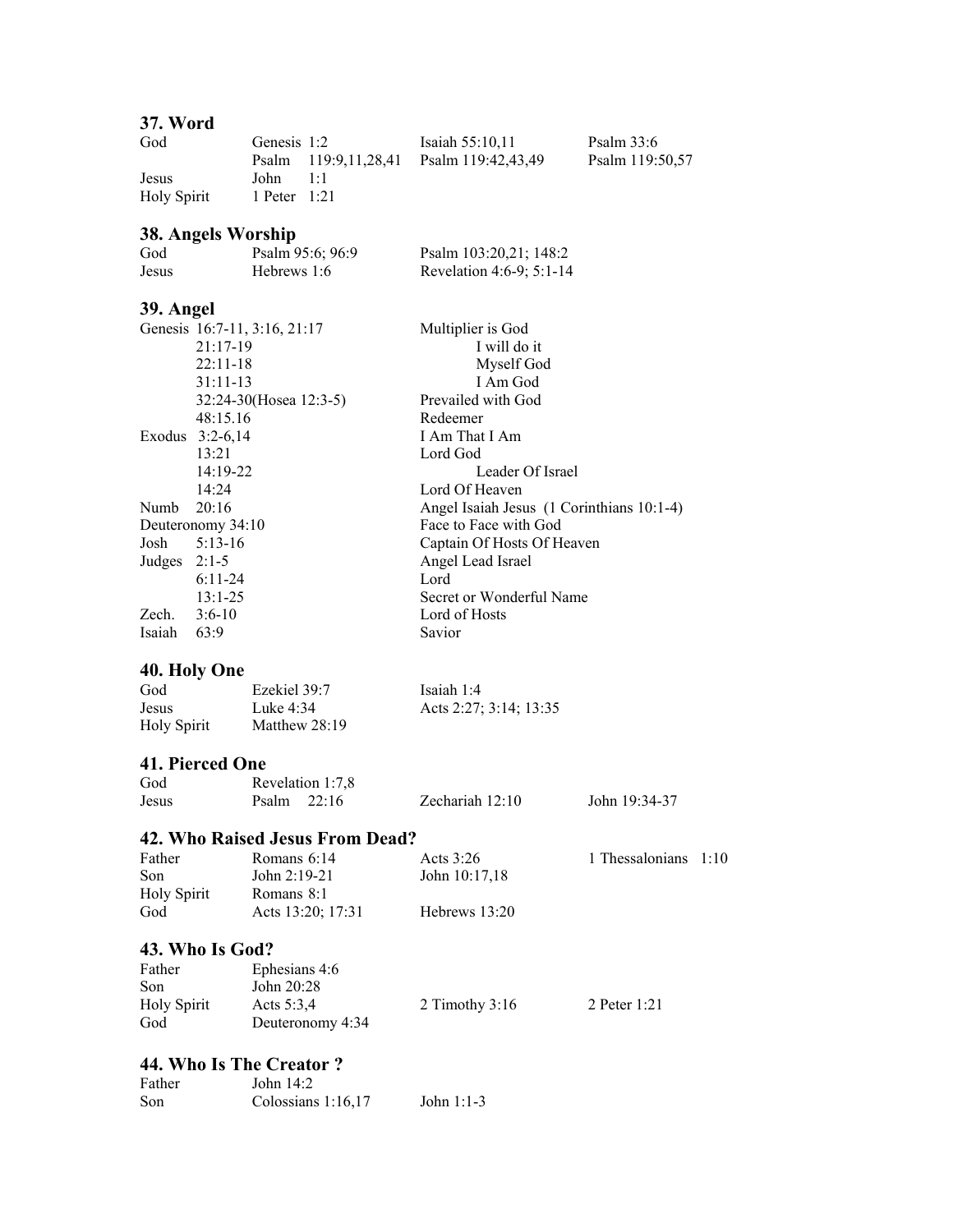| <b>Holy Spirit</b> | Genesis 1:2 | Psalm $104:20$ |
|--------------------|-------------|----------------|
| God                | Genesis 1:1 | Hebrews $11:3$ |

## **45. Who Saves Man?**

| Father             | 1 Peter $1:3$  |                  |       |     |
|--------------------|----------------|------------------|-------|-----|
| Son                |                | John $4:14.5:21$ | Titus | 3:6 |
| <b>Holy Spirit</b> | John           | 3:6              | Titus | 3:5 |
| God                | $1$ John $3:9$ |                  | Titus | 3.4 |

# **46. Who Justifies Man?**

| Father             | Jeremiah 23:6      | 2 Corinthians 5:19    |
|--------------------|--------------------|-----------------------|
| Son                | Romans 10:4 5:9    | 2 Corinthians 5:19-21 |
| <b>Holy Spirit</b> | 1 Corinthians 6:11 | Galatians 5:5         |
| God                | Romans 4:6; 9:33   |                       |

## **47. Who Sanctifies Man?**

| Father             | Jude           | 1:1  |
|--------------------|----------------|------|
| Son                | Titus          | 2:14 |
| <b>Holy Spirit</b> | 1 Peter $1:2$  |      |
| God                | Exodus $31:13$ |      |

# **48. Who Propitiates Our Sins?**

| Father             | John 3:16; 17:5   | John | 18:11 | 1 John $4:14$  |
|--------------------|-------------------|------|-------|----------------|
| Son                | Matthew 26:28     | John | 1.29  | $1$ John $2:2$ |
| <b>Holy Spirit</b> | Hebrews 9:14      |      |       |                |
| God                | 2 Corinthians 5:1 | Acts | 20:28 |                |

# **49. Jesus And Yahweh**

| Revelation 22:12<br>1. Judge<br>2. Lord Of Sabbath<br>Mark $2:27$<br>3. Fire & Sword<br>2 Thessalonians 1:7-10<br>4. White Throne<br>Romans $14:10$<br>5. God Of Prophets<br>Matthew 23:34<br>6. Comes In Clouds<br>Revelation 14:14 | Isaiah 40:10<br>Isaiah 58:12-14<br>Revelation 19:11-16<br>Revelation 20:12,13<br>Revelation 22:6<br>Revelation 1:7 |
|--------------------------------------------------------------------------------------------------------------------------------------------------------------------------------------------------------------------------------------|--------------------------------------------------------------------------------------------------------------------|
|                                                                                                                                                                                                                                      |                                                                                                                    |
|                                                                                                                                                                                                                                      |                                                                                                                    |
|                                                                                                                                                                                                                                      |                                                                                                                    |
|                                                                                                                                                                                                                                      |                                                                                                                    |
|                                                                                                                                                                                                                                      |                                                                                                                    |
|                                                                                                                                                                                                                                      |                                                                                                                    |
| Revelation 11:15<br>7. Kingdom                                                                                                                                                                                                       | Daniel 2:44                                                                                                        |
| 8. Angels Worship<br>Hebrews 1:6                                                                                                                                                                                                     | Revelation 4:10                                                                                                    |
| Colossians $1:16-18$<br>9. Creator                                                                                                                                                                                                   | Revelation 4:11                                                                                                    |
| 10. Who Lives Forever<br>Revelation 1:18                                                                                                                                                                                             | Revelation 5:13,14                                                                                                 |
| 2 Corinthians 4:6<br>11. Holy Face                                                                                                                                                                                                   | Revelation 20:11; 22:4                                                                                             |
| 12. Fountain Of Life<br>Revelation 21:6                                                                                                                                                                                              | Psalm $36:9$                                                                                                       |
| Romans $10:13$<br>13. Call Upon                                                                                                                                                                                                      | Romans $10:13$                                                                                                     |
| Philippians $2:10,11$<br>14. Every Knee Bow                                                                                                                                                                                          | Isaiah $45:21,23$                                                                                                  |
| Ephesians 4:7,8<br>15. Ascended Above                                                                                                                                                                                                | Psalm 68:4,18                                                                                                      |
| Matthew 3:3<br>16. Way                                                                                                                                                                                                               | Isaiah $40:3$                                                                                                      |
| 1 Corinthians 10:1-4<br>17. Rock                                                                                                                                                                                                     | Deuteronomy                                                                                                        |
| 32:3,4                                                                                                                                                                                                                               |                                                                                                                    |
| 18. Creator<br>Hebrews $1:1-3,10$                                                                                                                                                                                                    | Psalm $102:24$                                                                                                     |
| Revelation 22:13<br>19. Alpha & Omega                                                                                                                                                                                                | Isaiah $44:6$                                                                                                      |
| 20. Righteous Judge<br>2 Timothy 4:8                                                                                                                                                                                                 | Psalm 96:13                                                                                                        |
| 21. Husband<br>2 Corinthians 11:2<br>Isaiah 54:5                                                                                                                                                                                     |                                                                                                                    |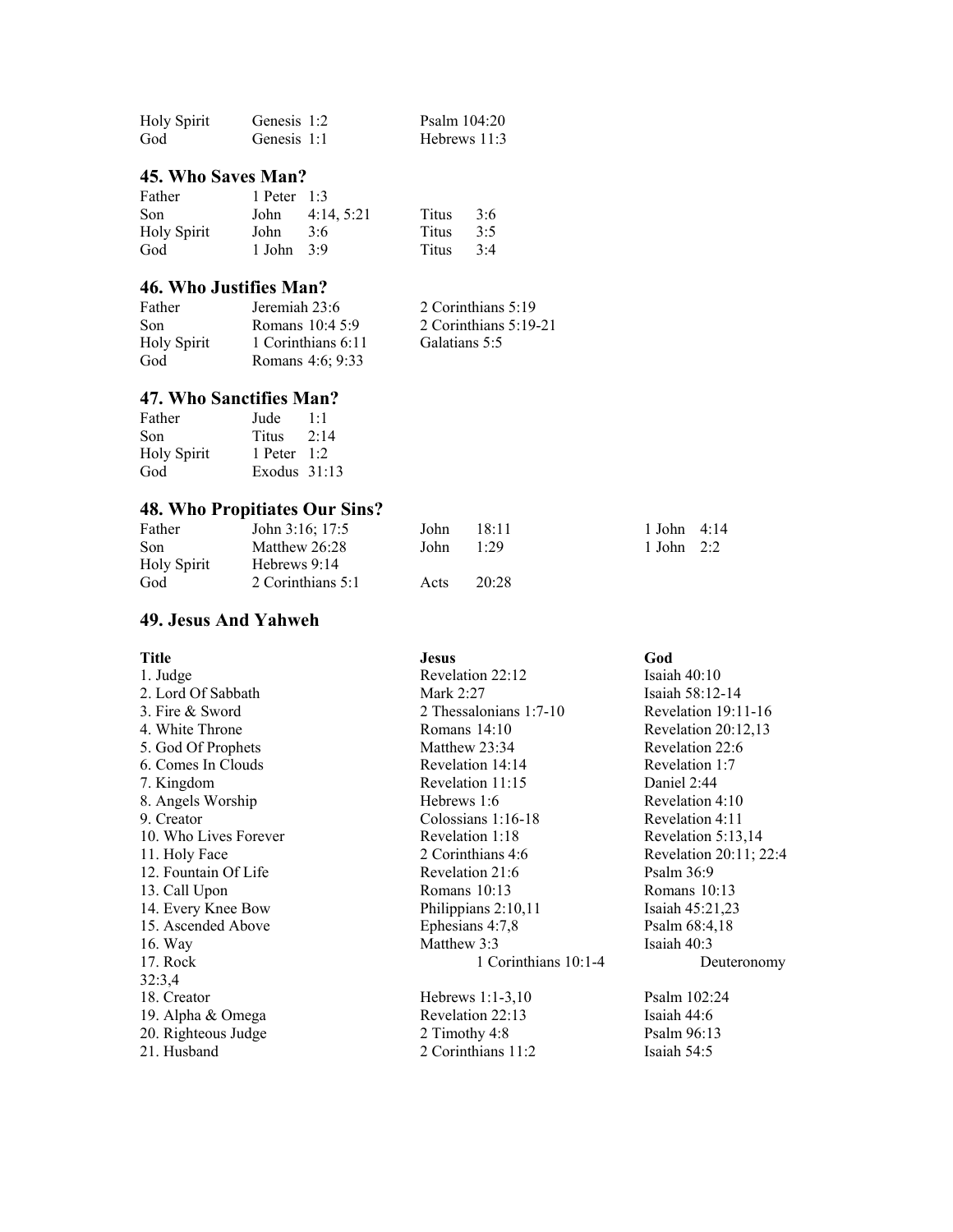# **50. Isaiah's Testimony**

| <b>JEHOVAH</b> | <b>JESUS</b>                                    | <b>SUBJECT</b>                 |
|----------------|-------------------------------------------------|--------------------------------|
| 1:4            | Acts $3:14$                                     | Holy One of Israel             |
| 1:24           | Isaiah 9:6                                      | Mighty One of Israel           |
| 2:5            | 1 John $1:7$                                    | Walk in the Light              |
| $2:10-12$      | Revelation 6:15-17, 19:11-16                    | Day of the Lord                |
| $2:19-21$      | 2 Thessalonians 1:9, Matthew 26:64              | Glory of God                   |
| 5:19,24        | Acts 3:14                                       | Holy One of Israel             |
| 6:1            | Revelation 5:6, 7:17, 21:22                     | Seated on the Throne           |
| 6:3            | Hebrews 1:6                                     | Angels Worship Him             |
| 7:14           | Matthew 1:23                                    | God With Us                    |
| 8:13,14        | Romans 9:32,33                                  | Rock of Stumbling              |
| 8:14,15        | Matthew 21:42-44                                | Rock of Stumbling              |
| 9:6            | Isaiah 10:21, John 1:1-3, Ephesians 2:14        | The Mighty God                 |
| 10:20,21       | Acts 3:14, Isaiah 9:6                           | Holy One of Israel, Mighty God |
| 12:2           | Philippians 4:13                                | Strength                       |
|                | Revelation 5:9,10                               | Song                           |
|                | Acts $4:10-12$                                  | Salvation                      |
| 13:5           | Revelation 19:11-21                             | Destroy Babylon                |
| 13:6           | Revelation 1:7,8,17                             | Day of the Almighty            |
| 13:7           | Revelation 6:16,17                              | Sinners hearts will melt       |
| 13:9           | 2 Thessalonians 2:8                             | <b>Destroy Sinners</b>         |
| 13:11          | Revelation 19:19-21                             | Punish the Earth               |
|                | Revelation 3:18                                 | Gold of Ophir                  |
| 13:12          | Revelation 6:14-17                              | Wrath of Lamb                  |
| 13:13          |                                                 |                                |
| 17:7           | John 1:3, Colossians 1:16,17, Hebrews 1:2       | Creator - Holy One of Israel   |
| 19:1           | Revelation 1:7,8, 14:14                         | He Comes in the Clouds         |
| 24:15          | 2 Thessalonians 1:12                            | Glorify His Name               |
| 24:21          | Revelation 19:11-16                             | Punish the Kings of the Earth  |
| 25:8           | 1 Corinthians 15:54                             | Death Swallowed Up             |
| 26:13          | 2 Timothy 2:19, Acts 4:10-12                    | Only Name Named                |
| 26:21          | Revelation 14:14-18,19:11-20                    | Slay the Wicked-Blood & Fire   |
| 30:30          | 2 Thessalonians 1:7,8, Rev19:20                 | Fiery Judgment                 |
| 33:22          | John 5:22                                       | Judge                          |
|                | 1 Corinthians 10:4                              | Lawgiver                       |
|                | 1 Timothy 6:14-16, Revelation 17:14, 19:16 King |                                |
|                | Acts 4:10-12, Titus 2:13, 3:6                   | Savior                         |
| $34:2-6$       | 2 Thessalonians 2:8, Revelation 14:20           | Day of Judgment                |
| 35:4           | Revelation 22:12                                | His Reward is with Him         |
| 41:4           | Acts 4:10-12, Titus 2:13, 3:6                   | Redeemer                       |
| 40:1           | Luke 2:25                                       | Comfort of Israel              |
| 40:3           | Matthew 3:3, Mark 1:3                           | Highway for our God            |
| 40:9           | John 12:15                                      | King of Jerusalem              |
| 40:10          | Revelation 22:7,12                              | His Reward is With Him         |
| 40:11          | John 10:11                                      | Shepherd                       |
| 41:10          | Acts 18:9,10                                    | I AM With Thee                 |
| 41:14          | Acts 4:10-12, Titus 2:13, 3:6                   | Redeemer                       |
| 42:8           | John 17:5, Revelation 21:23                     | Does not Share His Glory       |
| 42:10          | Revelation 5:9                                  | Sing A New Song To             |
| 42:7,12        | 1 Peter 2:9                                     | Praise Him                     |
| 42:21          | John 14:15                                      | My Commandments                |
| 43:5           | Acts 18:9,10                                    | I AM With Thee                 |
| 43:11          | Acts 4:10-12                                    | <b>Only Savior</b>             |
| 43:25          | Mark 2:7, Luke 5:21                             | <b>Blots Out Our Sins</b>      |
| 44:3           | John 4:14, Revelation 7:17                      | Fountain Of Life               |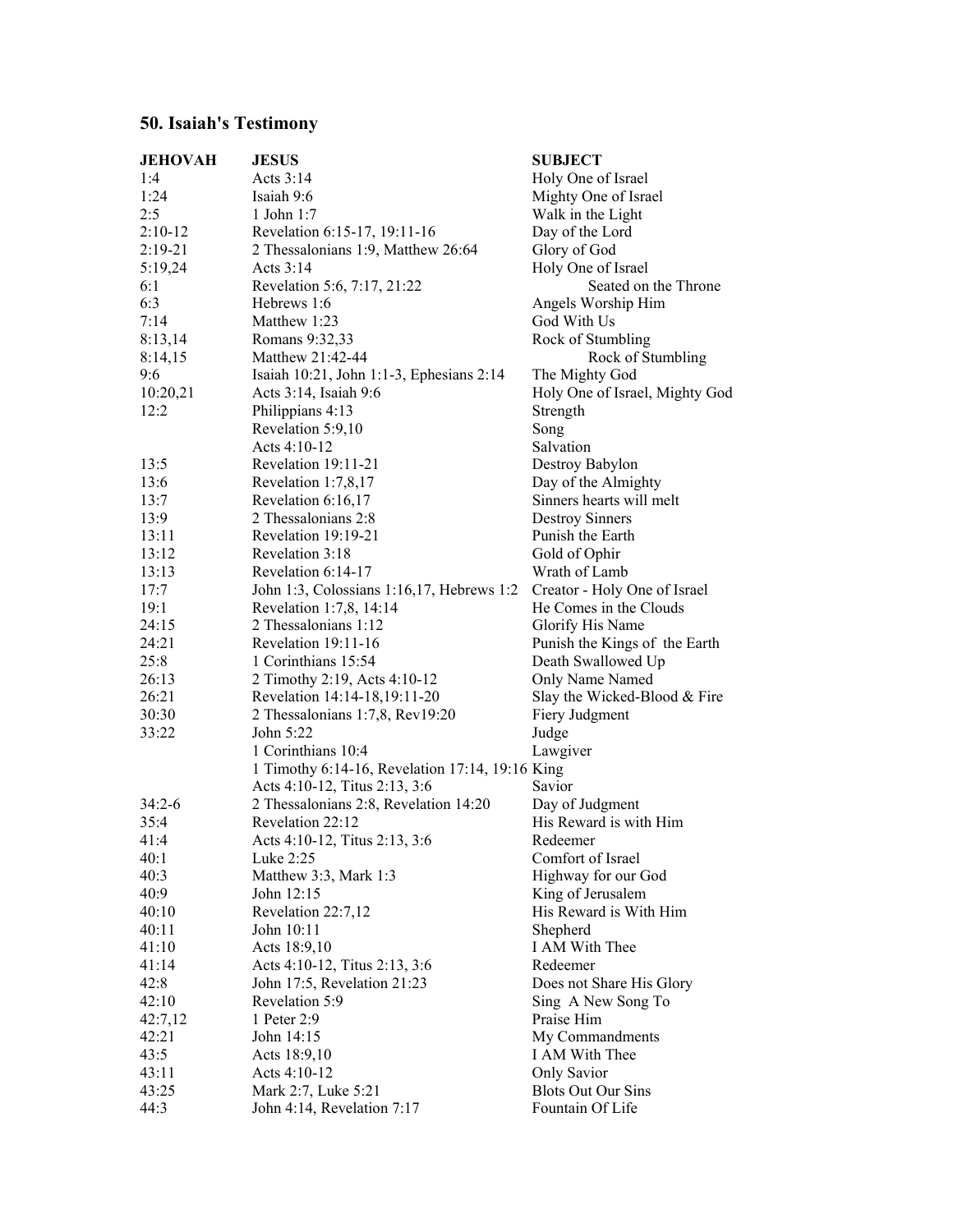| 44:6      | Revelation 1:17, 2:8, 21:6, 22:13                | Jehovah & Jehovah                       |  |
|-----------|--------------------------------------------------|-----------------------------------------|--|
| 44:6      | Revelation 1:17,18                               | Alpha and Omega                         |  |
| 44:24     | John 1:3, Colossians 1:16,17, Hebrews 1:2        | <b>Only Creative Agent</b>              |  |
| 45:5,6,14 | John 5:21, John 20:28                            | Only God                                |  |
| 44:8      | 1 Corinthians 10:4                               | Only Rock                               |  |
| 45:17     | Hebrews 5:9, Ephesians 3:21                      | Everlasting Salvation                   |  |
| 45:17     | Hebrews 5:9, Ephesians 3:21                      | World Without End                       |  |
| 45:21     | Acts $4:10-12$                                   | <b>Only Savior</b>                      |  |
| 46:13     | Luke $2:32$                                      | The Glory Of Israel                     |  |
| 47:4      | Acts 4:10-12, Titus 2:13, 3:6                    | Redeemer - Holy One of Israel           |  |
| 48:6      | Matthew 13:15                                    | <b>Hidden Parables</b>                  |  |
| 48:10     | 1 Peter 1:7,11                                   | Fiery Trial Of Our Faith                |  |
| 48:11     | John 17:5, Revelation 21:23                      | Does not Share His Glory                |  |
| 48:12     | Revelation 1:17, 2:8                             | The First And The Last                  |  |
| 48:17     | Acts 4:10-12, Titus 2:13, 3:6                    | Redeemer - Holy One of Israel           |  |
| 49:7      | Acts $3:14$                                      | Holy One of Israel - Not God the Father |  |
| 49:10     | Revelation 7:16,17                               | <b>Living Waters</b>                    |  |
| 49:13     | Luke $2:25$                                      | Comforter Of Israel                     |  |
| 51:4      | 1 Corinthians 10:4                               | Lawgiver                                |  |
| 51:5      | John 5:22, Romans 14:10                          | Judge                                   |  |
|           | Acts 4:10-12, Titus 2:13, 3:6                    | Savior                                  |  |
| 52:9      | Luke $2:38$                                      | Redeemer Of Jerusalem                   |  |
| 52:10     | Luke 2:30,31                                     | Redeemer Of All Nations                 |  |
| 54:5      | John 1:3, Colossians 1:16,17, Hebrews 1:2        | Creator                                 |  |
|           | Revelation 19:7, 2 Corinthians 11:2              | Husband                                 |  |
|           | Acts 4:10-12, Titus 2:13, 3:6                    | Redeemer                                |  |
| 55:3,5    | Hebrews 13:20, Acts 13:34                        | <b>Everlasting Covenant</b>             |  |
| 55:5      | Romans 8:30                                      | <b>Glorified His Saints</b>             |  |
| 55:7      | John 10:16                                       | Gathered Into One Fold                  |  |
| 58:13     | Mark 2:27                                        | Lord of the Sabbath Day                 |  |
| 59:18     | Revelation 22:12<br>Judged By Our Deeds          |                                         |  |
| 62:2      | Revelation 2:17, 3:12                            | Given A New Name                        |  |
| 62:11     | Matthew 21:5, Revelation 22:12<br>Thy King Comes |                                         |  |
| 66:15,16  | 2 Thessalonians 1:8, Revelation 19:11-21         | Fiery judgments                         |  |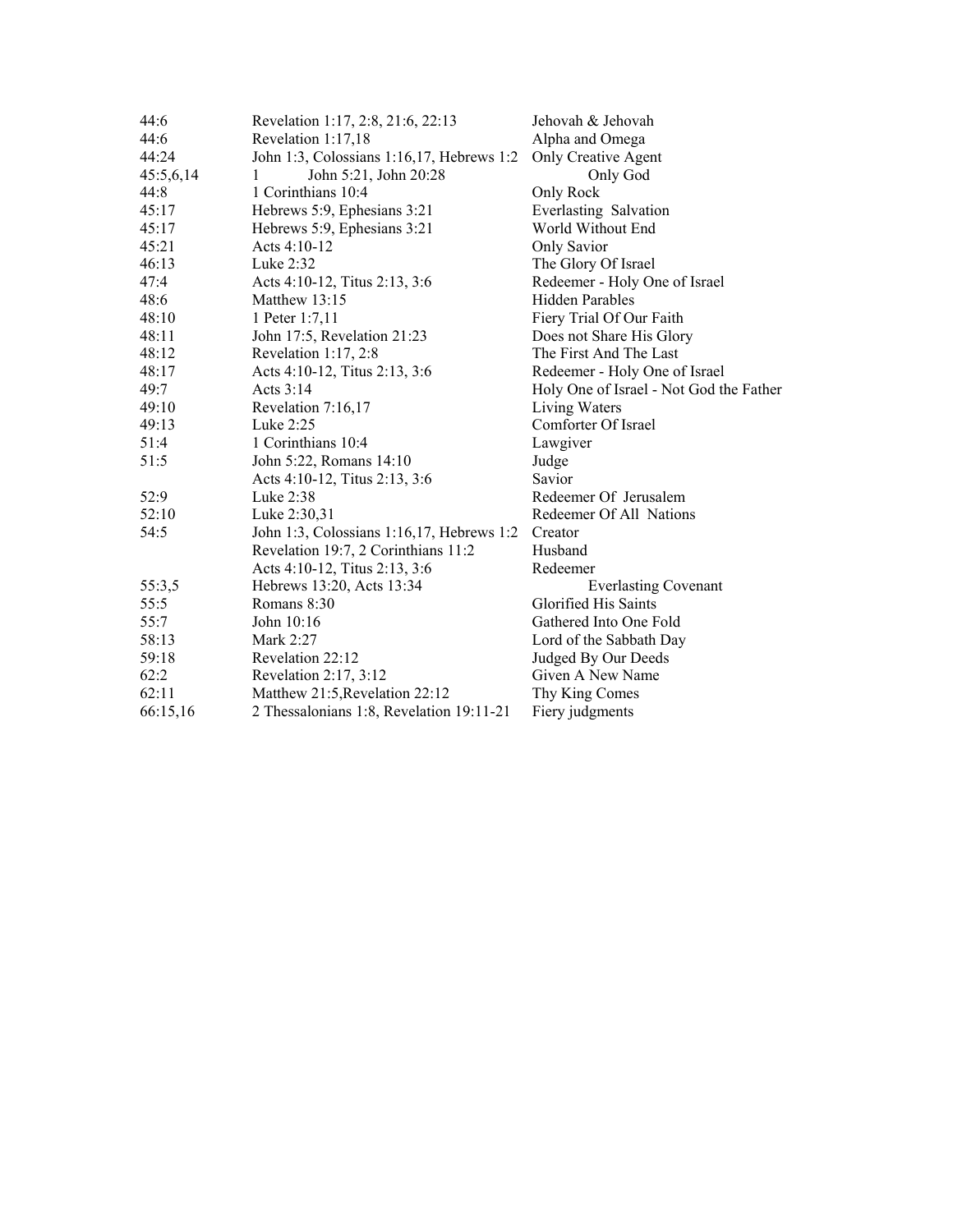# **51. John's Testimony**

| <b>Revelation</b> | <b>Other Verses</b>                       | <b>Attribute</b>                     |
|-------------------|-------------------------------------------|--------------------------------------|
| 1:4               | Revelation 1:7, 14:14-16                  | Which Isaiah to come                 |
|                   | Revelation 7:17                           | His throne                           |
| 1:5               | Titus 3:4                                 | Washed our sins                      |
| 1:7               | Psalm 97:2; Isaiah 19:1                   | Coming in the Clouds Of Heaven       |
|                   | Job 19:25-27                              | See my Redeemer                      |
| 1:8,11            | Isaiah 41:4, 43:10, 44:6, 48:12           | Alpha And Omega                      |
| 1:13              | Ezekiel 1:26-28                           | Son of Man                           |
| 1:15              | Psalm $93:4$                              | Voice of Many Waters                 |
|                   | Ezekiel 42:3                              | Glory                                |
| 1:16              | Psalm 84:11                               | Sun - Brightness                     |
|                   | Psalm 4:6                                 | Light of His Countenance             |
| 1:17              | Ezekiel 1:28                              | Glorious Face                        |
|                   | Isaiah 41:4, 43:10, 44:6, 48:12           | Alpha And Omega                      |
| 1:18              | Job 19:25-27                              | Living Redeemer                      |
| 2:8               | Isaiah 41:4, 43:10, 44:6, 48:12           | Alpha And Omega                      |
| 2:23              | Jeremiah 17:10, Psalm 33:13-15            | Knows all Mans Hearts                |
| 4:2               | Jeremiah 17:12                            | Sanctuary (Hebrews 8:1-10)           |
|                   | Ezekiel 1:28                              | Rainbow in Heaven                    |
| 4:8               | Revelation 1:7,8, 14:14, 22:12            | Which Isaiah to Come                 |
| 4:9               | Revelation 5:5, 7:17, 21:22               | Sits in the Midst of the Throne      |
| 4:11              | Revelation 5:12                           | You are Worthy                       |
|                   |                                           | God's Glory (God Does Not Share)     |
|                   | Isaiah 42:8,12, 48:11<br>John 17:5        | Glory                                |
|                   | John 5:23                                 | Honor                                |
|                   | Philippians 2:10,11                       | Power                                |
|                   | John 1:3,10, Colossians 1:16,17           | Creator                              |
| 5:9               | Psalm 149:1, Isaiah 42:10                 |                                      |
|                   | Revelation 4:11                           | Sing A New Song To                   |
|                   |                                           | You are Worthy                       |
|                   | Isaiah 49:7, 48:17, Jeremiah 50:34        | Redeemer                             |
| 5:12,13           | Psalm 21:13                               | God's Power                          |
|                   | Psalm 51:10, 115:15, 121:2                | God's Riches                         |
|                   | Psalm 111:10                              | God's Wisdom                         |
|                   | Jeremiah 16:19                            | God's Strength                       |
|                   | John 5:23                                 | God's Honor                          |
|                   | Isaiah 42:8,12, 48:11                     | God's Glory (God Does Not Share)     |
|                   | Romans 9:5                                | God's Blessing                       |
| 7:12              | Revelation 5:12,13                        | Same Worship given to Father and Son |
| 7:17              | Psalm 23:1,2,5, Isaiah 49:10              | Living Waters                        |
|                   | Revelation 4:10                           | Midst of the throne                  |
| 11:17,18          | Revelation 1:7, 14:14-16, Hebrews 13:8    | Which is to come                     |
|                   | Revelation 22:12                          | His reward is with Him               |
|                   | Philippians 2:10,11                       | Fear your Name                       |
| 15:3              | Revelation 17:14, 19:16                   | King Of Kings                        |
| 15:4              | Deuteronomy 3:24, Mark 6:2                | Great and Marvelous                  |
|                   | 1 Timothy 6:14-16                         | Lord God Almighty                    |
|                   | Acts 3:14                                 | Just                                 |
|                   | John 14:6                                 | and True ways                        |
|                   | 2 Thessalonians 1:10                      | King of Saints                       |
|                   | Acts 4:10-12, Philippians 2:9-11          | Glorify Your Name                    |
|                   | Revelation 3:7                            | You Alone are Holy                   |
|                   | Isaiah 45:23, Romans 14:10,11, Phil. 2:10 | All Nations Shall Worship You        |
|                   | John 5:22, Romans 14:10                   | Your Judgments                       |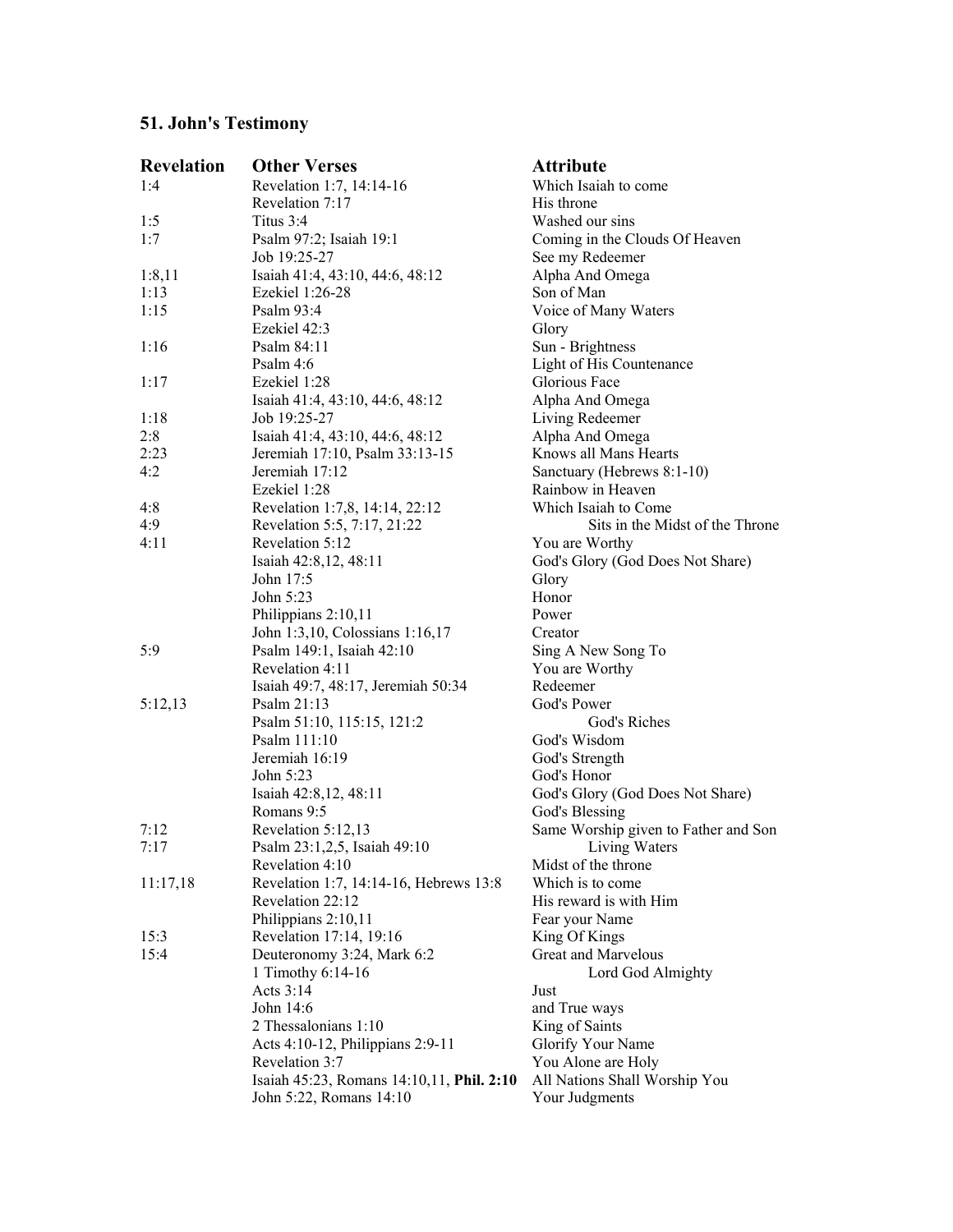| 17:14      | Deut. 10:17, Psalm 136:1-3, 1 Timothy 6:14 King of Kings and Lord of Lords |                                 |
|------------|----------------------------------------------------------------------------|---------------------------------|
| 19:7       | Isaiah 54:5, Hosea 2:16                                                    | Husband                         |
| 19:16      | Psalm 136:1-3, Deuteronomy 10:17                                           | King of Kings and Lord of Lords |
| $20:11-15$ | John 5:22, Romans 14:10                                                    | Judgment Seat                   |
| 21:3       | John 20:28                                                                 | Be our God                      |
| 21:5       | Revelation 5:6, $7:17$                                                     | Throne of The Universe          |
| 21:6       | John $4:14$                                                                | Water of Life                   |
| 21:6       | Revelation $22:13,16$                                                      | Alpha and Omega                 |
| 21:23      | Isaiah 42:8, 48:11, 1 Timothy 6:14-16                                      | Light of Heaven                 |
| 22:12      | Isaiah 41:4, 43:10, 44:6, 48:12                                            | Alpha and Omega                 |

# **Worship in the Book of Revelation**

| 4:11      | 5:9,10       | 5:12         | 5:13          | 5:13         | 7:12         | 11:17,18     | 15:3,4           |
|-----------|--------------|--------------|---------------|--------------|--------------|--------------|------------------|
| God       | <b>Jesus</b> | <b>Jesus</b> | God           | <b>Jesus</b> | God          | God          | God              |
| Worthy    | Worthy       | Worthy       |               |              | Thanksgiving | Thanks       | lJust            |
| Power     | Redeemer     | <b>Power</b> | <b>IPower</b> | Power        | Power        | <b>Power</b> | Almighty         |
|           |              | Riches       |               |              |              | Rewards      | Judgements       |
| Your Will |              | Wisdom       |               |              | Wisdom       |              | Truth            |
| Creator   |              | Strength     |               |              | Might        | Almighty     | Great            |
| Honor     |              | Honor        | Honor         | Honor        | Honor        | Reigned      | <b>Marvelous</b> |
| Glory     |              | Glory        | Glory         | Glory        | Glory        | Feared       | Glorify          |
|           |              | Blessing     | Blessing      | Blessing     | Blessing     |              | Holy             |

# **52. Worship (**ΠΡΟΣΚΝΥΕΟ) **In The New Testament**

## **Worship Offered To God**

| 4:10        | Worship God Only           |
|-------------|----------------------------|
| 4:8         | Worship God Only           |
|             | 4:20-24 Worship the Father |
| 14:25       | Worship God                |
| 4:10        | Worship God                |
| Worship God |                            |
| Worship God |                            |
| Worship God |                            |
| Worship God |                            |
| Worship God |                            |
| Worship God |                            |
| Worship God |                            |
| Worship God |                            |
|             |                            |

#### **Idolatrous Worship Repudiated**

| Matthew    |        | 4:9,10 | Worshipping Satan            |
|------------|--------|--------|------------------------------|
| Luke       |        | 4:7,8  | Worshipping Satan            |
| Acts       |        | 7.43   | Worship of Figures           |
|            |        |        | 10:25,26Human Worship        |
| Revelation |        |        |                              |
|            | 9:20   | Idols  |                              |
|            | 13:4.8 |        | Beast and its Image          |
|            |        |        | 13:12,15 Beast and its Image |
|            |        |        | 14:9,11 Beast and its Image  |
|            |        |        |                              |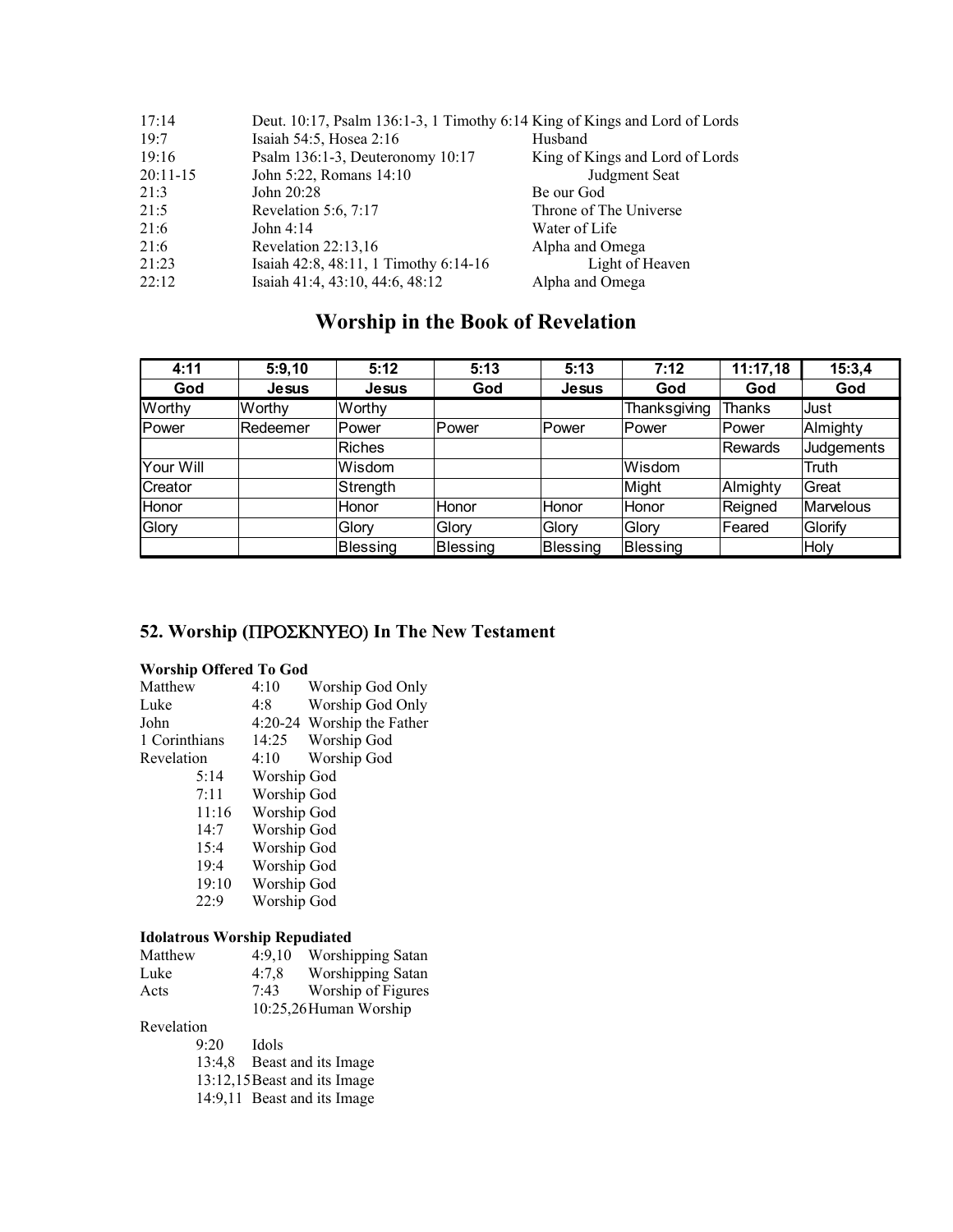- 16:2 Beast and its Image 19:20 Beast and its Image<br>20:4 Beast and its Image Beast and its Image 19:10 Angels
- 
- 22:8,9 Angels

#### **Worshipped Offered to Christ**

Matthew 2:2,8,11 Magi

|            | 8:2   | Leper               |
|------------|-------|---------------------|
|            | 9:18  | Ruler               |
|            | 14:33 | Disciples           |
|            | 15:25 | Women at Tyre       |
|            | 20:20 | Salome              |
|            | 28:9  | Women and Disciples |
|            | 28:17 | Women and Disciples |
| Luke       | 24:52 | <b>Disciples</b>    |
| John       | 9:38  | <b>Blind Man</b>    |
| Hebrews1:6 |       | Angels in Heaven    |

#### **Worship Offered in Mockery**  Mark

| 5:6   | Demoniacs      |
|-------|----------------|
| 15:19 | Roman Soldiers |

#### **Worshipping Man**

| Matthew    | 18:26 | Wicked Servant |
|------------|-------|----------------|
| Revelation | 3.9   | Wicked         |

### **53. Prayer In The New Testament**

| Matthew       | 11:28    | Come unto me         |
|---------------|----------|----------------------|
| Acts          | 2:21     | Call upon the Lord   |
| Acts          | 7:59     | Stephen final prayer |
| Acts          | 9:14,21  | Call upon Jesus      |
| Acts          | 22:16    | Call upon the Lord   |
| Romans        | 10:12    | Call upon the Lord   |
| 1 Corinthians | 1.2      | Call upon Jesus      |
| 2 Corinthians | 12:8,9   | Paul prayed Thrice   |
| Philippians   | $2:9-11$ | Bow to Jesus         |
| 2 Timothy     | 2.22     | Call upon the Lord   |
|               |          |                      |

## **54. Common Titles Of Jesus And Jehovah**

| <b>TITLE</b>                                       | GOD              | <b>JESUS</b>              |
|----------------------------------------------------|------------------|---------------------------|
| 1. From Everlasting                                | Psalm $90:2$     | Micah $1:2$               |
| 2. Everlasting Throne                              | Psalm $93:2$     | Hebrews 1:8               |
| 3. First And The Last                              | Isaiah 44:6      | Revelation 1:17, 18       |
| 4. Fill All Things                                 | Jeremiah 23:24   | Ephesians 4:10            |
| 5. I Am With Thee                                  | Deuteronomy 31:8 | Matthew 28:20             |
| 6. I Change Not                                    | Malachi 3:6      | Hebrews 13:8              |
| 7. The Almighty                                    | Genesis 17:1     | Revelation 1:7, 8         |
| <b>8. Does All In Heaven And Earth Psalm 135:6</b> |                  | Revelation 1:8, John 5:19 |
| 9. Unsearchable                                    | Job $11:7$       | Matthew 11:27             |
| 10. Same Mind As Father                            | John 10:15       | John 10:15                |
| 11. Infinite Riches                                | Romans $11:33$   | Ephesians 3:8             |
| 12. Ways Are Unsearchable                          | Psalm $77:19$    | Ephesians 3:19            |
| 13. Holy One Of Israel                             | Isaiah $43:3$    | Acts $3:14$               |
|                                                    |                  |                           |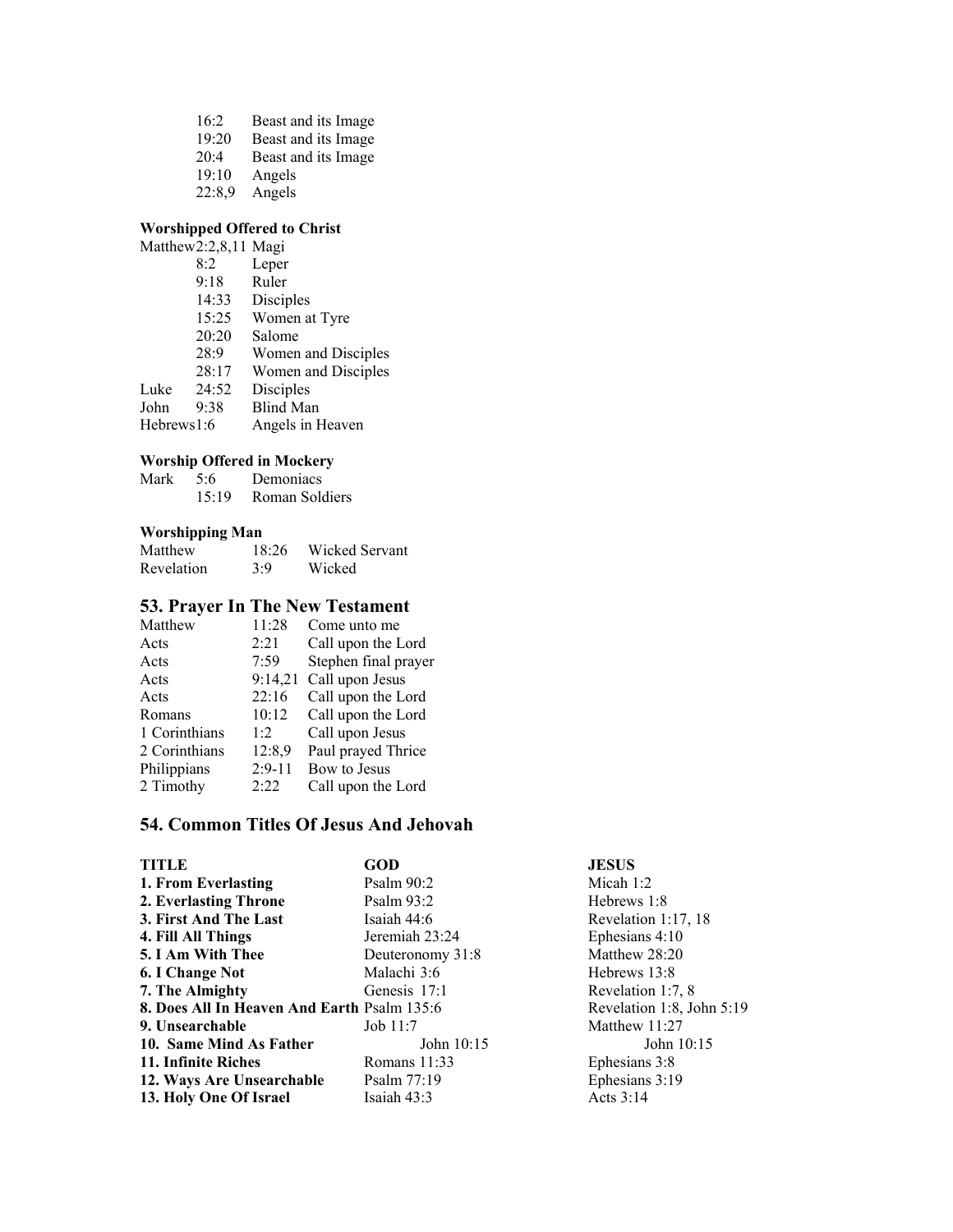**14. The Only Truth**  Deuteronomy 32:4 John 14:6 **15. Sinless And Pure Deuteronomy 32:4** Hebrews 4:15 **16. In The Beginning God** Genesis 1:1 John 1:1-3 **17. The Only Creator Isaiah 44:24** Colossians 1:16 **18. Made It For Himself** Proverbs 16:4 Colossians 1:16 **19. Upholding the Universe** Nehemiah 9:6 Colossians 1:17, Hebrews 1:1-3 **20. Source Of Life** Acts 17:28 John 14:19 **21. King of Kings 1 Timothy 6:15** Revelation 19:16 **22. Everlasting Kingdom** Psalm 145:13 Daniel 7:14 **23. Knows All Mans Hearts** 1 Kings 8:39 Revelation 2:23 **24. Judge Of All The Earth** Genesis 18:25 2 Corinthians 5:10 **25. Lord Over All** Psalm 103:19 Acts 10:36 **26. Only One Lord** Zechariah 14:9 1 Corinthians 8:6 **27. Most High Name** Psalm 83:18 Philippians 2:9, Colossians 1:18 **28. Reigning Fire On The Wicked Psalm 11:6** 2 Thessalonians 1:7,8 **29. Vengeance Is Mine Romans 12:19** 2 Thessalonians 1:7,8 **30. Day Of Wrath and Judgment** Romans 12:5 Revelation 6:16,17 **31. Reward Every Man** Psalm 62:12 Revelation 22:12 **32. The Image Of God** Isaiah 40:18 Colossians 1:15, Hebrews 1:3 **33. The Only True God**  John 17:3 1 John 5:20 **34. Abide In Me Deuteronomy 10:20** John 15:4,5 **35. Source Of Fruit** Hosea 14:8 John 15:4,5 **36. He Strengthens Me Psalm 119:28** Philippians 4:13 **37. Our Only Hope Psalm 39:7** 1 Timothy 1:1, Colossians 1:27 **38. Our Sure Trust Jeremiah 17:7** Psalm 2:12 **39. Cover You With His Feathers Psalm 91:4** Matthew 23:37 **40. Only One Savior** Isaiah 43:11 Acts 4:12 **41. Redeemer From Iniquities** Psalm 130:7, 8 Titus 2:13, 14 **42. The Light Of Life** Psalm 36:9 John 1:4 **43. Conquer Death In Victory** Isaiah 25:8 2 Tim. 1:10, 1 Corinthians 15:54 **44. Rescue From The Grave** Hosea 13:14 Hebrews 2:14, 15 **45. The Only God** Isaiah 45:21-25 John 20:28 **46. Our Righteousness** Isaiah 45:21-25 Jeremiah 23:5,6 **47. Unto Me Shall Men Come** Isaiah 45:21-25 John 12:32 **48. Confound His Enemies** Isaiah 45:21-25 Philippians 3:18,19 **49. Our Justification** Isaiah 45:21-25 Romans 4:25 **50. The Glorious One** Isaiah 45:21-25 Galatians 6:14 **51.Our Master In Heaven Matthew 6:9-13** John 3:13 **52. Hallowed Be Thy Name Matthew 6:9-13** 2 Thessalonians 1:12 **53. Thy Kingdom Come** Matthew 6:9-13 2 Peter 1:11 **54. Thy Will Be Done On Earth** Matthew 6:9-13 Colossians 3:24 **55. Thy Will Be Done In Heaven** Matthew 6:9-13 1 Peter 3:22 **56. Give Us Our Daily Bread** Matthew 6:9-13 John 6:35,41,48; Revelation 7:17 **57. Forgive Us Our Sins** Matthew 6:9-13 Colossians 3:13 **58. Lead Us Not Into Temptation** Matthew 6:9-13 John 10:3, 27 **59. Deliver Us From Evil Matthew 6:9-13** Galatians 1:4 **60. For Thine Is The Kingdom** Matthew 6:9-13 Revelation 1:6; 11:15 **61. Blots Out Our Sins** Isaiah 43:25 1 John 1:7 **62. Forgiving Iniquity** Exodus 34:7 Mark 2:5 **63. A Refuge From The Storm** Isaiah 25:4 Mark 4:39 **64. Peace Be Still** Psalm 107:29 Matthew 8:26 **65. Rest To The Weary** Jeremiah 31:25 Matthew 11:28, 29 **66. He Will Send His Holy Spirit** Joel 2:28 John 16:7 Isaiah 48:16 Romans 8:9 Matthew 10:20 **Acts 2:33 67. His Commandments** 1 John 5:3 John 14:15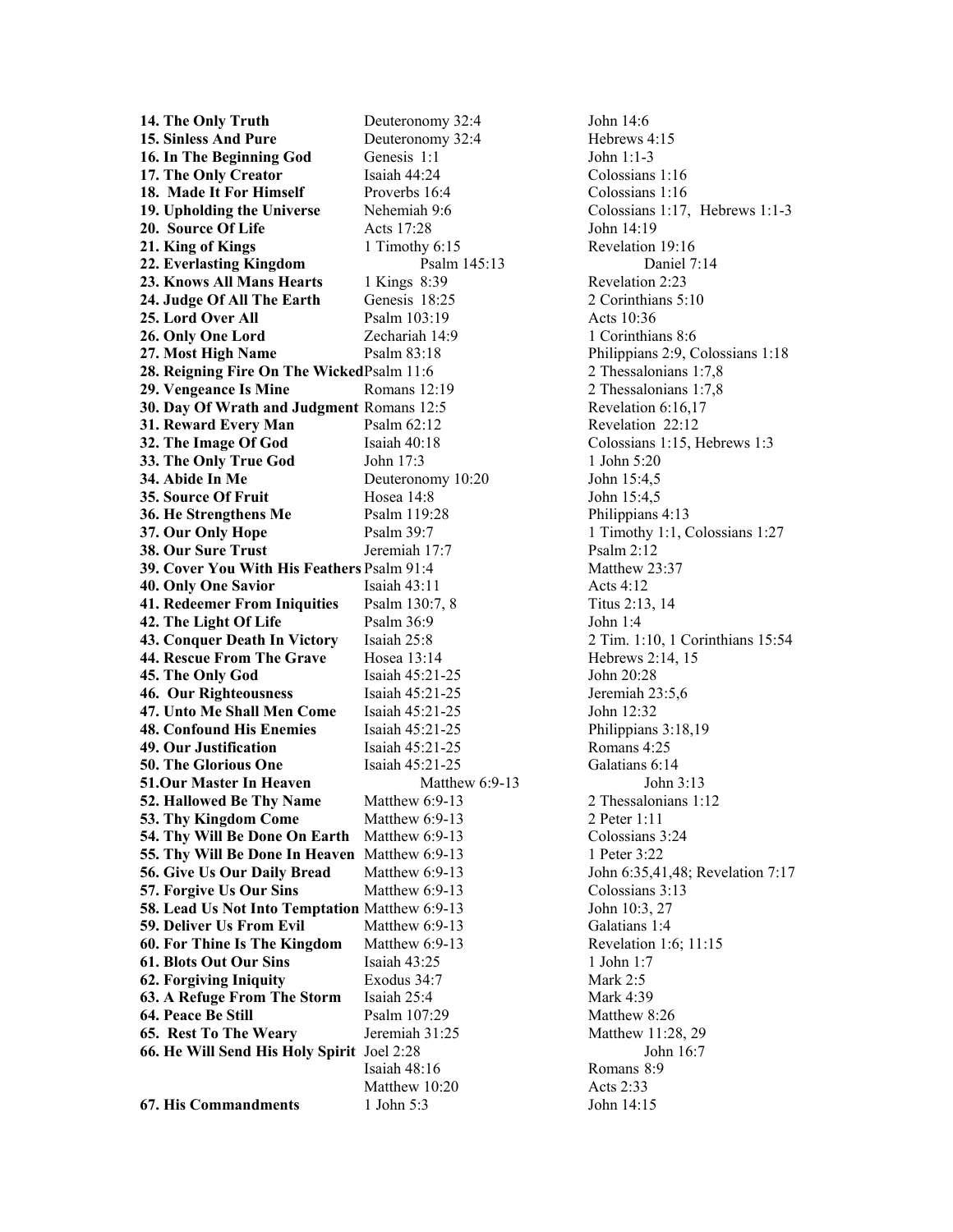| 68. Our Only Master                                       | Malachi 1:6         | Matthew 23:8, 10               |
|-----------------------------------------------------------|---------------------|--------------------------------|
| 69. Him Shall Thou Serve                                  | Deuteronomy 10:20   | Colossians 3:24                |
| 70. Saved By His Grace                                    | <b>Titus 2:11</b>   | Acts 15:11                     |
| 71. His Love Dwells In Us                                 | Romans 5:5          | 2 Corinthians 5:14,15          |
| 72. Live For Him                                          | Romans 6:11         | 2 Corinthians 5:14,15          |
| 73. Love Him                                              | Romans 8:28         | 1 Corinthians 16:22            |
| 74. His Word In Our Heart                                 | Psalm 119:11        | Colossians 3:16                |
| 75. Thus Said The Lord                                    | Ezekiel 2:4         | Matthew 5:22, 28               |
| <b>76. Those I Love I Corrects</b>                        | Proverbs 3:12       | Revelation 3:19                |
| 77. I Will Give Eternal Life                              | Romans 2:5, 7       | Revelation 2:10                |
| 78. He Has Made A City                                    | Hebrews 11:16       | John 14:1-3                    |
| 79. Walk In His Name                                      | Micah $4:5$         | Colossians 3:17                |
| 80. He Is All In All                                      | 1 Corinthians 15:28 | Colossians 3:11                |
| 81. To Him Be Glory Forever                               | Galatians 1:4, 5    | 2 Peter 3:18                   |
| 82. Judge                                                 | Revelation 22:12    | John 5:22                      |
|                                                           | 2 Timothy 4:8       | Psalm 96:13                    |
| 83. Lord Of Sabbath                                       | Isaiah 58:12-14     | Mark 2:27                      |
| <b>84. Destroys With Fire &amp; Sword</b> Isaiah 66:15,16 |                     | 2 Thess. 1:7-10; Rev. 19:11-16 |
| 85. White Throne Judgment                                 | Revelation 20:12,13 | Romans 14:10 (John5:22)        |
| 86. God Of Prophets                                       | Revelation 22:6     | Matthew 23:34                  |
| 87. Comes In Clouds                                       | Revelation 1:7      | Revelation 14:14               |
| 88. His Kingdom                                           | Daniel 2:44         | Revelation 11:15               |
|                                                           | Matthew 6:33        | 2 Peter 1:11                   |
| 89. Angels Worship Him                                    | Hebrews 1:6         | Revelation 4:10                |
| 90. The Creator                                           | Revelation 4:11     | Colossians 1:16-18             |
|                                                           | Psalm 102:24        | Hebrews 1:1-3,10               |
|                                                           | Psalm 104:1,5       | John 1:1-3                     |
| 91. Who Lives Forever                                     | Revelation 1:18     | Revelation 5:13,14             |
| 92. Holy Face                                             | 2 Corinthians 4:6   | Revelation 20:11; 6:16         |
|                                                           | Revelation 22:4     |                                |
| 93. Fountain Of Life                                      | Psalm 36:9          | Revelation 21:6 - Alpha        |
|                                                           |                     | Revelation 1:7,8 - Omega       |
|                                                           |                     | Revelation 7:17                |
|                                                           |                     | John 4:13,14                   |
| 94. Call Upon Me                                          | Joel 2:32           | Romans $10:13$                 |
| 95. Every Knee Bow                                        | Isaiah 45:21,23     | Philippians 2:10,11            |
| 96. Ascended Above                                        | Psalm 68:4,18       | Ephesians 4:7,8                |
| 97. The Way                                               | Isaiah 40:3         | Matthew 3:3                    |
| 98. The Rock                                              | Deuteronomy 32:3,4  | 1 Corinthians 10:1-4           |
| 99. Alpha & Omega                                         | 44:6<br>Isaiah      | Revelation 22:13               |
| 100. Husband                                              | 54:5<br>Isaiah      | 2 Corinthians 11:2             |
| 101. Living Waters                                        | 23:2<br>Psalm       | Revelation 7:17                |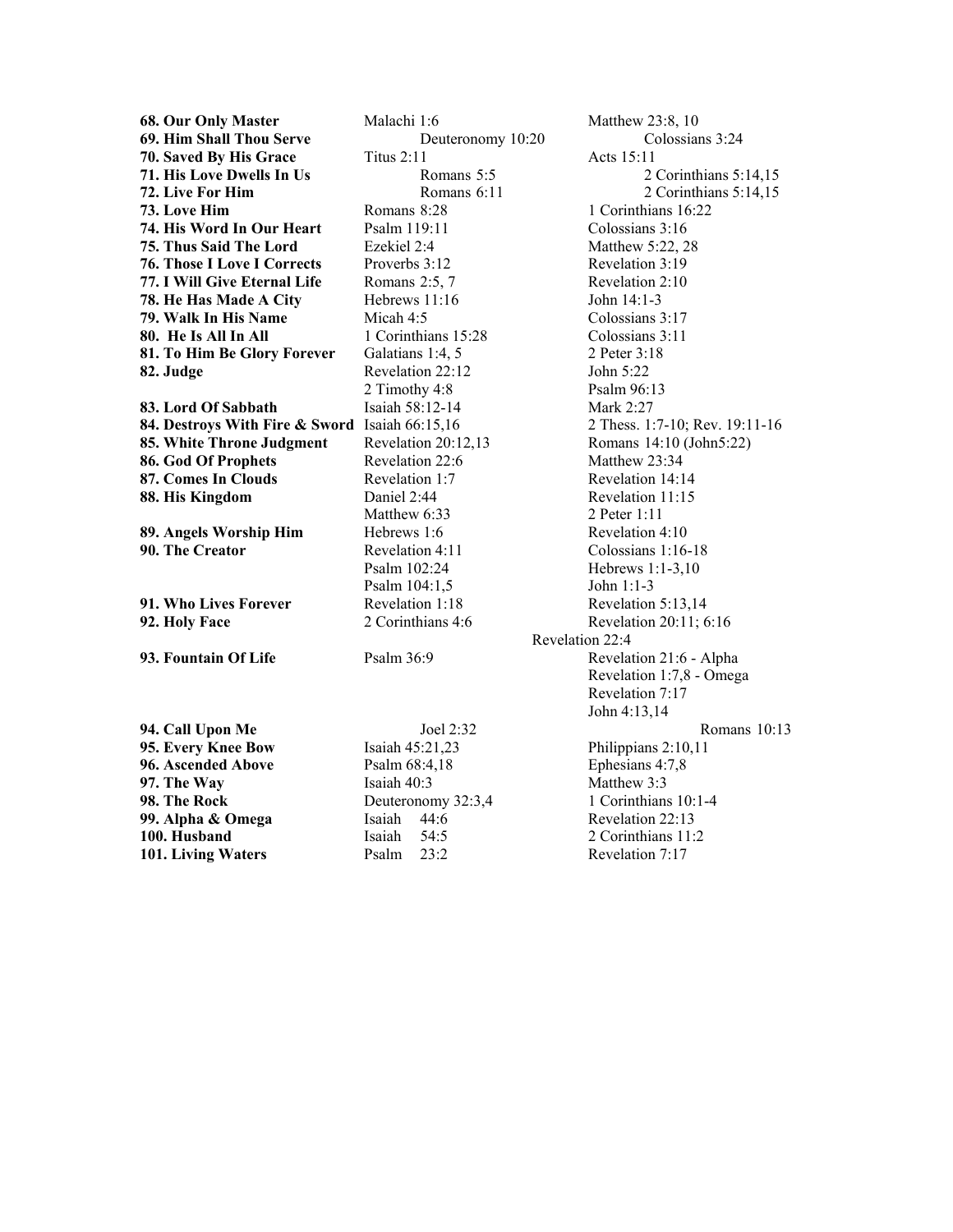# **100 Truths About Jesus**

Jesus claimed to be God - John 8:24; 8:56-59 (see Exodus 3:14); 10:30-33. Jesus created all things - John 1:3; Colossians 1:15-17 Jesus is before all things - Colossians 1:17 Jesus is eternal - John 1:1,14; 8:58 Jesus is honored the same as the Father - John 5:23 Jesus is prayed to - Acts 7:54-60 Jesus is worshipped - Matthew 2:2,8,11; 14:33; 28:9,17; John 9:35-37 Jesus is called God - John 1:1,14; 20:28 Colossians 2:9; Titus 2:13 Jesus is omnipresent - Matt 28:20 Jesus is with us always - Matthew 28:20 Jesus is our only mediator between God and ourselves - 1 Tim 2:5 Jesus is the guarantee of a better covenant - Hebrews 7:22; 8:6 Jesus said, "I AM the Bread of Life" - John 6:35,41,48,51 Jesus said, "I AM the Door" - John 10:7,9 Jesus said, "I AM the Good Shepherd" - John 10:11, 14 Jesus said, "I AM the Way the Truth and The Life" - John 14:6 Jesus said, "I AM the Light of the world" - John 8:12; 9:5;12:46; Luke 2:32 Jesus said, "I AM the True Vine" - John 15:1; 15:5 Jesus said, "I AM the Resurrection and the Life" - John 11:25 Jesus said, "I AM the First and the Last" - Revelation 1:17; 2:8; 22:13 Jesus always lives to make intercession for us - Hebrews 7:25 Jesus cleanses from sin - 1 John 1:9 Jesus discloses Himself to us - John 14:21 Jesus draws all men to Himself - John 12:32 Jesus forgives sins - Matthew 9:1-7; Luke 5:20; 7:48 Jesus gives eternal life - John 10:28; 5:40 Jesus gives joy - John 15:11 Jesus gives peace - John 14:27 Jesus has authority - Matthew 28:18; John 5:26-27; 17:2; 3:35 Jesus judges - John 5:22,27 Jesus knows all men - John 16:30 Jesus opens the mind to understand scripture - Luke 24:45 Jesus received honor and glory from the Father - 2 Peter 1:17 Jesus resurrects - John 5:39; 11:25-26; 6:40,44,54 Jesus reveals grace and truth - John 1:17 see John 6:45 Jesus reveals the Father - Matthew 11:27 Luke 10:22 Jesus saves forever - Matt 18:11; John 10:28; Hebrews 7:25 Jesus bears witness of Himself - John 8:18; 14:6 Jesus' works bear witness of Himself - John 5:36; 10:25 The Father bears witness of Jesus - John 5:37; 8:18; 1 John 5:9 The Holy Spirit bears witness of Jesus - John 15:26 The multitudes bear witness of Jesus - John 12:17 The Prophets bear witness of Jesus - Acts 10:43 The Scriptures bear witness of Jesus - John 5:39 The Father will honor us if we serve Jesus - John 12:26 see Colossians 3:24 The Father wants us to fellowship with Jesus - I Corinthians 1:9 The Father tells us to listen to Jesus - Luke 9:35; Matthew 17:5 The Father tells us to come to Jesus - John 6:45 The Father draws us to Jesus - John 6:44 Everyone who's heard & learned from the Father comes to Jesus - John 6:45 The Law leads us to Christ - Gal. 3:24 Jesus is the Rock - 1 Corinthians 10:4